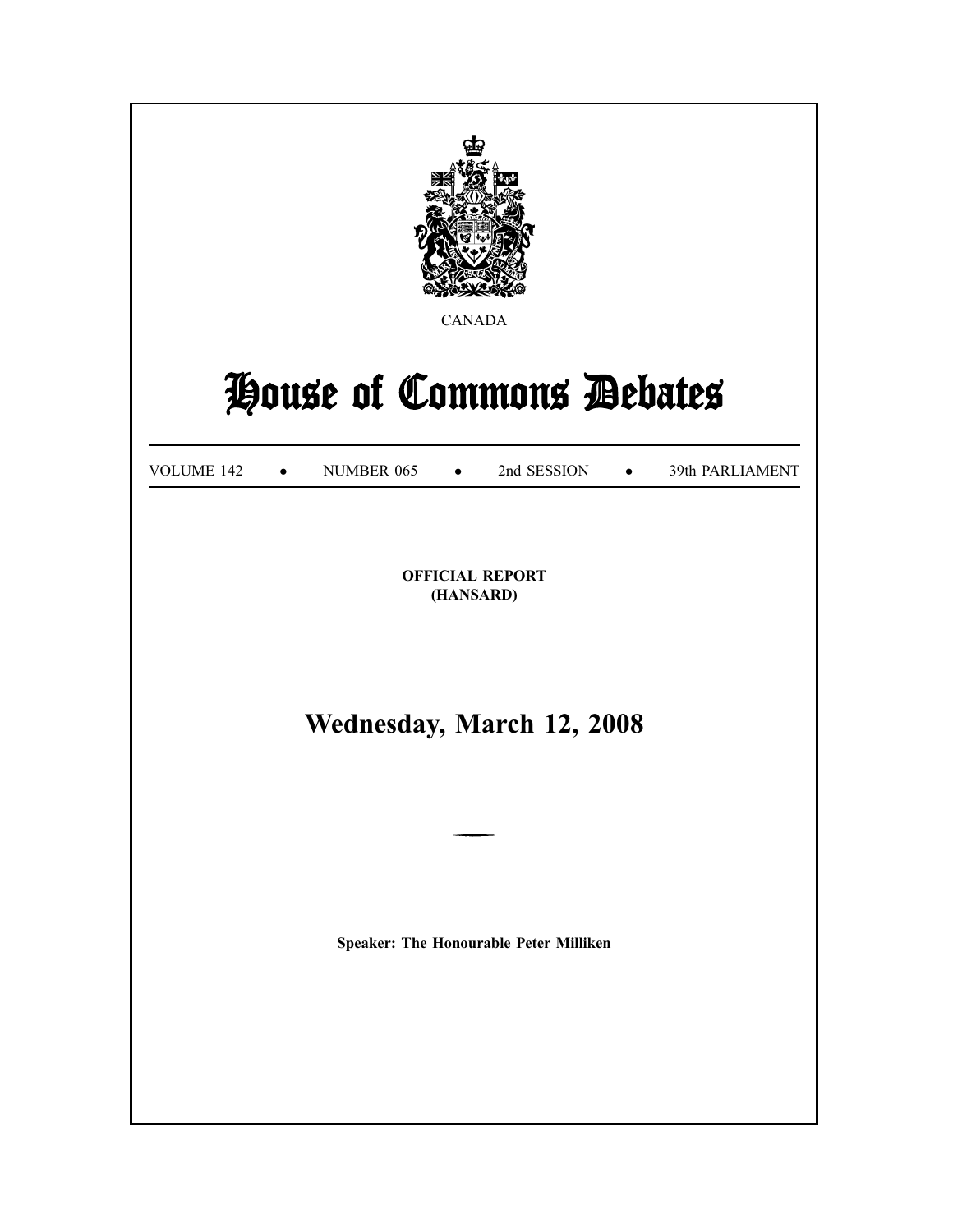# **CONTENTS**

(Table of Contents appears at back of this issue.)

Also available on the Parliament of Canada Web Site at the following address:

**http://www.parl.gc.ca**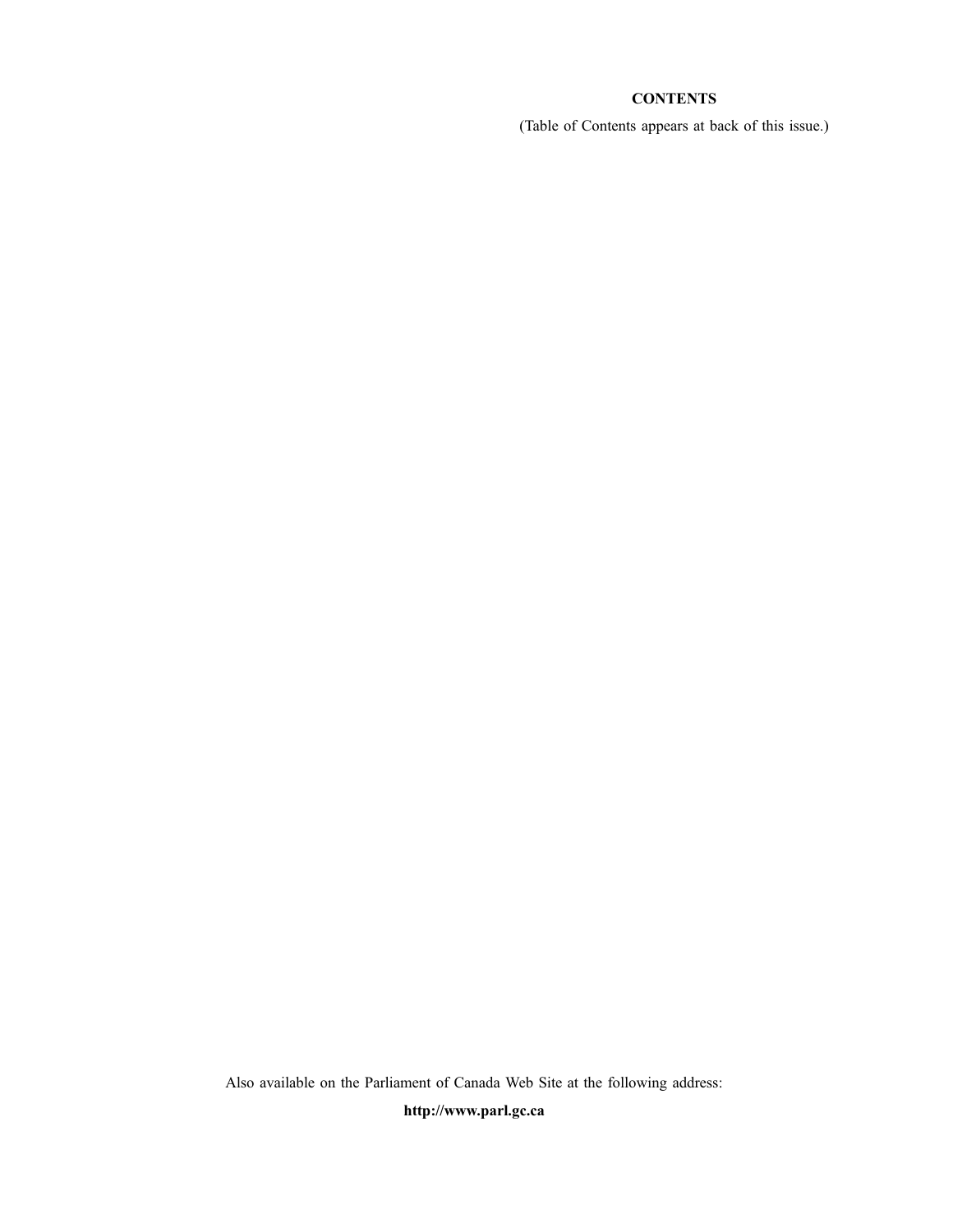# **HOUSE OF COMMONS**

**Wednesday, March 12, 2008**

The House met at 2 p.m.

*Prayers*

 $•(1405)$ 

[*English*]

**The Speaker:** It being Wednesday, we will now have the singing of the national anthem led by the hon. member for Timmins—James Bay.

[*Members sang the national anthem*]

# **STATEMENTS BY MEMBERS**

[*English*]

#### **CHAMBER OF COMMERCE AWARDS**

**Mr. Blaine Calkins (Wetaskiwin, CPC):** Mr. Speaker, on Friday night I had the honour of attending the Chamber of Commerce awards banquet recognizing the outstanding business leaders from the great community of Rocky Mountain House.

It is often said that small business is the backbone of the Canadian economy. The heart and soul of small businesses are the owners and employees, whose dedication and commitment provide jobs and services in communities from coast to coast to coast.

Our government knows the demands of running a business in the 21st century. That is why we are creating a competitive economic environment that supports innovation, rewards success and reduces unnecessary regulations and red tape.

Budget 2008 responded to requests from groups such as the Canadian Chamber of Commerce, whose members wanted to see an end to the big surpluses in the employment insurance fund and the use of these surpluses for unrelated programs.

I know all members will join me in congratulating the Rocky Mountain House Chamber of Commerce award recipients: Lorrie McMeekin; Francis Baich; Wesley Eror; James Brady; Challand Pipeline; and Civic Tire and Battery.

I thank them for the valuable contribution they make to life in and around Rocky Mountain House.

#### **KIDNEY HEALTH MONTH**

**Hon. Gurbax Malhi (Bramalea—Gore—Malton, Lib.):** Mr. Speaker, this is Kidney Health Month in Canada, and tomorrow, March 13, is World Kidney Day.

While ongoing research and new treatments have greatly improved the lives of those affected by kidney disease, there is still much work to be done.

Two million Canadians have or may develop kidney disease. Each day, 14 Canadians learn that their kidneys have failed. Seventy per cent of Canadians waiting for an organ transplant are in need of a kidney.

The Kidney Foundation of Canada funds almost one-third of kidney research projects in Canada. I wish to commend the Kidney Foundation for its role in supporting this important research and speaking up for Canadians living with kidney disease.

**\* \* \***

[*Translation*]

#### **MICHEL GOUIN**

**Ms. Pauline Picard (Drummond, BQ):** Mr. Speaker, ultramarathoner Michel Gouin, of Drummondville, literally crushed a world record, running more than 1,000 km in 11 days on a treadmill. He shattered the previous record, set in February 2007 by a German, Peter Bartel, who ran the same distance in 14 days and 11 hours. Michel Gouin's performance shaved nearly 66 hours off the record.

Around 30 volunteers worked with him around the clock over the course of his run. In order for the record to be authenticated, Michel Gouin, 47, was always in the presence of two witnesses.

Michel's next challenge will be to take part in a 10-day race through the streets of New York City, an international competition that will be held from April 23 to May 3 featuring the 70 best longdistance runners in the world.

On behalf of the people of Drummondville, I would like to congratulate Michel Gouin. We hope to see this record soon in the *Guinness Book of World Records*.

**\* \* \***

# [*English*]

#### **IMMIGRATION**

**Ms. Olivia Chow (Trinity—Spadina, NDP):** Mr. Speaker, every day more stories emerge about the Conservative government's heartless immigration practices.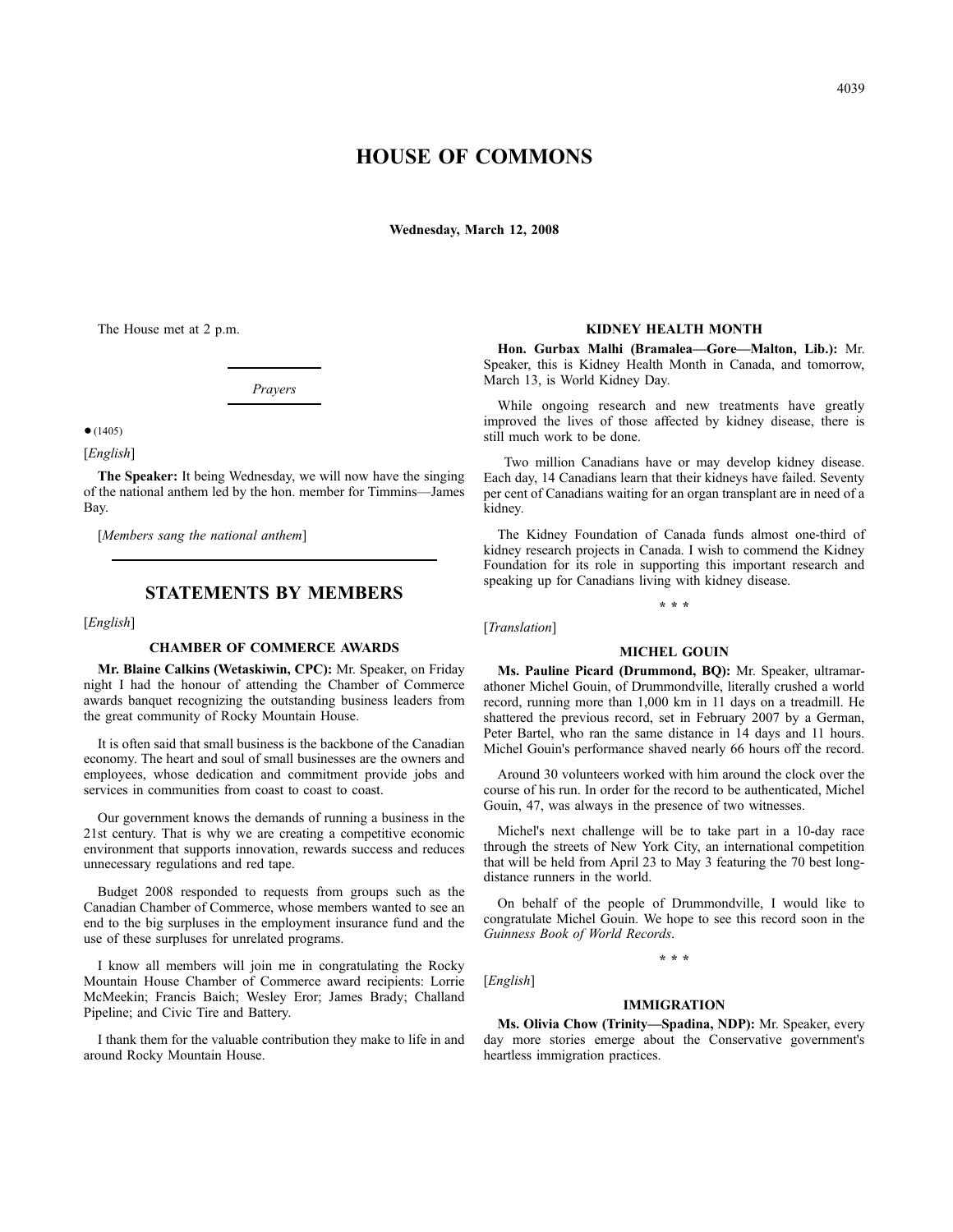#### *Statements by Members*

First, a hard-working father and husband is being deported even though his Canadian wife is sponsoring him.

A gay man was deported last week to Malaysia, where he is likely to face torture and discrimination.

A disabled Canadian boy's family faces deportation to Uruguay, where he will not get the care and education he desperately needs.

Today we learn that an Israeli woman who suffered physical and mental abuse is being deported. As a result, her children will be cruelly separated from their mother and may be at risk.

Instead of focusing her energy to remove the almost 2,000 known criminals under deportation, the minister only seems to go after the most vulnerable.

This heartless Conservative government cannot be trusted. Why is the minister not intervening in clearly humanitarian cases and making Canada's immigration system fair for everyday families?

#### **\* \* \***

#### **CANADIAN MUSEUM FOR HUMAN RIGHTS**

**Mrs. Joy Smith (Kildonan—St. Paul, CPC):** Mr. Speaker, one week ago today, the Senate passed Bill C-42, An Act to amend the Museums Act. Later this week, Bill C-42 will receive royal assent.

This bill will establish the Canadian Museum for Human Rights as a national museum in my home province of Manitoba, the first new national museum since 1967.

The Canadian Museum for Human Rights will help Canadians, especially our youth, understand the sacrifices the people of our nation made to build this country.

I want to thank the Prime Minister of Canada for his vision for my province of Manitoba. This is the first time a national museum has been located outside the national capital region.

I also want to thank Minister of Canadian Heritage for introducing legislation to create the Canadian Museum for Human Rights.

Finally, I want to congratulate all those who worked so hard to bring this museum to fruition, especially Gail Asper and the Asper Foundation. What a momentous day for all Canadians.

#### **\* \* \***

#### **FAY BLAND**

**Mr. Francis Scarpaleggia (Lac-Saint-Louis, Lib.):** Mr. Speaker, the West Island of Montreal recently lost one of its most caring and dedicated advocates for the mentally disabled.

Fay Bland was the visionary founder of AVATIL, a non-profit organization that promotes independent living for the mentally disabled, and was the recipient of many awards, including the Governor General's Caring Canadian Award for her decades of volunteer work.

Throughout her life, Fay was an inspiration to all who knew her. She had a rare gift for motivating people to get things done. Fay saw things that needed to change and then worked to change them.

In the 1950s, Fay realized that the West Island's services for children with intellectual disabilities were woefully inadequate. So with an audacity of spirit that one can only say was typical of Fay, she set out to ensure our community offered more and better services for these children.

Fay's legacy will live on in the institutions she helped create and foster and in the lives that are now better because of her kindness.

**\* \* \***

 $•(1410)$ 

#### **POST-SECONDARY EDUCATION**

**Mr. David Sweet (Ancaster—Dundas—Flamborough—Westdale, CPC):** Mr. Speaker, in November 2006 the government presented "Advantage Canada", our national economic plan.

One of the objectives set out in "Advantage Canada" is for Canada to have the best educated, most skilled and most flexible labour force in the world.

This is good news for the riding I represent and for all of Hamilton, which includes four post-secondary educational institutions: McMaster University, McMaster Divinity College, Mohawk College and Redeemer University College.

Since being in government, we have increased transfer support to the provinces for post-secondary education by \$800 million per year, starting this year, with a guaranteed increase of 3% per year until 2014.

Our contribution to post-secondary education through the Canada social transfer program totals \$3.2 billion in this fiscal year alone. As well, we are committing \$123 million over four years, starting next year, to streamline and modernize the Canada student loans program.

As McMaster University President Peter George said: "...the strong signals in the federal budget about the government's commitment to supporting universities and the important role they play in Canada's economic prosperity were welcome indeed".

**\* \* \***

[*Translation*]

# **QUEBEC DECLARATION**

**Mrs. Vivian Barbot (Papineau, BQ):** Mr. Speaker, together with numerous representatives of Quebec's civil society and international partners, the members of the Bloc Québécois have expressed support for the Quebec association of international cooperation organizations' manifesto, *Déclaration du Québec: Responsables aussi du monde*.

This declaration expresses our shared vision for international development and solidarity. Among other things, we want to build a world based on the law and individual and group rights, a world where men and women are truly equal, a world that condemns war and military action as pathways to conflict resolution, a world where access to basic education for all people, male or female, is a priority.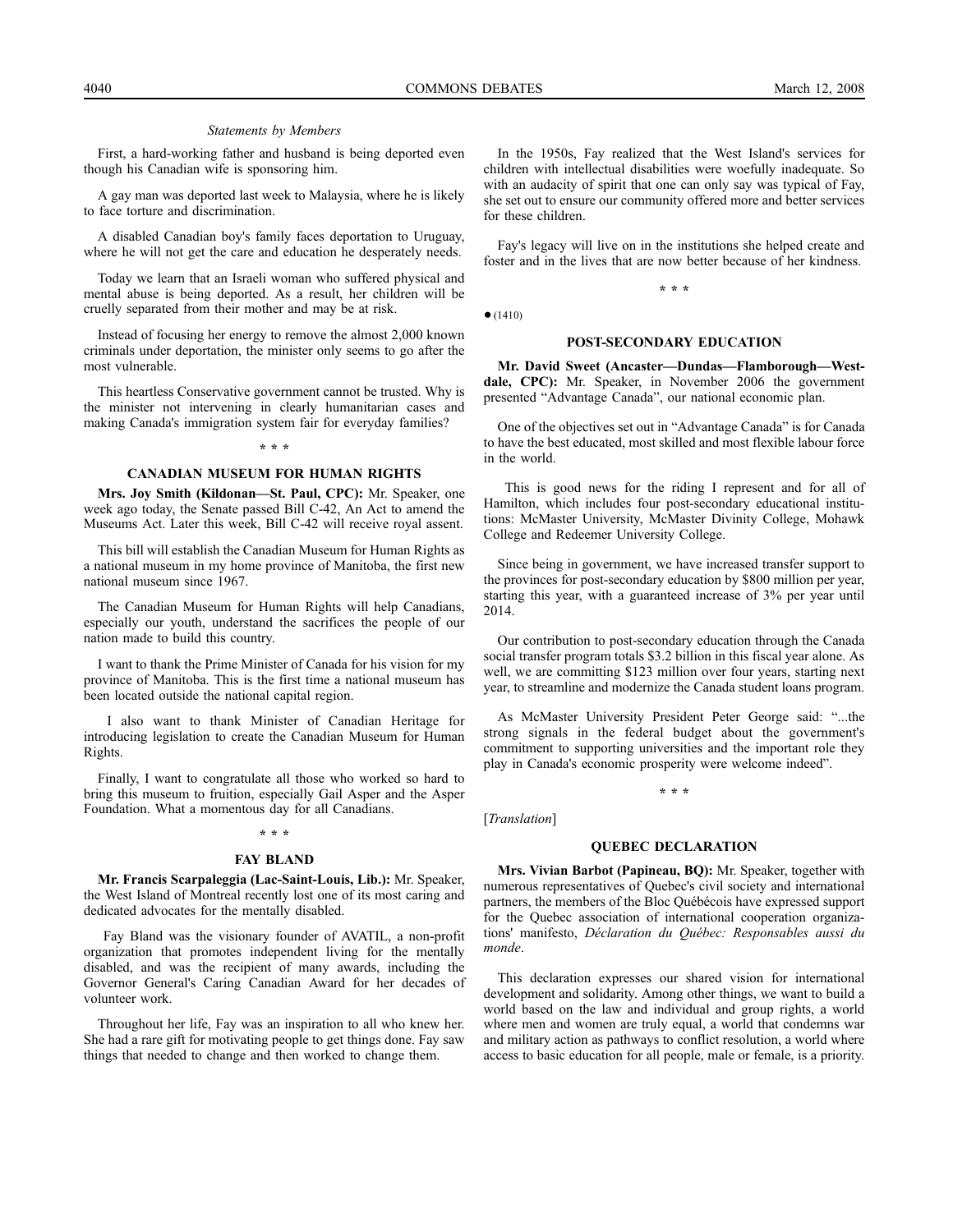[*English*]

The Bloc Québécois invites all parliamentarians to sign the *Déclaration du Québec: Responsables aussi du monde*. **\* \* \***

#### **2010 PARALYMPIC WINTER GAMES**

**Mr. James Moore (Port Moody—Westwood—Port Coquitlam, CPC):** Mr. Speaker, today marks the two-year countdown to the Vancouver 2010 Paralympic Winter Games.

From March 12 to 21, 2010, the world's best athletes with a disability will come to Canada to compete. In 64 medal competitions, they will inspire us with their determination, their drive to excel and their physical ability.

The Vancouver 2010 Winter Olympic Games will be Canada's games: one festival, two events and 60 days of celebration. They will be an inspiring and inclusive celebration and a proud moment for Canada as we show the world our very best.

#### [*Translation*]

The Vancouver 2010 Winter Games will be "Canada's games"one festival, two events and 60 days of celebration. The games will unite and inspire many, and will be a very proud moment for Canada, as we show off our best to the entire world.

**\* \* \***

[*English*]

#### **DARFUR**

**Hon. Maurizio Bevilacqua (Vaughan, Lib.):** Mr. Speaker, Mahatma Gandhi once said, "You must be the change you want to see in the world".

Today I would like to recognize the students and teachers of Maple High School for their campaign and support for the people of Darfur.

I would like to thank the STAND group and, in particular, a determined student leader, Nagina Shahsamand, and an exceptional educator, Michelle Hadida, for their commitment to this just cause that requires immediate international attention.

The men, women and children of Darfur live the painful and harsh reality of brutal murders, destruction of villages, the spread of deadly diseases and the displacement of millions of individuals.

The Maple High School community is giving a voice to the voiceless. Its perseverance and dedication to the Darfur awareness campaign has drawn the support of hundreds of students who want the Canadian government to act in concert with international partners to put an end to this human tragedy. As they stated, "Every minute wasted is another life lost".

**\* \* \***

[*Translation*]

### **BLOC QUÉBÉCOIS**

**Mr. Jacques Gourde (Lotbinière—Chutes-de-la-Chaudière, CPC):** Mr. Speaker, I am always surprised to hear Bloc members quote a Quebec government minister or the leader of the official

#### *Statements by Members*

opposition in Quebec City. After all, their former Bloc colleague from Lévis said:

Personally, I am not interested in speaking on behalf of Mario Dumont or Jean Charest here in the federal Parliament.

The Bloc Québécois is once again trying to convince people that our government's leadership in the climate change file is disadvantageous for Quebec. Yet, on February 8, 2007, the Bloc leader said:

For a number of years, Quebec has asked the federal government for \$328 million, to enable Quebec to implement the Kyoto protocol within its borders.

I am very pleased to see that, even according to the separatists, we, Conservative members from Quebec, responded with \$350 million for Quebec to reduce its emissions within its borders.

The Bloc Québécois will be taken to task for its powerlessness and inconsistency, since Quebec is growing stronger under the Conservatives.

**\* \* \***

[*English*]

 $•(1415)$ 

#### **WOMEN'S EQUALITY**

**Mr. Wayne Marston (Hamilton East—Stoney Creek, NDP):** Mr. Speaker, last week, Canada celebrated the 97th annual International Women's Day. Around the world, we have witnessed a significant change in society's thoughts about women's equality but there is so much yet to do.

Two years ago in Iran, Iranian women came together to organize the One Million Signatures Campaign, also known as the Change for Equality Campaign, in order to fight to change the laws in Iran that are hugely discriminatory toward women.

Parvin Ardalan, a founding member of this campaign, was to be acknowledged internationally with the 2007 Olof Palme award in Stockholm for her courageous work. On March 2, Ms. Ardalan was aboard an Air France flight about to leave Tehran to go to Stockholm to receive her award when she was arrested and removed from the flight.

Ms. Ardalan is facing possible imprisonment for her part in organizing the Change for Equality Campaign.

The Olof Palme Memorial Fund chose Parvin Ardalan because she has succeeded "in making the demand for equal rights for men and women a central part of the struggle for democracy in Iran".

I stand in the House today to congratulate and offer my—

**The Speaker:** The hon. member for Don Valley East.

**\* \* \***

#### **FEDERAL-PROVINCIAL RELATIONS**

**Ms. Yasmin Ratansi (Don Valley East, Lib.):** Mr. Speaker, my constituents are wondering what the Conservative government has against the people of Ontario.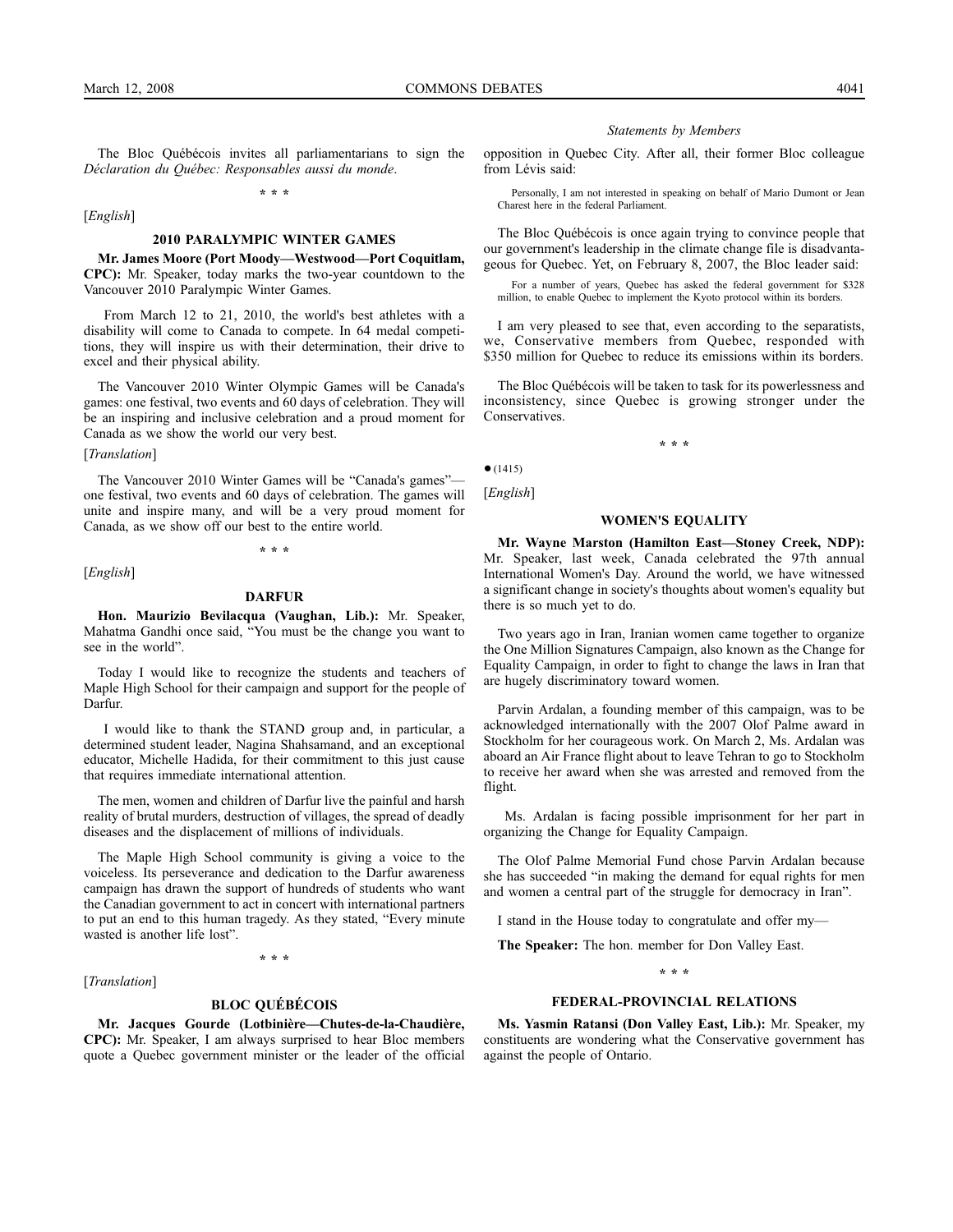#### *Oral Questions*

The Prime Minister first thumbs his nose at the province by denying Ontario the legal number of seats in the House of Commons, which it is entitled to under the Constitution of Canada. When the premier pointed out that it was unfair to deny Ontario its democratic rights, the Conservatives called him "the small man of Confederation".

Now the Conservative finance minister is continuing the relentless attacks on Ontario. Is this what the Prime Minister defines as a new era of harmony with the premiers?

By calling Ontario the "last place" to do business in Canada, the finance minister is being totally irresponsible and scaring off foreign investment and sacrificing jobs in Ontario.

If this is how the Conservatives do business with the provinces, our country is in serious trouble.

**\* \* \***

#### [*Translation*]

# **INTERNATIONAL DAY OF LA FRANCOPHONIE**

**Mrs. Carole Freeman (Châteauguay—Saint-Constant, BQ):** Mr. Speaker, March 20 is the International Day of La Francophonie, when francophones will celebrate the language spoken by more than 264 million people around the globe.

French is one of the 10 most commonly spoken languages in the world. It has a rich history and a wide-reaching cultural heritage. With English, it is the only language taught in every country on the planet. And the number of people who are using and learning French is growing steadily.

However, the government's attitude toward the French fact is deplorable. It is sad to hear the pleas of federal prosecutors who, to save \$2.8 million a year, want to abolish the court challenges program, which has provided valuable assistance for minority francophone communities.

In the face of the Conservatives' indifference, let us take time to affirm our pride in our francophone heritage and celebrate a living language that sets us apart from the rest of North America and reflects the culture in Quebec today.

#### **\* \* \***

#### **LINGUISTIC DUALITY**

**Mr. Pablo Rodriguez (Honoré-Mercier, Lib.):** Mr. Speaker, in 1969, the Parliament of Canada enacted the Official Languages Act. This legislation has had significant and positive impact on minority language communities.

Since then, we have also expected our government to affirm, on a regular basis, the benefits and the importance of linguistic duality. Therefore, as we celebrate the Semaine de la Francophonie this week, it is appropriate to reaffirm in this House, with a loud and clear voice, the importance of linguistic duality for our country.

We are talking about much more than just a simple asset or a series of programs to be funded every five years. We are talking about a defining characteristic of our identity. In fact, linguistic duality is an integral part of this country's social fabric. For that reason it must be treated with respect and given priority, and we must provide the requisite financial support.

Therefore, I ask my colleagues to join with me to ensure that linguistic duality remains a core priority and part of the legacy we will pass on to our children.

**\* \* \***

 $•(1420)$ [*English*]

# **LEADER OF THE LIBERAL PARTY**

**Mr. Joe Preston (Elgin—Middlesex—London, CPC):** Mr. Speaker, as my dad used to say, it is time for the Liberal leader to fish or cut bait. Actually, he used a different saying but with the same meaning.

In 2006, the Liberal leader was quoted as saying that he was counting the days to the next election. I would like to remind him that it has now been over 450 days since he immediately called for an election. Perhaps he has a different meaning for "immediately" than I do.

We have a Liberal leader who charges toward an election with an army of 80 rejecting his leadership and supporting the responsible leadership of a balanced Conservative budget.

Again this weekend we heard the Liberal leader in Hamilton telling Canadians to be ready for an election call at any minute. Who is still listening?

On Monday, in this very chamber, the Liberal leader again backed down or, as his dog, Kyoto, would say, he rolled over on the environment.

The Liberal leader predicted that 2008 would be a whole new ball game, and he is right. This government and this Prime Minister continue to hit home runs.

# **ORAL QUESTIONS**

[*English*]

# **CANADA-U.S. RELATIONS**

**Hon. Stéphane Dion (Leader of the Opposition, Lib.):** Mr. Speaker, today I have a multiple choice question for the Prime Minister: (a) what did thePrime Minister mean by "financial considerations" when he spoke on the tape; (b) will he ask Michael Wilson and Ian Brodie to step aside; (c) why did he authorize his party's in and out scheme during the last federal election; or (d) why did his environment minister's chief of staff call the OPP?

He can take his pick but none of the above is not an option.

**Right Hon. Stephen Harper (Prime Minister, CPC):** Mr. Speaker, I have previously noted as one example the unacceptable leak on the Obama campaign. An investigation is being undertaken by the Privy Council Office and the Department of Foreign Affairs and I am sure they will do a thorough look into this.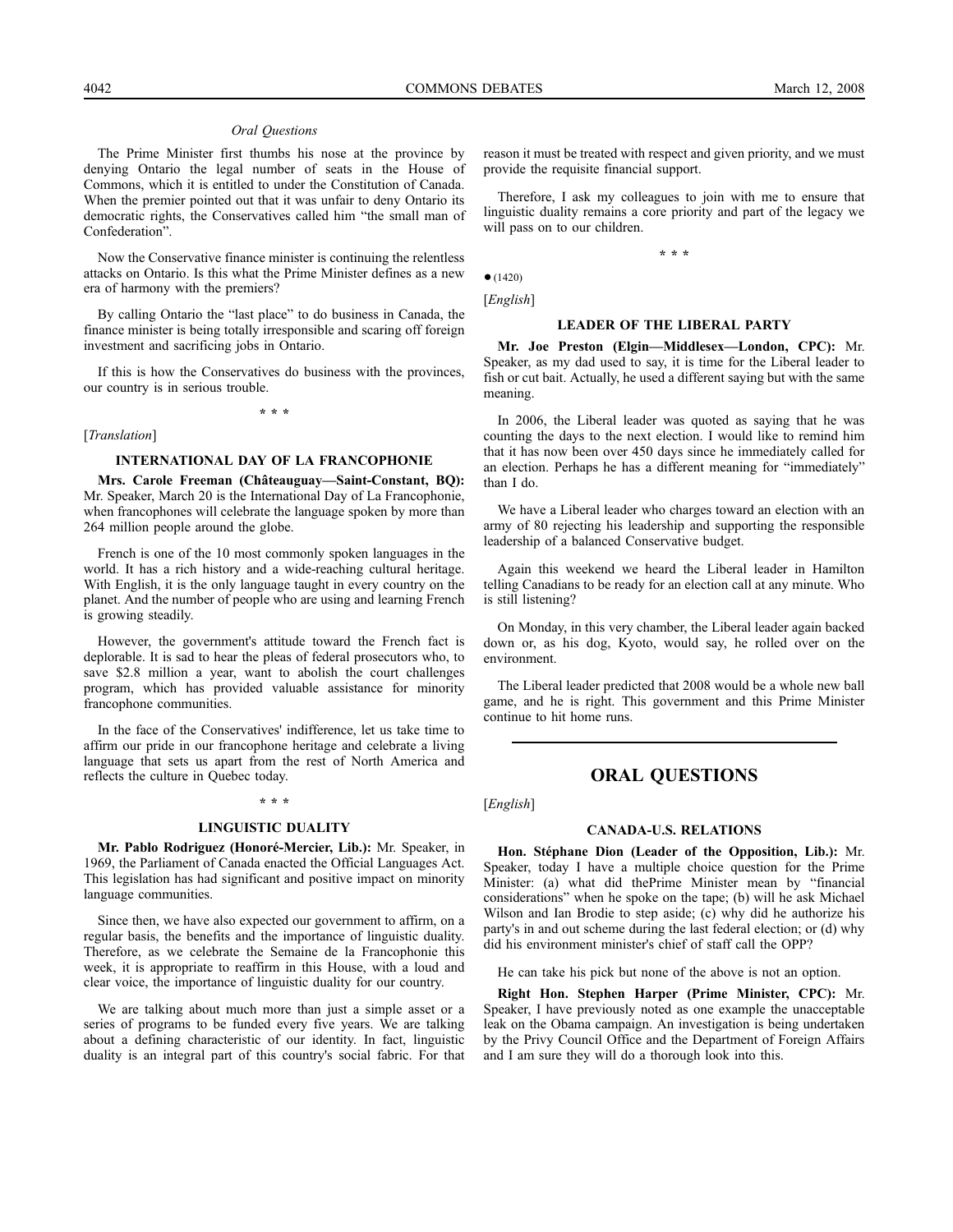We will continue to work hard to ensure that we maintain good and productive trade relations between Canada and the United States.

# **\* \* \* ETHICS**

**Hon. Stéphane Dion (Leader of the Opposition, Lib.):** Mr. Speaker, the Prime Minister failed the test.

[*Translation*]

We will give him another chance. On the tape, the Prime Minister mentioned an offer made to Mr. Cadman by party officials to help resolve Mr. Cadman's financial situation in the event of an election. The questions are: (a) What offer? (b) What officials? (c) What financial situation?

While the Prime Minister is at it, he should tell the truth and answer all three questions once and for all.

**Right Hon. Stephen Harper (Prime Minister, CPC):** Mr. Speaker, we have said there was a meeting with Mr. Flanagan, Mr. Finley and Mr. Cadman about the possibility of Mr. Cadman rejoining the Conservative Party, receiving the Conservative nomination and running as a Conservative candidate. Our answers are clear.

#### [*English*]

**Hon. Stéphane Dion (Leader of the Opposition, Lib.):** Mr. Speaker, again he did not answer and did not even mention the tape. We will give the Prime Minister another chance.

Who is he accusing of lying: (a) Mr. Cadman's widow; (b) Mr. Cadman's daughter; (c) Mr. Cadman's son-in-law; (d) the journalist, Lawrence Martin; (e) all of the above; or (f), and this is a hint, the government and the Prime Minister are misleading the House and Canadians?

**Right Hon. Stephen Harper (Prime Minister, CPC):** Mr. Speaker, let me do my own multiple choice. I was wondering at the beginning of this session: (a) whether the official opposition might support us on our budgetary and financial policies; (b) whether it might support us on our crime policies; (c) whether it might support us on our foreign policies; or (d) whether it might support us on our environment policy. The answer is: all of the above.

#### $•(1425)$

**Mr. Michael Ignatieff (Etobicoke—Lakeshore, Lib.):** Mr. Speaker, after 10 days of this, a pattern of evasion is emerging in the government's answers on the Cadman affair.

Inside the House, Conservative spokesmen deny the allegations but outside the House, they duck and cover. This pattern of evasion is unworthy of a government that walks around claiming that it is clean.

I will try again with a key question in the affair. Was a financial inducement ever offered by one or more representatives of the Conservative Party to Chuck Cadman, yes or no?

**Mr. James Moore (Parliamentary Secretary to the Minister of Public Works and Government Services and for the Pacific Gateway and the Vancouver-Whistler Olympics, CPC):** The answer to the question, Mr. Speaker, is no. I have said that a number of times in the House of Commons. I have said it in a number of

#### *Oral Questions*

interviews outside of the House of Commons. I have said it consistently. The answer is clear. We have been consistent. The Liberals can keep changing their story, but we will stick to the facts.

#### [*Translation*]

**Mr. Michael Ignatieff (Etobicoke—Lakeshore, Lib.):** Mr. Speaker, that answer is a bit troubling because yesterday, outside the House, the parliamentary secretary refused to say whether or not the Conservatives had made an offer to Chuck Cadman.

If we ask the question again, inside the house, will the parliamentary secretary answer in the same way? Will he say the same thing outside the House that he is saying here, inside the House?

**Mr. James Moore (Parliamentary Secretary to the Minister of Public Works and Government Services and for the Pacific Gateway and the Vancouver-Whistler Olympics, CPC):** Yes, Mr. Speaker, and I have already done so a number of times in the past week and a half or two weeks.

#### [*English*]

However, I did want to say that we have been consistent on this issue. I am not asking the opposition to take my word for it, but I did want to cite for the Liberals the story that just came out today:

One of Chuck Cadman's closest political advisors said the Independent MP clearly told him Conservative Party officials offered no inducements to change his vote on the 2005 confidence motion....[Chuck Cadman] said, 'They offered me the same support they offered me before', [the advisor recalled]. "But, no, he said, 'They didn't offer me anything specific and I didn't ask for anything'."

#### [*Translation*]

**Mr. Gilles Duceppe (Laurier—Sainte-Marie, BQ):** Mr. Speaker, on Monday, when asked about the offer made to Chuck Cadman, the Parliamentary Secretary to the Minister of Public Works replied, and I quote, "—the Prime Minister, like everyone in our caucus, knew that Chuck Cadman had received an offer to rejoin our caucus —"

If the Prime Minister knew about the offer, as the parliamentary secretary said, why did he not mention it during the interview he gave to Chuck Cadman's biographer in September 2005?

**Right Hon. Stephen Harper (Prime Minister, CPC):** Mr. Speaker, I said that there were discussions between party representatives and Mr. Cadman about the possibility of him rejoining the Conservative caucus, receiving the Conservative nomination, and running as a Conservative candidate. That is clear.

**Mr. Gilles Duceppe (Laurier—Sainte-Marie, BQ):** Mr. Speaker, that is not at all what we heard on the tape. I think we are getting the fictional version today. He is making up a story now, in 2008, to try to make us forget what he said in 2005. He never said that. He talked about financial considerations and details. Back then, he did not remember that Mr. Cadman had been invited to rejoin the caucus. That is a bunch of baloney.

What did he mean by "financial considerations"? That was the only thing he talked about.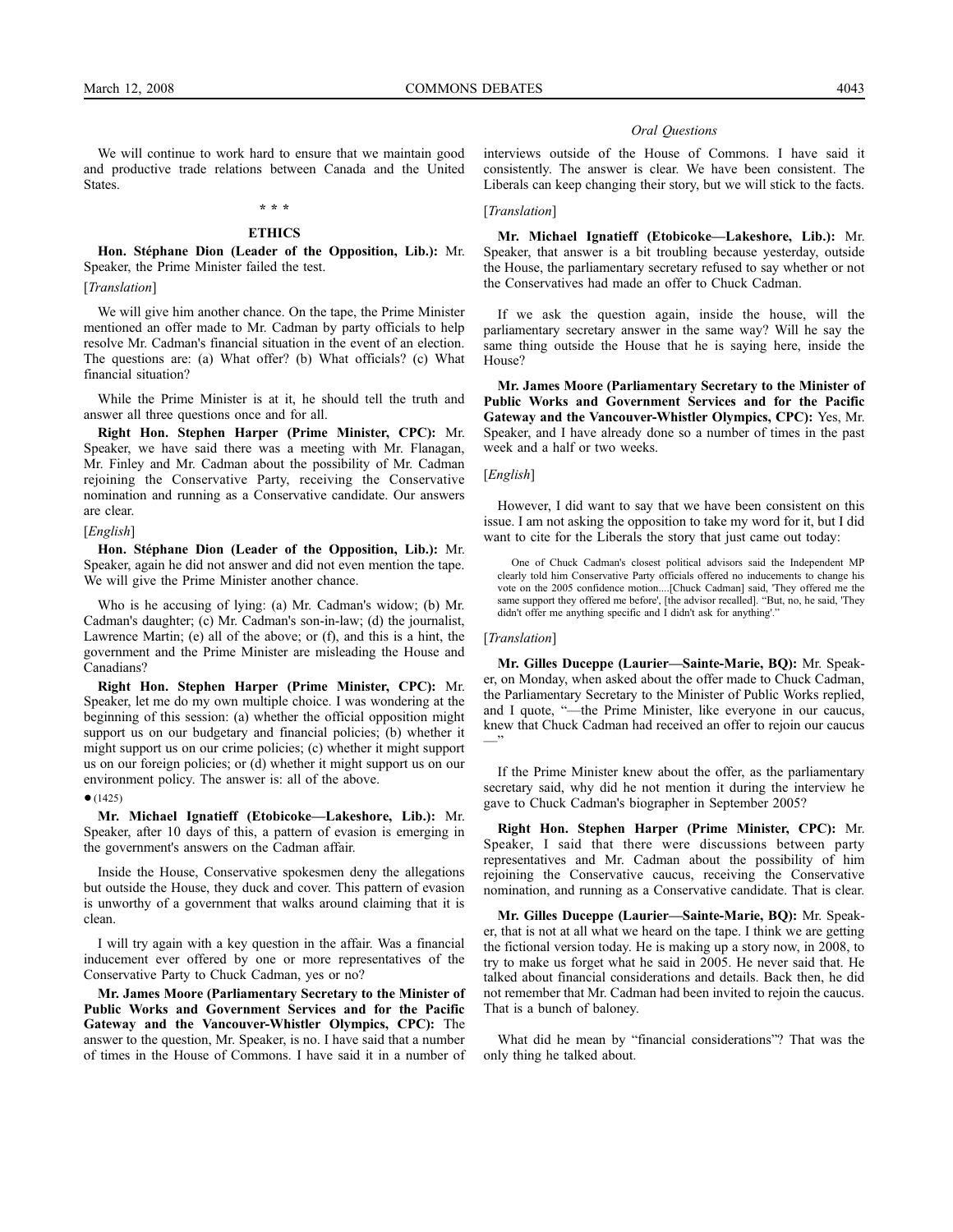#### *Oral Questions*

**Right Hon. Stephen Harper (Prime Minister, CPC):** Mr. Speaker, the Bloc is the one changing the story. The Bloc changed the date from May 17 to May 19. The Bloc decided that Chuck Cadman did not want to run again. Now the Bloc has to admit it got things wrong.

While I am up, I should mention that the Federal Court has ruled on the subject of the Taliban detainees.

[*English*]

If I could for a minute mention that the Federal Court has just issued an important ruling on Taliban prisoners. We understand that it has accepted the government's arguments on these matters. We are looking at—

**The Speaker:** The hon. member for Papineau.

**\* \* \***

 $•(1430)$ 

[*Translation*]

#### **AFGHANISTAN**

**Mrs. Vivian Barbot (Papineau, BQ):** Mr. Speaker, after trying for more than a year to investigate Afghan detainee transfers, the chair of the Military Police Complaints Commission has decided to hold a public hearing on allegations of torture of transferred detainees. The main reason for this decision is the government's refusal to give the commission full access to Foreign Affairs and Correctional Service Canada documents.

Given this new blatant example of lack of transparency, will the Minister of Foreign Affairs transfer all—

**The Speaker:** The hon. Minister of National Defence.

**Hon. Peter MacKay (Minister of National Defence and Minister of the Atlantic Canada Opportunities Agency, CPC):** Mr. Speaker, as usual, on this issue the member is not correct.

#### [*English*]

In fact, I would suggest that the Government of Canada has met a very high standard when it comes to disclosure and transparency on this issue. We have given the Military Police Complaints Commission as much, if not more, information than would have been provided had a public hearing, with subpoena powers, already began.

We will continue to cooperate with it. We have responded to it formally in a letter. Again, that information is public.

#### [*Translation*]

**Mrs. Vivian Barbot (Papineau, BQ):** Mr. Speaker, the government's pattern of concealing information and not being transparent will prolong the investigation by several months and cost taxpayers an additional \$2 million.

Will the minister finally make public the information the commission needs to determine whether detainees transferred to the Afghan authorities were tortured?

**Hon. Peter MacKay (Minister of National Defence and Minister of the Atlantic Canada Opportunities Agency, CPC):** Mr. Speaker, I repeat that what the member said is incorrect.

[*English*]

We have made those disclosures. The Department of National Defence always takes these complaints and issues very seriously. We are in complete compliance. We have made those disclosures, and we are always prepared to work with this commission.

As the Prime Minister has noted, the Federal Court has now given a ruling with respect to the application of the charter when it comes to Taliban prisoners, and the charter does not apply. However, we will continue to work with all bodies and live up to our statutory obligations.

**Hon. Jack Layton (Toronto—Danforth, NDP):** Mr. Speaker, the minister may say that the government has been cooperating with the Military Police Complaints Commission, but here is what the commission chair says, "we have been left with no other choice than to call a full and open inquiry" because of "the government's refusal to provide the commission with full access to relevant documents and information".

The Prime Minister's government stands accused of withholding key information, witnesses and the kinds of documents essential to get to the bottom of the alleged prisoner abuse in Afghanistan.

Why the refusal to cooperate?

**Right Hon. Stephen Harper (Prime Minister, CPC):** Mr. Speaker, there is no refusal to cooperate. In fact, the Department of Justice has made very clear that it will provide all information it is able to provide under the law. There are some statutory obligations with regard to what can be released and what cannot be released, and those rules will be followed.

Once again, I want to mention that the Federal Court has just rendered a decision on the Taliban prisoner case. It has accepted the government's arguments. We are obviously very pleased by that, and we are looking at the decision more carefully.

#### [*Translation*]

**Hon. Jack Layton (Toronto—Danforth, NDP):** Mr. Speaker, the Military Police Complaints Commission has all sorts of powers. This is very important. What we are looking for and what we want from the government is a clear decision, a clear direction.

Will the Prime Minister ask his ministers to cooperate instead of concealing information, as they have done for the past year, during which time the government has not provided the documents the commission requested, yes or no?

**Right Hon. Stephen Harper (Prime Minister, CPC):** Mr. Speaker, our instructions are always clear. By law, departments must cooperate, and that is always the policy of this government.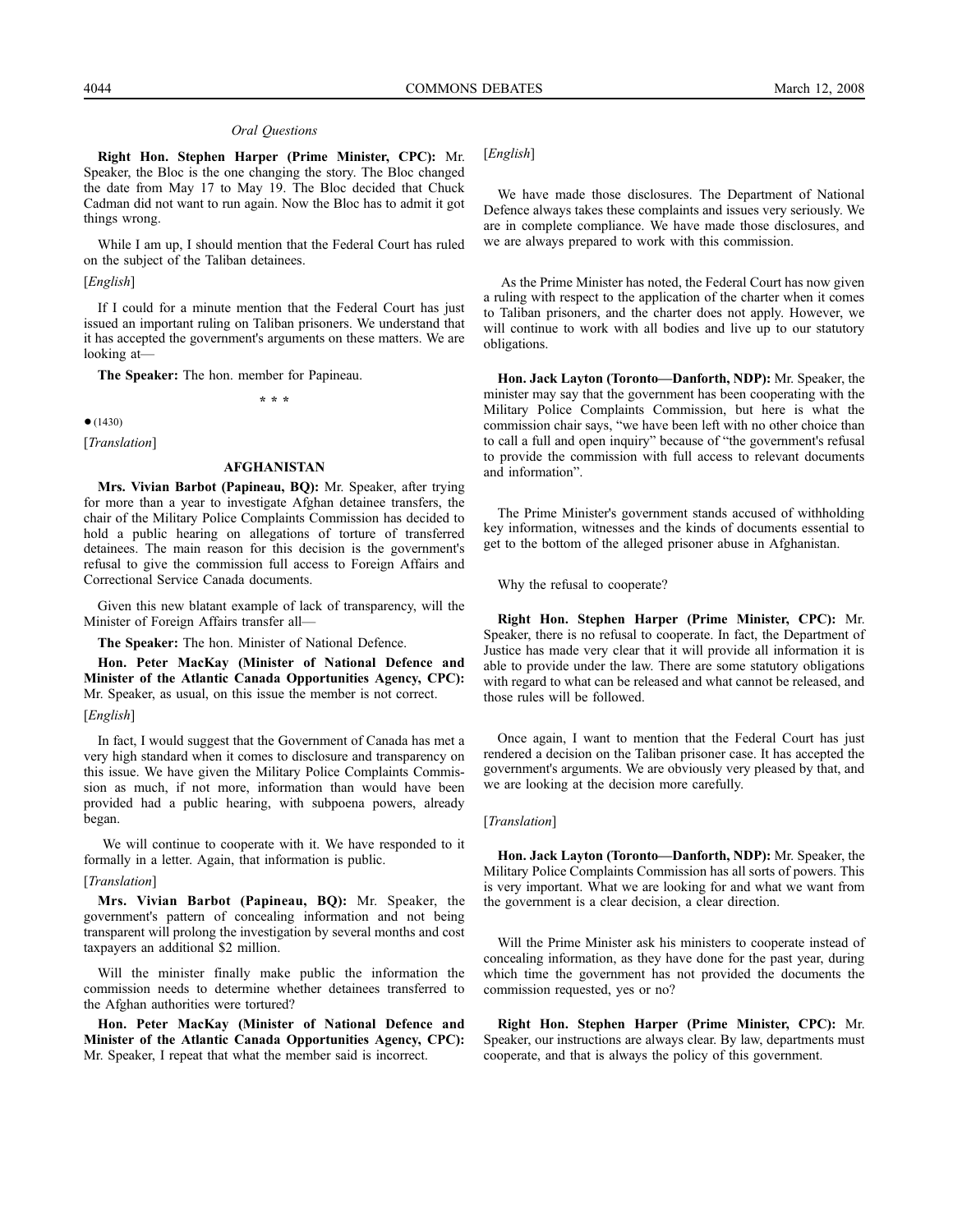[*English*]

# **ETHICS**

**Hon. Dominic LeBlanc (Beauséjour, Lib.):** Mr. Speaker, the Conservative government has produced a dirty tricks manual for its committee chairs. The media claims that it tells Conservative chairs to "if necessary, storm out of meetings to grind parliamentary business to a halt".

The Prime Minister is so determined to duck any questions about what financial inducements the Conservatives offered Chuck Cadman, his flunkies even forced the respected chair of the justice committee to abandon the chair yesterday.

What are the Conservatives so afraid of? Why are they afraid of having the justice committee look at whether the law to prevent bribery is an effective deterrent?

#### $•(1435)$

**Hon. Peter Van Loan (Leader of the Government in the House of Commons and Minister for Democratic Reform, CPC):** Mr. Speaker, the only thing people have to be afraid of is the declining reputation of a Parliament wherein Liberals are intent on hijacking every parliamentary committee, not to do the serious work of Parliament, not to process legislation in front of them, but rather to turn those committees into kangaroo courts.

I would note that in the particular case in question, it was the Liberal chair of the ethics committee who already ruled the exact same motion out of order in three different cases. For that reason I have every reason to believe the decision of the committee chair in this case was the correct one.

#### [*Translation*]

**Hon. Dominic LeBlanc (Beauséjour, Lib.):** Mr. Speaker, the Conservatives cut and run every time there is an investigation of their questionable behaviour.

It is time for some real answers in this House about what actually happened. But the parliamentary secretary would not dare repeat these answers outside the House, because even he does not believe what they are forcing him to say.

When will the Prime Minister stop hiding? When will he tell Canadians what he meant by the "financial considerations" Chuck Cadman would have received if there had been an election?

**Mr. James Moore (Parliamentary Secretary to the Minister of Public Works and Government Services and for the Pacific Gateway and the Vancouver-Whistler Olympics, CPC):** Mr. Speaker, as I just said, and as I have already said here, in this House, the only offer made to Chuck Cadman was to return to our caucus, to run as a Conservative Party candidate and to get elected as a Conservative. I said the same thing here, in the House, as outside it. [*English*]

**Hon. Ken Dryden (York Centre, Lib.):** Mr. Speaker, to a question about a life insurance policy, the Prime Minister's own words were, "I don't know the details. I know that there were discussions".

So he knew of the life insurance policy and of discussions about it involving Mr. Cadman and legitimate representatives of the Conservative Party and he did not stop those discussions, even

#### *Oral Questions*

though, if the Cadman family is telling the truth, what was being offered was unethical, illegal, criminal, was about buying a vote to bring down a government.

The Prime Minister has a lot of explaining to do and he knows that we know he has no answers. His own words—

**The Speaker:** Order, please. The hon. Parliamentary Secretary to the Minister of Public Works.

**Mr. James Moore (Parliamentary Secretary to the Minister of Public Works and Government Services and for the Pacific Gateway and the Vancouver-Whistler Olympics, CPC):** Mr. Speaker, very simply, we have said this a number of times. The accusation by the Liberals that there was a million dollar life insurance policy offered Chuck Cadman is false. Chuck Cadman himself said so.

**Hon. Ken Dryden (York Centre, Lib.):** Mr. Speaker, there is a great irony here. Why is the Prime Minister, so famous for silencing rights groups under the court challenges program, for silencing advocacy groups by cutting off their funding, for trying to silence political rivals with lawsuits, for silencing his caucus, for silencing his cabinet, for trying to silence any and all voices different from his own so that only his voice matters, why, Mr. Speaker, is the Prime Minister silencing himself?

**Mr. James Moore (Parliamentary Secretary to the Minister of Public Works and Government Services and for the Pacific Gateway and the Vancouver-Whistler Olympics, CPC):** Mr. Speaker, from the foremost experts, why were the Liberals so silent on the vote on the budget? If the Liberals are such foremost authorities when it comes to standing up and speaking the truth, why were they so silent on the throne speech, so silent on the budget, so silent on agriculture, so silent on trade?

The reality is while the Liberals talk a big game about the alleged indiscretions of this government, we continue to appreciate their support in votes of confidence in our government.

**\* \* \***

[*Translation*]

#### **THE ENVIRONMENT**

**Mr. Bernard Bigras (Rosemont—La Petite-Patrie, BQ):** Mr. Speaker, page eight of the Conservatives' paper, *Detailed Emissions and Economic Modelling*, clearly shows that, from 2006 to 2020, greenhouse gas emissions from oil sands operations will double from 25 megatonnes to 50 megatonnes. Furthermore, the carbon capture and storage requirements will only apply to major emitters as of 2018, and only to those corporations that start up operations after 2012. André Bélisle, of Coalition Québec-Kyoto, rightly states that the announcement of these deadlines has set off a race to complete projects that pollute.

Will the minister be honest and confirm his department's figures, and admit that that greenhouse gas emissions from oil sands will double between 2006 and 2020?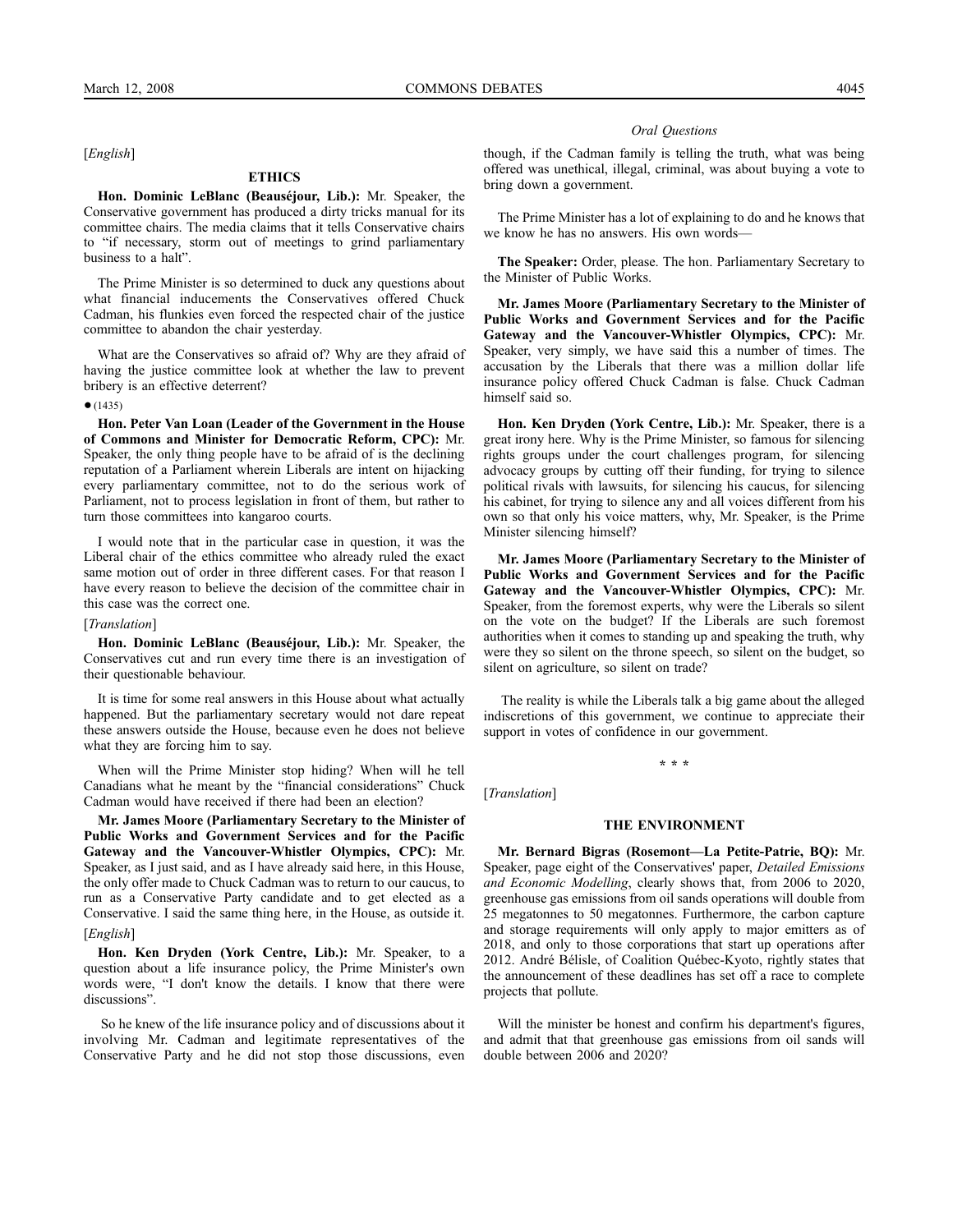#### *Oral Questions*

●(1440)

**Hon. John Baird (Minister of the Environment, CPC):** Mr. Speaker, it is very clear. With respect to oil sands and existing facilities, regulations already existed for this part of our industry. We have established stricter measures for those under construction and for new facilities. We have introduced a real plan for reducing greenhouse gases.

It is very important. For the first time in Canadian history, real measures have been introduced and we have taken action to obtain real results.

**Mr. Bernard Bigras (Rosemont—La Petite-Patrie, BQ):** Mr. Speaker, the minister of Conservative environmental propaganda should stop manipulating the numbers. He must stop passing the buck and bragging.

Can he rise in this House and say to Quebeckers that his plan does not reduce greenhouse gas emissions from the oil sands but, on the contrary, allows this polluting sector to double its emissions?

**Hon. John Baird (Minister of the Environment, CPC):** Mr. Speaker, it is very clear that this government has taken action. We have met expectations by giving \$350 million to Quebec to reduce its greenhouse gas emissions.

That is very important. This is the first time that a federal government has worked with the provinces. The Bloc Québécois will be taken to task for its powerlessness and inconsistency, since Quebec is growing stronger under our government.

#### **\* \* \***

#### **AEROSPACE INDUSTRY**

**Mr. Claude Bachand (Saint-Jean, BQ):** Mr. Speaker, Jacques Saada, the president and chief executive officer of the Quebec Aerospace Association, is criticizing the poor economic spinoffs from the contract for 17 Hercules planes and is confirming the Bloc Québécois' fears that Quebec, which has 54% of Canada's aerospace industry, will come out losing in this operation.

How does the government explain that, out of all the contracts, only 28.5% went to Quebec? Where is the Minister of the Economic Development Agency of Canada for the Regions of Quebec? Is he sleeping?

**Hon. Jim Prentice (Minister of Industry, CPC):** Mr. Speaker, we disagree. The government does not award the contracts; the companies do. I encourage the hon. member to put his question directly to the companies.

**Mr. Claude Bachand (Saint-Jean, BQ):** Mr. Speaker, for his part, how does the Minister of National Defence, who is also the Minister of the Atlantic Canada Opportunities Agency, explain that the share of contracts for his region exceeds that of Quebec, when Atlantic Canada has only 5% of the aerospace industry?

In light of such injustice, where are the ministers from Quebec hiding? Are they sleeping or are they keeping mum in order to maintain their privileges?

#### [*English*]

**Hon. Jim Prentice (Minister of Industry, CPC):** Mr. Speaker, as I said a moment ago, the government does not allocate contracts.

Companies make those decisions. I would encourage the hon. member to speak directly with the companies.

If I might say parenthetically, the Bloc is simply interested in pitting Canadians against Canadians. We are interested in building a country and an aerospace industry that is among the best in the world.

**\* \* \***

# **ETHICS**

**Hon. Marlene Jennings (Notre-Dame-de-Grâce—Lachine, Lib.):** Mr. Speaker, in December 2005, the Prime Minister denied that his party had reached any kind of agreement with Alan Riddell so he would step aside to make room for another Conservative candidate. He was asked twice and denied it both times.

An agreement was in fact reached on November 25, 2005, a month before the Prime Minister denied it right here.

Why should we believe the Prime Minister today, when he denies making a financial offer to Chuck Cadman?

# [*English*]

[*Translation*]

**Hon. Peter Van Loan (Leader of the Government in the House of Commons and Minister for Democratic Reform, CPC):** Mr. Speaker, I fail to see what this has to do with the administration of government business.

**Hon. Marlene Jennings (Notre-Dame-de-Grâce—Lachine, Lib.):** Mr. Speaker, on December 5, 2005, at two separate events, the Prime Minister was asked about an offer to Mr. Riddell, and he replied each time "there is no agreement". However, an email from his party reveals there was in fact a binding agreement in place on November 25, 2005, 10 days before the Prime Minister's categorical denials.

Given these facts, why should anyone in this House believe the Prime Minister now when he categorically denies there was any financial consideration or offer to Chuck Cadman?

#### $•(1445)$

**Hon. Peter Van Loan (Leader of the Government in the House of Commons and Minister for Democratic Reform, CPC):** Mr. Speaker, this has nothing to do with government business and that continues to be the practice of the Liberal Party. It talks about imaginary and fictitious scandals that do not exist, to condemn patronage appointments that were never made, and to be upset about interference in court cases that never occurred. Why? It is because the Liberals would have done all those things.

Why do they talk about those things, the scandals, instead of about public policy? It is because they cannot make any decisions.

In fact, when we look at the leader of their party, it is very simple. His position is clear. Once he has made up his mind, he is full of indecision.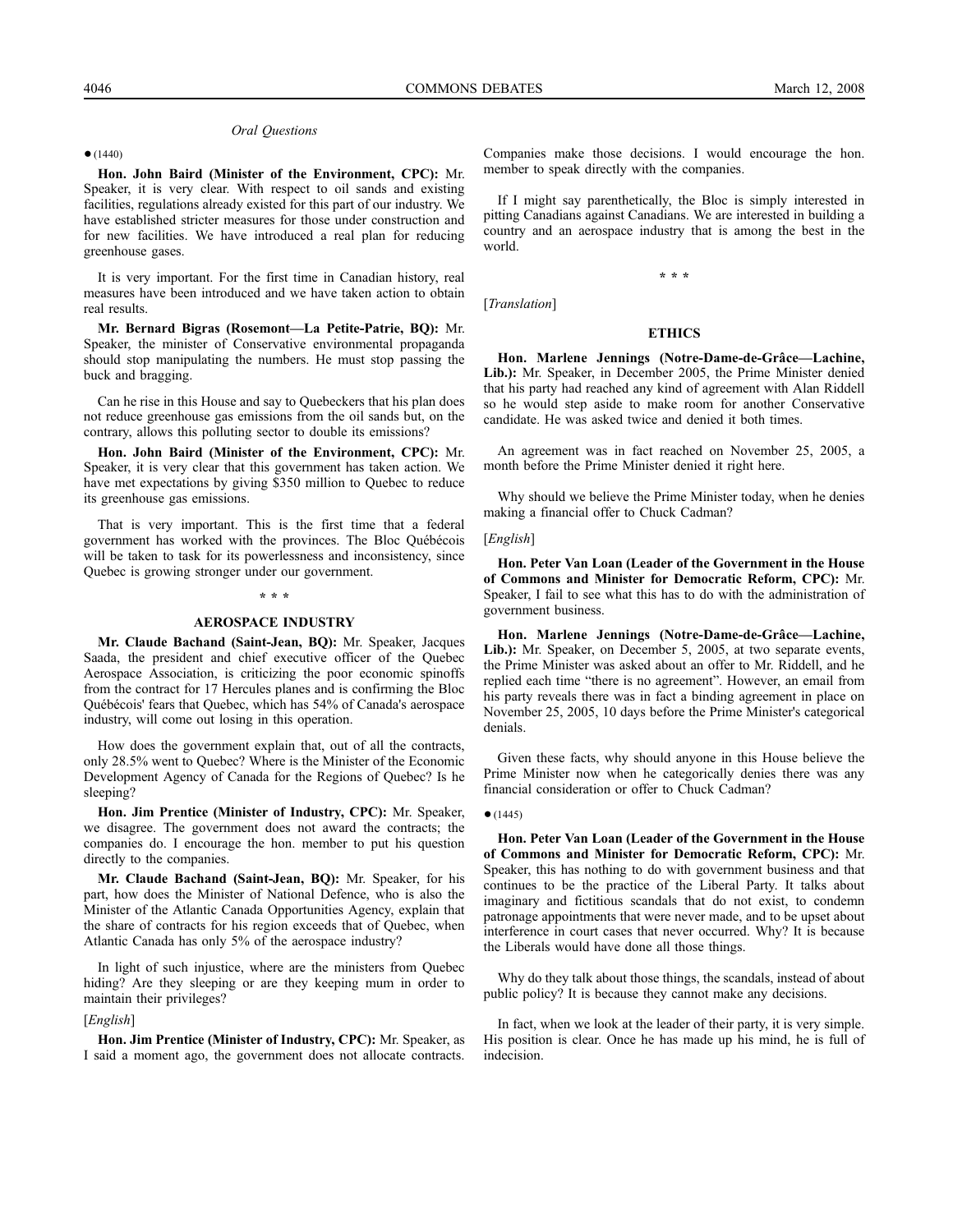# **CANADA-U.S. RELATIONS**

**Hon. Navdeep Bains (Mississauga—Brampton South, Lib.):** Mr. Speaker, the job of the Canadian Ambassador to Washington is our most sensitive diplomatic post, so sensitive that the Prime Minister usually appoints someone who he can trust to manage such an important relationship.

Yet, it seems our current Ambassador, Michael Wilson, forgot the first rule of diplomacy, knowing when to keep his mouth shut. By leaking confidential conversations to the media, Michael Wilson directly interfered in the American Democratic primary. Will the Prime Minister bring Michael Wilson back from Washington before he causes another incident?

**Hon. Maxime Bernier (Minister of Foreign Affairs, CPC):** Mr. Speaker, we are taking this matter very seriously. This is why the Clerk of the Privy Council is carrying out an investigation right now. We are being a responsible government and we are going to get to the bottom of this investigation.

**Hon. Navdeep Bains (Mississauga—Brampton South, Lib.):** Mr. Speaker, the Conservatives are so desperate they are trying to sweep this issue under the rug.

For days now I have asked the Prime Minister to be clear about who is under investigation for the multiple leaks of sensitive diplomatic conversations. At least two of these leaks came from the Prime Minister's inner circle: chief of staff Ian Brodie and Ambassador Michael Wilson. Yet, the government has refused to clearly state whether they are under investigation.

I will ask my question again. Are Ian Brodie and Michael Wilson under investigation? Will the Prime Minister ask them to step aside, yes or no?

[*Translation*]

**Hon. Maxime Bernier (Minister of Foreign Affairs, CPC):** Mr. Speaker, we cannot prejudge the outcome of the investigation. The investigation is underway, led by the Clerk of the Privy Council. We will see the results in due course.

[*English*]

#### **FOREIGN AFFAIRS**

**\* \* \***

**Mr. Ed Fast (Abbotsford, CPC):** Mr. Speaker, our Canadian government has expressed concern for the ongoing violence in Sudan and Chad. The situation is destabilizing the region and no one wants to see the violence escalate.

As a prosperous and caring nation, Canada has an obligation to help those in need. We know that when lives are threatened, every second counts. Reports have suggested that thousands of refugees are in desperate straits.

Can the Minister of International Cooperation tell the House if the government has offered any humanitarian assistance to the region?

**Hon. Bev Oda (Minister of International Cooperation, CPC):** Mr. Speaker, our government knows that the ongoing violence and instability in Chad and Darfur is devastating the lives of millions.

Today, this government announced it is making a significant commitment to support the refugees in the region. Through

#### *Oral Questions*

organizations such as the Red Cross and Médecins Sans Frontières, we will be providing clean water and sanitation, emergency health care, food and shelter, and increasing coordination of emergency services.

Today's announcement means more humanitarian aid for those in Chad and Darfur.

#### **\* \* \***

#### **CANADA-U.S. RELATIONS**

**Mr. Peter Julian (Burnaby—New Westminster, NDP):** Mr. Speaker, Justice John Gomery says his landmark report on ministerial responsibility is being ignored and disregarded by the Conservative government. Of course, he is right.

Two of the most senior Canadian government officials are at the heart of the NAFTA-gate leaks, our Ambassador to Washington and the Prime Minister's chief of staff.

The Gomery report states: "Ministers are fully responsible and accountable for the actions of exempt staff".

Why has no minister taken any responsibility for the leaks? Why is Justice Gomery being repudiated by the government?

**Hon. Vic Toews (President of the Treasury Board, CPC):** Mr. Speaker, the government's response to Liberal corruption was the accountability act, the most sweeping anti-corruption legislation in Canadian history.

As a result of the government's response, Canadians now have an independent Ethics Commissioner, a new lobbying act, a stronger Auditor General, tougher rules for political financing, and real protection for whistleblowers.

These are things that members on the opposite side would not do when they were government. In fact, they perpetrated that—

 $•(1450)$ 

**The Speaker:** The hon. member for Burnaby—New Westminster.

**Mr. Peter Julian (Burnaby—New Westminster, NDP):** Mr. Speaker, even under Liberal corruption, even during the sponsorship scandal, several Liberal staff members, under suspicion, were placed on paid leave until the investigation by the Gomery inquiry was complete. The Ambassador and the chief of staff are at the heart of NAFTA-gate and the government should do the same.

There is a bizarre limbo dance contest going on between Conservatives and Liberals on who can go lower on ethical standards.

Why is the government failing to meet even the low ethical bar set by the previous government?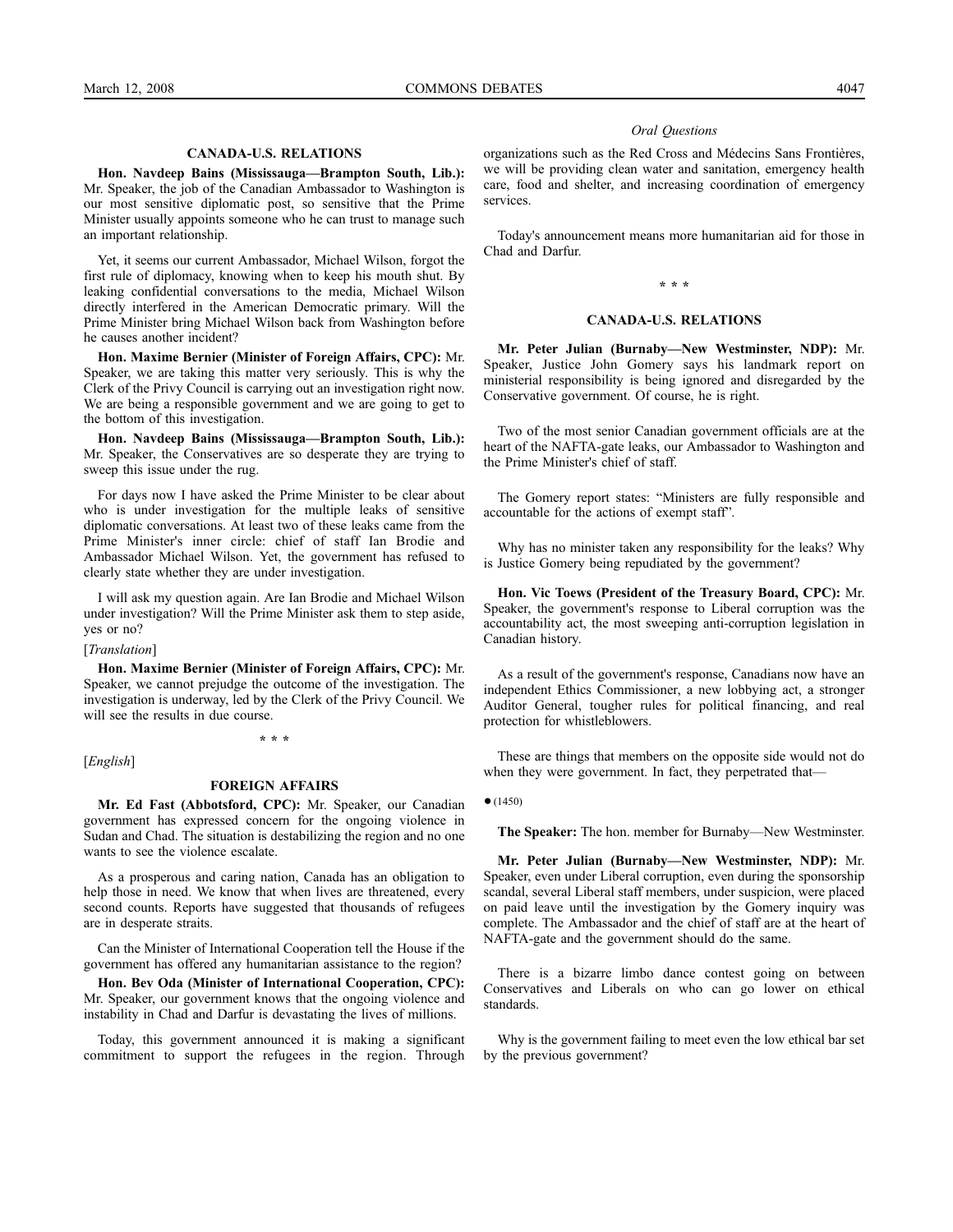#### *Oral Questions*

[*Translation*]

**Hon. Maxime Bernier (Minister of Foreign Affairs, CPC):** Mr. Speaker, we have a very solid relationship with the Americans. We will maintain our solid relationship with the American government. The free trade agreement signed by the three countries has been working well. It has meant prosperity for all three countries, increased wealth and raised the standard of living in the three countries. We hope to continue to build on the solid relationship we have with the United States.

[*English*]

#### **GOVERNMENT ACCOUNTABILITY**

**\* \* \***

**Hon. Sue Barnes (London West, Lib.):** Mr. Speaker, borrowing from their Republican idol's playbook, the Conservative government is turning Parliament Hill into the libel belt.

When the Prime Minister cannot answer questions about his own words caught on tape, he threatens to sue questioners. When the environment minister is reminded of his links to Walkerton or staff meddling in police affairs, libel letters are fired off. When the Conservative Party gets caught manipulating its expenses in the last election, it takes Elections Canada to court.

Will the government stop abusing the court system and start giving Canadians the answers they deserve?

**Hon. Peter Van Loan (Leader of the Government in the House of Commons and Minister for Democratic Reform, CPC):** Mr. Speaker, we, of course, are very respectful of this Parliament. We always answer every question in a very forthcoming fashion.

It is sad that we have across the aisle a party that comes here, supports the government on every major issue in virtually the past year, allows every single major file to pass, asks its people to sit down on every single vote, and shows lack of respect for the voters.

On Monday, the Liberals will be asking Canadians to send four more Liberals to sit here to collect six figure salaries for another year while they sit on their tails and do not even vote.

**Hon. Sue Barnes (London West, Lib.):** Mr. Speaker, instead of copying Brian Mulroney's intimidation and delay tactics, the Prime Minister should be accountable to Canadians.

Would an accountable Prime Minister, caught on tape, not simply tell us what his own words mean?

Would an accountable Prime Minister not simply ask his chief of staff if he personally leaked confidential and diplomatic information? Would that not be better than chill letters from the Prime Minister?

Why does the Prime Minister not just answer the questions being asked and tell Canadians the truth?

**Hon. Peter Van Loan (Leader of the Government in the House of Commons and Minister for Democratic Reform, CPC):** Mr. Speaker, we always tell the truth, but we also come here and do our jobs seriously, and with respect for the House.

When there is a budget on the table, we vote on it. When there is a throne speech setting out the direction of the government, we vote on it. When we set an environmental direction for this country, we vote on it. When it comes to tackling violent crime, we take action and we vote on it.

What has to be asked is, what will happen when the Liberals have to go back to their true accountability to Canadians and explain why for almost a year so far they have come to this House, collected their salaries, enjoyed their privileges, yet not had the responsibility—

**The Speaker:** The hon. member for Ajax—Pickering.

#### **\* \* \***

#### **MUNICIPAL AFFAIRS**

**Mr. Mark Holland (Ajax—Pickering, Lib.):** Mr. Speaker, which minister was interviewed twice by police about his involvement in bribing Terry Kilrea with a federal appointment, named in court documents by an informant who said the minister met with now charged mayor to discuss the bribe, interfered to help elect that same mayor, and played games with the light rail project leaving taxpayers on the hook for a \$280 million liability?

Court documents and informants have named this minister, will the government?

**Hon. Jason Kenney (Secretary of State (Multiculturalism and Canadian Identity), CPC):** Mr. Speaker, the real question in this matter is, when will the member opposite apologize to Commissioner Julian Fantino of the Ontario Provincial Police for having clearly implied that the commissioner and his officers violated the law by allowing political interference in a potential criminal investigation?

Commissioner Fantino said that any suggestion that the OPP was influenced by anyone or anything except the pursuit of the facts of any part of this investigation was nonsense, and that is what that member is filled with.

#### $•(1455)$

**Mr. Mark Holland (Ajax—Pickering, Lib.):** What is nonsense, Mr. Speaker, is that the minister's chief of staff would contact the OPP, by his own admission, on two separate occasions in the middle of a police investigation.

What the minister told police directly contradicts Mr. Kilrea's version of events. Mr. Kilrea attested to his version by passing a polygraph, something maybe this minister should consider.

The Prime Minister has the court documents. He knows this will explode when the publication ban ends. Will he ask the RCMP to investigate or will he cross his fingers and hope he can cover it up?

**Hon. Jason Kenney (Secretary of State (Multiculturalism and Canadian Identity), CPC):** Mr. Speaker, I understand the member opposite, who by the way pleaded guilty for violating the Elections Act in a recent campaign, asked the RCMP to investigate, and it has not. That is the member who tried to exercise political interference into a police matter in this respect.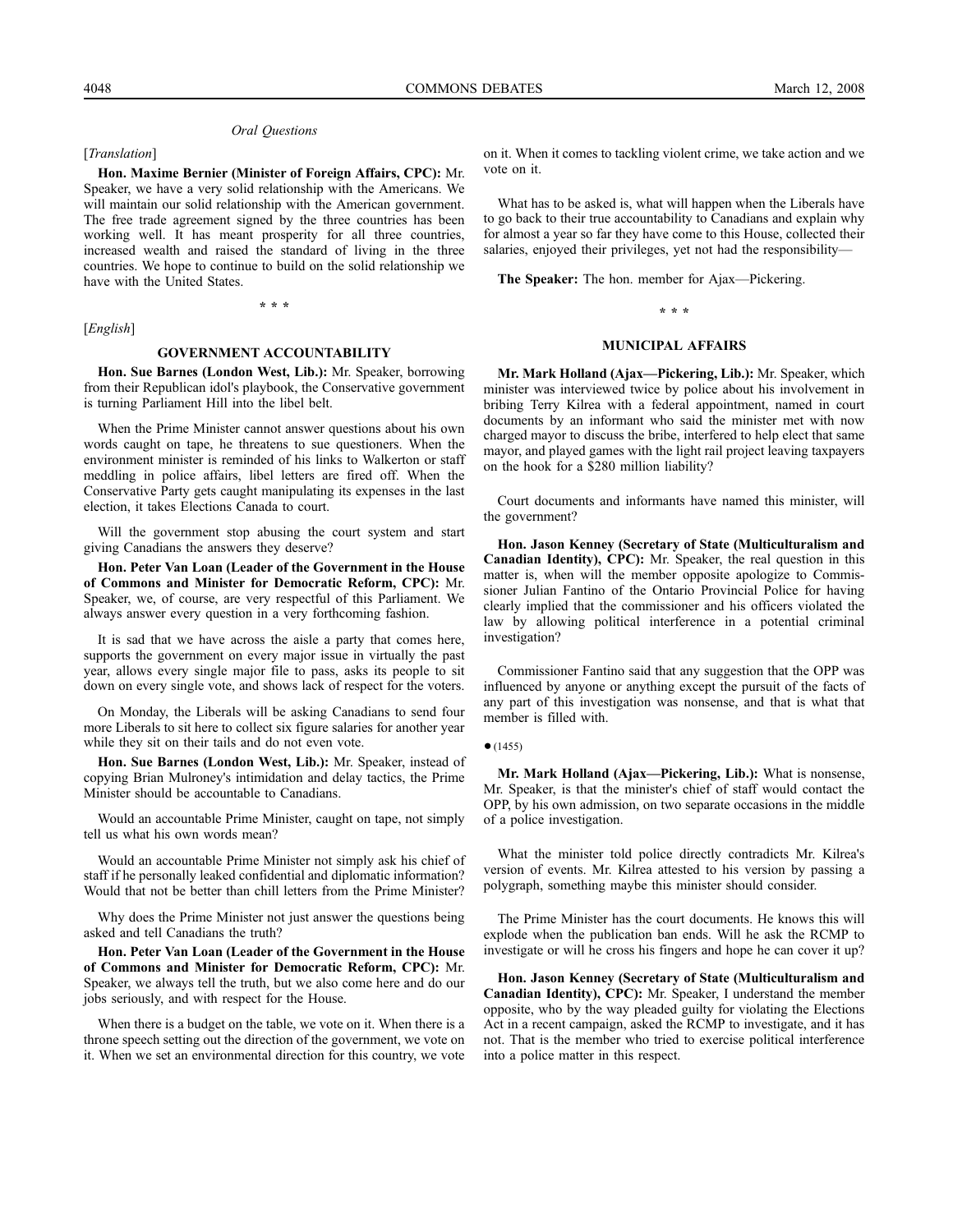I know this much. When it comes to credibility, if Canadians are given a choice between believing Commissioner Fantino and the Ontario Provincial Police or the conspiracy theorist from Ajax— Pickering, I know who they will believe, and it is not the member opposite.

**\* \* \***

[*Translation*]

#### **MARINE TRANSPORTATION**

**Mr. Raynald Blais (Gaspésie—Îles-de-la-Madeleine, BQ):** Mr. Speaker, there is a totally unacceptable situation on the Magdalen Islands. Islanders have had to wait eight days for a flight out, because three flights were cancelled this past weekend by the bad weather. The situation would certainly have been different if there were a permanent maritime link between this Quebec archipelago and Prince Edward Island.

Could the Minister of Transport tell us what he intends to do in the short term to remedy this situation, which falls right in the midst of the Magdalen Islands whitecoat observation season?

**Hon. Lawrence Cannon (Minister of Transport, Infrastructure and Communities, CPC):** Mr. Speaker, I sympathize with the people of the Magdalen Islands, as I do with all the Canadians hit with record snowfalls this past weekend, particularly in eastern Canada.

People must understand, however, that the Department of Transport is actively involved in making sure there can be a permanent, year-round link with the Magdalen Islands. As I have already told the mayor, we will be working on the file and the business plan, and will carry out the project next year.

**Mr. Raynald Blais (Gaspésie—Îles-de-la-Madeleine, BQ):** Mr. Speaker, could the Minister of Transport, Infrastructure and Communities tell us why the last Conservative budget does not include any financial assistance for the creation of a permanent maritime link between the Magdalen Islands and Prince Edward Island, yet there is assistance for the one between Nova Scotia and Newfoundland and Labrador?

**Hon. Lawrence Cannon (Minister of Transport, Infrastructure and Communities, CPC):** Mr. Speaker, facts are facts. The hon. member is misinforming us.

The federal government ensures there is transportation ten months of the year. We are working on a pilot project. Let him go tell this to his fellow citizens.

**\* \* \***

[*English*]

# **STANDING COMMITTEE ON PROCEDURE AND HOUSE AFFAIRS**

**Hon. Karen Redman (Kitchener Centre, Lib.):** Mr. Speaker, for seven months the procedure and House affairs committee has been trying to study election law violations by the Conservative Party while the government members did every procedural trick in the book to stall that committee. Frustrated committee members recently elected a new chair.

#### *Oral Questions*

My question is for the member for Elgin—Middlesex—London. When will the chair call a meeting to study the elections violations of the Conservative Party, as well as voter identification Bill C-6, which was passed in the House on November 15?

**Mr. Joe Preston (Elgin—Middlesex—London, CPC):** Mr. Speaker, I thank the member for her question. I would like to remind the member that I was forced to take this position over my protest, but the member for Cambridge is a great chair, and fair and equitable.

In that I am new to the process, it will take some time to study the legislation before the committee before setting the agenda. **\* \* \***

 $•(1500)$ 

#### **HEALTH**

**Mr. Wajid Khan (Mississauga—Streetsville, CPC):** Mr. Speaker, last summer the Prime Minister and the Minister of Health announced Canada's first ever Mental Health Commission. Mental health groups from across the country gave an enthusiastic welcome to this long overdue action to help some of the most vulnerable in our society.

Those who failed Canadians sit on the benches on that side of the House. After years of struggling in the shadows under the previous government, individuals and families dealing with mental health issues can finally count on help from this federal government.

Could the Minister of Health inform the House on how this Conservative government is keeping its promise to help Canadians?

**Hon. Tony Clement (Minister of Health and Minister for the Federal Economic Development Initiative for Northern Ontario, CPC):** Mr. Speaker, let me first thank the hon. member for an excellent question. I would say to the House that even in good economic times there are those at risk of being left behind, but Canadians are guided by the values of compassion, kindness and generosity. That is why we created the Mental Health Commission in the first place.

That is why the Minister of Finance, demonstrating those important values himself, announced funding in budget 2008 for the commission to establish five pilot projects across the country to help show the way on how we can help those who are homeless and suffering from mental illness.

Mr. Speaker—

**The Speaker:** The hon. member for Skeena—Bulkley Valley.

**\* \* \***

[*Translation*]

#### **THE ENVIRONMENT**

**Mr. Nathan Cullen (Skeena—Bulkley Valley, NDP):** Mr. Speaker, the Conservative agenda is getting us nowhere. According to Louis-Gille Francoeur, of *Le Devoir*, the government will incur a minimum \$35 billion penalty for not respecting the Kyoto protocol. Canada made legal commitments to the planet, and the Conservatives are not following through on them.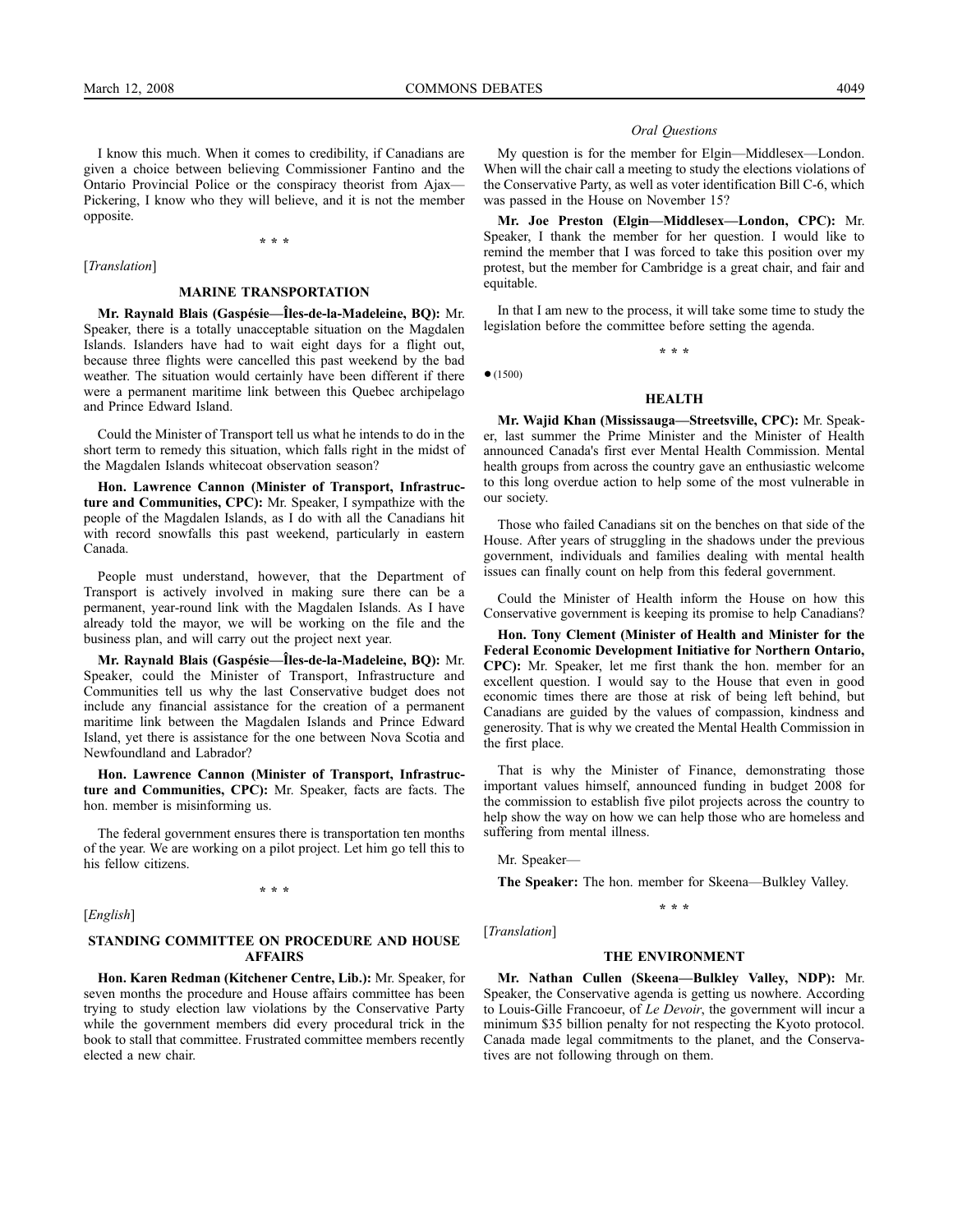#### *Points of Order*

Why does the minister not invest now to fight climate change, instead of wasting our money on penalties?

**Hon. John Baird (Minister of the Environment, CPC):** Mr. Speaker, if we receive a bill, I will send it to the Leader of the Opposition and the Liberal Party.

**\* \* \***

[*English*]

#### **GASOLINE PRICES**

**Ms. Peggy Nash (Parkdale—High Park, NDP):** Mr. Speaker, under the Conservative government, Canadian families are getting soaked by big oil in two ways. First, they watch as the government forks over billions in corporate giveaways to the petroleum industry. Second, they get gouged at the pumps because the government leaves gas prices unchecked and uncontrolled.

Working families deserve better. Will the government legislate and fund an independent regulatory agency to monitor the price of oil and gas, so that instead of protecting the interests of big polluters, the government can start protecting the pocketbook of the average Canadian?

**Hon. Gary Lunn (Minister of Natural Resources, CPC):** Mr. Speaker, first of all, one thing we do know for sure is that under the Liberal plan, the price of gasoline would skyrocket.

Market prices are the only thing that is going to work. That has been proven over and over again. Once the government tries to regulate, it is proven that it does not work.

Our government has taken action. Our government has reduced the GST from 7% to 6% to 5%. We will continue to reduce taxes for all Canadians to ensure that they can have their hard-earned income.

**\* \* \***

[*Translation*]

#### **OFFICIAL LANGUAGES**

**Hon. Mauril Bélanger (Ottawa—Vanier, Lib.):** Mr. Speaker, five years ago today, the Liberal government unveiled its action plan for official languages. This plan ends in three weeks, at the end of March, and the budget did not include any money to renew it, even though the Conservative government had promised to renew it in the last throne speech. When the committee invited the minister to appear, she declined. When the committee invited her emissary, Bernard Lord, he also declined.

Considering the uncertainty her government is creating, why is the minister refusing to appear before the committee and explain her inaction? Why does she prefer to keep communities waiting?

**Hon. Josée Verner (Minister of Canadian Heritage, Status of Women and Official Languages, CPC):** Mr. Speaker, nothing could be further from the truth. I did not refuse to appear before the Standing Committee on Official Languages. In fact, I appeared on December 6. I will be pleased to discuss the second phase of the action plan for official languages further as soon as it has been introduced by our government.

[*English*]

# **LABOUR**

**Mr. Patrick Brown (Barrie, CPC):** Mr. Speaker, some members of this House may be aware that a recent study found that in 2005, Canada lost more days of work due to labour disruptions, both lockouts and strikes, than any other G-7 country. The big picture is that these numbers represent \$700 million in lost annual gross domestic product.

Could the Minister of Labour inform this House how he is addressing this very serious issue?

**Hon. Jean-Pierre Blackburn (Minister of Labour and Minister of the Economic Development Agency of Canada for the Regions of Quebec, CPC):** Mr. Speaker, I am concerned about those numbers. Work stoppages hurt workers, their families and their communities and they are also bad for businesses.

As Minister of Labour it is my responsibility to look for new ideas to keep the talk going on between unions and employers. I have launched a study on the causes and impacts of work stoppages. The study will provide an opportunity for stakeholders to reflect on ways to improve labour relations in our country.

An expert, Mr. Peter Annis, will consult with unions and employers and will submit a report to me with recommendations.

**\* \* \***

 $•(1505)$ 

#### **PRESENCE IN GALLERY**

**The Speaker:** I would like to draw to the attention of hon. members the presence in the gallery of Mr. Goran Lennmarker, President of the Organization for Security and Co-operation in Europe Parliamentary Assembly.

**Some hon. members:** Hear, hear!

**\* \* \***

#### **POINTS OF ORDER**

WAYS AND MEANS MOTION NO. 10

**Hon. John McCallum (Markham—Unionville, Lib.):** Mr. Speaker, I rise on a point of order with respect to certain provisions that have been included in ways and means Motion No. 10, which the Minister of Finance tabled in the House yesterday.

Page 758 of *House of Commons Procedure and Practice* states:

The House must first adopt a Ways and Means motion before a bill which imposes a tax or other charge on the taxpayer can be introduced. Charges on the people, in this context, refer to new taxes, the continuation of an expiring tax, an increase in the rate of an existing tax, or an extension of a tax to a new class of taxpayers.

The purpose of ways and means Motion No. 10 as indicated by its title is clear. It is:

... to implement certain provisions of the budget tabled in Parliament on February 26, 2008 and to enact provisions to preserve the fiscal plan set out in that budget.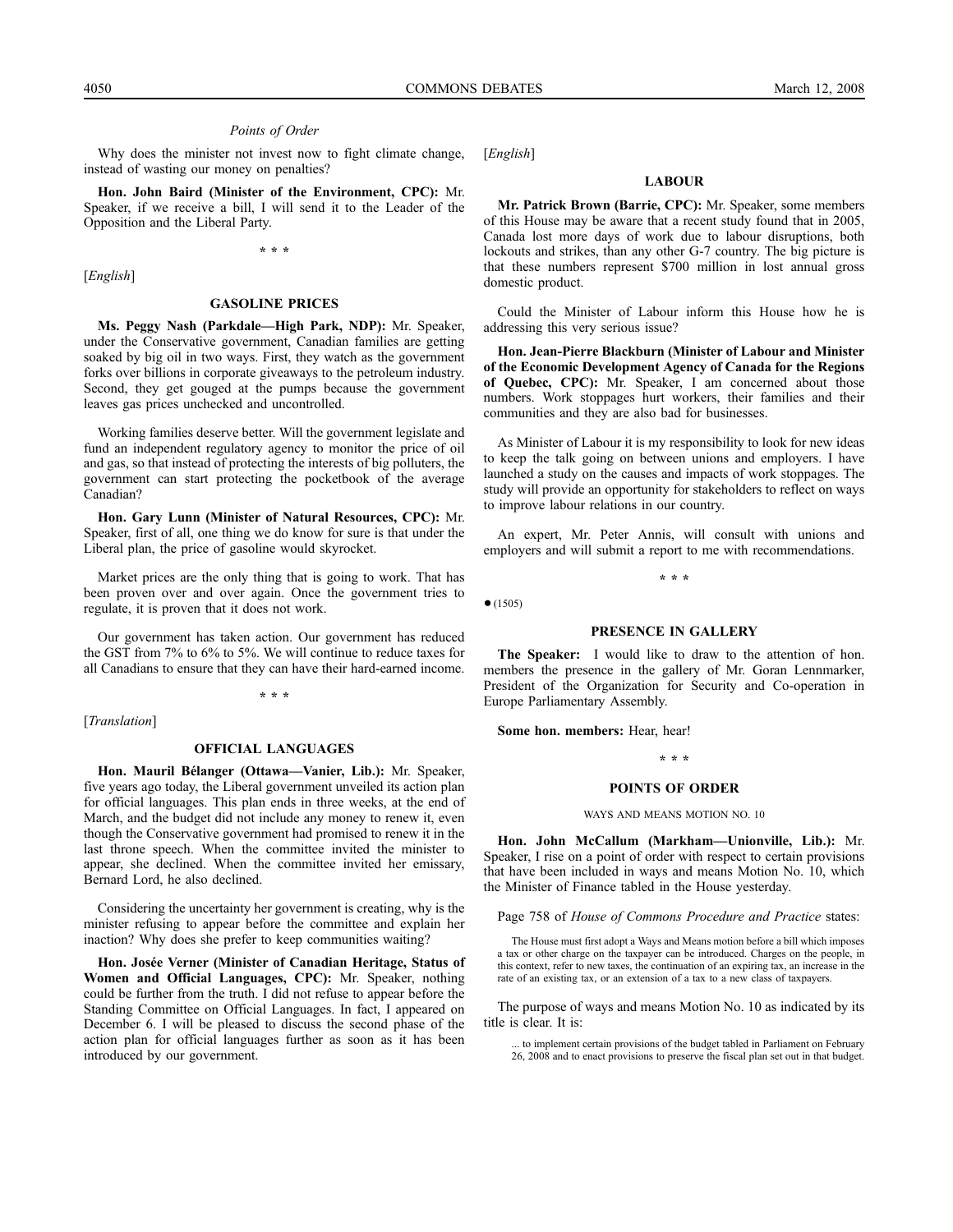However, included in this ways and means motion are provisions that would have the effect of cancelling the provision in a private member's bill, Bill C-253, An Act to amend the Income Tax Act (deductibility of RESP contributions), adopted by the House at third reading on March 5, 2008.

Mr. Speaker, the purpose of my point of order is to object to those provisions in ways and means Motion No. 10 that relate to Bill C-253 for three reasons.

First, I believe that this creates a dangerous precedent and impedes on the rights of all private members, those who are not part of the executive, to exercise fully their rights as legislators.

Bill C-253 did not need to be preceded by a ways and means motion. *House of Commons Procedure and Practice* at page 898 states:

...private Members' bills which reduce taxes, reduce the incidence of a tax, or impose or increase an exemption from taxation are acceptable.

Ways and means motions are necessary for bills that impose a tax or other charge on the taxpayer. Bill C-253 does not do that.

However, the government is attempting to use the instrument of ways and means to basically kill a private member's bill that did not require a ways and means motion. If this is allowed to proceed, the government could in the future void any private member's initiative that it does not like, even though the bill has respected all the rules and practices of the House.

It is every member's right to bring forward legislation which reduces taxes, reduces the incidence of a tax, or imposes or increases an exemption from taxation. As these initiatives do not require a royal recommendation, they need not be preceded by a ways and means motion. Allowing the government through the process of ways of means to cancel or render totally void a private member's bill would be a severe impediment to the rights of every member of the House.

This brings me to my second point. For the reasons I have already stated, I would argue that ways and means Motion No. 10 goes beyond its purpose, which is to set the terms and conditions of the bill that will implement certain provisions of the budget tabled in Parliament on February 26, 2008. Its purpose is not to amend or cancel a private member's bill.

Finally, this attempt to reverse the decision of the House on Bill C-253 through the back door is offensive to the practices of the House in recent years with regard to the budget implementation bill. It has become the practice to include most of the measures contained in the annual budget presentation in one large omnibus bill. Successive Speakers have always expressed reluctance to expand the use of omnibus bills, but no exception has been taken to budget implementation bills under the strict understanding that these bills will be limited to matters that were put forward in the minister's budget presentation.

#### $•(1510)$

The issue of Bill C-253 arose well after the budget presentation and could not have been included in the budget presentation. Therefore, this does not belong in the budget implementation bill

#### *Points of Order*

and if it is allowed to remain in this package, the door will be flung open to future abuses of this process.

In conclusion, Mr. Speaker, I would argue that you find sections 45 through, and including, 48 of Ways and Means Motion No. 10 to be out of order.

**Hon. Peter Van Loan (Leader of the Government in the House of Commons and Minister for Democratic Reform, CPC):** Mr. Speaker, I have a couple of points. First, I will respond briefly to the new arguments that have been raised by my friend for Markham— Unionville.

We need to be clear. The government is in no way precluded from putting in a ways and means motion for measures that do not require a ways and means motion. In fact, most budget ways and means motions have other measures in them. That is certainly the case.

The arguments that the member made with regard to budget implementation bills being narrowly circumscribed to matters that were only in the budget speech is clearly wrong.

Earlier this year we voted on a budget implementation bill which included all the provisions of the fall fiscal and economic update, a series of measures that were obviously not covered in the budget of 2007 and yet were included and, quite properly, approved by this House and, I might add, with the cooperation of the official opposition in its usual manner of abstaining on the question.

That is the fundamental nub of all these issues. These are matters that are properly decided by Parliament. They are not matters that need to be put to you, Mr. Speaker, to decide. They are properly decided by Parliament, particularly in a minority Parliament like this where we do know that all that party needs to do to have the success it is seeking is to simply vote on the matters before it.

From that perspective, I would simply put it to you, Mr. Speaker, that the arguments the member has made to you on that question do not have a basis. It is entirely appropriate and a well-established practice of this House to deal with a range of matters.

On the question of it being dealt with solely in the ways and means motion, the minister has been quite clear. The purpose of the ways and means motion is expressed clearly in its title, which addresses, as an adjunct in addition to the budget itself and implementing it, the question of preserving the fiscal framework, which is reflected in the budget.

The question of the private member's bill, Bill C-253, is that of undermining the fiscal framework, which is the essence of the budget that is created at the same time by potentially putting this country into deficit through funding, through spending or through a loss of revenues that is not contemplated in the budget. The purpose of it is of course—

#### **Some hon. members:** Oh, oh!

**The Speaker:** Order, please. The hon. government House leader has the floor. We will have some order, please.

**Hon. Peter Van Loan:** Mr. Speaker, I know they like to come and talk but not bother to vote. At least they could let other people talk sometimes. I will make the best effort to continue, notwithstanding the interruptions.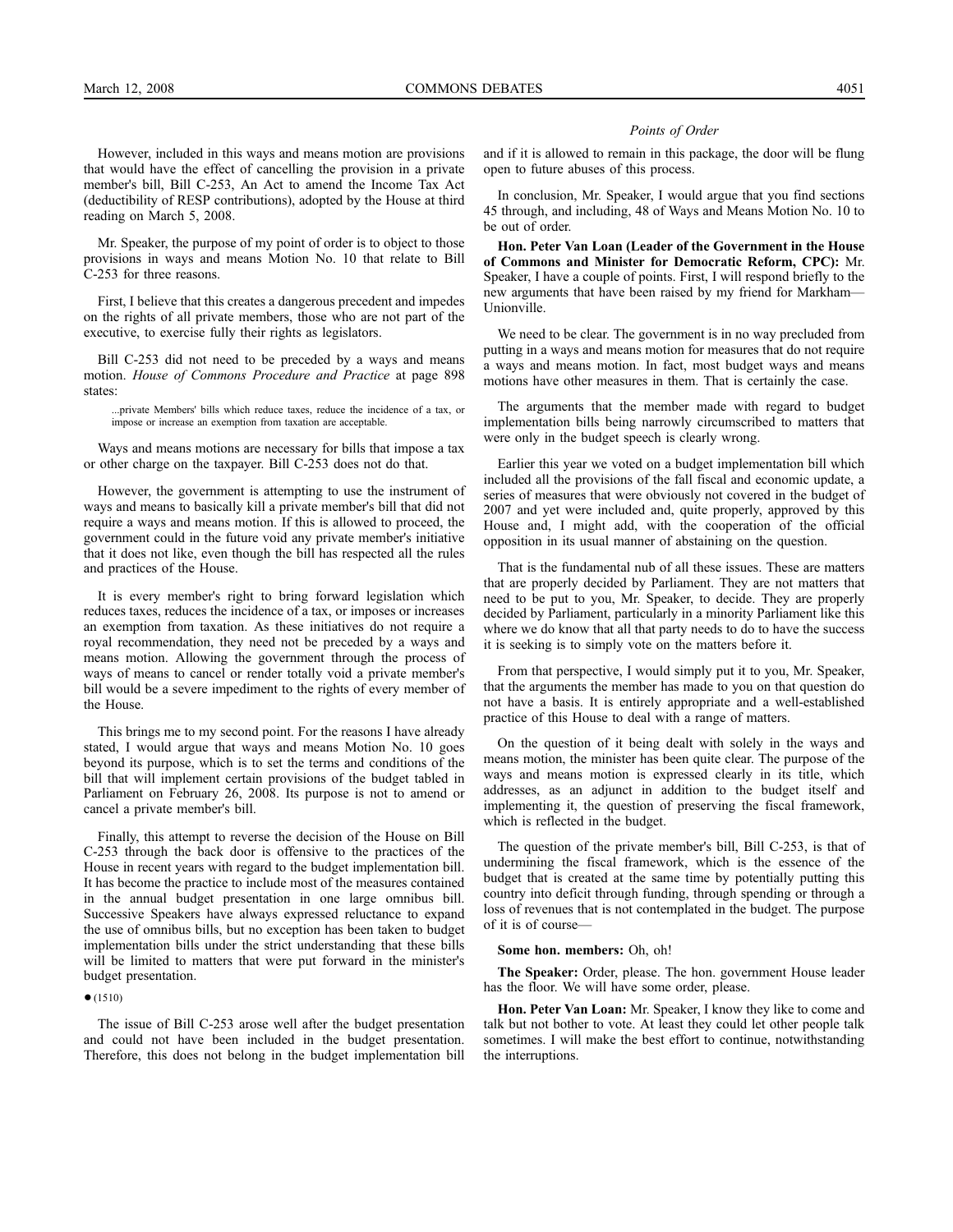#### *Points of Order*

In terms of the question, the Minister of Finance has been clear that that intention reflected in the ways and means motion will also be carried forward in the budget implementation bill. The ways and means motion corresponds exactly to what will be in the budget implementation bill. It is not a question of dealing with the statutory measure through the ways and means motion. It is a question of dealing with it through the budget implementation bill and creating, through the ways and means motion, the authority to do that and proceed with that.

On the other questions that were raised yesterday, Mr. Speaker, you heard submissions from the member for Pickering—Scarborough East in which he argued that the government's ways and means motion tabled yesterday was out of order based on the rule of anticipation. He argued that the previous consideration of Bill C-253 made it impossible to now consider the ways and means motion.

Marleau and Montpetit observes at page 476:

The moving of a motion was formerly subject to the ancient "rule of anticipation" which is no longer strictly observed.

In fact, if we read on, they go on to observe that it is even stronger than that. The rule of anticipation is not just "no longer strictly observed" in the Canadian Parliament, it never really was. Also at page 476, they write:

While the rule of anticipation is part of the Standing Orders in the British House of Commons, it has never been so in the Canadian House of Commons.

I would repeat and underline, "it has never been so in the Canadian House of Commons".

They go on to conclude:

Furthermore, references to attempts made to apply this British rule to Canadian practice are not very conclusive.

Simply put, the argument posed by the member for Pickering— Scarborough East might succeed were he in the British House of Commons but it cannot succeed under Canadian parliamentary practice. There is no barrier to considering a different item touching the same subject matter, and most certainly the budget bill and this Bill C-253 cannot be considered to be two bills similar in substance.

*Beauchesne's Parliamentary Rules and Forms* of the House of Commons of Canada clearly sorts out the Canadian rule at paragraph 655, found on page 198. It states as follows:

A bill is in order when substantially different from another bill on the same matter previously disposed of during the session.

That rule applies clearly to the situation at hand. The budget implementation bill is substantially different from another bill previously disposed of during the session, that being Bill C-253. In fact, the difference is so great that the government opposed Bill C-253. It is introducing and obviously supports the budget implementation bill.

Clearly, it is substantially different, not just in its breadth of subject matter but also in the substance of its effect.

The ways and means motion and budget bill are significantly broader than Bill C-253, applying to a wide range of taxation and fiscal measures. They are also substantially different in the impact they will have on the finances of the public treasury and the effect they will have on the narrow question of how RESPs operate.

In addition, and putting it another way, the ways and means motion in part is reversing a decision the House made with respect to Bill C-253. The precedence for proceeding this way is as follows. At page 496 of Marleau and Montpetit, it states:

The House may reopen discussion on an earlier decision...only if the intention is to revoke it;

Standing Order 18 basically says the same thing.

Beauchesne's Citation 592(1) states:

A resolution may be rescinded and an order of the House discharged, notwithstanding the rule that a question, being once made and carried in the affirmative or negative, cannot be questioned again....

Technically indeed, the rescinding of a vote is the matter of a new question; the form being to read the resolution of the House and to move that it be rescinded; and thus the same question which had been resolved in the affirmative is not again offered, although its effect is annulled.

There have been examples of orders being rescinded, revoked and discharged that could be found in Journals of May 7, 1898, page 269; August 1, 1942, page 708; November 22, 1944, page 923; November 24, 1944, page 927; and December 23, 1988, the House adopted an order revoking an order with respect to the sittings of the House which can be found at page 80 of the Journals of that day.

Therefore, repealing, rescinding and revoking a previous decision of the House is considered a different question.

 $•(1515)$ 

Rule 655 of Beauchesne's can be seen to be definitive in determining that a ways and means motion and a budget bill based upon it are properly in order before the House. The roots of the rule in Beauchesne's, let us call it the Canadian rule, go back to just after Confederation.

A ruling of the Speaker on June 4, 1872, is exactly on point. The question the House was considering was an effort to legislate that one could not sit both in the House of Commons and in a provincial legislature at the same time, but two different efforts to do the same thing in a slightly different way were allowed to be considered in the same Parliament. This was found acceptable by the Speaker, who overruled an objection raised by the MP for Bothwell, who had argued, "that the principle involved in the bill is precisely the same one as the one voted on before". More particular, he argued, "it proposes to deal with the same subject, and disqualify as candidates for election to the House of Commons the same class of persons".

The Speaker found that was a "technical argument and that substantially the questions were different".

As an aside, it is fascinating to read those *Journals* to see Sir John A. Macdonald's name listed among those voting in the majority at that time on that question in favour of the measure opposed by the Liberals of the day. It is also fascinating to see on the same day the vote on amendments from the Liberals seeking to ban any shareholder in the Canadian Pacific Railway from standing for Parliament, a discriminatory and unfair measure that the House wisely rejected that day.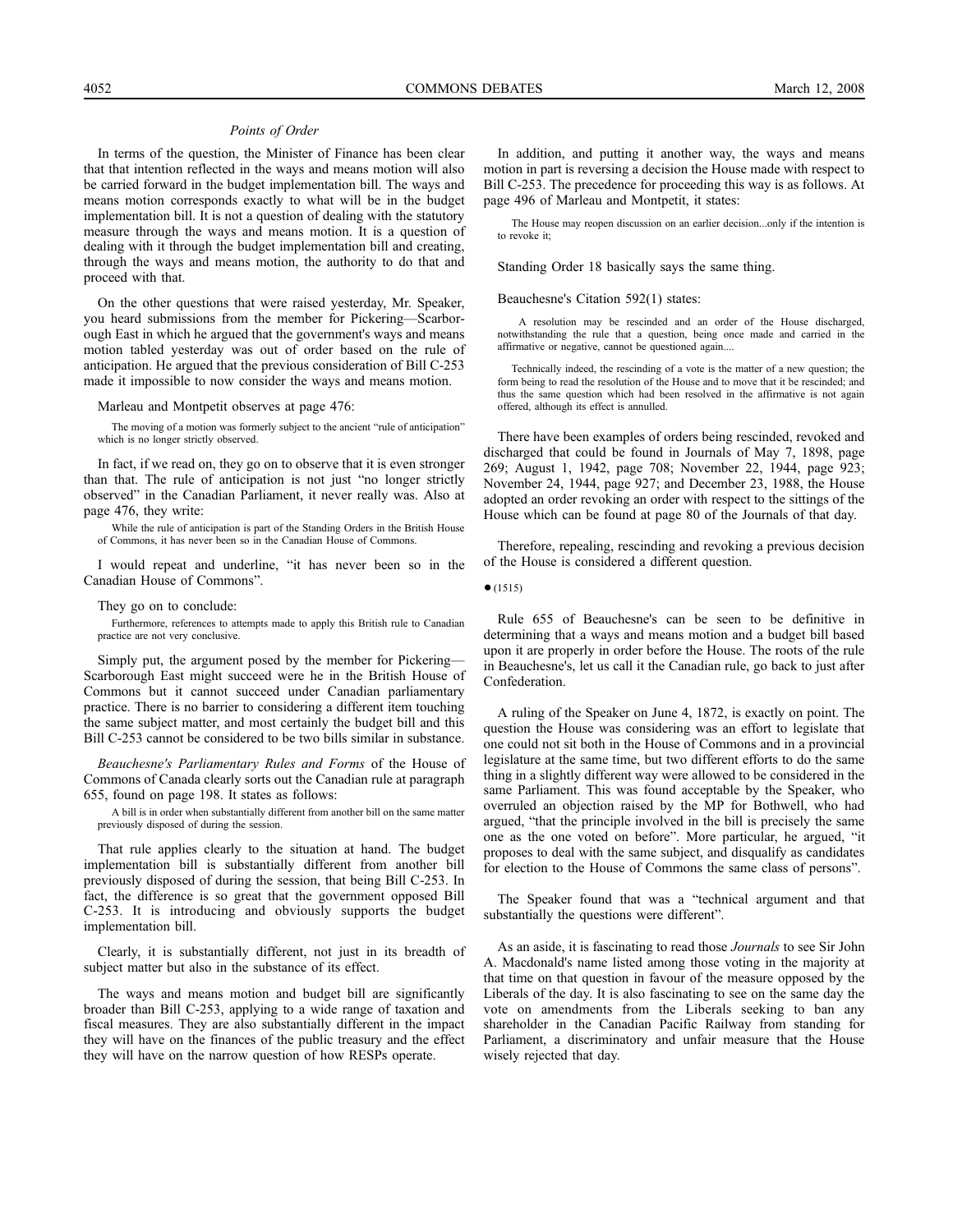The Canadian rule has been reaffirmed in many Speakers' rulings in the years that have followed. On February 24, 1971, Speaker Lamoureux restated the rule quite conclusively. He stated:

There is, therefore, in my view nothing procedurally wrong in having before the House at the same time concurrent or related bills which might be in contradiction with one another either because of the terms of the proposed legislation itself or in relation to the proposed amendments.

Related bills yet in contradiction with one another and, thus, substantially different, therefore, are entirely in order, just as is the case here.

In another decision on June 8, 1988, the Speaker reviewed all the relevant precedents and concluded as follows:

...I must declare that the practice of one bill amending another bill still before the House or not yet given Royal Assent is an acceptable one.

Again, this applies exactly here. Bill C-253 has not yet been given royal assent and the ways and means motion on budget bills seeking to affect it are acceptable under this rule.

The essence of the Canadian rule on those matters can be summarized by saying that the Speaker is never empowered to block such bills through a rule of anticipation. It is a question for the House of Commons to decide.

As Speaker Fraser ruled in 1992:

The Speaker of the Canadian House of Commons has not been given any specific authority over the form or content of omnibus bills.

Mr. Speaker, you are not empowered to do what the member for Pickering—Scarborough East is asking you to do by ruling on the content of the ways and means motion and the budget implementation bill. It is up to this House to pass judgment on the content of the motion and the bill.

I will re-emphasize once again that in a minority Parliament it is fully within the power of those members in opposition to pass that judgment contrary to the will of the government if they see fit to do so. They are seeking not to do so and seeking, instead, Mr. Speaker, to have you do that for them.

For the integrity of the government's fiscal plan, the government believes that if Bill C-253 becomes law, then it must be repealed in order to implement the provisions of the budget. We are talking about \$900 million to \$2 billion in lost revenues annually for the federal government and \$450 million to \$1 billion in lost revenues annually for provincial governments.

When the House adopted Bill C-253, it had not yet seen the detailed proposal that is contingent on repealing an earlier proposal. I see nothing procedurally wrong with the proceeding on the matter. One recent example is Bill C-27, the identity theft bill, which includes a coordinating amendment that would effectively replace the provisions of Bill C-299, a private member's bill currently before the Senate on identity theft, with the provisions in Bill C-27.

#### *Points of Order*

Ultimately, it is up to the House to decide. Speakers have consistently ruled that they do not have the authority to divide a bill and the question of the contents of a bill is best left as a matter for the House to decide.

Mr. Speaker, the final authority I would draw your attention to is the ruling of Speaker Fraser on November 28, 1991. It concluded, as well, that these issues are matters for the House to decide. The bill in question in 1991 was Bill C-35, an act to correct certain anomalies, inconsistencies, archaisms and errors in the Statutes of Canada. It proposed to amend, under certain conditions, a bill that was at second reading, a bill that had just received third reading, two other bills that were at third reading and two bills that were at committee.

●(1520)

The Speaker noted:

The legislative process affords ample opportunity for amending proposed legislation...

Speaker Fraser's observations in 1991 are a worthy guide to your role here, Mr. Speaker.

He concluded that:

It is the duty of this Chair to safeguard the rights of the Members and the House to make fully informed decisions on the matters before it....

He continued:

The legislative process offers ample opportunity....

Then he goes on to review the options and scenarios, such as amendments, refusal, approval, further study and more, but ultimately he concludes:

All of these avenues offer Members full remedy to this conditional approach to legislating should they object to it. That decision rests with the House.

I repeat that key conclusion: that decision rests with this House.

The authorities are clear. Beauchesne's states the Canadian rule authoritatively:

A bill is in order when substantially different from another bill on the same matter previously disposed of during the same session.

Yes, the ways and means motion and the budget implementation bill do, in small part, touch the same subject matter as Bill C-253, but they are substantially different: different in scope, different in breadth of issues, and different in the substance of what they seek to do on the limited subject matter that they do have in common.

That difference in substance renders the ways and means motion and budget bill in order and properly a question to be decided by this House, not, with the greatest of respect, by you, Mr. Speaker. It may not be the British way, but it is the Canadian way from the time of Sir John A. and the days when he represented the fine constituency of Kingston in this House, which you represent today.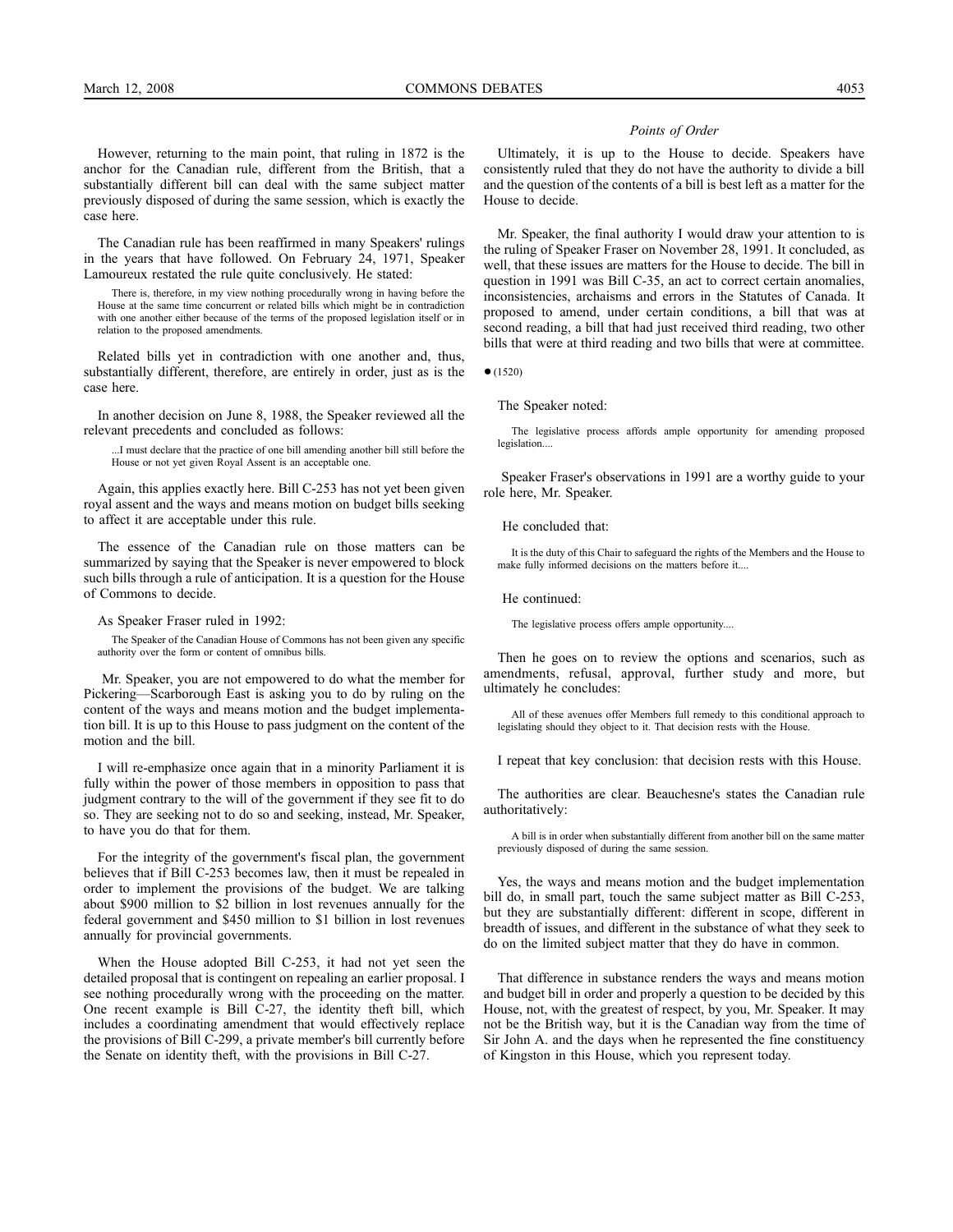#### *Points of Order*

#### $•(1525)$

# [*Translation*]

**Mr. Pierre Paquette (Joliette, BQ):** Mr. Speaker, I rise in support of the official opposition finance critic. It seems to me that including in the ways and means notice tabled this week provisions directly or indirectly affecting Bill C-253 is politically abusive and unparliamentary.

It must be kept in mind that the intent of the ways and means notice is to implement the budget implementation bill tabled on February 26. The ways and means notice was tabled on March 11, but Bill C-253 was passed by this House between those two dates. Had the bill been passed after March 11, the Minister of Finance and the government would not have been in a position to include provisions that short-circuit the majority decision of this House. In my opinion, it is totally contrary to the rules to include in the ways and means notice any provisions relating to Bill C-253.

If the government is dissatisfied, it has other parliamentary methods at its disposal for reopening the debate. At this point in time, however, it would be totally abusive and unparliamentary to include in the ways and means notice provisions relating to Bill C-253. Moreover, the government has made no secret of the fact that the ways and means notice includes provisions to override Bill C-253. We do not want to hear that the ways and means notice contains some elements that are substantially different from Bill C-253, because the government has admitted publicly that it would use the ways and means notice to override the majority decision by this House.

As well, the figures presented by the leader of the government in the House of Commons are pretty well ridiculous. If they were on the up and up, I fail to understand why the Finance Department and the Minister of Finance did not raise them at the Standing Committee on Finance during examination of Bill C-253. I was there, and the department people were asked to give a figure for the cost of the measure proposed by the Liberal member who tabled Bill C-253, but no reply was ever forthcoming. That was last spring.

How can it be that, 365 days or so later, they have not been able to let all parliamentarians know that this measure would cost \$900 million? I hold no faith in that figure. It cropped up once the House had passed the bill. It is also very clear that the bill has other processes to go through, in the Senate in particular, and will probably not affect the Minister of Finance's budgetary framework for the current year.

For all these reasons, it seems to me that we are faced here with a tactic that is unparliamentary and politically abusive. As my Liberal colleague has done, I would request that you find out of order all those sections which, directly or indirectly, with Bill C-253.

### ●(1530)

### [*English*]

**Hon. Dan McTeague (Pickering—Scarborough East, Lib.):** Mr. Speaker, I am pleased to rise once again on this very important point of order.

Despite the citations by the hon. House leader, I think it is fairly clear, Sir, that your decision to this House of Commons on November 1, 2006, declaring that Bill C-253 standing in my name

was indeed receivable and was in fact in order, is something that this House relied on.

Mr. Speaker, you will know that I have followed the procedures of this House. Not only did this House dutifully vote on the bill at the second reading, but it also passed in committee. It also passed at report stage, concurrence and third reading. I am very concerned about the ability for the government to now challenge, by an indirect means, a decision made by this House.

There are two issues. One is an issue of concern to me as to what I would refer to, and you would be familiar with, as detrimental reliance. We rely on your decision and the Chair to make a decision that is in fact applicable in determining whether a private member's bill can indeed proceed.

I would submit that this bill has done just that. Unless the hon. House leader is actually suggesting a challenge to your ruling, I would suggest that you have no choice but to rule the position of the ways and means motion by the government House leader and by the Minister of Finance, who has clearly linked this to Bill C-253, as indeed out of order.

Mr. Speaker, if we do not have that reliance on your decisions carrying through, it says much about future decisions. The hon. House leader is in fact trying to create a precedent through the back door, knowing full well that once a bill in the same session has been treated in this House, it cannot be undone and it cannot be reconsidered.

Mr. Speaker, I would submit to you again that your ruling of November 1, 2006, in which you declared Bill C-253 a bill that was indeed in order, must stand. Indeed, debates on the bill have gone on in this House in which the hon. minister and members have participated, and several members from that side of the House and that party supported the bill in principle at second reading. It seems to me that if you have made a ruling you must stand by that ruling and therefore rule this rather nefarious attempt by the minister and the House leader as indeed out of order.

**Hon. Peter Van Loan:** Mr. Speaker, tempting as it is to address the other issues raised, I have only addressed the new ones. Tempting as it is to seek to appeal your earlier ruling on the admissibility of Bill C-253, I will resist the temptation to do that at this point, because that is of course not what the intention is of the ways and means motion.

The ways and means motion is quite clear. Its intention is very different. It is not indirect. It is very direct, contrary to what my friend said. It is a direct effort to repeal Bill C-253, something that is entirely proper for us to do in this fashion.

We respect the ruling that you have made, notwithstanding our submissions on the admissibility of Bill C-253 originally. This does not seek to question that. This simply seeks to launch an initiative properly through the ways and means motion and the budget implementation bill to repeal Bill C-253 because of its detrimental impact on the fiscal framework. The fact is that it is entirely contrary to the fiscal framework that this House adopted in the past, although very few members of that party participated in the vote on it.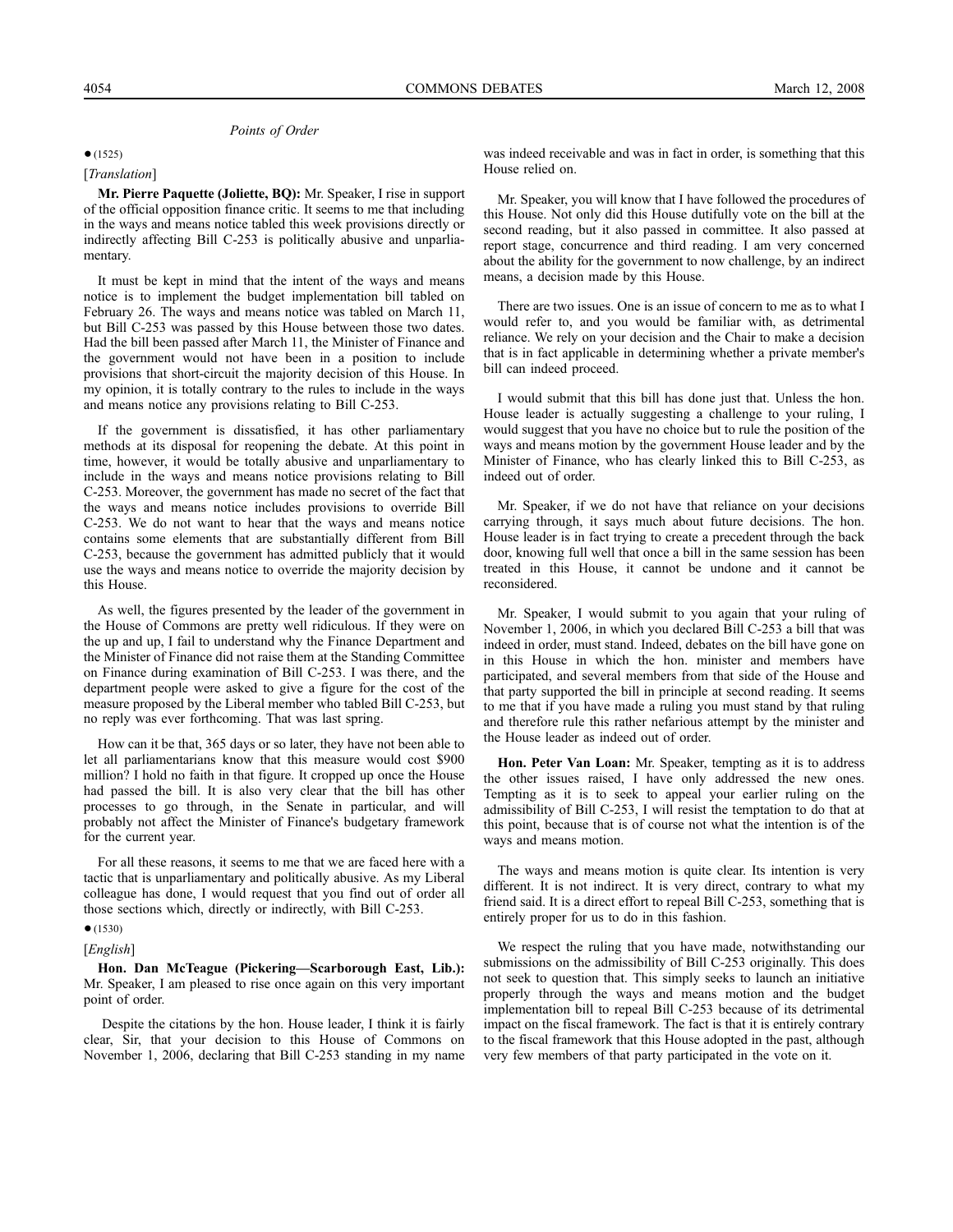#### [*Translation*]

**The Speaker:** I want to thank the hon. member for Markham— Unionville, the government House leader and the hon. members for Joliette and Pickering—Scarborough East for their interventions on this matter. I will soon come back to the House with a ruling.

#### [*English*]

#### NOTICE REGARDING OPPOSITION DAY MOTION

**Ms. Libby Davies (Vancouver East, NDP):** Mr. Speaker, today is the seventh and the last day of supply. Page 722 of *House of Commons Procedure and Practice* by Marleau and Montpetit sets out that "Parliament does not grant Supply until the opposition has had an opportunity to demonstrate why it should be refused".

That is why we have opposition days: to hold the government to account for its spending. But for this historic and ancient right to hold the Crown to account for its spending to be relevant, it also has to be operational. For there to be debate in which the government can be meaningfully held to account, there has to be notice given as to what it is that will be debated.

The Standing Orders set out how the notice is to be given. There is currently a 48 hour notice period required for an opposition day notice under Standing Order 81(14)(a). This standing order was created at a time when such notice was sufficient to allow all members to know what would be debated on an allotted supply day, because the practice at that time was that only one motion was put forward by a member of any recognized party.

There was even a standing order put into place to allow for the situation where more than one motion was presented, and that is, as we know, the Speaker's power to decide between competing motions. That is outlined under Standing Order 81(14)(b).

Since 1983, after the McGrath committee report, this House has published a projected order of business to allow members to prepare themselves for the business of the House. It has been the practice that the government informs the Journals Branch of its intentions for the next sitting day, and the Journals Branch places this information, as we know, on the projected order of business. It is, of course, very helpful to all members in the House to know what business may be coming up.

The practice has been changing with respect to notice on allotted supply days, changing because all parties now place numerous motions on the notice paper 48 hours before an allotted day has been designated but only inform the Clerk and, through her, you, Mr. Speaker, which one will be chosen for debate 24 hours before the allotted day. As we know, this usually means that in regard to an opposition day motion that a party chooses, we will all understand what that motion is at 6 p.m., because that is when the projected order of business goes out.

Today, however, on this final day of supply, we are facing a new situation. The Liberal Party has decided to give you, Mr. Speaker, and through you, all members of the House, less than two hours' notice. In fact, it really was one hour. We learned of it at 2 p.m. today, with notice of what its motion would be for its allotted supply day today. We find this to be a completely unacceptable practice. In fact, it is a new low for the official opposition.

### *Points of Order*

I would submit to you, Mr. Speaker, that this delay is a deliberate attempt to circumvent the actual notice periods for which our rules provide and which the projected order of business was created to address.

#### Page 974 of Marleau and Montpetit states:

The *Order Paper* lists all the business which might be taken up by the House on any given day, but it does not indicate which items the government intends, or is likely, to call. The *Projected Order of Business*, published each sitting day, is a tentative working agenda which lists all the government and Private Members' Business expected to be taken up on a particular day.

I submit to you, Mr. Speaker, that the official opposition abandoned its responsibility to inform you and, through you, this House, of what motion it intended to call when it failed to inform you in time for the publication of the projected order of business which motion would be called in the House today. By using such tactics, and by failing to give meaningful notice as to what it would call for debate, the Liberal Party is attempting to do through the back door what the notice rules demand it do through the front door.

Even though the motion that the Liberals finally selected at two o'clock today is, we believe, on a very serious subject matter and raises the question as to why would they throw it in at the last minute, I would submit to you, Mr. Speaker, that they have forfeited their right to call any motion today, given that the question surrounds supply. It is indeed questionable that the opposition is opposing at all.

 $•(1535)$ 

I therefore submit to you, Mr. Speaker, that today's supply day should be a debate on supply, on the unopposed items in supplementary estimates (B). However, if you feel that Standing Order 81(14)(b) compels you to choose a Liberal motion for today, I believe that the proper choice would be the motion that first received notice, which is the motion from the member for Moncton— Riverview—Dieppe.

We cannot allow the deliberate subversion of the rules of this place by allowing tactics that deprive members of the House of proper notice periods, which the rules say that we should have. As you have said before, Mr. Speaker, no one shall do through the back door what cannot be done through the front door.

If this practice is allowed, then it raises the question as to why any party should give any notice, or indeed why the government itself should give any notice of whatever matter is coming up. That is why we have these rules to provide a meaningful and proper notice period.

I would ask, Mr. Speaker, that you take this into consideration and make a decision today to not allow the motion of the Liberals to stand, given that we only received notice at 2 p.m.

#### $•(1540)$

**Hon. Ralph Goodale (Wascana, Lib.):** Mr. Speaker, I would point out for the hon. member, for you and for other members of the House that the order paper, which I have in my hand, clearly indicates that the item we wish to discuss today was put on the order paper on December 4, 2007. Therefore, proper notice has been given to all members of the House that this matter may be called on an opposition day when one of those opposition days comes along.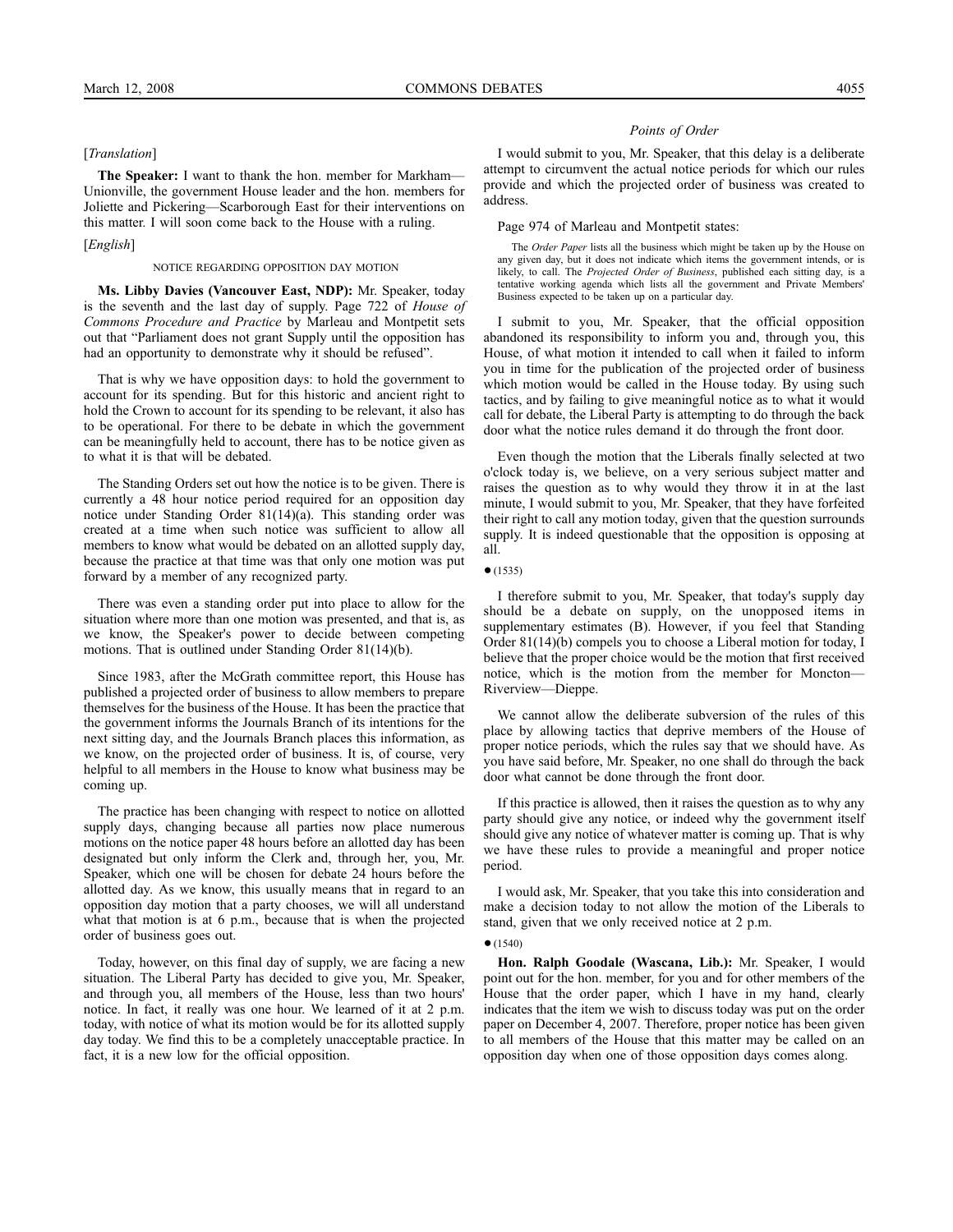#### *Points of Order*

Thursday of last week the government House leader officially designated that this would be an allotted day for the official opposition, the Liberal Party. It is therefore our prerogative, under the rules, to call for debate one of the items that stands in the name of a Liberal member as identified in the order paper for the business of supply. That is exactly what we are proposing to do.

The motion standing in the name of the member for Mount Royal is the item we wish to call forward for discussion in what remains of this opposition day after all of these points of order. I would submit to you, Mr. Speaker, that the item standing there since December 4, 2007 is perfectly in order and the debate should proceed.

**Hon. Peter Van Loan (Leader of the Government in the House of Commons and Minister for Democratic Reform, CPC):** Mr. Speaker, I have considerable sympathy for the submissions from the New Democratic Party House leader.

We were in our office working late last night. There was an unusual circumstance. With the House sitting until midnight, Journals would not publish what was being selected, if proper notice were not given until midnight. Our staff kept working until that time to advise those who had to prepare for the debate of the outcome.

Journals published, indicating that no motion had been selected by the Liberal Party, which led all of us to conclude, as the NDP concluded, based on what was published at that time, that the motion to be dealt with today would be the government's supply motion and the unopposed items in the motion for supply. I would submit to you, Mr. Speaker, that there is merit in that.

The question of notice is a significant and important one as it affects the ability. It is designed to allow the members of the House to exercise their privileges to speak to matters that are important to them and to have the opportunity to be aware and to prepare for those items. That is why there is a requirement for notice. I would submit to you, Mr. Speaker, that in this case notice did not occur, and I would support the submissions of the member for Vancouver East insofar as that is concerned.

However, Mr. Speaker, if you do not agree with that and do believe that the failure to provide notice does not disentitle the official opposition, the Liberal Party, to proceed with a motion, I believe if you do consider, and I respectfully do not share that opinion, that the Liberals can proceed with an opposition motion, notwithstanding the lack of notice, that decision also carries with it their right to select which motion with which they wish to proceed.

**Hon. Ralph Goodale:** I have one further item that I would draw to your attention, Mr. Speaker. I am looking at the projected order of business, which we all receive on a daily basis. I note at the very top of that projected order of business the advice is offered to all members of the House that it is subject to change without notice.

#### [*Translation*]

**Mr. Pierre Paquette (Joliette, BQ):** Mr. Speaker, such an important debate cannot be held without the Bloc Québécois' contribution. I am a little surprised that the NDP House leader made remarks in favour of limiting the opposition's rights. In fact, the government always has the possibility of changing things at the last minute; and we need more time.

I would have liked to see the Liberal Party motion sooner than we did. However, at the same time, I will recognize that it has been on the Notice Paper for more than 48 hours. In my opinion, the Liberal Party can debate the motion it has chosen, with the notice it has given, but—again—it would have been more elegant to have told us about it in advance. I do not see why the opposition parties would ask you to give us fewer rights than the government has.

That said, Mr. Speaker, if you decide that the Liberals are not entitled to their opposition day, I will remind you that if you follow the rules, the Bloc Québécois could very well step up in the Liberals' place, since we are still entitled to roughly three quarters of an opposition day. And we are ready.

Again, the right decision would be simply to uphold the Liberal opposition day, with the motion placed on notice not so long ago, but in accordance with the rules.

 $•(1545)$ 

#### [*English*]

**The Speaker:** The Chair is prepared to rule on the point of order raised by the hon. member for Vancouver East.

I point out that contrary to past practice, and I have been here a number of years and remember when there were never any opposition motions sitting on the order paper, we now have 30 opposition motions sitting on the order paper, all of which have been placed on notice with more than 48 hours notice and are therefore eligible to be called for debate on days that have been awarded to that party based on the division of opposition days.

#### [*Translation*]

These opposition days are assigned to the different parties of the House following meetings between the House leaders and the whips. It is not the Speaker who decides all this.

The other important thing about this is that the government can choose the topic for debate at any time.

#### [*English*]

I point out that page 406 of Marleau and Montpetit says:

The business that the House is to consider during Government Orders is determined solely by the government. On occasions when the Opposition has protested a change in the projected order of business for a specific sitting day, the Chair has reminded Members of the government's prerogative.

In other words, if the government decided that tomorrow instead of bill X it decided to call bill Y, it could announce it at 10 o'clock tomorrow morning, in effect with no notice, and proceed with bill Y instead of bill X, as long as bill Y is on the order paper and 48 hours notice of its introduction has been given and it is before the House.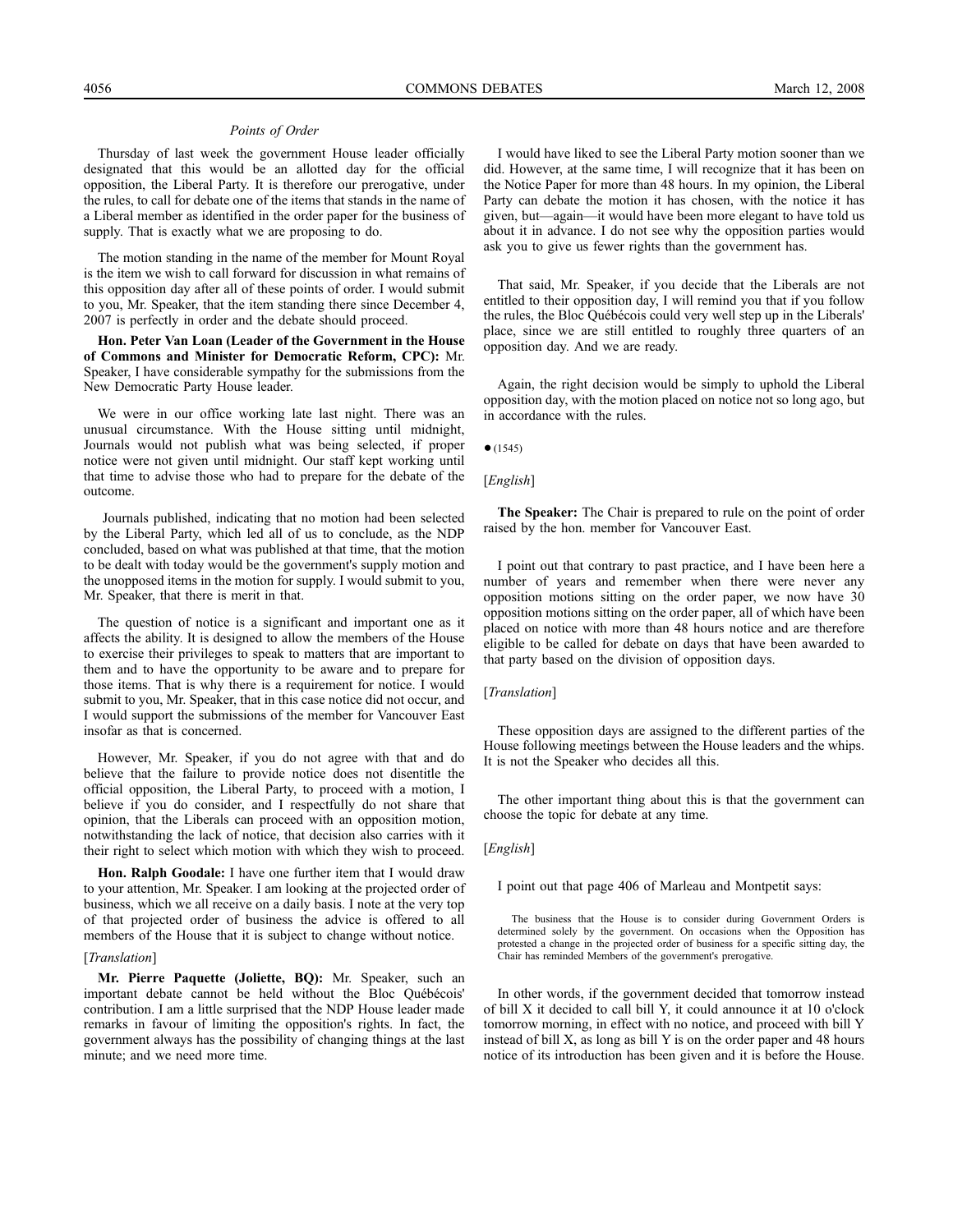We have in this case, in my view, a similar situation in respect of the opposition. The opposition has placed notices of motions for supply days on the order paper, as I have indicated. Apparently the choice was not made until earlier this afternoon. I just became aware of it once the point of order was raised. However, whichever one it is, notice has been given, so technically the members are aware that the subject is one that could be called for debate at a certain time on a certain opposition day, and that is what has happened today.

Accordingly, in my view, the motion that we are about to debate, whenever we complete routine proceedings, assuming we get through them before 5:30 p.m., will be the one that is the subject for debate today, and I so rule.

I will not speculate on whether a motion that had not been placed on notice would be eligible. I will that for another argument for another day, and possibly for one of my fellow Chair occupants.

# **ROUTINE PROCEEDINGS**

[*English*]

#### **GOVERNMENT RESPONSE TO PETITIONS**

**Mr. Tom Lukiwski (Parliamentary Secretary to the Leader of the Government in the House of Commons and Minister for Democratic Reform, CPC):** Mr. Speaker, pursuant to Standing Order 36(8) I have the honour to table, in both official languages, the government's response to three petitions.

#### **\* \* \***

#### **COMMITTEES OF THE HOUSE**

#### STATUS OF WOMEN

**Ms. Yasmin Ratansi (Don Valley East, Lib.):** Mr. Speaker, I have the honour to present, in both official languages, the sixth report of the Standing Committee on the Status of Women in relation to women's ski jumping at the 2010 Olympic Games.

Women's ski jumping is an important sports event and worthy of Olympic status. Therefore, the committee urges the government to encourage the International Olympic Committee to recognize and include ski jumping as an event at the 2010 Vancouver-Whistler Olympic Games.

**\* \* \***

●(1550)

#### **YOUTH CRIMINAL JUSTICE ACT**

**Hon. Geoff Regan (Halifax West, Lib.)** moved for leave to introduce Bill C-525, An Act to amend the Youth Criminal Justice Act (protection of the public).

He said: Mr. Speaker, this bill is in response to the tragic death of a Nova Scotia teaching assistant, named Theresa McEvoy, who was killed in a 2004 car crash by a repeat young offender. It encompasses all the Nunn commission recommendations, including those which Bill C-25 failed to address.

I should emphasize the work of Mr. Justice Nunn and also thank Mr. Hugh Wright, the lawyer for the family of Theresa McEvoy, for his assistance with drafting the bill.

#### *Routine Proceedings*

Finally, I want to thank my colleague, the member for Notre-Dame-de-Grâce—Lachine, for seconding the bill.

(Motions deemed adopted, bill read the first time and printed)

# **\* \* \***

# **CRIMINAL CODE**

**Hon. Anita Neville (Winnipeg South Centre, Lib.)** moved for leave to introduce Bill C-526, An Act to amend the Criminal Code (motor vehicle theft).

She said: Mr. Speaker, I am pleased to rise today to introduce my private member's bill. As members may be aware, auto theft has long been a concern to the residents of Winnipeg. From January 1 to March 2, there have been 750 actual car thefts and 740 attempted car thefts in the city of Winnipeg, a staggering number. Though the actual car theft rates have been slowly going down in recent years, there remains a real problem that needs to be addressed.

Accordingly I am introducing this bill, seconded by my colleague from Saint Boniface. With the bill, everyone who commits theft of a motor vehicle for a second or subsequent offence would be guilty of an indictable offence and would be liable to imprisonment for a term not exceeding 10 years.

I put forward the bill in response to a meeting that took place with the Manitoba delegation and with government and opposition leaders in Ottawa. Liberals members met with Premier Gary Doer, Justice Minister Chomiak, Mayor Katz of Winnipeg, Mayor Burgess of Brandon, opposition leaders, Chief Dennis Meeches of the Long Plain First Nation and citizens who have been affected by crime in Manitoba.

The delegation brought forward a number of proposals and motor theft as an indictable offence was pre-eminent among them. This is a step in the right direction and I hope the bill will make Canada a safer place.

(Motions deemed adopted, bill read the first time and printed)

# **\* \* \***

#### **AFGHANISTAN**

**Hon. Peter Van Loan (Leader of the Government in the House of Commons and Minister for Democratic Reform, CPC):** Mr. Speaker, I have tried this a couple of times, but this time I think it will actually work. There have been discussions among the parties and I have the following motion. I move:

That, notwithstanding any Standing Order or usual practices of the House, on Thursday, March 13, the House shall again consider Government Business No. 5 and unless previously disposed of, at the expiry of time provided for government orders the Speaker shall interrupt the proceedings and put forthwith, without further debate or amendment, every question necessary to dispose of Government Business No. 5.

**The Speaker:** Does the hon. government House leader have the unanimous consent of the House to propose this motion?

**Some hon. members:** Agreed.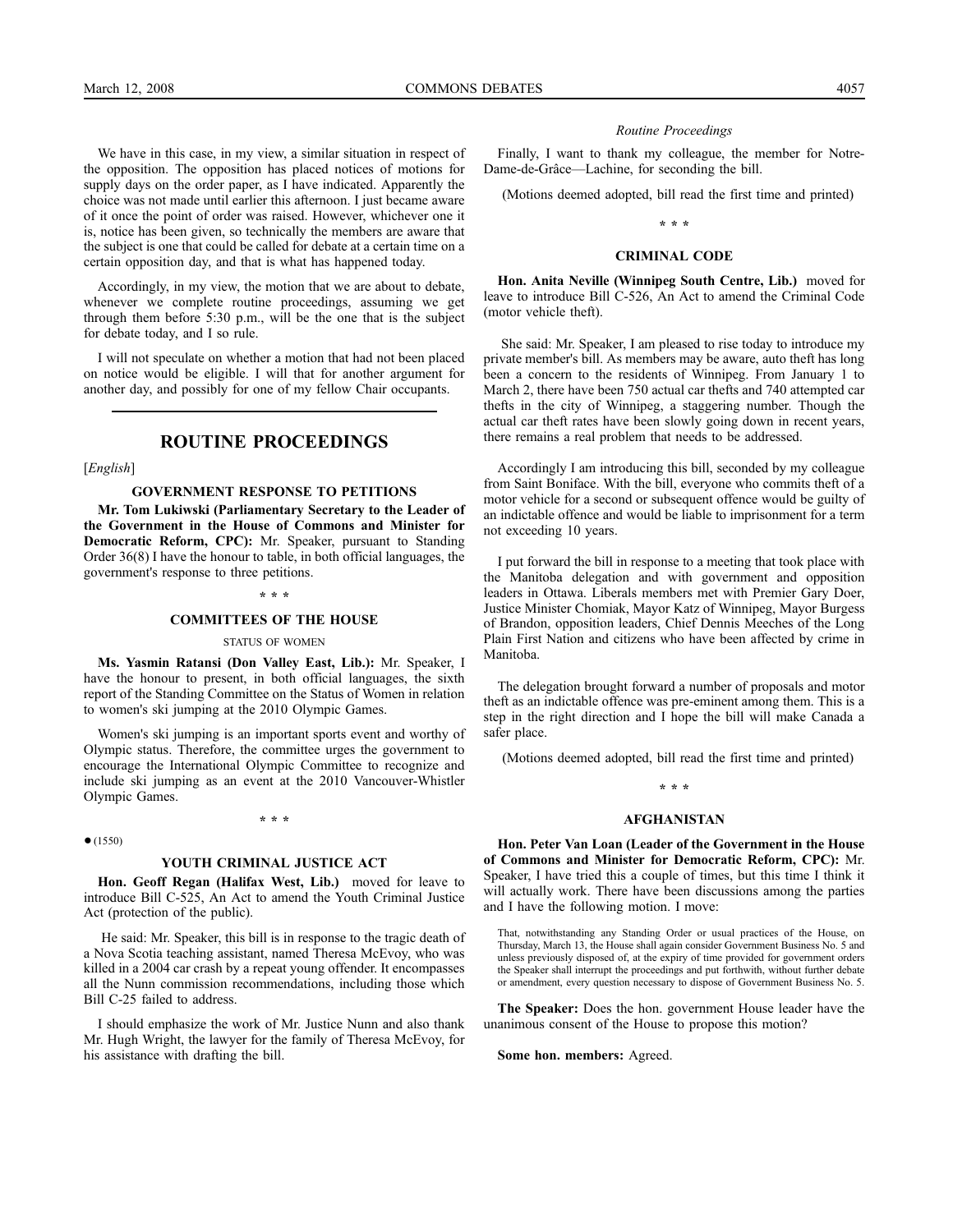#### *Routine Proceedings*

**The Speaker:** The House has heard the terms of the motion. Is it the pleasure of the House to adopt the motion?

**Some hon. members:** Agreed.

(Motion agreed to)

**Mr. Mario Silva (Davenport, Lib.):** Mr. Speaker, I have consulted with members of all parties and I believe if you seek it, there will be unanimous consent to pass the following motion: "That, in the opinion of this House, September of every year be declared ovarian cancer awareness month".

Ovarian cancer affects us all and I am honoured to see the House united in such an important cause.

**The Speaker:** Does the hon. member for Davenport have the unanimous consent of the House to propose the motion?

**Some hon. members:** Agreed.

**Some hon. members:** No.

[*Translation*]

**The Speaker:** There is no unanimous consent.

**\* \* \***

 $•(1555)$ 

#### [*English*]

#### **PETITIONS**

#### INCOME TRUSTS

**Mr. Paul Szabo (Mississauga South, Lib.):** Mr. Speaker, I am pleased to present this income trust broken promise petition.

The petitioners, who come from Scarborough, Ontario, remind the House that the Prime Minister promised that he was not going to tax income trusts, but he actually broke that promise by imposing a 31.5% punitive tax which permanently wiped out over \$25 billion of the hard-earned retirement savings of over two million Canadians, many of whom are seniors.

The petitioners therefore call upon the government to admit that the decision to tax income trusts was based on flawed methodology and incorrect assumptions; to apologize to those who were unfairly harmed by this broken promise; and to repeal the punitive 31.5% tax on income trusts.

[*Translation*]

#### THE QUEBEC NATION AND BILL 101

**Mr. Richard Nadeau (Gatineau, BQ):** Mr. Speaker, I am tabling a petition signed by 769 Quebeckers who are calling on the Government of Canada to demonstrate that it respects the Quebec nation and Bill 101.

[*English*]

#### CHARITABLE TAX CREDIT

**Mr. Brian Masse (Windsor West, NDP):** Mr. Speaker, I am happy to table two sets of petitions. The first set is on Bill C-476 and I am glad the member for Winnipeg Centre is here.

This bill addresses the charitable tax rate in this country. It introduces more generous tax deductions for those who give to charities. It mirrors the political tax credit which is very generous right now. The bill would revolutionize charitable giving in Canada. It would make it fairer and would treat charities the same as political parties.

As well, it is of interest to note that the government has actually reduced the charitable tax rate. It has actually gone in the opposite direction. Right now we have submissions from around 200 people on this issue.

#### ANIMAL CRUELTY LEGISLATION

**Mr. Brian Masse (Windsor West, NDP):** Mr. Speaker, the second set of petitions is related to animal cruelty. The petitioners are calling for changes to the animal cruelty laws, which have not been dealt with since 1892.

It is important to note that thousands of people in my area alone have signed the petition to update the animal cruelty laws.

The member for Windsor—Tecumseh has been active on this case and we are looking forward to seeing him bring amendments to the Senate bill.

It is important to note that this law has not changed since 1892 and New Democrats have been pushing for more responsible animal cruelty legislation in this country.

#### ASBESTOS

**Mr. Pat Martin (Winnipeg Centre, NDP):** Mr. Speaker, I have a petition from thousands of Canadians from right across the country. They note that asbestos is the greatest industrial killer the world has ever known, yet Canada remains one of the largest producers and exporters of asbestos in the world. Canada spends millions subsidizing the asbestos industry and blocking international efforts to curb its use all around the world.

The petitioners call upon Parliament to ban asbestos in all its forms and institute a just transition program for asbestos workers and the communities they live in, and to end all government subsidies to asbestos both at home and abroad. They call upon Canada to stop blocking international health and safety conventions designed to protect workers from asbestos, such as the Rotterdam Convention.

### **\* \* \***

#### **OVARIAN CANCER AWARENESS MONTH**

**Mr. Mario Silva (Davenport, Lib.):** Mr. Speaker, I believe at this time that if you consult the House there will be unanimous consent to pass the following motion: I move:

That, in the opinion of the House, the government should designate September of each year as Ovarian Cancer Awareness Month.

Ovarian cancer affects us all and I am honoured to see the House united on such an important issue.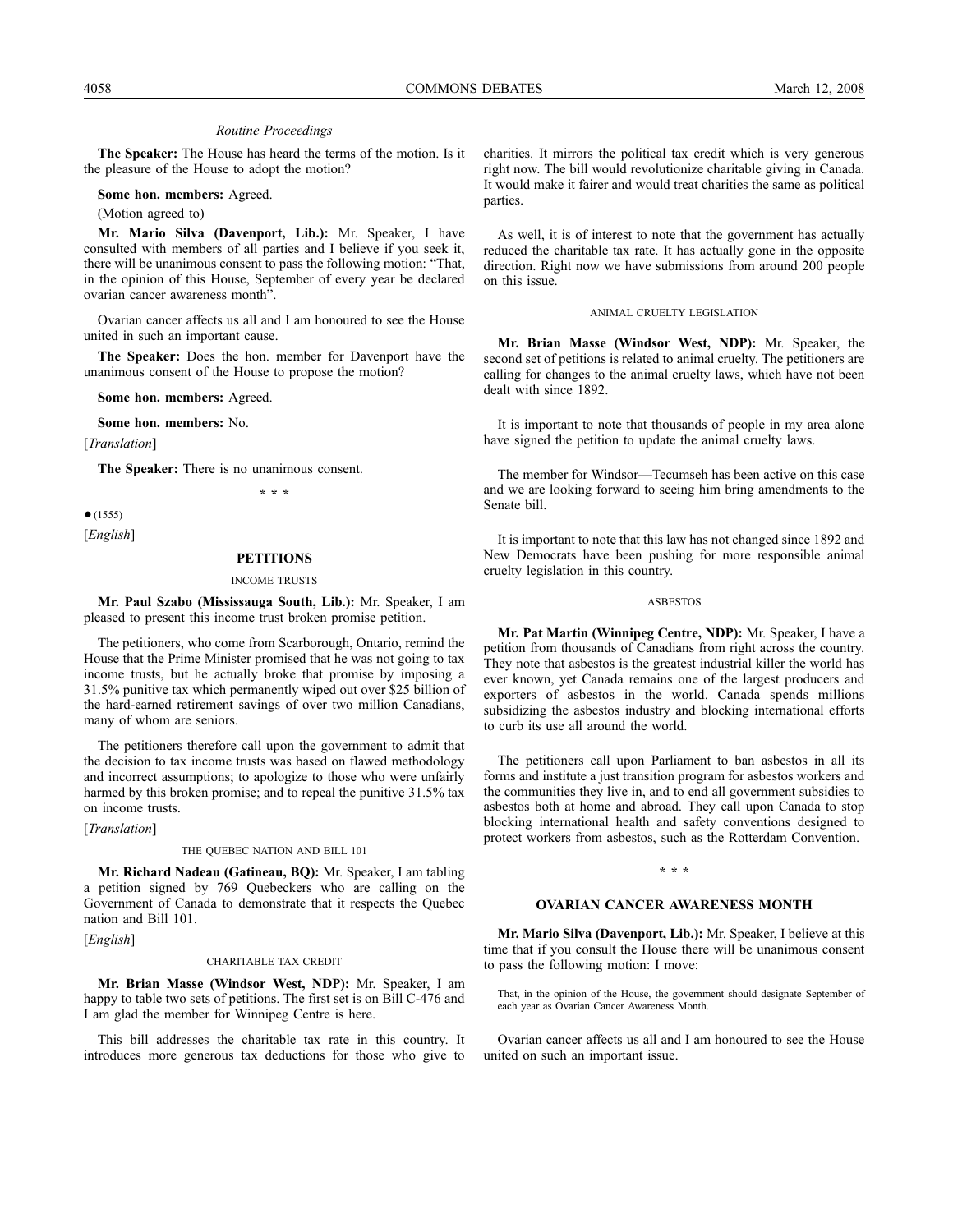**Hon. Ralph Goodale:** Mr. Speaker, if you could ask for the House's consent to revert to motions, I believe there is a will in the House to do that. Unfortunately the consultation that had been anticipated before had not been undertaken. It has now been undertaken and I think you will find the will in the House that the hon. member for Davenport is requesting.

**The Acting Speaker (Mr. Andrew Scheer):** Is there unanimous consent to revert to motions?

**Some hon. members:** Agreed.

**The Acting Speaker (Mr. Andrew Scheer):** The House has heard the terms of the motion. Is it the pleasure of the House of the House to adopt the motion?

**Some hon. members:** Agreed.

(Motion agreed to)

**\* \* \***

#### **QUESTIONS PASSED AS ORDERS FOR RETURNS**

**Mr. Tom Lukiwski (Parliamentary Secretary to the Leader of the Government in the House of Commons and Minister for Democratic Reform, CPC):** Mr. Speaker, if Question No. 182 could be made an order for return, this return would be tabled immediately.

**The Acting Speaker (Mr. Andrew Scheer):** Is that agreed?

**Some hon. members:** Agreed.

[*English*]

Question No. 182—**Mr. Bill Casey**:

With regard to the tendering process used for deciding the in-service support contract for the Victoria-class submarines: (*a*) what policy on industrial and regional benefits was used as a methodology by the government in the evaluation of bids in the procurement process for the in-service support contract to maintain the Victoriaclass submarines; (*b*) when did the government decide not to award the contract for the in-service support contract of the Victoria-class submarines as a major Crown project and did any department formally object to this decision; (*c*) has the government calculated the loss of employment and other economic opportunities to Atlantic Canada as a result of the decision to award the in-service support contract to another region; (*d*) with regard to (*c*), what is the estimated loss, in dollars, to Atlantic Canadian companies as a result of the awarding of the in-service support contract; and (*e*) what is the cost to the taxpayer, for the transit of a Halifax-based Victoria–class submarine to the West Coast of Canada for extended docking work?

(Return tabled)

●(1600)

[*English*]

**Mr. Tom Lukiwski:** Mr. Speaker, I ask that the remaining questions be allowed to stand.

**The Acting Speaker (Mr. Andrew Scheer):** Is that agreed?

**Some hon. members:** Agreed.

**\* \* \***

#### **MOTIONS FOR PAPERS**

**Mr. Tom Lukiwski (Parliamentary Secretary to the Leader of the Government in the House of Commons and Minister for Democratic Reform, CPC):** Mr. Speaker, I ask that all notices of motions for the production of papers be allowed to stand.

**The Acting Speaker (Mr. Andrew Scheer):** Is that agreed?

*Business of Supply*

**Some hon. members:** Agreed.

# **GOVERNMENT ORDERS**

[*English*]

#### **BUSINESS OF SUPPLY**

OPPOSITION MOTION—DEATH PENALTY

#### **Hon. Irwin Cotler (Mount Royal, Lib.)** moved:

That, in the opinion of the House, the government should stand consistently against the death penalty as a matter of principle, both in Canada and around the world.

**The Acting Speaker (Mr. Andrew Scheer):** Since today is the final allotted day for the supply period ending March 26, 2008, the House will go through the usual procedures to consider and dispose of the supply bills. In view of recent practices, do hon. members agree that the bills be distributed now?

#### **Some hon. members:** Agreed.

**Hon. Irwin Cotler:** Mr. Speaker, I rise to speak in support of the motion that stands in my name. The motion states:

That, in the opinion of the House, the government should stand consistently against the death penalty as a matter of principle, both in Canada and around the world.

One would have hoped, and believed, that such a motion would not even have to be proposed, but it has been rendered necessary by the government's own action and inaction in these matters, in its refusal to seek clemency for Alberta born Ronald Allen Smith, the only Canadian on death row in the United States, and in particular, by the government's reversal of a long-standing law and policy, principle and precedent, on both the domestic and international levels.

## [*Translation*]

What is more, not only have the government's actions and inaction reversed long-standing law and policy—with respect to principle and precedent, which is troubling—they also reflect a disturbing trend that puts the priority on ideology and politics at the expense of longstanding, respected principles and policies.

#### [*English*]

Indeed, an appreciation of the government's decision reveals a government acting in ignorance of, or indifference to, law and precedent, both domestic and international, and even unaware of what its own departments and diplomats are otherwise affirming.

#### [*Translation*]

For example, on October 27, 2007, just days before the government flip-flopped on this issue, the Minister of Foreign Affairs reaffirmed Canada's traditional policy, stating that "Canada's policy is to seek clemency, for humanitarian reasons, for Canadians sentenced to death in foreign countries" and that "there is no death penalty in Canada, and the government does not support the death penalty".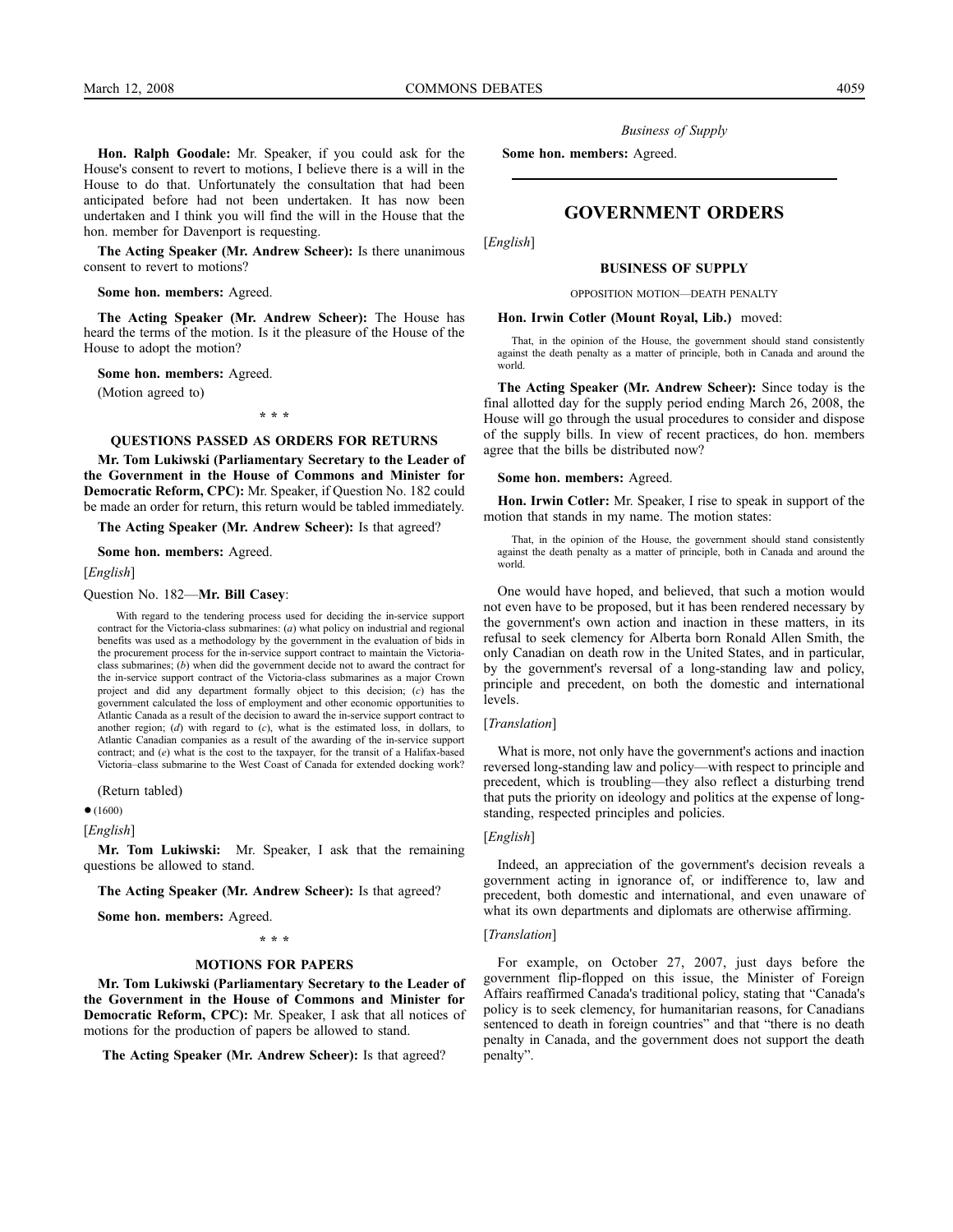[*English*]

As well, it would seem the government was not yet speaking with an informed and unified voice.

Canadian diplomat Kimberly Lewis of the Canadian Consulate in Denver visited Mr. Smith in prison on October 2007 on the occasion of the government in Ottawa saying it would not seek clemency for Mr. Smith, wherein she personally promised Mr. Smith, "the Canadian government was and would continue actively pursuing both his commutation and transfer to Canada".

Accordingly, when the government's decision not to seek clemency then was announced, Mr. Smith called Kimberley Lewis, with whom he had just met. Ms. Lewis had to acknowledge that she was unaware of the policy reversal.

A Canadian diplomat entrusted with the carrying out of Canadian policy was not even aware of the abrupt change in that policy, thereby misinforming a person on death row that the government will seek clemency on his behalf when the government decided not to seek clemency on his behalf.

What kind of decision making is this, even leaving aside as a matter of principle the wrong-headed reversal of Canada's longstanding Canadian law and policy? Indeed, even the justice department's own website still reads, as I speak, that "the abolition of the death penalty is considered to be a principle of fundamental justice". Surely something so fundamental should not be so abruptly, if not callously, changed without consent or consultation of the governed, in disregard of the Constitution, and in ignorance of the government's own diplomats entrusted with carrying out its policy.

This is a shocking display of ineptitude, ignorance and callous indifference to principle, policy and human life.

I would like now to outline eight major grounds of principle and precedent, law and policy, which the government has either been ignorant of or indifferent to and which has necessitated this motion. It is as much a matter of setting the record straight as reaffirming our long-standing law and policy on both the domestic and international levels.

First, the government's abrupt about-face contradicts Canadian law and policy respecting extradition. Canadian law prohibits the extradition of an individual to a jurisdiction which imposes the death penalty. Specifically, Canadian law would therefore prohibit the extradition of an American national to a state in the United States that practises the death penalty. Yet the Canadian government will not intervene in the case of a Canadian citizen sentenced to death in an American state.

So the question: Does the Canadian government plan to change our extradition law as well, and if it does not, as it recently suggested, will we then have double standards applied, for example, to Canadian and American citizens in the matter of the death penalty, with no protection for the Canadian citizen, or will the government continue to act as if there is no extradition law at all?

Second, the Supreme Court of Canada in the Burns and Rafay case held that capital punishment was a violation of the section 7 charter right to life, liberty and security of the person and a violation of the principles of fundamental justice thereby, as well as a violation

of section 12 of the Canadian Charter of Rights and Freedoms and its protection against cruel and unusual punishment.

### [*Translation*]

Consequently, the court ruled that Canada could not remove Canadian citizens to the United States without receiving assurance from the state concerned that the death penalty would not be imposed.

#### [*English*]

In the words of the court, "an extradition that violates the principles of fundamental justice will always shock the conscious.... The death penalty has been rejected [in Canada] as an acceptable element of criminal justice. Capital punishment engages the underlying values of the prohibition against cruel and unusual punishment. It is final and irreversible".

Is the government aware of this decision and opinion of the Supreme Court of Canada, or is it indifferent to decisions and opinions of the Supreme Court and prepared to proceed, notwithstanding the law of the land?

Third, Canada's abolitionist policy, and leadership, on the death penalty has extended beyond our borders, as evidenced by our international undertakings in this regard.

On November 25, 2005, Canada ratified the Second Optional Protocol to the International Covenant on Civil and Political Rights wherein Canada expressed *inter alia* that as a state party to the protocol, it is "desirous to undertake hereby an international commitment to abolish the death penalty".

As minister of justice at the time, I stated that, "becoming a party to the treaty is part of Canada's effort to send a clear message on this important human rights issue". I added, "Canada opposes the death penalty and we support the international trend toward its abolition. We urge all states that retain the death penalty to abolish it or to impose a moratorium on its use, and to become parties to the Second Optional Protocol".

#### $•(1605)$

Is the government aware that we ratified this protocol? In this case as well, is it prepared to act in disregard of, or indifference to, our international commitments let alone our international leadership on these matters?

#### [*Translation*]

Fourth, on November 1, Canada did not co-sponsor a resolution presented to the UN General Assembly calling for an international moratorium on the death penalty. This also contradicts Canada's traditional position. Our country co-sponsored similar resolutions before the UN Commission on Human Rights every year from 1988 to 2005. Are we to conclude that Canada is turning its back on its international partners?

Fifth, the United States Supreme Court suspended execution by lethal injection in the state of Mississippi until a study could determine whether the method constitutes cruel and unusual punishment, which is forbidden under the American bill of rights.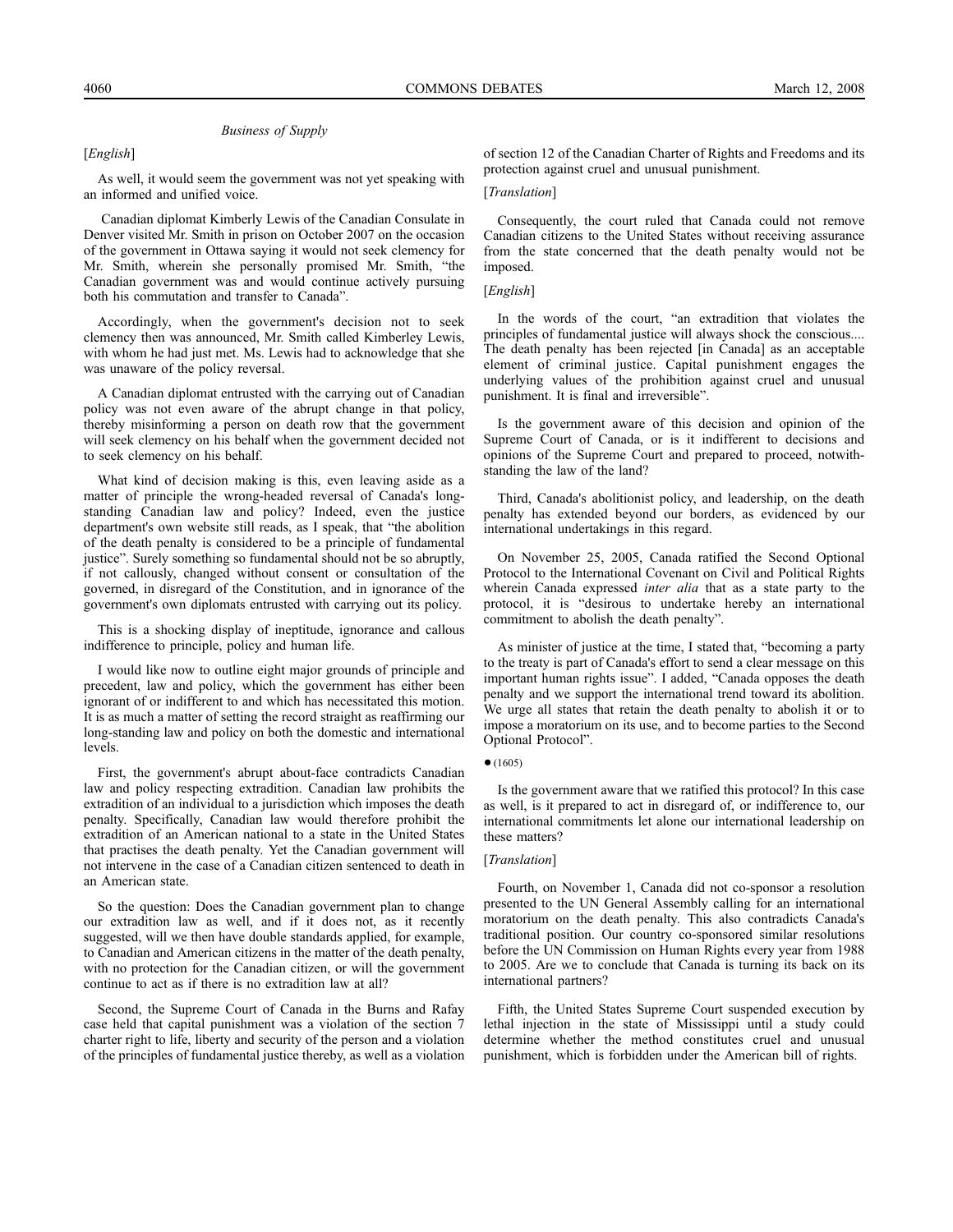# [*English*]

In the case of Canadian Ronald Allen Smith, now sentenced to death by lethal injection in the State of Montana, is the government aware of the judicial review of the constitutionality of this practice now before the American Supreme Court; or is it, yet again, indifferent to it and prepared to turn a blind eye to what is happening, in breach, once more, of Canadian and international law and practice?

Sixth, a comprehensive study of the effects of capital punishment just released by the American Bar Association demonstrates that homicide rates in non-death-penalty states are no higher than in states that impose the death penalty. More importantly, the study shows that in death-penalty states, there is a disproportionate and prejudicial impact on minorities, the indigent, and those unrepresented by counsel or represented by ineffective counsel. Is the government aware of this data, or is it also indifferent to it, as it does not comport with its own ideological and political bent?

Seventh, any decision not to seek clemency presupposes in every instance that both a person is guilty and that the death penalty is the appropriate penalty. What this fails to account for is the possibility of wrongful conviction or other miscarriage of justice, and that there is no appeal from a wrongful conviction.

It is pertinent and poignant to recall that in 1959 a young 14-yearold named Steven Truscott was charged and convicted of the rape and murder of a 12-year-old and sentenced to hang. Fortunately, the sentence was commuted and 48 years later it was determined that Mr. Truscott was the victim of a miscarriage of justice, and an acquittal was entered into his case.

It is as painful as it is shocking to appreciate today that had capital punishment then been imposed, Mr. Truscott would not even have lived, let alone to have lived to have his wrongful conviction overturned and his name cleared.

#### $•(1610)$

#### [*Translation*]

Moreover, since 1973, 124 death row prisoners in the United States have later been found innocent.

#### [*English*]

Eighth, is the government's inconsistent and rather unprincipled character reflected in its clemency policy.

I am pleased that the government announced that it will seek clemency for Canadian citizen, Mohamed Kohail, under threat of the death penalty by decapitation in Saudi Arabia. But it did so while it maintained its position of not seeking clemency for the only Canadian on death row in the United States.

This brings me to the second part of my remarks. The reasons offered by the government for its unreasonable and even callous reversal of decision, which are even less reassuring.

For example, the government's initial mantra was that it did not want Mr. Smith to be returned to Canada and that it wanted to protect the security of Canadians. However, this was a red-herring. No one was seeking his return to Canada. The opposition is to the imposition of the death penalty, not to his conviction or to him serving a life

#### *Business of Supply*

sentence in the United States. We understand the pain and suffering of the victims of Mr. Smith's criminal act.

Fortunately the government no longer repeats this untenable and discredited mantra. The government then stated that it will not interfere "in a jurisdiction that is both democratic and respects the rule of law", however, no one is arguing that Mr. Smith did not get a fair trial, or that the United States is not a democracy.

Indeed, the government is conflating the issue of capital punishment policy in a state of the United States with that of U.S. policy as a whole, or more, with whether the U.S. is a democracy or not, a matter that is utterly irrelevant to the issue at hand.

The government then proceeded to ground its reversal on a "case by case basis" and thereby justified its decision to intervene in the case of Saudi Arabia and not in the case of Mr. Smith on the grounds that it will "consider to seek clemency on a case-by-case" basis.

However, this is a seemingly arbitrary determination without criteria or process, which inherently prefers some lives before others, a notion also at variance with principles of equality and due process.

Moreover, is the government thereby wishing to convey in the case of Mr. Kohail that Saudi Arabia is not a democracy or that it does not exercise the rule of law, or both? If so, will it so advise its diplomats, conveying that decision to Saudi Arabia, with the attending prejudicial fallout that this might have not only for our diplomacy but also for advancing the justifiable case and cause for seeking clemency for Mr. Kohail?

As well, this ambiguous policy has been further obfuscated with the more recent addition that such case-by-case determinations would also factor into what is "in the best interest of Canada", a no less vague and arbitrary measure, the whole of which creates a decision-making process without criteria or oversight, and seemingly without basis in law, principle, or precedent.

I would hope as well that the government will not resurrect again its false and ugly canard that those who support the abolition of the death penalty do not care about victims of crime.

Indeed, our party and all parties that support the abolition of the death penalty are no less committed and care about victims of crime.

However, the issue of the death penalty, as the Supreme Court has put it, is not one about victims of crime whose suffering we appreciate, but about fundamental justice under the Charter of Rights and Freedoms and international law. It is about respect and reverence for the sanctity of human life.

# $•(1615)$

# [*Translation*]

As the United Nations human rights committee stated, "The right to life...is the supreme right from which no derogation is permitted" even in time of public emergency which threatens the life of the nation.

#### [*English*]

In a word, Parliament has abolished the death penalty. Canadian courts found it to be in violation of the Charter of Rights and Freedoms as a matter that shocks the conscience.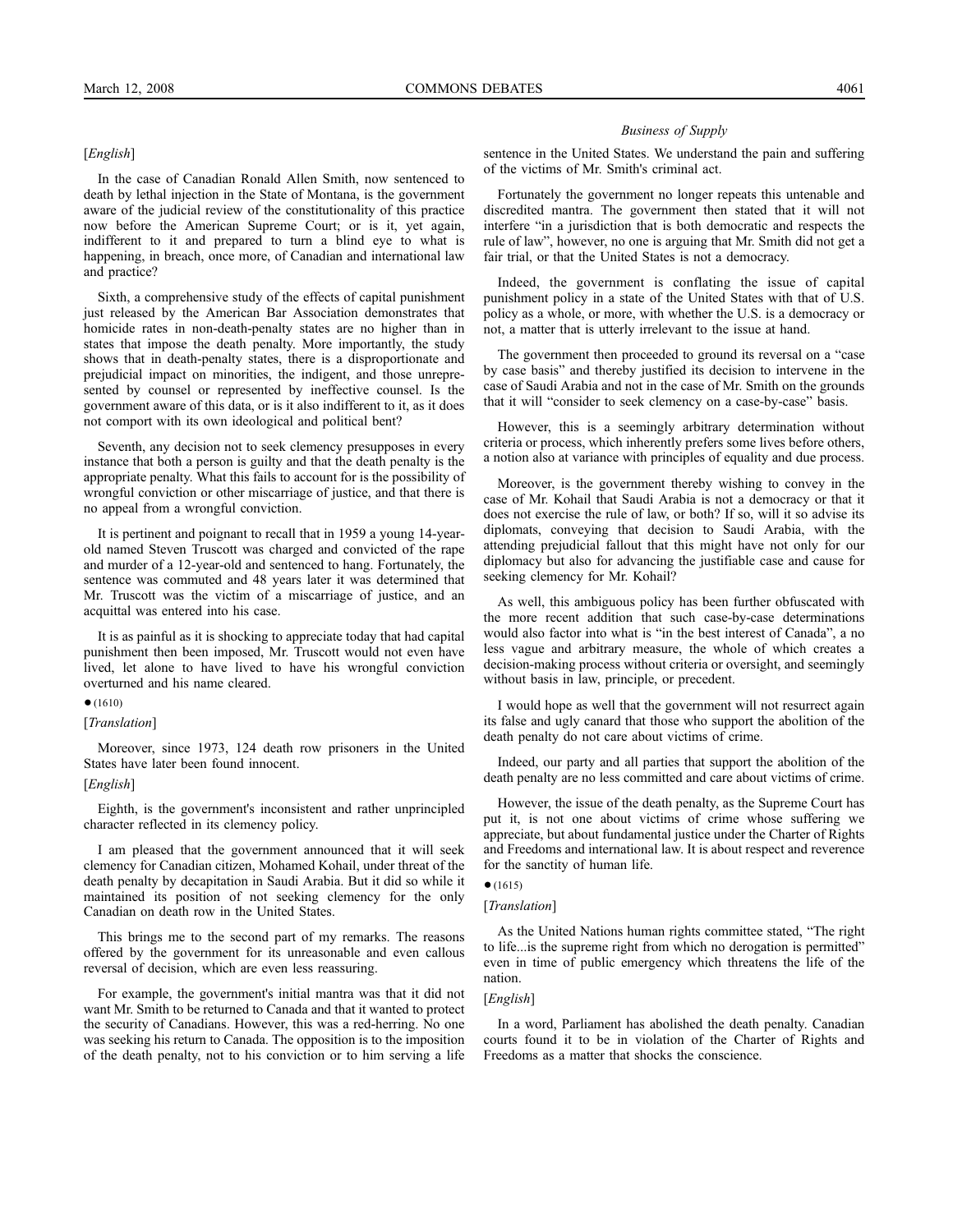The Government of Canada has exercised international leadership on the matter of the death penalty "à plusieurs reprises". International tribunals have affirmed and reaffirmed the sanctity of the right to life and characterized the death penalty as an assault on that fundamental right. The government is either ignorant of all this or choosing to be indifferent with all the negative and prejudicial fallout that this accounts for.

Certainly, the government, given its rhetoric about democratic countries with the rule of law as the basis for its seeking clemency on a case by case basis, should take this into account: our Canadian democracy, through which Parliament said no to the death penalty; our courts, including the Supreme Court, which said no to the death penalty; and our charter, which says no to the death penalty. Ours is a democracy speaking on this matter.

It should be noted here that Parliament recently voiced its opinion on the Conservative government's abrupt reversal of Canada's longstanding practice and policy by voting to reaffirm the traditional policy of Canada. Regrettably, the Conservative government voted unanimously against.

The government has repeated it has no intention of reopening the death penalty debate. I would like to take it at its word. However, the Prime Minister did state in 2004 that both the death penalty and the issue of abortion are not issues "for the first Conservative government".

I am sure all members of the House and all Canadians would appreciate clarification from the government, given that indeed the death penalty has been opened up as an issue by this first Conservative government.

In summary, the government's decision is not only a violation of longstanding law and policy, principle and precedent both domestic and international but the reasons articulated by the government for its decision reflect a disturbing mindset where ideology and politics trump principle and policy.

It is time for the Government of Canada, as per the motion, to stand, consistently as a matter of principle, against the death penalty, both in Canada and around the world. This would be in accord with our law and policy, our principles, and precedents both domestic and international.

**Hon. Stockwell Day (Minister of Public Safety, CPC):** Mr. Speaker, I am wondering if my friend representing the constituency of Mount Royal could read to us in one crisp, clear statement one clear example of any member of Parliament, government or otherwise, who has articulated in this Parliament a desire to reopen the debate on the death penalty? Could he give me one? Just one is all we ask for, not a long meandering supposition but one clear statement from one MP anywhere in this House?

**Hon. Irwin Cotler:** Mr. Speaker, the very reversal by the government of the longstanding Canadian law and policy, principle and precedent, domestic and international, which I recounted throughout my speech, if the hon. member was listening, is the basis for questioning. That is as I put it, for questioning whether the government seeks to in fact reverse that policy as a matter of an act of Parliament.

The very policy reversal was itself putting the matter at issue already in this Parliament without the consent of Parliament.

My question, therefore, as I put it in my statement is: Is the Government of Canada prepared to give a reassurance that it will not any more reverse the longstanding Canadian law and policy, principle and precedent, as set forth in both domestic and international law?

Will he give us that assurance?

[*Translation*]

**Ms. France Bonsant (Compton—Stanstead, BQ):** Mr. Speaker, the minister was asking whether any Conservative members were at all in favour of the death penalty.

I have a document here that I will read slowly for the interpreters: "At the time...Canada intervened to ask that the death sentence be commuted, but was not successful." This was in the case of Stanley Faulder, a Canadian who was executed in the United States in 1999.

However, while Canadian authorities and a delegation of members from this side of the House were making their case, a member of the Canadian Alliance, who is still a member for Calgary Northeast, went to Texas to affirm his support of the death penalty. He now sits in the Conservative caucus.

I would like to know what the member thinks about this statement, which came directly from the Canadian Conservative Reform Alliance.

**Hon. Irwin Cotler:** Mr. Speaker, as I stated in my remarks, in which I put a question rhetorically to the government, the Prime Minister stated in 2004 that both the death penalty and the issue of abortion are not "issues for the first Conservative government". I added that I take the government at its word.

However, I said, and I repeat, that I am sure that all members of the House and all Canadians would appreciate clarification from the government given that the debate on the death penalty has been reopened as an issue by the Conservative government, and that is why we are debating this motion today.

I would add that when a motion was presented in the House recently calling on the House to reaffirm traditional Canadian law and policy in this matter, all opposition parties voted in favour of the motion. The Conservative government, as a whole, unanimously voted against that motion. What are reasonable people to infer from a position unanimously taken by the government in opposition to that motion?

The question, therefore, is: Will the government show its true intention to commit itself to Canadian law and policy, principle and precedent, both domestic and international, by voting in favour of this motion? That will be the true test of where the Conservative government stands. That will be the true test whether it is seeking to not only open up this issue but in fact seek a subsequent reversal of this in Parliament.

**Mr. Joe Comartin (Windsor—Tecumseh, NDP):** Mr. Speaker, I will give the member for Mount Royal this scenario.

 $(1620)$ 

<sup>[</sup>*English*]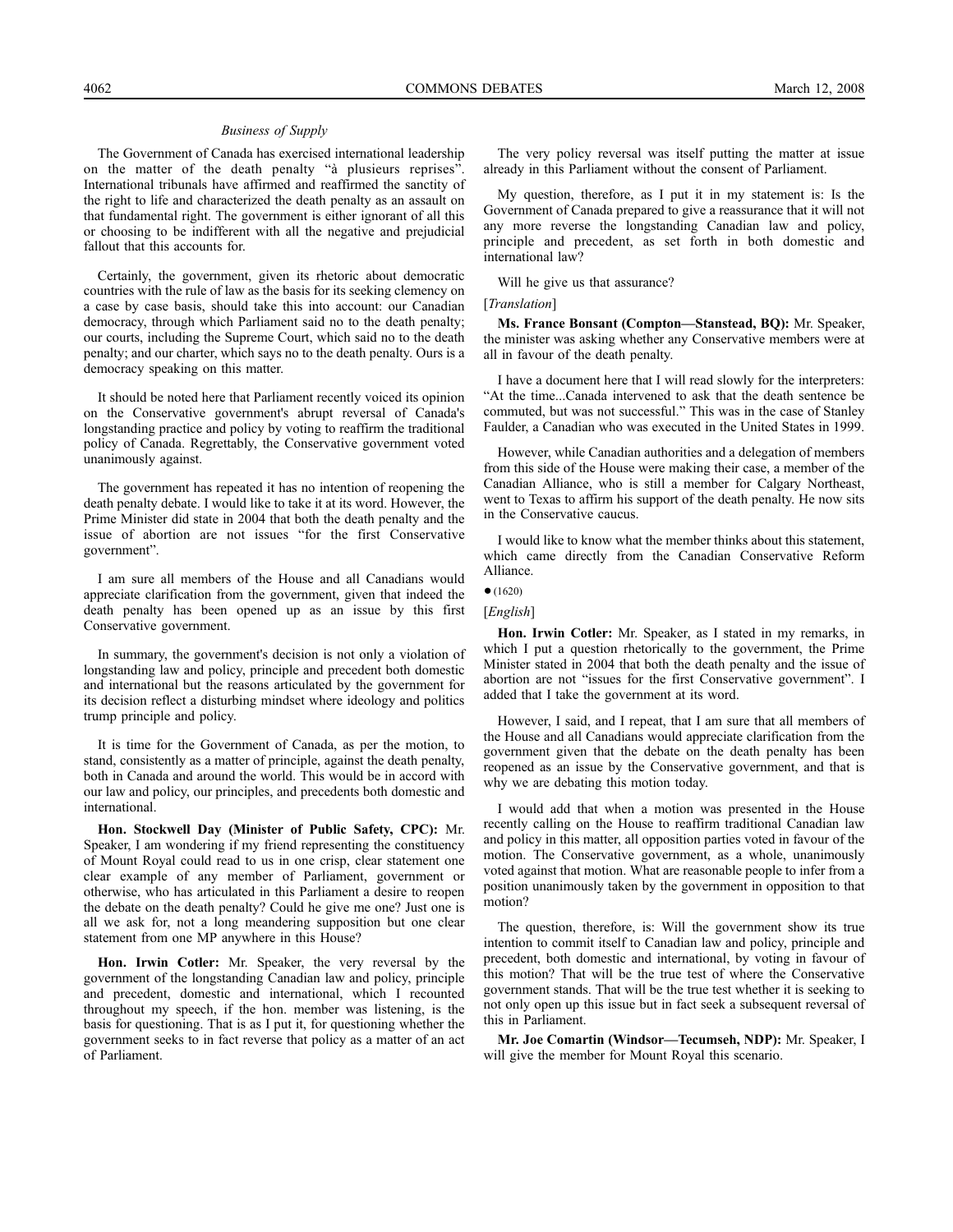I would ask him to take the Smith case, with the same set of facts and points that have been proven or admitted to in the courts in Montana, but to add this one fact, that before Mr. Smith was apprehended he was able to escape from Montana and find his way back across the Canadian border. It is the same set of facts and allegations with regard to the murders.

Could he describe to me what would have happened at that point under existing Canadian law and, in particular, under the decision by the Supreme Court of Canada with regard to the extradition in those circumstances?

**Hon. Irwin Cotler:** Mr. Speaker, I am pleased to respond to the hon. member's question because if Mr. Smith had somehow managed to return to Canada, then the Canadian government, by law and policy, and, in particular, pursuant to the Supreme Court decision in Burns v. Rafay, would have been obliged not to extradite him back to the state of Montana unless the state of Montana provided express assurances that it would not impose the death penalty.

That, in fact, is the law of the land at this point and the question by the hon. member exposes fully the contradiction, if not absurdity, in the policy and practice of the present government in these matters.

#### [*Translation*]

**Ms. Christiane Gagnon (Québec, BQ):** Mr. Speaker, I have a comment for the Minister of Public Safety. They said that the Conservative Party was against the death penalty. But Canada surprised all of its natural allies by refusing to sponsor a resolution calling for a moratorium on the death penalty, a European Union initiative which had the official support of 87 countries. This was under Conservative rule. This gives us reason to worry about a return of the death penalty.

I wanted to give another example of why we are wondering about the Conservatives' motives concerning the return of the death penalty. They do not want to support a resolution that would abolish the death penalty, as was done over the last few decades. Under the Conservatives, the government abruptly changed its position in October 2007. That was not too long ago. There is another example.

**Hon. Irwin Cotler:** Mr. Speaker, as I said in my remarks, on November 1, Canada was absent from the list of co-sponsors of a UN General Assembly resolution seeking an international moratorium on the death penalty. This decision also goes against Canada's traditional policy. The current policy of this government goes against our principles, our precedents, our law and our policy in this regard.

#### $•(1625)$

[*English*]

**Mr. Paul Szabo (Mississauga South, Lib.):** Mr. Speaker, this is such an important issue but Canadians may not understand the key message that we want to give. I would like to give the hon. member an opportunity to reiterate, in some simple, straightforward terms for Canadians, the true Canadian position with regard to the death penalty.

**Hon. Irwin Cotler:** Mr. Speaker, the Canadian position, as set forth by previous Canadian governments, is long-standing, affirmed by the Supreme Court of Canada and reaffirmed in our international commitments. It says that capital punishment is not part of the law and policy of Canada, that Canada will, therefore, seek clemency for

#### *Business of Supply*

any Canadian abroad who faces the death penalty in that jurisdiction, and that Canada will exercise international leadership with a view to both abolishing the death penalty or at least seeking a moratorium on its use in as many states as possible that at present practice the death penalty.

**Hon. Stockwell Day (Minister of Public Safety, CPC):** Mr. Speaker, I would like to advise you that I will be splitting my time with my colleague, the member for Calgary East.

The motion that is before us today, I say regrettably and unfortunately, is a waste of this House's time. I say that with respect to the member who has just spoken from across the way because he is usually not one who would be engaged in an activity which, in fact, is a waste of the House's time.

This is an attempt, and I will not say by the member but certainly by the Liberal opposition, to draw debate where there is no debate, which is why we are opposing the motion. There are too many important issues before Canadians right now for us to be spending hours on this particular motion when the government has been most clear on this particular topic.

Some have suggested that this motion is a distraction from other difficulties that the Liberals are having, most notably the increasing and continual litany of humiliating voting responses by the Liberals, where it has gone as far now, as we have seen, where the leader of the Liberal opposition proposes a motion of non-confidence in the government and then tells his own members that they cannot vote for it. It has gone as far as being asked to join in a vote to ask the Senate to expedite very important criminal justice bills through the Senate, a simple motion like that, and they all walk out. The public is noticing one after another of these humiliating situations in which the Liberals continue to put themselves. Maybe that is why they are using something like this to take up House time and distract from the grim realities in which they now engage.

The motion calls on the government to reaffirm that there is no death penalty in Canada. We have said before and we will say again that there is no death penalty in Canada. The Minister of Justice and other members of the government have clearly said that. The member for Mount Royal must know that. This position has been articulated a number of times in recent days and he still has some audacity to stand in the House and say that they want to hear this articulated when it has been articulated on a number of occasions.

The government is not changing the law in our country with respect to the death penalty. We do not know how much clearer we can make that.

Since December 10, 1962, no one has been executed in Canada. That is over 45 years.

On July 14, 1976, the death penalty was removed from the Criminal Code. The death penalty was then removed from the National Defence Act on December 10, 1998. Since that day, there has been no death penalty in Canada in law as well as in fact.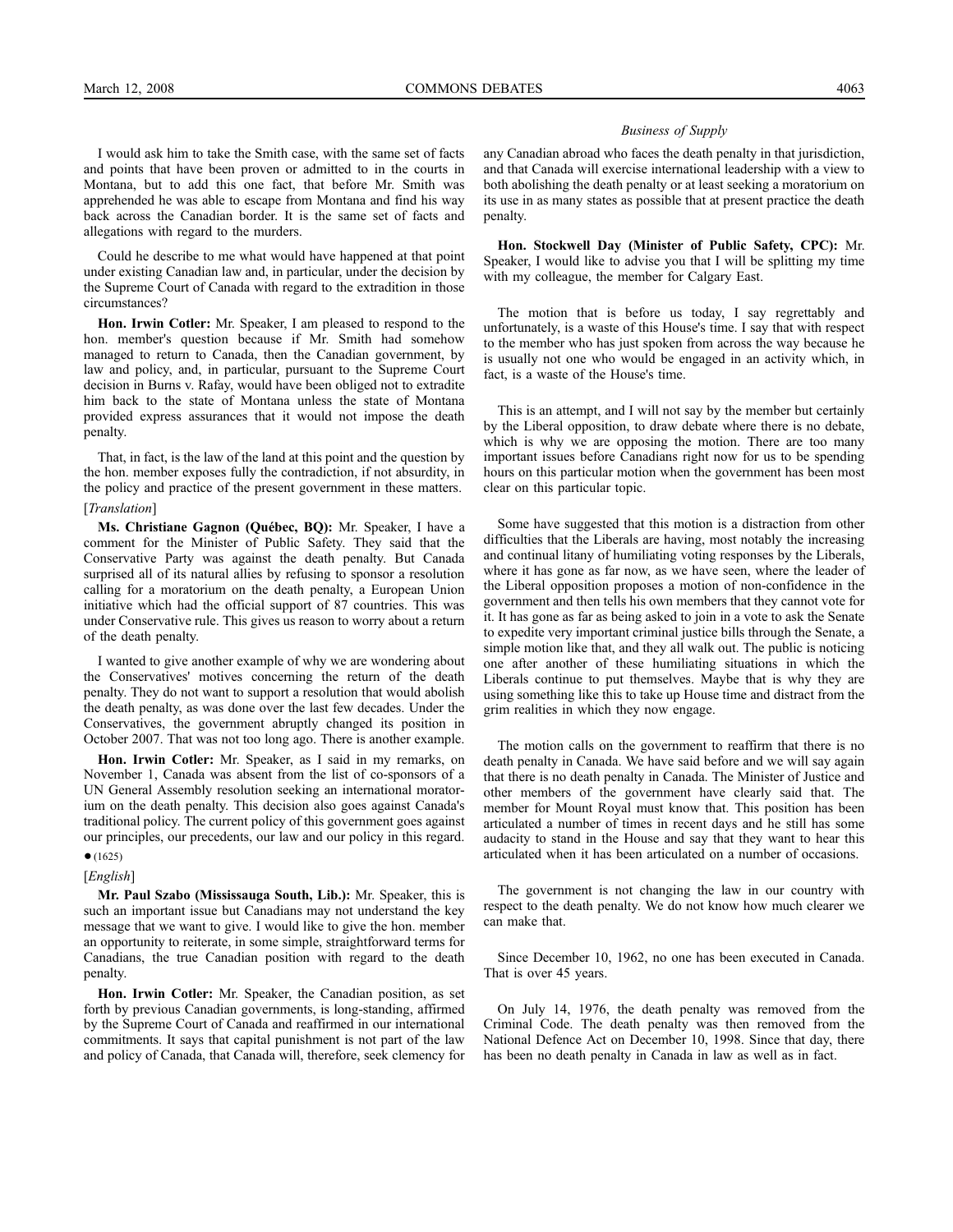In 1987 there was a free vote right here in the House of Commons regarding reinstatement of the death penalty. The result of that vote by members of Parliament, who had polled their constituents before the vote, sent the very strong signal that Canadians were in favour of maintaining the abolition of the death penalty and, as the Prime Minister has confirmed, this government does not have the desire nor the intent to reopen the death penalty debate in Canada. We have said it before and we are saying it again. I do not know how much clearer we can make it.

The government continues to speak for Canada and make its voice heard at the international level on all matters of foreign policy, including international human rights.

In addition, Canada's voice is a principled one which supports international standards and the rule of law.

It should be recalled, somewhat parenthetically, that the death penalty is not in and of itself contrary to international law. International law clearly recognizes that different states may legitimately take different views on the issue of the death penalty itself.

One of the foremost human rights treaties, adhered to by over 130 states, is the International Covenant on Civil and Political Rights. Canada has been a party to that treaty since 1976. The covenant does not prohibit the imposition of the death penalty, but it sets out that states that retain the death penalty must abide by certain rules.

#### $•(1630)$

Canadian advocates have talked about, as we have talked about consistently, a strict adherence to and full respect for safeguards and the due process of law where the death penalty is still in use. We insist on that due process of law.

I want to conclude by reassuring the House. Despite suggestions from the opposition that we are wavering in our support for the abolition of the death penalty in Canada, nothing could be further from the truth. The House has spoken on this issue previously, we have spoken authoritatively, and we will not reopen this debate. I want to underline this. We said that clearly before this motion came into play, in the clearest of terms from the Minister of Justice and from other members of the government.

This is why we are saying that this particular motion is a distraction. It is taking important and necessary time away from debate, because it is not necessary since it is asking the government to do what the government has already done very clearly on a number of occasions.

Canada's record on justice issues speaks for itself. This is a government that stands for the rule of law, justice and the protection of human rights. Protection of society is a priority. It is not an afterthought. Our government remains unwaivering in its determination to keep Canadians safe. We will continue to deliver on what is important to Canadians: the safety and security of their communities.

**Hon. Irwin Cotler (Mount Royal, Lib.):** Mr. Speaker, the hon. member has characterized this debate as a waste of time. As I stated at the beginning, I would not have wished to have to introduce this motion, but the motion was necessitated by the government's own

reversal of longstanding Canadian law and policy, principle and precedent, which I have set forth.

The motion did not, as the hon. member said, call for the reaffirmation of the Canadian policy on the death penalty. That was a motion which the government voted against some two weeks ago. This is a different motion. This motion asks that the government support "as a matter of principle" the policy against the death penalty, both domestically and internationally, which means it would support seeking clemency on humanitarian grounds for a Canadian who faces the death penalty abroad. That is the specific nature of this motion.

Therefore, I am inviting the government to announce that it is changing its policy of not seeking clemency and is reverting to the traditional Canadian policy.

**Hon. Stockwell Day:** Mr. Speaker, my hon. colleague is jumping all over the place. That is understandable, because he knows he is on shaky ground on the question of where the government stands on the debate regarding the death penalty.

The government has been very clear on this. As I said in my remarks, the Minister of Justice has been very clear. Other members of the government have been very clear. We are not reopening the debate. We have no intent or desire to reopen the debate on the death penalty.

When I articulate that in the clearest of fashion, even as other members have done so, what does my hon. colleague do? He gets up and begins to cloud the debate with other issues when the motion in fact is very clear. The member should stick to the motion and stick to the question.

That is why we are saying, as we read the motion, that clearly we are in favour of maintaining the government's position in terms of being opposed to the death penalty. The essence of the motion is not the problem. The problem is that it is being used to waste time and distract from other things when our position is very clear.

We are not opposed to the Liberals continuing to ask the question. We are opposed to them using the valuable time of the House to ask a question that has been answered in the clearest of forms a number of times, and very recently.

#### $•(1635)$

**Hon. Marlene Jennings (Notre-Dame-de-Grâce—Lachine,** Lib.): Mr. Speaker, I have been listening to this debate with quite a bit of interest.

I will say about my esteemed colleague for Mount Royal that his ears must have been burning as he listened to the Minister of Public Safety repeat over and over again that it is the policy of the current government not to seek to overturn the death penalty in Canada. While I do not have the information in front of me, I will be more than happy to table, later today or early tomorrow morning, specific quotes from the minister himself, from the Prime Minister and from other members of the Conservative government who clearly stated that they support the death penalty.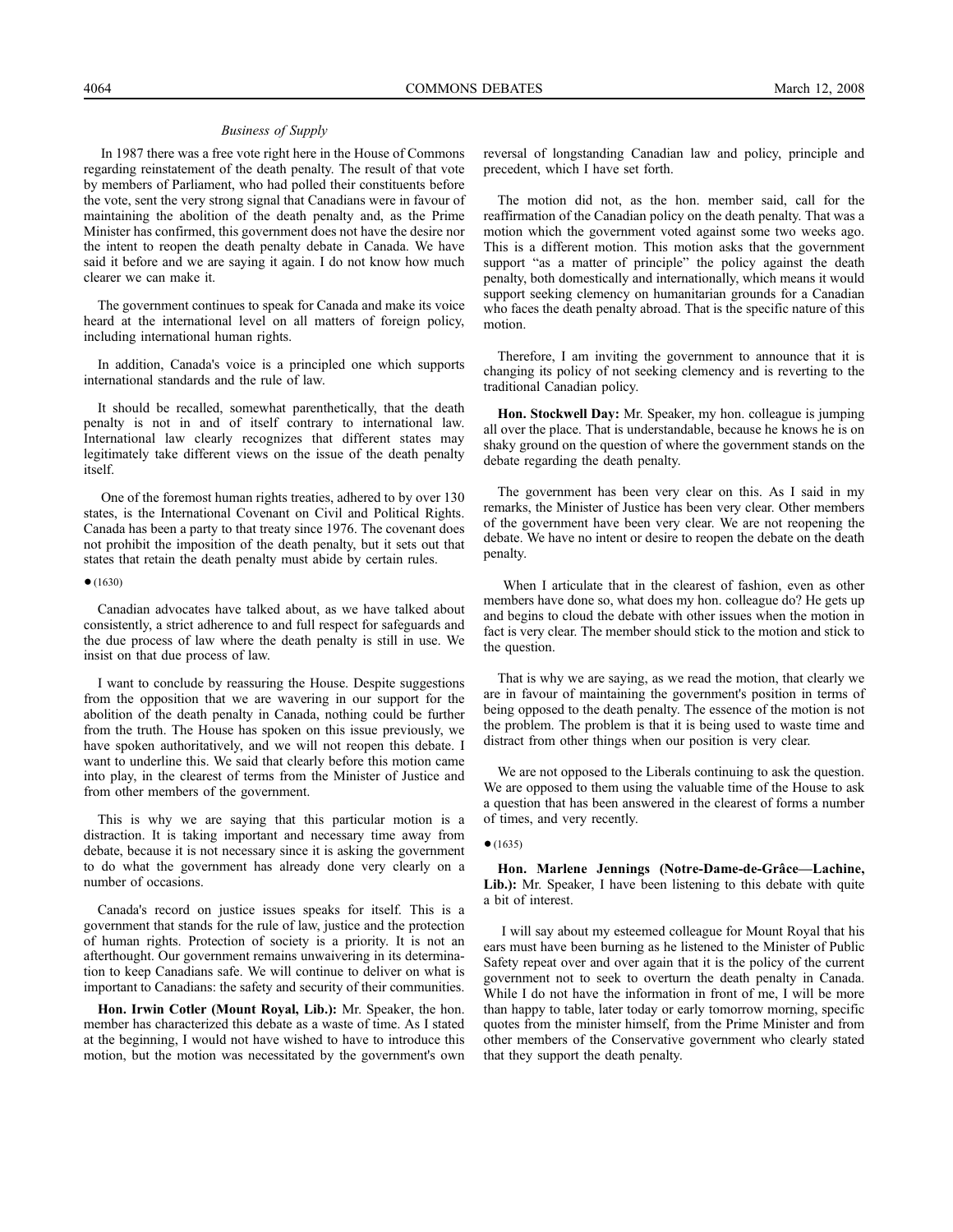The government may have a formal policy that it will not seek to reinstate the death penalty in Canada, but members of the cabinet, including the Prime Minister, and members of the Conservative caucus have clearly made public statements that have been publicly reported which indicate that they do favour revisiting the issue of the death penalty and having it reinstated.

I would ask my colleague from Mount Royal if his ears were burning as he listened to the Minister of Public Safety obfuscate—

**The Acting Speaker (Mr. Andrew Scheer):** Order. The hon. member for Notre-Dame-de-Grâce—Lachine cannot ask the question of the member for Mount Royal because the hon. Minister of Public Safety is the one who is on questions and comments.

I do not know if the hon. Minister of Public Safety wants to respond. He probably cannot answer for the member for Mount Royal.

**Hon. Stockwell Day:** Mr. Speaker, I will try to deal with my emotions here in regard to being saddened at the suggestion that the member would rather hear from her own colleague than from me. I am going to try to pull myself together emotionally so as to be able to handle that.

We have been very clear, in the clearest of forms—

**Hon. Marlene Jennings:** If you want the death penalty to come back, you should say that again.

**Hon. Stockwell Day:** Mr. Speaker, I have to say that I listened patiently to the member's question and she seems to have lost her patience even before I have begun here, but that is her right and also her past record.

I do not know how many times I have to repeat it in the clearest of language. This government does not want, intend or desire in any way to reopen the debate on the death penalty. I do not know how much clearer we can say it.

**Mr. Deepak Obhrai (Parliamentary Secretary to the Minister of Foreign Affairs, CPC):** Mr. Speaker, this is the second time that I rise to speak on this issue.

I will not repeat exactly what the Minister of Public Safety has just said, but he made it extremely clear where this government stands. Yet here we have this motion, which keeps coming up. The Liberals keep thinking about this. I do not understand why they are trying to think about this, about our principles.

The fact of the matter, as the Minister of Public Safety has said very clearly, and as the Prime Minister has said on many occasions, is that this government has no intention of bringing in the death penalty in Canada. This position is very clear and we are going to say it again and again until the Liberals finally get it into their heads that this government is not going to bring in the death penalty.

They can change words. They have been doing so since this budget was presented. They have been wording it this way or the other way and trying to twist the facts. There was one case where, instead of putting a non-confidence vote to the government—of course, they did not vote—they put a non-confidence motion to the opposition party, which is something new.

#### *Business of Supply*

Perhaps I will repeat again what the Minister of Public Safety has said, which is that this government's position is clear: there is going to be no death penalty in Canada under this government.

Since December 10, 1962, no one has been executed in Canada. For over 45 years there have been no executions in this country. On July 14, 1976, the death penalty was removed from the Criminal Code when Parliament decided, after years of debate, that capital punishment was not an appropriate penalty. The death penalty was then removed from the National Defence Act on December 10, 1998. Since that day, there has been no death penalty in Canada in law as well as in fact.

In 1987, a free vote regarding the reinstatement of the death penalty was held in the House of Commons. The result of the vote sent the very strong signal that Canadians were in favour of maintaining the abolition of the death penalty. As the Prime Minister has confirmed, and I will repeat it so my colleagues can understand this, this government has no desire to reopen the death penalty debate in Canada.

As we have said repeatedly, in cases where Canadians face the death penalty abroad, the Government of Canada, on a case by case basis, will continue to consider whether to seek clemency. According to today's headlines, a majority of Canadians support our case by case approach. As well, we found out last fall that the majority of Canadians supports our overall approach to justice, an approach that focuses on tackling violent crime and community crime.

In terms of playing a leadership role in promoting the abolition of the death penalty internationally, this government has been and will continue to be a leader in speaking up for a principled stand on human rights and the rule of law in all international fora. For those states that legally retain the death penalty, this government will continue to advocate for full respect for international law, including the international legal restrictions in its application.

It is worth recalling and reminding all Canadians that the death penalty is not in and of itself contrary to the international law. International law clearly recognizes that different states may legitimately take differing views on the issue of the death penalty.

One of the foremost human rights treaties adhered to by over 130 states is the International Covenant on Civil and Political Rights. Canada has been a party to this treaty since 1976. The covenant does not prohibit the imposition of the death penalty, but rather sets out that states that retain the death penalty must abide by certain rules.

Many states do retain the death penalty. International law imposes restrictions on the use of the death penalty and imposes strict safeguards on its imposition. Canada's interventions with other states, whether made at the bilateral level or in multilateral fora, are made in the context of supporting human rights within the framework of international law.

 $(1640)$ 

Canada advocates full respect for safeguards and due process of law where the death penalty is still in use. In the fall of 2007 Canada led 41 co-sponsors in securing the adoption of the United Nations General Assembly of a resolution on the human rights situation in Iran.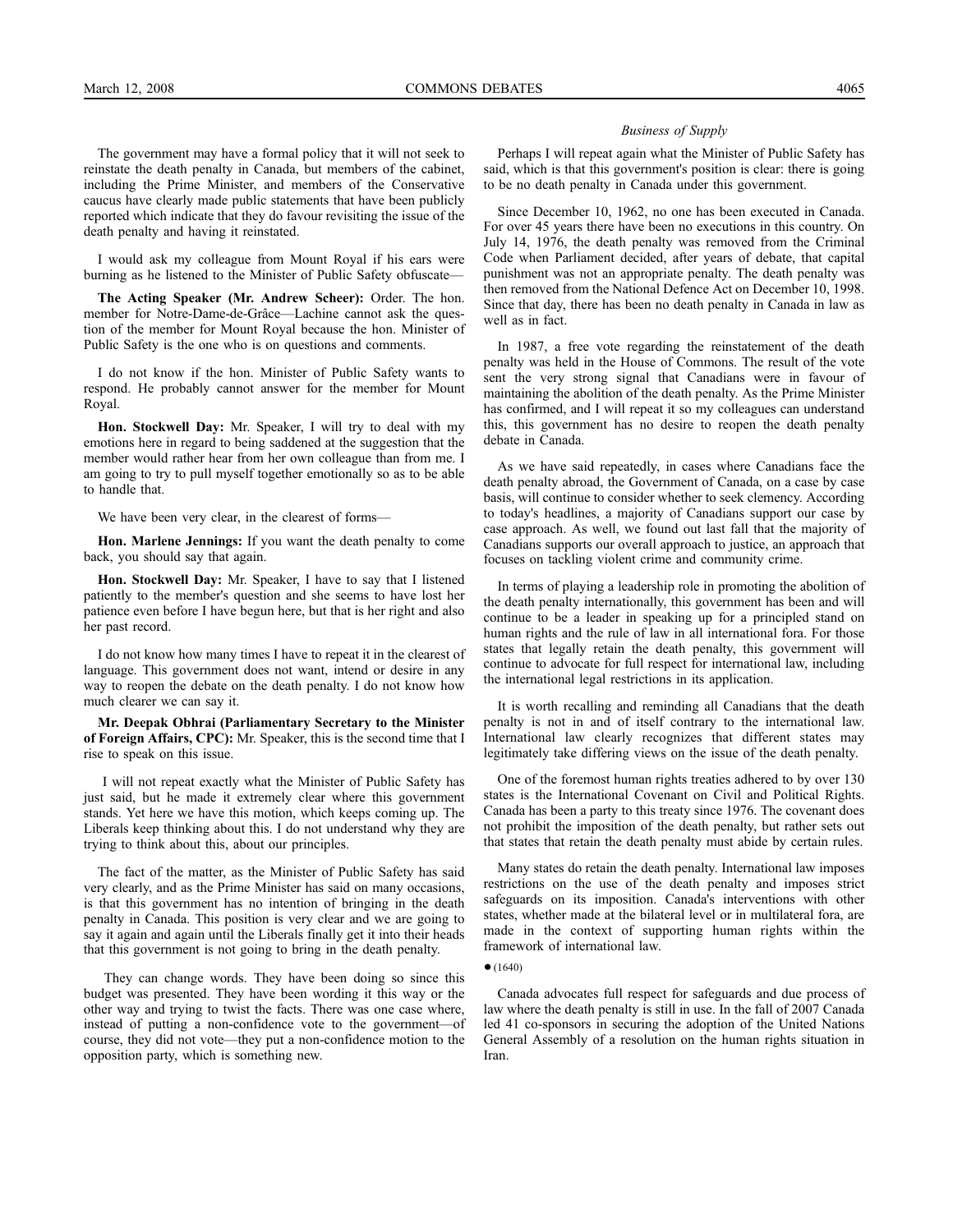This resolution expressed our serious concern at Iran's practice of multiple public executions, executions carried out in the absence of respect for internationally recognized safeguards, the continued issuing of sentences of execution by stoning and the execution of persons who were below 18 years of age at the time the offence was committed, in clear violation of Iran's own constitution and its obligation under international law.

The Minister of Foreign Affairs issues an urgent appeals to other governments to overturn the death sentences for crimes committed as minors. For example, the Minister of Foreign Affairs issued an urgent appeal to the government of Iran on July 17 2007, concerning the death sentence of Sina Paymard in Iran for a crime committed as a minor. Only six days earlier, we also spoke out against the execution by stoning of Jafar Kiani in Iran.

Canada has also participated in joint demarches with other diplomatic missions in countries abroad to highlight concerns regarding the use of the death penalty.

Our position has been clear, very clear. There has been no death penalty in Canada for 45 years and this government has no intention to change that. We will not reopen this debate. We have also indicated that whether to seek clemency will be assessed on a case by case basis.

Lastly, the government continues to speak for Canada and make its voice heard at the international level on all matters of foreign policy, including international human rights. In addition, Canada's voice is a principled one which supports international standards and the rule of law.

The government has been and will continue to be a leader in speaking up for a principled stand on human rights and the rule of law in all international forums.

I thank the House for providing me with the opportunity to remind Canadians and the members of the House of our government's clear and principled position on the death penalty both in Canada and internationally.

#### $•(1645)$

**The Acting Speaker (Mr. Andrew Scheer):** It is my duty pursuant to Standing Order 38 to inform the House that the question to be raised tonight at the time of adjournment is as follows: the hon. member for Richmond Hill, Afghanistan.

[*Translation*]

We shall continue with questions and comments.

The hon. member for Mount Royal.

#### [*English*]

**Hon. Irwin Cotler (Mount Royal, Lib.):** Mr. Speaker, the member opposite has repeated, as did the minister, the principle over and over again, as they see it, that the government does not wish to reopen the death penalty debate in Canada. However, we are here debating this issue because, by the government's reversal of long standing Canadian policy and precedent in these matters and Canadian law and principle, it has opened up the debate in which we have now engaged it.

I will put for the hon. member one test as to whether the government does not want to reopen the debate and it is committed against the death penalty. Will the government support today's motion? That is the test. It is a simple test. Will the government support today's motion and in so doing seek clemency for any Canadian citizen who is facing the death penalty abroad?

**Mr. Deepak Obhrai:** Mr. Speaker, we cannot be more clearer than what we have been. The death penalty is not going to return to Canada. We are not going to seek a debate on this.

As far as other cases are concerned, we are as clear as we can be. Clemency will be sought on a case by case basis.

As for his question, are we going to support this motion, I am going to say very clearly again, we feel this is a waste of time because we have made our position very clear. However, the opposition members do not want to listen. Perhaps this will make them happy. Yes, we are going to support the motion.

**Mr. Paul Szabo (Mississauga South, Lib.):** Mr. Speaker, the question just posed for the member was specifically with regard to opposing the death penalty for all Canadians abroad who are facing the death penalty.

The member responded by saying, yes, that the Conservatives would support it and that they were in agreement, but his answer was that they would review them on a case by case basis. That is a qualification that is not in the official policy of Canada, a longstanding policy.

Will he now answer the question directly, not on a case by case basis but on every case they will fight the death penalty for Canadians abroad?

**Mr. Deepak Obhrai:** Mr. Speaker, this is the Liberals' idea of talking out of both sides of the mouth without understanding.

Let me make it very clear. We are going to support the motion because it talks about the death penalty in Canada. I have stated, and I will state it again. There will be no death penalty in Canada. As for international issues, all cases will be reviewed on a case by case basis. I do not understand what is wrong with that.

 $•(1650)$ 

**Mr. Brian Masse (Windsor West, NDP):** Mr. Speaker, with regard to the case by case basis, what is the exact criteria the government uses to make that case by case status? I would like to hear specific criteria on how the Conservatives evaluate those who the will advocate for and those who they will abandon.

**Mr. Deepak Obhrai:** Mr. Speaker, when we talk about case by case, many factors are taken into account, not just one factor I repeat, we will take many factors into account. We stand for human rights. I have just mentioned the international law that states how the death penalty works, and I gave examples. If he had listened, he would have made up his mind. We have stated that it will be on a case by case basis.

#### [*Translation*]

**Mr. Bernard Patry (Pierrefonds—Dollard, Lib.):** Mr. Speaker, I would like to ask the Parliamentary Secretary to the Minister of Foreign Affairs if he read the motion carefully as it stands, because the motion talks about—and this is a matter of principle—the death penalty in Canada and around the world.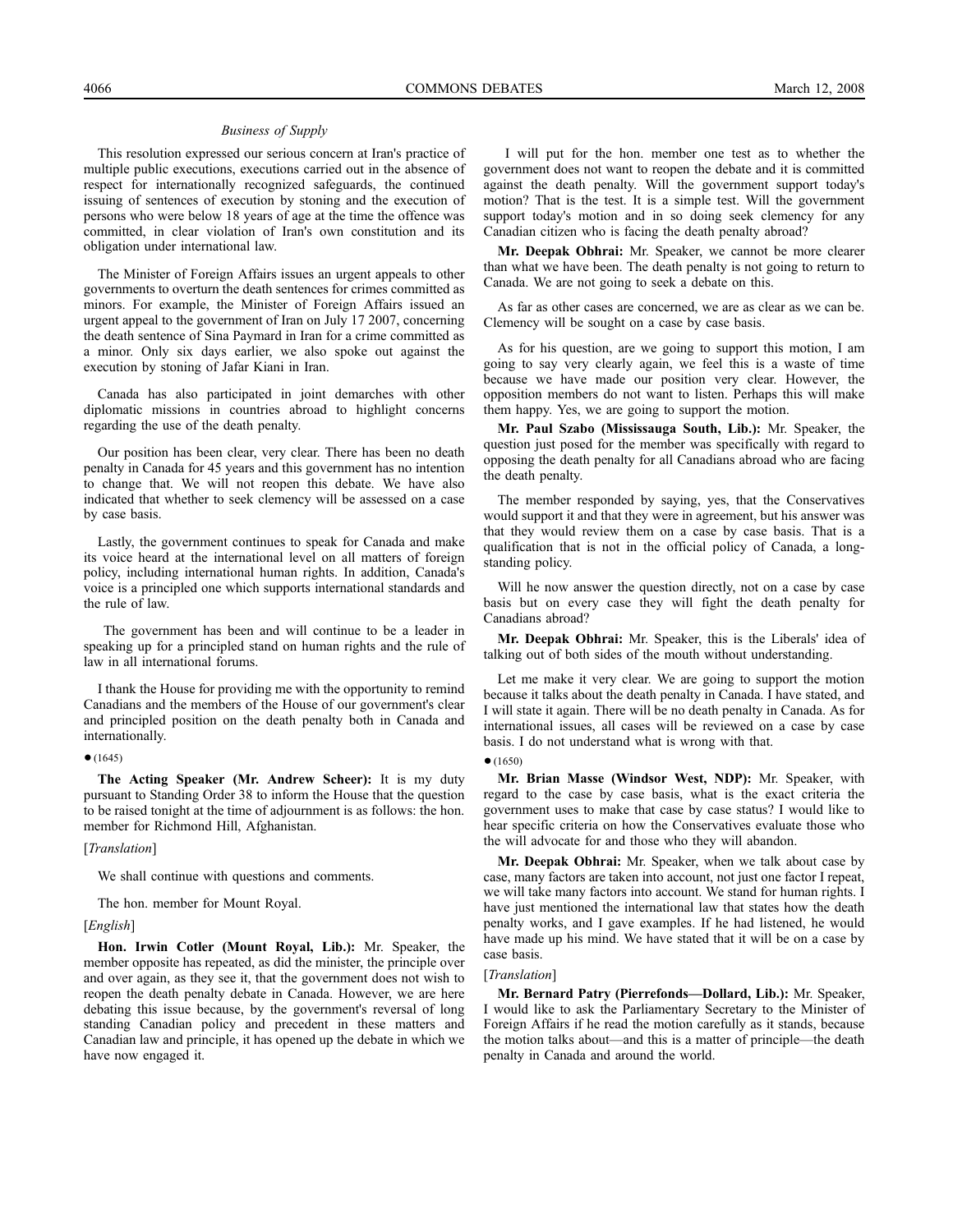He said he would vote in favour of the motion. Furthermore, he just said in his reply that he would look at it on a case-by-case basis, outside of Canada. It is very confusing. I would like him to be more clear.

#### [*English*]

**Mr. Deepak Obhrai:** Mr. Speaker, it is worth recalling and reminding all Canadians that the death penalty in and of itself is not against international law. Do members get it? It is not against international law.

#### [*Translation*]

**Mr. Réal Ménard (Hochelaga, BQ):** Mr. Speaker, I would first like to congratulate the hon. member for Mount Royal whose concern for human rights is well established. The member for Mount Royal was a professor emeritus at McGill University. He served as justice minister and his passion for human rights issues is well known both in Canada and around the world. I congratulate him for the timeliness of his motion.

It is at times like these that we realize just how strange our government is, a government that has no common sense, that does not deserve a majority mandate, and I hope this expression is not unparliamentary, that is dangerous. We are no longer talking about healthy differences in ideologies between left and right. We have before us a government that is extremely dangerous, in terms of ideology, that is taking us decades back in time.

We had a somewhat conservative streak in Quebec under Robert Bourassa, who was for privatization and deregulation, but one could not imagine that a government that claims to adhere to the rule of law could be so disconnected from Quebec values. I allowed myself the use of the anglicism in the other official language, and I apologize to any former French teachers among us. One cannot imagine that a government could be so out of touch with the people.

This is no small matter. In the past three decades at least, in international forums such the United Nations, of course, all the governments of Canada have talked about, supported and promoted the fact that the death penalty is not the way to administer justice anywhere on the planet. It is possible to sentence people to life in prison, refuse to release them or make them ineligible for parole. But could any government be so archaic, so prehistoric, so behind the times that it would want to challenge a principle that speaks to the very essence of humanity?

Any country that has signed major international treaties dealing with the human condition, human rights and economic, social and cultural rights has an obligation to report. Canada has ratified the two major international treaties and must report as well. We are not talking about how we fight poverty or whether we are more to the left than other countries. We are talking about a fundamental principle that Canadian diplomacy has defended for 30 years in the international arena: Canada does not want to be associated in any way with regimes that retain the death penalty.

Not only does Canada not want to be associated with regimes that still use the death penalty, but when a Canadian or a Quebecker abroad is threatened with the death penalty, we expect the government to use all the means at its disposal to make representations and plead to have the death penalty commuted to life imprisonment.

#### *Business of Supply*

We need to be clear. If people abroad, like Mr. Smith, have committed heinous crimes that are against our laws as well, we are not saying that they should be absolved and not punished. That is not our position. But administering justice by taking a life is not human. No democracy worthy of the name will defend such a principle. Despite all that, we have a government that is not able to make representations when they are needed.

#### $(1655)$

This is not the first time that we have been embarrassed by this government on the international scene. We can give a number of examples. My colleague from Abitibi explained, in caucus, that this government was spineless, had no backbone, when the time came to defend the aboriginal peoples and ratify an international declaration. This government does not care about human rights.

For example, here in Canada the federal government and every province but one have a human rights charter with a clause prohibiting discrimination on the grounds of social condition. It is not rocket science. In Quebec, this clause has made it possible for heads of single-parent families to sue and win against owners who refused to rent them accommodation because their income was too low.

On two occasions, I tabled a bill to add social condition as a prohibited ground of discrimination to the Canadian Human Rights Act. The member for Sherbrooke also introduced a motion to this effect. The Liberals and my NDP friends gave their support. Who was opposed? None other than the Conservatives.

It is as though human rights were not on their radar. It is incredible to hear that. Not only are the Conservatives willing to recognize governments, but they are unable to make representations, when needed, to defend Canadian nationals facing the death penalty.

I was listening to the parliamentary secretary and other departmental representatives speak about countries that recognize the rule of law. What does the rule of law matter if you are facing the gallows? Such logic. They recognize the rule of law but are prepared to allow individuals to die, victims of capital punishment.

#### What a disappointing government.

Anyone who knows me knows that I am not the kind of person who gets upset about every little thing. But I was certainly upset about something that happened in my committee, the Standing Committee on Justice and Human Rights. My colleague, the member for Beauséjour, introduced a motion to conduct an investigation into the Cadman affair. This affair has to do with ethics. There are allegations of corruption. And section 119 of the Criminal Code is very clear. We cannot have allegations of corruption; charges should be laid if necessary. The member for Beauséjour introduced a motion in committee, and we were not able to investigate anything because the Conservatives were against it.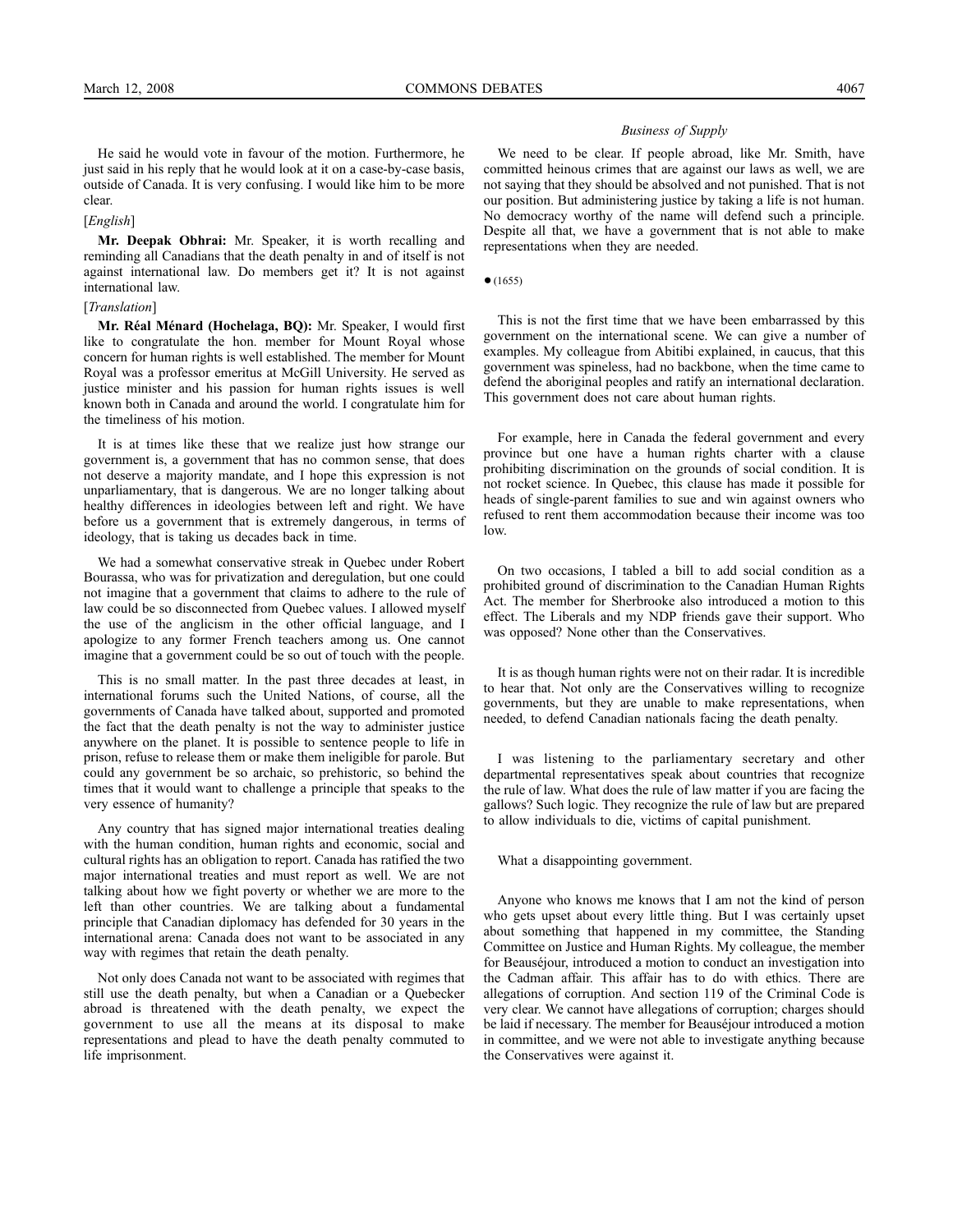This is not the first time that this government has committed worrisome human rights violations. The Bloc Québécois cannot accept that we are not advocating loud and clear, on the basis of human rights, the principle that the death penalty is not the way to administer justice.

In 1976, the Supreme Court ruled that it went against the great liberties, such as the right to security or the right to freedom, and that we have the right to sentence people, to discourage them from reoffending without using the death penalty.

It is truly unbelievable when we know that Canada has been a huge defender of the principle of the integrity of the individual. And not just Canada, but Quebec as well. We should acknowledge that Mr. Humphrey was one of the authors of the United Nations charter, which certainly defended these principles.

So it is rather disappointing to see that we are once again having this debate.

 $•(1700)$ 

I know that the leader of the Bloc Québécois, the hon. member for Laurier—Sainte-Marie, made representations to the Governor of Montana about this individual, Mr. Smith, who was threatened, but nonetheless charged. We do not dispute the fact that he should be punished, but we did not think he should have been sentenced to death.

I would like to share with my colleagues the letter that was sent:

As members of Canada's House of Commons, we felt obliged to write to you regarding Ronald Allen Smith who is to be executed shortly in the State of Montana. As you know, Canada abolished the death penalty in 1976. This position has been reinforced by the Supreme Court of Canada, which ruled that, under Canadian law, the death sentence constitutes cruel and unusual punishment.

The principle of cruel and unusual punishment falls under the charters enshrining the great fundamental freedoms, such as the Canadian Charter and the Canadian Human Rights Act.

The letter continues:

This is in line with Canada's traditional policy to oppose the death sentence, especially when the death sentence is applied to one of its citizens. We feel it is our duty to intervene with you, sir, in order to reaffirm that position.

We are perfectly aware that it is not up to us to interfere in Montana's legal affairs. That is why we are not seeking clemency for the crime committed. Mr. Smith was convicted and we respect that ruling. We are simply urging you to commute the death sentence in his case and to hand down some other form of sentence that will respect the basic right to life.

The State of Montana uses capital punishment. All the members of the Bloc Québécois, if I am not mistaken, signed the letter. And when it says "some other form of sentence" that could be a life sentence without parole. Every jurisdiction has its own criminal law, and it was not the intention of the signatories to interfere in that sort of detail.

The letter goes on:

In no way do we wish to excuse or comment on Mr. Smith's actions. We feel the utmost sorrow for the victims' families.

Of course, out of respect for the families of the victims, we have no wish to excuse this kind of behaviour. We are also very concerned about the repercussions of such crimes on the victims' families.

The letter concludes:

We hope, sir, that you will look favourably upon this letter. We also believe that Montana will do the right thing in the eyes of the international community by reversing its decision to enforce the death penalty, while maintaining its firm stance on the crime committed, by commuting the penalty to a different sentence.

The Ronald Allen Smith case is very similar to that of Stan Faulder, a Canadian executed in the United States in 1999. At the time, Canada intervened and asked that the death sentence be commuted, but without success. However, while the Canadian authorities and a delegation of MPs were intervening, a member of the Canadian Alliance went to Texas to show his support for the death penalty.

That very member currently sits in the Conservative caucus and is chair of the Standing Committee on Justice and Human Rights, of which I am a member. The governor who rejected the application to commute Stan Faulder's sentence was none other than George W. Bush, current President of the Unites States, friend and mentor of our Prime Minister.

With their letter, the members of the Bloc Québécois wanted to challenge this traditional view held by people who lean ideologically to the right that the use of the death penalty is a means of administering justice. Fortunately, tremendous progress has been made over the past two decades and fewer and fewer countries use the death penalty.

We have international watchdogs, through organizations such as Amnesty International, that report on this, and often even go to the prisons and intervene.

The members of the Bloc Québécois have done their job. My colleagues will correct me if I am wrong, but I think the Liberals and the NDP have also intervened with the Governor of Montana.

 $•(1705)$ 

Resorting to the death penalty is not a good way to administer justice or to deter people.

I will conclude by saying that many studies are available. Countries with the death penalty do not necessarily have lower crime rates. That is not the right way to analyze these phenomena. The two are not connected. Some countries have higher crime rates than others, and very often, rising crime rates have more to do with economic circumstances than with criminal justice policies.

Obviously, this does not mean that we should accept just anything or that some situations should not be condemned or discouraged. That is not what we are saying. We recognize that in some situations, it may be justified for a court of law to sentence a person to 20 or 25 years for a particularly sordid crime, as a real deterrent. The administration of justice would lose its credibility without that kind of penalty. However, there is no correlation between the death penalty and lower crime rates in communities. This has been documented for years, and now, more and more liberal democratic countries are getting rid of the death penalty.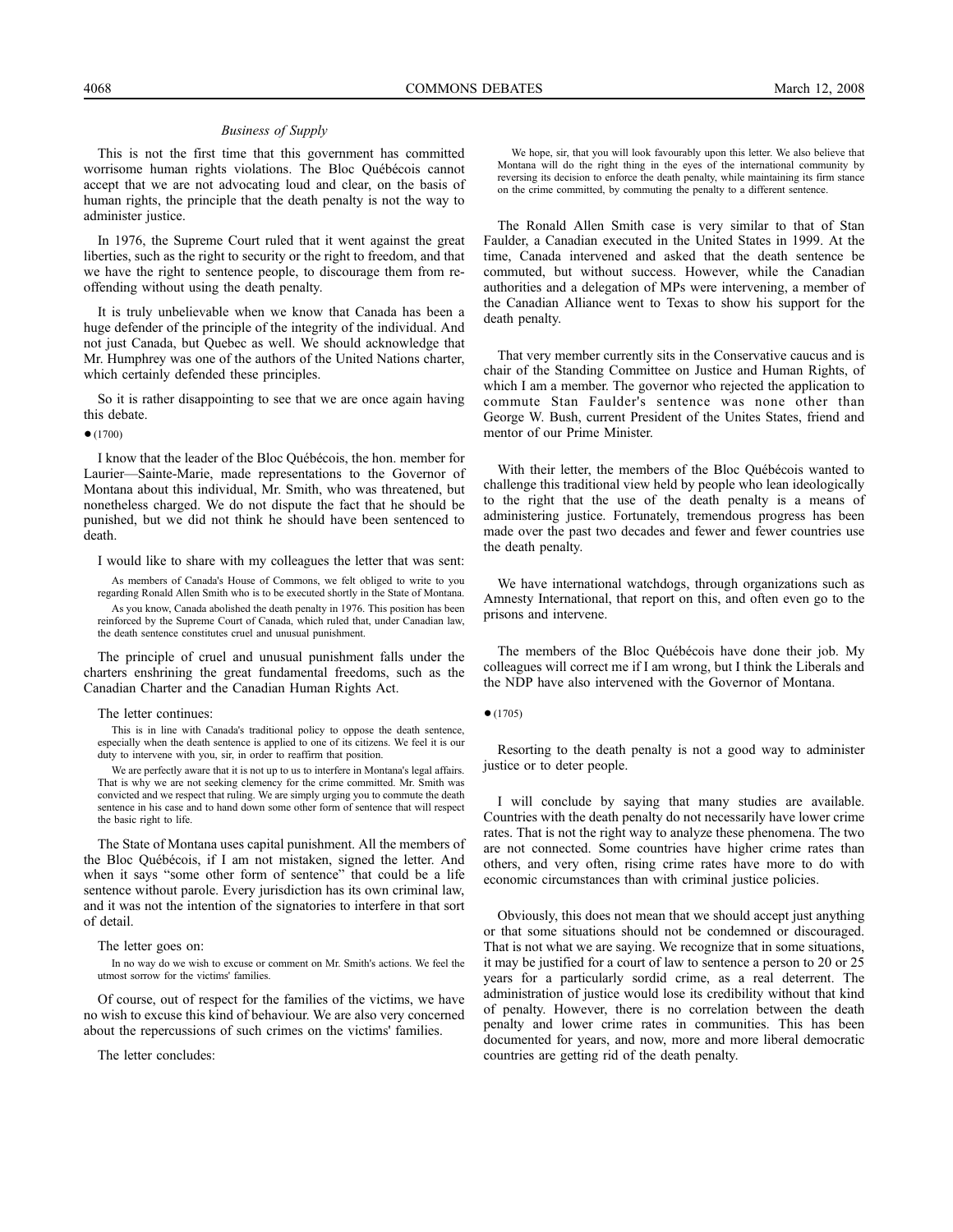#### Therefore, I think that the government should revisit its policy. Both the Minister of Public Safety and the Minister of Justice should make it clear that they will not make decisions on a case by case basis, and that there is a non-negotiable principle, which is that regardless of the crime committed, a Canadian in a foreign country must be able to count on his government's support to escape the gallows. Of course, we have to make sure that justice will be served in that country. That might mean very heavy sentences.

According to a principle of sovereignty, we must respect other countries' internal justice systems, but we must also defend certain principles. For example, we would never consider deporting a citizen to a country that practices torture. We would consider that kind of scenario or situation unacceptable.

It is very sad that the hon. member for Mount Royal has had to table a motion on this. In my opinion, there ought to be such unanimity on it that it need not be part of the business of the House. As the hon. member for Compton—Stanstead has rightly pointed out, I am convinced that, in a sovereign Quebec, there would be such total consensus on this issue, with our code of values and our collective identity, that there would be no one in the National Assembly interested in defending the death penalty as a solution in the administration of justice.

This is the position of the Bloc Québécois, and one we have had to remind people of on a number of occasions. We have asked questions. Our foreign policy critic, the hon. member for Papineau, and other members have raised this in the House. Every time we have been disappointed with the government's response. What we got was a lukewarm and wishy-washy response, even though we are entitled to expect the government to be intransigent, affirmative and vigilant on these principles. I am sure that the day the government achieves such vigilance, affirmation and determination, it will find that all opposition parties will rise above all partisan differences and give it their support.

#### $•(1710)$

#### [*English*]

**Mr. Brian Masse (Windsor West, NDP):** Mr. Speaker, the parliamentary secretary said that the government's position is to go on a case-by-case scenario to decide whether or not it will intervene in the case of a Canadian abroad who is facing the death penalty.

I would like to ask my colleague about this type of strategy. My concern is that we did not hear the parliamentary secretary outline a case about how the Conservatives would go about deciding who would be left behind and who would get advocacy. We also have not heard what that criteria might be and whether there would be a public policy. It will be interesting to see whether the Conservative government will actually table the rationale and the process that will be undertaken to identify who will receive support for advocacy or who will be abandoned.

I also was wondering what type of resources the government might actually invest on investigating a case that it may or may not advocate. Will the Conservatives actually put the proper resources in place to evaluate whether or not someone should get this advocacy?

### *Business of Supply*

#### [*Translation*]

**Mr. Réal Ménard:** Mr. Speaker, I do not know what the government's intentions are or what sort of resources it plans to invest, but I certainly share the member's concern that this type of situation must not be considered on a case-by-case basis. There needs to be a clear universal principle. The Conservative government has broken with the principles its predecessors upheld.

# [*English*]

**The Deputy Speaker:** Seeing no further question and comments, I think the House would probably understand if the Chair saw the clock as 5:15 p.m.

It being 5:15 p.m., therefore, and this being the final supply day in the period ending March 26, 2008, it is my duty to interrupt the proceedings and put forthwith every question necessary to dispose of the business of supply.

The question is on the motion. Is it the pleasure of the House to adopt the motion?

**Some hon. members:** Agreed.

**Some hon. members:** No.

**The Deputy Speaker:** All those in favour of the motion will please say yea.

**Some hon. members:** Yea.

**The Deputy Speaker:** All those opposed will please say nay.

**Some hon. members:** Nay.

**The Deputy Speaker:** In my opinion the yeas have it.

*And five or more members having risen:*

**The Deputy Speaker:** Call in the members.

# $•(1745)$

[*Translation*]

(The House divided on the motion, which was agreed to on the following division:)

#### *(Division No. 64)*

## YEAS

Members Ablonczy Albrecht Alghabra<br>Allison Allison Ambrose<br>André Angus André Angus Asselin Atamanenko Bachand Bagnell<br>Bains Baird Bains Bains Baince<br>Barbot Barnes Barnes Beilanger<br>Bell (Vancouver Island North)<br>Bell (North Vancouver) Bell (Vancouver Island North) Bell (North Vancouver) Bennett<br>Bennett Bellavance<br>Bernier Bevilacqua Bevington Bezan<br>Bioras Black Bigras Black<br>Blackburn Blaikie Blackburn<br>Blais Blais Blaney<br>Bonsant Boshcoff Bonsant Boshcoff Bouchard Boucher<br>Bourgeois Brison Bourgeois Brison<br>Brown (Barrie) Bruinooge Bruinooge Brown (Barrie) Bruino Bruino Bruino Bruino Bruino Bruino Bruino Bruino Bruino Bruino Bruino Bruino B **Brunelle**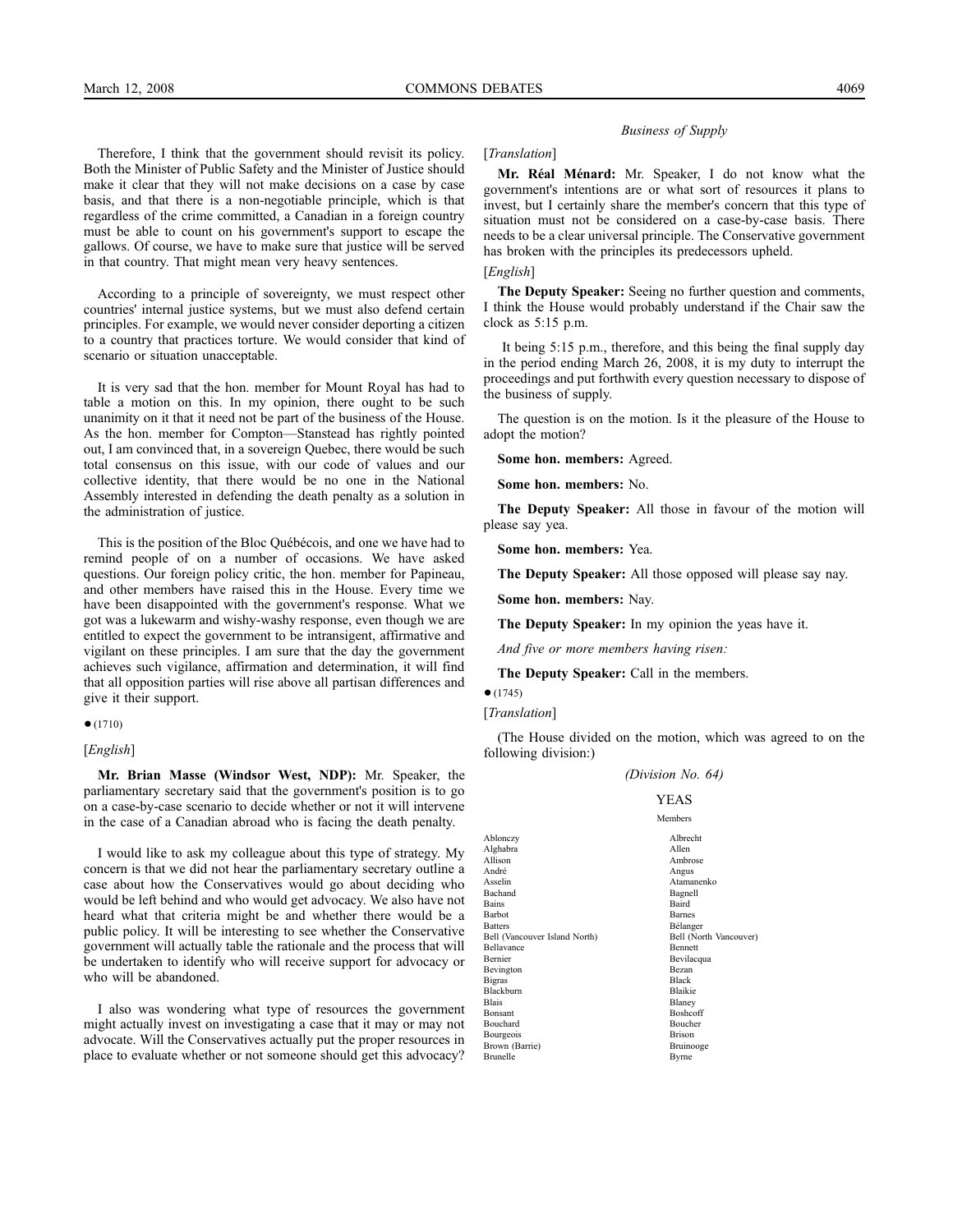Cannan (Kelowna—Lake Country) Cannis<br>Cannon (Pontiac) Cardin Cannon (Pontiac) Carrie Carrier<br>
Carrier Casson Chan Casson<br>Charlton Chow Christopherson Comartin Comuzzi Cotler Crête Crowder Cullen (Skeena—Bulkley Valley) Cummins Cuzner D'Amours Davies Day<br>DeBellefeuille Del Mastro<br>Del Mastro DeBellefeuille<br>Demers Devolin Dewar<br>Dhaliwal Dhalla Dhaliwal<br>Dion Dion Dosanjh Duceppe<br>Easter Epp Eyking<br>Faille Fast Rest Faille **Faille** Fast Finley Flaherty Fletcher Folcomes Folcomes Folcomes Folcomes Folcomes Folcomes Folcomes Folcomes Folcomes Folcomes Folcomes Folcomes Folcomes Folcomes Folcomes Folcomes Folcomes Folcomes Folcomes Folcomes Folcomes Folcomes Folcomes Folcom Freeman<br>Gagnon Gagnon Galipeau Galipeau Galipeau Galipeau Galipeau Galipeau Galipeau Galipeau Galipeau Galipeau Galipeau Gali Gaudet Godfrey<br>Godfrey Goodsle Goodyear<br>Gravel Gravel Gravel Gravel Gravel Gravel Gravel Gravel Gravel Gravel Gravel Gravel Gravel Gravel Gravel Gravel Gravel G Guarnieri Guimond Harris Harvey Hawn Hearn Hearn Hearn Hearn Hearn Hearn Hearn Hearn Hearn Hearn Hearn Hearn Hearn Hearn Hearn Hearn Hearn Hearn Hearn Hearn Hearn Hearn Hearn Hearn Hearn Hearn Hearn Hearn Hearn Hearn Hearn Hearn Hearn Hearn Hearn Hearn H Hinton Holland Hubbard Ignatieff Jaffer Jean Jennings<br>Kadis Kenney (Calgary Southeast) Khan Kramp (Prince Edward—Hastings)<br>
Laforest<br>
Laframboise<br>
Laframboise<br>
Laframboise Laforest Lafamboise<br>
Lake Lauzon Lake Lauzon Lavallée Lavallée Lavallée Lavallée Lavallée Lavallée Lavallée Lavallée Lavallée Lavallée Lavallée Lavallée La<br>Le Blanc Lebel LeBlanc Lee Lemay Lemieux Lessard<br>
Lévesque Lukiwski<br>
Lukiwski Lévesque Lukiws<br>Lunn Lussier Lussier Lunn Lussier MacAulay MacAulay MacAulay MacAulay MacAulay MacAulay MacAulay MacAulay MacAulay Mallhi MacKenzie<br>Malo Manning<br>Marston Martin (Winnipeg Centre)<br>Masse Matthews<br>McCallum McGuinty McGuire<br>
McKay (Scarborough-Guildwood) McTeague McKay (Scarborough-Guildwood)<br>Ménard (Hochelaga) Menzies<br>Minna Moore (Fundy Royal)<br>Mulcair Mulcair Murphy (Charlottetown)<br>
Nadeau Nash Nadeau Nash Neville Nicholson<br>Norlock O'Connor Norlock O'Connor Obhrai Oda Ouellet Pacetti<br>
Pacetti<br>
Paradis Paquette<br>Patry Patry Pearson<br>Perron Petit Perron Petit Picard Plamondon Poilievre Preston Priddy<br>Proulx Raiotte Proulx Rajotte Ratansi Redman Regan<br>Ritz Ritz<br>Rodriguez<br>Rodriguez<br>Rodriguez<br>Rodriguez Rota Roy Russell Savage Savoie Scarpaleggia<br>Scheer Schellenberg<br>Schellenberg

Chong Deschamps<br>Dewar Dryden<br>Dykstra Emerson Goodale<br>Gourde Xamp (Pitt Meadows—Maple Ridge—Mission)<br>
Kamp (Pitt Meadows—Maple Ridge—Mission)<br>
Keddy (South Shore—St. Margaret's) Keddy (South Shore—St. Margaret's) Maloney<br>Marleau Martin (Esquimalt—Juan de Fuca)<br>Martin (Sault Ste. Marie) Mathyssen<br>Mayes McDonough<br>McGuire Ménard (Marc-Aurèle-Fortin)<br>Miller Moore (Port Moody—Westwood—Port Coquitlam)<br>Mourani

Schellenberger

| Scott                   | Shipley                            |
|-------------------------|------------------------------------|
| Siksay                  | Silva                              |
| Simard                  | Skelton                            |
| Smith                   | Solberg                            |
| St-Cyr                  | St-Hilaire                         |
| St. Denis               | Stanton                            |
| Stoffer                 | Storseth                           |
| Strahl                  | Sweet                              |
| Szabo                   | Telegdi                            |
| Temelkovski             | Thi Lac                            |
| Thibault (West Nova)    | Thompson (New Brunswick Southwest) |
| Tilson                  | <b>Toews</b>                       |
| Tonks                   | Turner                             |
| Tweed                   | Valley                             |
| Van Kesteren            | Van Loan                           |
| Verner                  | Vincent                            |
| Volpe                   | Wallace                            |
| Wappel                  | Warawa                             |
| Warkentin               | Wasylycia-Leis                     |
| Watson                  | Wilfert                            |
| Williams                | Wilson                             |
| Wrzesnewskyj            | Yelich                             |
| $Zed - 255$             |                                    |
|                         | <b>NAYS</b>                        |
|                         | Members                            |
| Anders                  | Anderson                           |
| <b>Benoit</b>           | <b>Breitkreuz</b>                  |
| Brown (Leeds-Grenville) | Calkins                            |
| Clement                 | Fitzpatrick                        |
| Goldring                | Hanger                             |
| Hill                    | Lunney                             |
| Mark                    | Merrifield                         |
| Sorenson                | Thompson (Wild Rose)               |
| $Trost - 17$            |                                    |
|                         | <b>PAIRED</b>                      |
|                         | Members                            |
| Guay                    | Guergis                            |
| Kotto                   | $Pallister = 4$                    |

**The Speaker:** I declare the motion carried.

#### **\* \* \***

Pallister-

# **SUPPLEMENTARY ESTIMATES (B), 2007-08**

**Hon. Vic Toews (President of the Treasury Board, CPC)** moved:

That Supplementary Estimates (B) for the fiscal year ending March 31, 2008 be concurred in.

**The Speaker:** Is it the pleasure of the House to adopt the motion?

**Some hon. members:** Agreed.

**Some hon. members:** No.

**The Speaker:** All those in favour of the motion will please say yea.

**Some hon. members:** Yea.

**The Speaker:** All those opposed will please say nay.

**Some hon. members:** Nay.

**The Speaker:** In my opinion the yeas have it.

*And five or more members having risen:*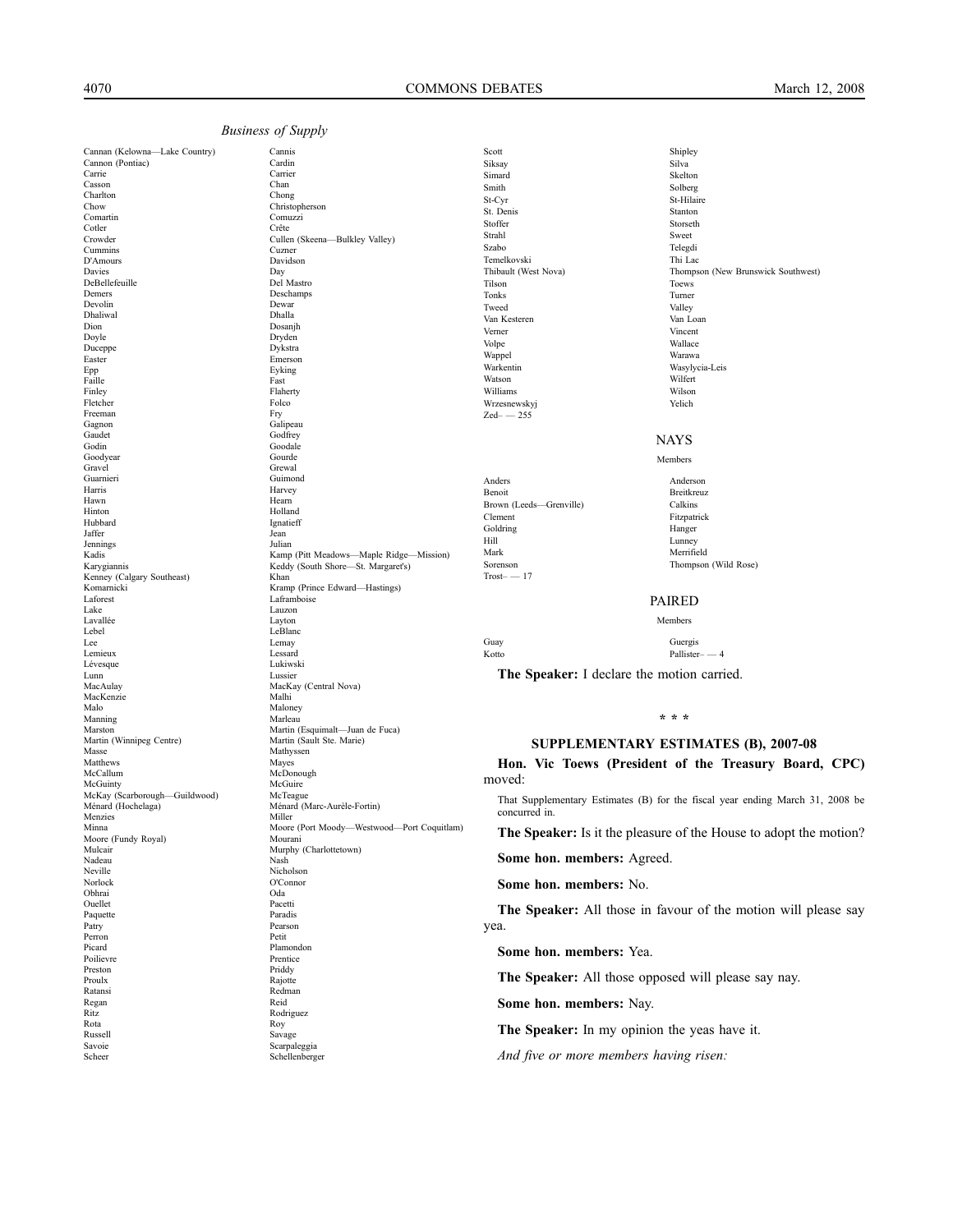#### ●(1750)

(The House divided on the motion, which was agreed to on the following division:)

## *(Division No. 65)*

# YEAS Members

Abbott Ablonczy Alghabra Allison<br>
Ambrose Anders<br>
Anders Ambrose Anders Anderson Arthur Asselin<br>Bachand Bagnell Bagnell Bachand Bagne<br>Bains Baird Bains **Baird** Barbot Barnes Belanger<br>Bell (North Vancouver)<br>Bellavance Bell (North Vancouver) Bellavance Bellavance Bellavance Bellavance Benedit Benedit Benedit Benedit Benedit Benedit Benedit Benedit Benedit Benedit Benedit Benedit Benedit Benedit Benedit Benedit Benedit Benedit Benedit Ben Bennett Benoit Bernier Bevilacqua<br>Bezan Bigras Bigras Bigras<br>Blais Blackburn<br>Blaney Blaney Bonsant<br>Boshcoff Bouchar **Bouchard** Boucher Bourgeois<br>Breitkreuz Brison Brison Breitkreuz<br>Brown (Leeds—Grenville) Brison<br>Brown (Barrie) Brown (Barrie) Brown (Leeds-Grenville) Bruinooge Brunelle<br>Byrne Calkins Calkins<br>Cannis Cannan (Kelowna-Lake Country) Cannon (Pontiac) Cardin Carrier<br>Chan Casson Chong Clement Comuzzi<br>Crête Crête Cummins<br>Cuzner D'Amours D'Amours<br>Day Davidson<br>DeBellefeuille DeBellefeuille<br>De Mastro<br>Deschamps<br>Deschamps Demers Deschamps<br>Devolin Dhaliwal Devolin Dhaliwal<br>Dhaliwal<br>Dhalla Dion Dhalla Dion Dosanjh Doyle Duceppe<br>Easter Dykstra Easter<br>
Emerson Epp Epp Exkins<br>
Exkins Faille Emerson Eyking<br>Fast Finley<br>Flaherty Fitzpatrick Flaher<br>Flaherty For Folio Flaherty<br>Folio Folio Folio Folio Folio Folio Folio Folio Folio Folio Folio Folio Folio Folio Folio Folio Folio Folio Folio Folio Folio Folio Folio Folio Folio Folio Folio Folio Folio F  $F$ letcher Freeman Freeman Fry Gagnon Galipeau (Galipeau Galipeau Galipeau Galipeau Galipeau Gaudet (Gaudet Gaudet Communister Schwarze Gaudet Communister Schwarze Gaudet (Gaudet Communister Schwarze Gaudet Communister Schwarze Gaudet Commun Gallant Gaudet<br>
Gaudet<br>
Goldring Goldring Godfrey Goldring<br>Goodale Goodwaa Goodyear<br>Gravel Gourde<br>Grewal Guarnieri<br>Hanger Guimond<br>Harris Harris Harvey<br>Hawn Hearn Hearn Hawn Hearn Hearn Hearn Hiebert Hill Hinton Holland<br>Hubbard Ionatiefl Ignatieff Jaffer Jean Jennings Kadis Kamp (Pitt Meadows—Maple Ridge—Mission) Karygiannis Keddy (South Shore—St. Margaret's) Kenney (Calgary Southeast)<br>Khan Komarnicki Komarnicki<br>Laforest Kramp (Prince Edward-Hastings) Laframboise Lake Lauzon<br>
Laval Laval Laval Laval Laval Laval Laval Laval Laval Laval Laval Laval Laval Laval Laval Laval Laval Laval Lava Lauzon Lavallée<br>Lebel LeBlanc LeBlanc LeBlanc Lee Lemay Lemieux Lessard<br>
Lévesque Lukiwski<br>
Lukiwski Lévesque<br>Lunn Lunn Lunney<br>
Lunney<br>
MacAul MacAulay<br>MacKenzie MacKay (Central Nova) MacKenzie Malhi<br>Malhi Malo Malhi Malo

Maloney Manning Martin (Esquimalt—Juan de Fuca) Matthews<br>Mayes McCallun McGuinty McGuinty<br>McKay (Scarborough—Guildwood) McTeague McKay (Scarborough-Guildwood)<br>Ménard (Hochelaga) Miller<br>Minna Moore (Fundy Royal) Murphy (Charlottetown) Nadeau<br>Neville Nichols Neville Nicholson<br>Norlock O'Connor Obhrai Oda Ouellet<br>
Pacetti<br>
Pacetti<br>
Paradis Paquette<br>Patry Patry Pearson<br>Perron Petit Perron Petit Picard Plamondon Poilievre<br>Prentice<br>Prentice<br>Proulx Preston Proulx Rajotte Ratansi Redman Regan Regan Redman Regan Reid Reid Richardson<br>Ritz Rodrieuez Ritz Rodriguez Rota Roy Russell<br>Savage Scarpaleggia<br>Scheer Scheen Scarpaleggia Scheer<br>Schellenberger Scheer Scheer Schellenberger Shipley Silva Simard Skelton Smith<br>
Solberg<br>
Sorenson<br>
St-Cyr Sorenson St-Cyr<br>St-Hilaire St. Denis St-Hilaire<br>Stanton Stanton Storseth Strahl Sweet<br>Szabo – Strahl Sweet<br>Telegdi Temelkovski<br>Thibault (West Nova) Thompson (Wild Rose) Tilson<br>Toews Tonks Toews Tonks Trost Turner Tweed Valley Van Kesteren Van Loan<br>Van Kesteren Van Loan<br>Vellacott Verner Vellacott<br>Vincent Vincent Volpe<br>
Vallace Wannel Wallace Wappel Warawa Warkentin Watson Wilfert<br>Williams Wilson Williams Wilson Wrzesnewskyj Yelich Zed– — 249

Angus Atamanenko Bell (Vancouver Island North) Bevington Black Blaikie<br>Charlton Chow Christopherson Davies<br>Godin Layton<br>
Marston Marston<br>
Marston Marston Marston<br>
Marston Marston Marston Marston Marston<br>
Marston Marston Marston<br>
Marston Marston<br>
Marston Marston<br>
Marston<br>
Marston<br>
Marston<br>
Marston<br>
Marston<br>
Marston<br>
Marston<br>
Marston<br> Martin (Winnipeg Centre)<br>Masse McDonough<br>Nash Savoie Siksay Stoffer Wasylycia-Leis– — 30

Marleau McCallum<br>McGuire Ménard (Hochelaga) Ménard (Marc-Aurèle-Fortin)<br> Menzies Merrifield Merrifield<br>Mills Moore (Port Moody—Westwood—Port Coquitlam)<br>Mourani O'Connor Telegdi<br>Thi Lac Thompson (New Brunswick Southwest)<br>Tilson

#### NAYS Members

Chow<br>Comartin Crowder Cullen (Skeena—Bulkley Valley) Julian<br>Marston Mathyssen<br>Mulcair Priddy

#### PAIRED

Members

Guay Guergis<br>Kotto Pallister Pallister $-$  4

**The Speaker:** I declare the motion carried.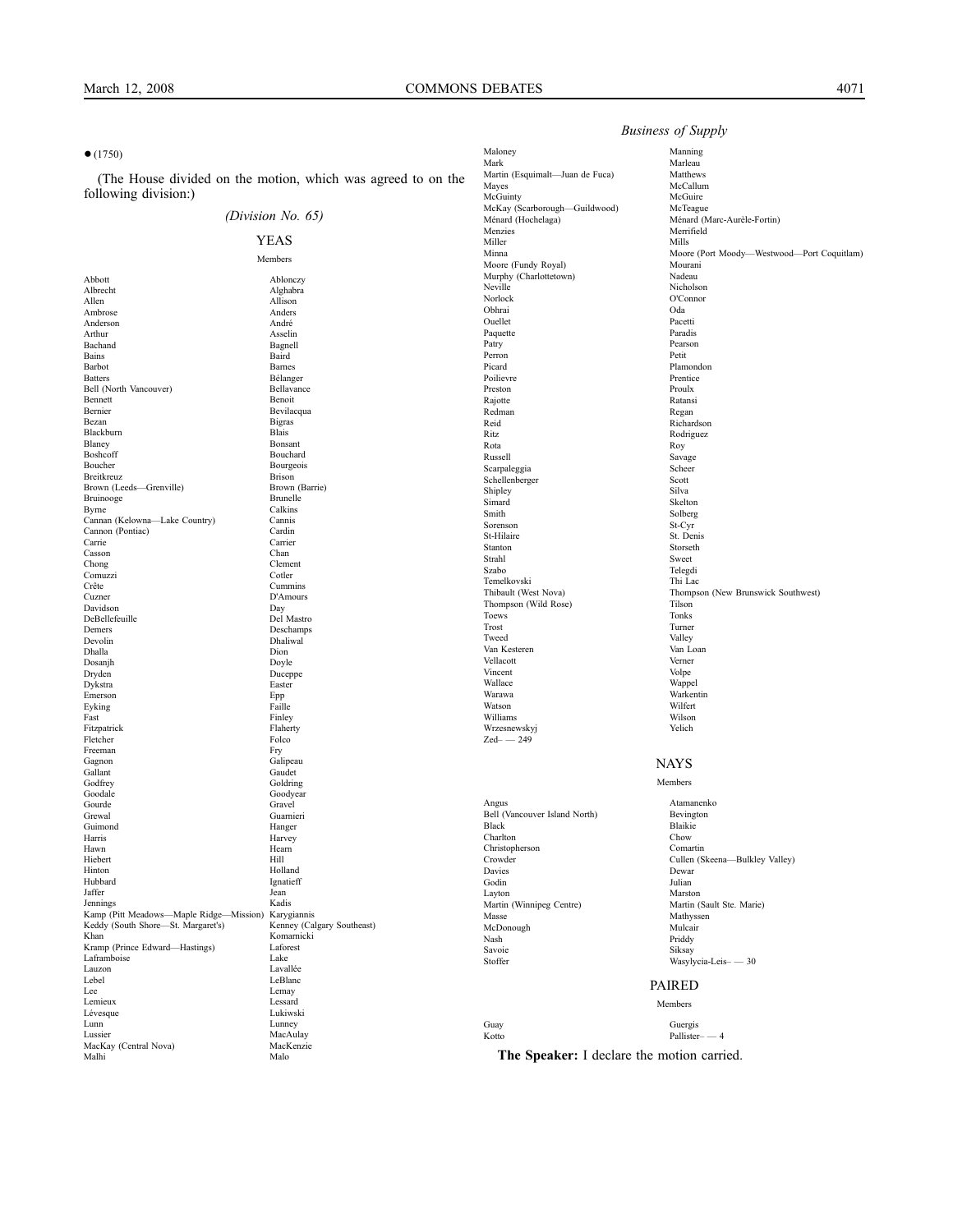$•(1755)$ 

[*English*]

**Hon. Vic Toews (President of the Treasury Board, CPC):** moved that Bill C-48, An Act for granting to Her Majesty certain sums of money for the federal public administration for the financial year ending March 31, 2008, be read the first time.

(Motion deemed adopted and bill read the first time)

**Hon. Vic Toews** moved that the bill be now read a second time and referred to committee of the whole.

**The Speaker:** Is it the pleasure of the House to adopt the motion?

**Some hon. members:** Agreed.

**Some hon. members:** No

**The Speaker:** The hon. chief government whip is rising on a point of order.

**Hon. Jay Hill:** Mr. Speaker, if you were to seek it, you would find unanimous consent of the House to apply the results of the vote just taken to the motion presently before the House with Conservative members present this evening voting in support, and I would like the Prime Minister to be added to the vote.

**The Speaker:** Is there unanimous consent to proceed in this way?

#### **Some hon. members:** Agreed.

**Hon. Karen Redman:** Mr. Speaker, Liberals who have voted on the previous question should be registered as voting in favour.

# [*Translation*]

**Mr. Michel Guimond:** Mr. Speaker, the Bloc Québécois members will vote for this motion.

#### [*English*]

**Mr. Yvon Godin:** Mr. Speaker, members of the NDP are proud to be the official opposition and vote no to this motion.

#### [*Translation*]

**Mr. André Arthur:** Mr. Speaker, I vote in favour of this motion. [*English*]

**Mr. Blair Wilson:** Mr. Speaker, I vote in favour.

(The House divided on the motion, which was agreed to on the following division:)

#### *(Division No. 66)*

YEAS Members

| Abbott                 | Ablonczy          |
|------------------------|-------------------|
| Albrecht               | Alghabra          |
| Allen                  | Allison           |
| Ambrose                | Anders            |
| Anderson               | André             |
| Arthur                 | Asselin           |
| Bachand                | Bagnell           |
| <b>Bains</b>           | Baird             |
| <b>Barbot</b>          | <b>Barnes</b>     |
| <b>Batters</b>         | Bélanger          |
| Bell (North Vancouver) | <b>Bellavance</b> |
| <b>Bennett</b>         | Benoit            |
| Bernier                | Bevilacqua        |
| Bezan                  | <b>Bigras</b>     |
|                        |                   |

| Blackburn                                           | <b>Blais</b>                                |
|-----------------------------------------------------|---------------------------------------------|
| Blaney<br>Boshcoff                                  | Bonsant<br>Bouchard                         |
| Boucher                                             | Bourgeois                                   |
| Breitkreuz                                          | <b>Brison</b>                               |
| Brown (Leeds-Grenville)                             | Brown (Barrie)                              |
| Bruinooge                                           | Brunelle                                    |
| Byrne<br>Cannan (Kelowna-Lake Country)              | Calkins<br>Cannis                           |
| Cannon (Pontiac)                                    | Cardin                                      |
| Carrie                                              | Carrier                                     |
| Casson                                              | Chan                                        |
| Chong                                               | Clement                                     |
| Comuzzi<br>Crête                                    | Cotler<br>Cummins                           |
| Cuzner                                              | D'Amours                                    |
| Davidson                                            | Day                                         |
| DeBellefeuille                                      | Del Mastro                                  |
| Demers                                              | Deschamps                                   |
| Devolin                                             | Dhaliwal                                    |
| Dhalla<br>Dosanjh                                   | Dion<br>Doyle                               |
| Dryden                                              | Duceppe                                     |
| Dykstra                                             | Easter                                      |
| Emerson                                             | Epp                                         |
| Eyking                                              | Faille                                      |
| Fast                                                | Finley                                      |
| Fitzpatrick<br>Fletcher                             | Flaherty<br>Folco                           |
| Freeman                                             | Fry                                         |
| Gagnon                                              | Galipeau                                    |
| Gallant                                             | Gaudet                                      |
| Godfrey                                             | Goldring                                    |
| Goodale                                             | Goodyear                                    |
| Gourde<br>Grewal                                    | Gravel<br>Guarnieri                         |
| Guimond                                             | Hanger                                      |
| Harper                                              | Harris                                      |
| Harvey                                              | Hawn                                        |
| Hearn                                               | Hiebert                                     |
| Hill                                                | Hinton                                      |
| Holland<br>Ignatieff                                | Hubbard<br>Jaffer                           |
| Jean                                                | Jennings                                    |
| Kadis                                               | Kamp (Pitt Meadows---Maple Ridge---Mission) |
| Karygiannis                                         | Keddy (South Shore-St. Margaret's)          |
| Kenney (Calgary Southeast)                          | Khan                                        |
| Komarnicki                                          | Kramp (Prince Edward-Hastings)              |
| Laforest<br>Lake                                    | Laframboise<br>Lauzon                       |
| Lavallée                                            | Lebel                                       |
| LeBlanc                                             | Lee                                         |
| Lemay                                               | Lemieux                                     |
| Lessard                                             | Lévesque                                    |
| Lukiwski                                            | Lunn                                        |
| Lunney<br>MacAulay                                  | Lussier<br>MacKay (Central Nova)            |
| MacKenzie                                           | Malhi                                       |
| Malo                                                | Maloney                                     |
| Manning                                             | Mark                                        |
| Marleau                                             | Martin (Esquimalt-Juan de Fuca)             |
| Matthews<br>McCallum                                | Mayes<br>McGuinty                           |
| McGuire                                             | McKay (Scarborough-Guildwood)               |
| McTeague                                            | Ménard (Hochelaga)                          |
| Ménard (Marc-Aurèle-Fortin)                         | Menzies                                     |
| Merrifield                                          | Miller                                      |
| Mills<br>Moore (Port Moody-Westwood-Port Coquitlam) | Minna                                       |
| Moore (Fundy Royal)                                 |                                             |
| Mourani                                             | Murphy (Charlottetown)                      |
| Nadeau                                              | Neville                                     |
| Nicholson                                           | Norlock                                     |
| O'Connor                                            | Obhrai                                      |
| Oda                                                 | Ouellet<br>Paquette                         |
| Pacetti<br>Paradis                                  | Patry                                       |
| Pearson                                             | Perron                                      |
| Petit                                               | Picard                                      |
| Plamondon                                           | Poilievre                                   |
| Prentice                                            | Preston                                     |
| Proulx<br>Ratansi                                   | Rajotte<br>Redman                           |
| Regan                                               | Reid                                        |
|                                                     |                                             |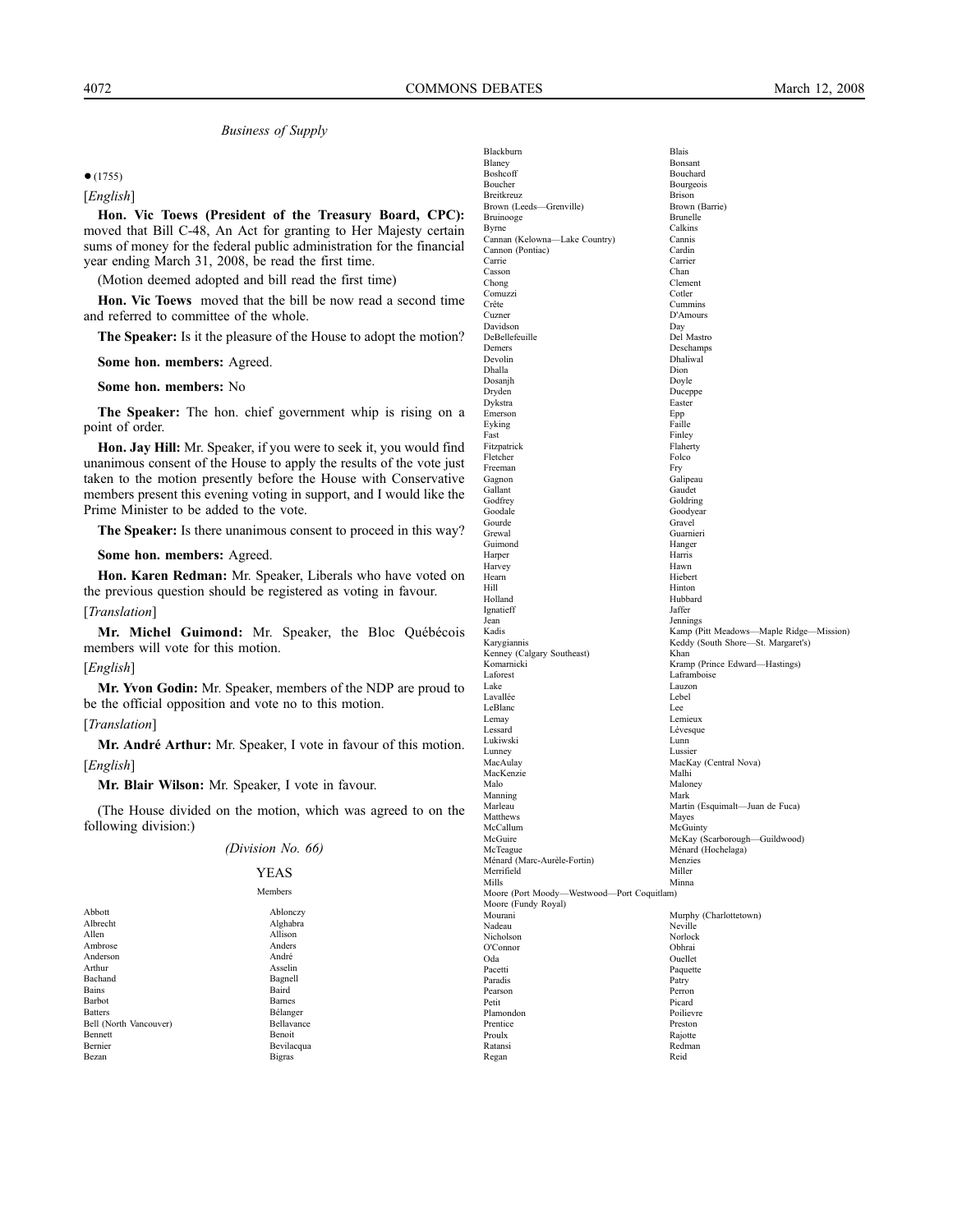[*English*]

Richardson Ritz Rodriguez Roy Russell Savage Scarpaleggia Scheer Schellenberger Scott<br>Silva Simard<br>Silva Simard Silva Simard Skelton Smith Solberg Sorenson<br>St-Cvr St-Hilaire St. Denis Stanton Storseth Strahl Sweet Szabo Szabo Telegdi Temelkovski Thi Lac Thibault (West Nova) Thompson (New Brunswick Southwest) Thompson (Wild Rose) Tilson Toews Toews Toews Toews Toews Toews Toews Toews Toews Toews Toews Toews Toews Toews Toews Toews Toews Toews Toews Toews Toews Toews Toews Toews Toews Toews Toews Toews Toews Toews Toews Toews Toews Toews Toews Toews Tonks Trost Turner Tweed Valley Van Kesteren Van Loan<br>Verner Verner Vincent Volpe Wallace Warkentin Watson Wilfert Williams Wilson Wrzesnewskyj  $\text{Yelich}$   $\text{Zed} \rightarrow -250$ 

St-Hilaire Warawa

Angus Atamanenko Bell (Vancouver Island North) Bevington<br>Black Blaikie Charlton Chow Christopherson Comartin Chow Comartin Chow Comartin Chow Comartin Chow Comartin Chow Comartin Chow Comartin Chow Comartin Chow Comartin Chow Comartin Chow Comartin Chow Comartin Chow Chow Chow Chow Chow Chow Christopherson<br>Crowder Davies Dewar Godin Julian Layton<br>
Martin (Winnipeg Centre)<br>
Martin (Sault Ste. Marie) Martin (Winnipeg Centre) Masse Mathyssen<br>Mathyssen<br>Mulcair Mulcair McDonough Nash Priddy Savoie Siksay Stoffer Wasylycia-Leis– — 30

NAYS Members Blaikie<br>Chow Crowder Cullen (Skeena—Bulkley Valley)

#### PAIRED

Members

Pallister– — 4

Guay Guergis<br>Kotto Pallister

**The Speaker:** I declare the motion carried.

#### [*Translation*]

Accordingly, this bill is referred to committee of the whole. [*English*]

I do now leave the chair for the House to go into committee of the whole.

(Bill read the second time and the House went into committee of the whole thereon, Mr. Blaikie in the chair)

**The Chair:** Order, please. The House is now in committee of the whole on Bill C-48. The hon. member for Davenport.

#### [*Translation*]

**Mr. Mario Silva (Davenport, Lib.):** Mr. Speaker, I would like to ask the President of the Treasury Board to provide the House with the assurance that the bill is in its usual and habitual form.

(On Clause 2)

**Hon. Vic Toews (President of the Treasury Board, CPC):** Mr.

Chair, I can assure the member that the bill is in its habitual form.

*Business of Supply*

**The Chair:** Shall Clause 2 carry?

**Some hon. members:** Agreed.

**Some hon. members:** On division.

(Clause 2 agreed to)

**The Chair:** Shall Clause 3 carry?

**Some hon. members:** Agreed.

**Some hon. members:** On division. (Clause 3 agreed to)

[*Translation*]

**The Chair:** Shall Clause 4 carry?

**Some hon. members:** Agreed.

**Some hon. members:** On division. (Clause 4 agreed to)

**The Chair:** Shall clause 5 carry?

**Some hon. members:** Agreed.

**Some hon. members:** On division. (Clause 5 agreed to)

[*English*]

**The Chair:** Shall Clause 6 carry?

**Some hon. members:** Agreed.

**Some hon. members:** On division. (Clause 6 agreed to)

**The Chair:** Shall clause 7 carry?

**Some hon. members:** Agreed.

**Some hon. members:** On division. (Clause 7 agreed to)

**The Chair:** Shall Schedule 1 carry?

**Some hon. members:** Agreed.

**Some hon. members:** On division. (Schedule 1 agreed to)

[*Translation*]

**The Chair:** Shall Schedule 2 carry?

**Some hon. members:** Agreed.

**Some hon. members:** On division. (Schedule 2 agreed to)

[*English*]

**The Chair:** Shall Clause 1 carry?

**Some hon. members:** Agreed.

**Some hon. members:** On division.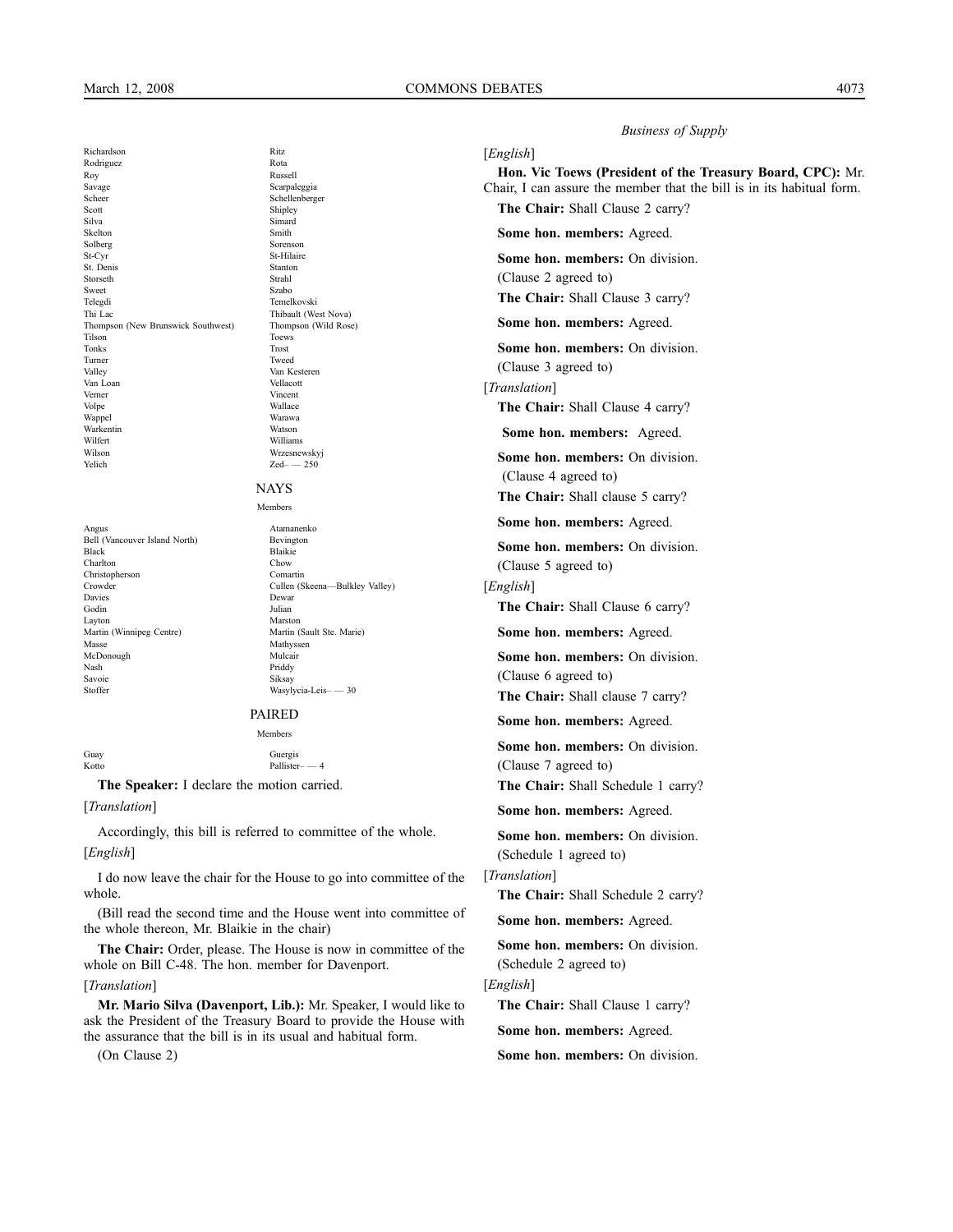(Clause 1 agreed to)

(Preamble agreed to)

**The Chair:** Shall the preamble carry?

**Some hon. members:** Agreed.

**Some hon. members:** On division.

**The Chair:** Shall the title carry?

#### **Some hon. members:** Agreed.

**Some hon. members:** On division. (Title agreed to)

[*Translation*]

**The Chair:** Shall the bill carry?

**Some hon. members:** Agreed.

**Some hon. members:** On division. (Bill agreed to)

**The Chair:** Shall I rise and report the bill?

**Some hon. members:** Agreed.

(Bill reported)

[*English*]

**Hon. Vic Toews** moved that Bill C-48 be concurred in at report stage.

**The Speaker:** Is it the pleasure of the House to adopt the motion?

**Some hon. members:** Agreed.

**Some hon. members:** No.

**Mr. Speaker:** The chief government whip is rising on a point of order.

**Hon. Jay Hill:** Mr. Speaker, I think if you were to seek it, you would find unanimous consent to apply the results of the motion taken previously to the motion presently before the House with Conservative members present voting in favour.

●(1800)

**The Speaker:** Is there unanimous consent to proceed in this fashion?

**Some hon. members:** Agreed.

**Hon. Karen Redman:** Mr. Speaker, Liberals will be voting in favour.

#### [*Translation*]

**Mr. Michel Guimond:** Mr. Speaker, the members from the Bloc Québécois will vote in favour of the motion.

**Mr. Yvon Godin:** Mr. Speaker, members of the NDP opposition party will vote against this motion.

**Mr. André Arthur:** Mr. Speaker, I am voting in favour of this motion.

[*English*]

**Mr. Blair Wilson:** Mr. Speaker, I vote in favour of the motion.

#### [*Translation*]

(The House divided on the motion, which was agreed to on the following division:)

|                               | (                                           |  |
|-------------------------------|---------------------------------------------|--|
| YEAS                          |                                             |  |
|                               | Members                                     |  |
|                               |                                             |  |
| Abbott                        | Ablonczy                                    |  |
| Albrecht<br>Allen             | Alghabra                                    |  |
| Ambrose                       | Allison<br>Anders                           |  |
| Anderson                      | André                                       |  |
| Arthur                        | Asselin                                     |  |
| Bachand                       | Bagnell                                     |  |
| Bains                         | Baird                                       |  |
| Barbot                        | Barnes                                      |  |
| <b>Batters</b>                | Bélanger                                    |  |
| Bell (North Vancouver)        | Bellavance                                  |  |
| Bennett                       | Benoit                                      |  |
| Bernier                       | Bevilacqua                                  |  |
| Bezan                         | <b>Bigras</b>                               |  |
| Blackburn                     | Blais                                       |  |
| Blaney                        | Bonsant                                     |  |
| Boshcoff                      | Bouchard                                    |  |
| Boucher<br>Breitkreuz         | Bourgeois<br><b>Brison</b>                  |  |
| Brown (Leeds-Grenville)       | Brown (Barrie)                              |  |
| Bruinooge                     | Brunelle                                    |  |
| Byrne                         | Calkins                                     |  |
| Cannan (Kelowna-Lake Country) | Cannis                                      |  |
| Cannon (Pontiac)              | Cardin                                      |  |
| Carrie                        | Carrier                                     |  |
| Casson                        | Chan                                        |  |
| Chong                         | Clement                                     |  |
| Comuzzi                       | Cotler                                      |  |
| Crête                         | Cummins                                     |  |
| Cuzner                        | D'Amours                                    |  |
| Davidson                      | Dav                                         |  |
| DeBellefeuille                | Del Mastro                                  |  |
| Demers<br>Devolin             | Deschamps                                   |  |
| Dhalla                        | Dhaliwal<br>Dion                            |  |
| Dosanjh                       | Doyle                                       |  |
| Dryden                        | Duceppe                                     |  |
| Dykstra                       | Easter                                      |  |
| Emerson                       | Epp                                         |  |
| Eyking                        | Faille                                      |  |
| Fast                          | Finley                                      |  |
| Fitzpatrick                   | Flaherty                                    |  |
| Fletcher                      | Folco                                       |  |
| Freeman                       | Fry                                         |  |
| Gagnon                        | Galipeau                                    |  |
| Gallant                       | Gaudet                                      |  |
| Godfrey                       | Goldring                                    |  |
| Goodale                       | Goodyear                                    |  |
| Gourde<br>Grewal              | Gravel<br>Guarnieri                         |  |
| Guimond                       | Hanger                                      |  |
| Harper                        | Harris                                      |  |
| Harvey                        | Hawn                                        |  |
| Hearn                         | Hiebert                                     |  |
| Hill                          | Hinton                                      |  |
| Holland                       | Hubbard                                     |  |
| Ignatieff                     | Jaffer                                      |  |
| Jean                          | Jennings                                    |  |
| Kadis                         | Kamp (Pitt Meadows---Maple Ridge---Mission) |  |
| Karygiannis                   | Keddy (South Shore-St. Margaret's)          |  |
| Kenney (Calgary Southeast)    | Khan                                        |  |
| Komarnicki                    | Kramp (Prince Edward-Hastings)              |  |
| Laforest                      | Laframboise                                 |  |
| Lake                          | Lauzon                                      |  |
| Lavallée                      | Lebel<br>Lee.                               |  |
| LeBlanc<br>Lemay              | Lemieux                                     |  |
| Lessard                       | Lévesque                                    |  |
| Lukiwski                      | Lunn                                        |  |
| Lunnev                        | Lussier                                     |  |
| MacAulay                      | MacKay (Central Nova)                       |  |
| MacKenzie                     | Malhi                                       |  |
|                               |                                             |  |

*(Division No. 67)*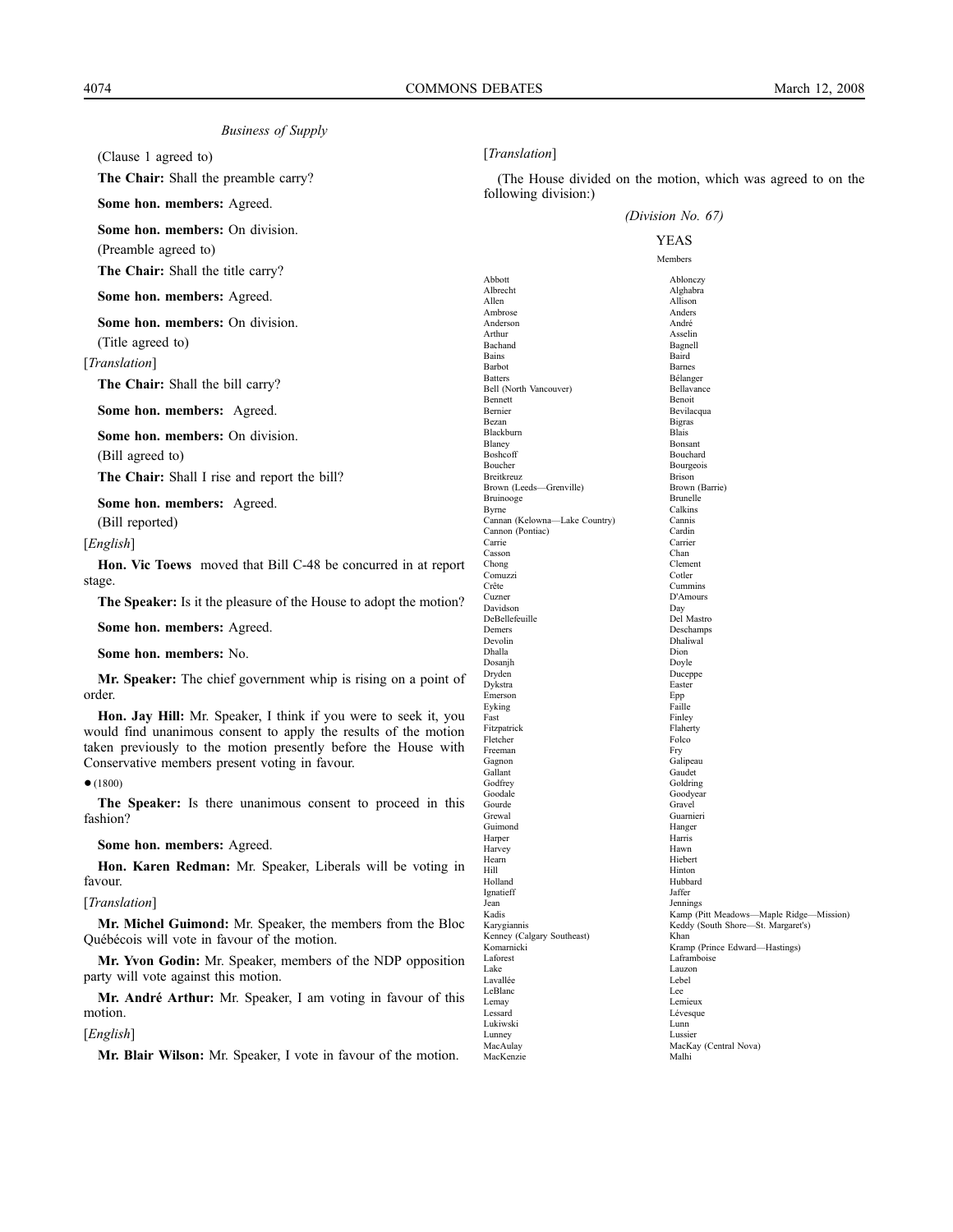Manning<br>Marleau

Matthews<br>McCallum

O'Connor<br>Oda

Paradis

**Rodriguez** 

Warkentin

Moore (Fundy Royal)

Maloney<br>Manning Mark<br>Mark Mark

McCallum McGuinty<br>McGuinty<br>McKay (S

Ménard (Marc-Aurèle-Fortin) Menzies<br>
Merrifield Miller Merrifield Miller Mills Minna Moore (Port Moody—Westwood—Port Coquitlam)

Nadeau Neville<br>Nicholson Norlock<br>Norlock Nicholson Norloc<br>O'Connor Obhrai

Oda Duellet<br>Pacetti Paquetti

Pearson Perron Perron Perron Perron Perron Perron Perron Perron Perron Perron Perron Perron Perron Perron Perron Perron Perron Perron Perron Perron Perron Perron Perron Perron Perron Perron Perron Perron Perron Perron Perr Petit Picard Plamondon Poilievre Prentice Preston<br>Proulx Raiotte Proulx Rajotte Ratansi Redman Regan Reid<br>Richardson Ritz Richardson Ritz

Roy Russell<br>Savage Scarpal Scarpal Savage Scarpaleggia<br>
Scheer Schellenberg<br>
Schellenberg Scheer Schellenberger Scott<br>Shipley Silva<br>Simard Silva Simard<br>Skelton Smith Skelton Smith Solberg Sorenson<br>St-Cyr St-Hilaire

St. Denis Stanton Stanton Standard Standard Strahl Storseth Strahl Sweet Szabo Szabo Telegdi Temelkovski<br>Thi Lac Thibault (We

Thompson (New Brunswick Southwest) Thompson (New Brunswick Southwest) Thompson (The Rose) Tilson Toews Tonks Trost

McGuire McKay (Scarborough—Guildwood) McTeague Ménard (Hochelaga)

Paquette<br>Patry

St-Hilaire<br>Stanton

Mourani Murphy (Charlottetown)<br>
Nadeau Neville

*Business of Supply*

#### [*English*]

When shall the bill be read a third time? By leave, now?

#### **Some hon. members:** Agreed.

**Hon. Vic Toews** moved that the bill be read the third time and passed.

#### [*Translation*]

**The Speaker:** Is it the pleasure of the House to adopt the motion?

The hon. chief government whip is rising.

[*English*]

**Hon. Jay Hill:** Mr. Speaker, if you were to seek it, you would find unanimous consent to apply the results of the vote just taken to the motion presently before the House with Conservative members voting in favour.

**The Speaker:** Could I shorten this by suggesting we just apply the vote just taken to this? Is that agreed?

#### **Some hon. members:** Agreed.

(The House divided on the motion, which was agreed to on the following division:)

#### *(Division No. 68)*

YEAS Members Abbott Ablonczy Albrecht Alghabra<br>
Allen Allison Allen Allison Ambrose Anders Anderson André Arthur Asselin Bachand Bagnell<br>Bains Baird Bains Baird<br>Barbot Barnes **Barnes** Belanger<br>Bell (North Vancouver)<br>Bellavance<br>Bellavance Bell (North Vancouver)<br>Bennett Bennett<br>Bennier Bennett<br>Bevilac Bernier Bevilacqua<br>Bezan Bigras Bigras Bigras<br>Blais Blackburn<br>Blaney Blaney Bonsant<br>Boshcoff Bouchard Boshcoff Bouchard Boucher Bourgeois<br>Breitkreuz Brison Brison Breitkreuz<br>Brown (Leeds—Grenville) Brown (Barrie) Brown (Leeds—Grenville) Brown (Brunooee Brunooee Brunolle Bruinooge Brunelle<br>Byrne Calkins Byrne Calkins Cannan (Kelowna—Lake Country) Cannis Cannon (Pontiac)<br>Carrie Carrier<br>Chan Casson<br>Chong Clement<br>Cotler Comuzzi<br>Crête Cummins Cuzner D'Amours Davidson Day DeBellefeuille Demers Deschamps<br>Devolin Dhaliwal Devolin Dhaliwal<br>Dhalla Dion Dion Dhalla Dion Dosanjh Doyle Duceppe<br>Easter Dykstra East<br>Emerson Enn Emerson Epp Epp Epistem Existence Experience Experience Epp Equilibrity Equilibrity Equilibrity Equilibrity Equilibrity Equilibrity Equilibrity Equilibrity Equilibrity Equilibrity Equilibrity Equilibrity Equilibrity Equili Eyking<br>Fast Finley<br>Flaherty Fitzpatrick Flaher<br>Flaher Flaher Folco Fletcher Freeman Fry Fry Gagnon Fry Gallery and the State of the State of the State of the State of the State of the State of the State of the State of the State of the State of the State of the State of the State of the State of t Galipeau

Thibault (West Nova)<br>Thompson (Wild Rose)

Martin (Esquimalt—Juan de Fuca)<br>Mayes

#### Turner Tweed Valley Van Kesteren Van Loan Vellacott Verner Vincent Volpe Wallace Wallace Wallace Wallace Wallace Wallace Wallace Wallace Wallace Wallace Wallace Wallace Wallace W Warawa<br>Watson Wilfert Williams<br>Wilson Wrzesnev Wilson Wrzesnewskyj  $Zed$ <sup>-</sup>  $-$  250

#### **NAYS**

Members

Blaikie

Angus Atamanenko<br>Bell (Vancouver Island North) Bevington Bell (Vancouver Island North)<br>Black Charlton Chow Christopherson Chow Comartin Christopherson<br>Crowder Crowder Cullen (Skeena—Bulkley Valley) Davies Dewar Godin Julian Layton Marston Marston Marston Martin (Winnipeg Centre) Martin (Sault Ste. Marie) Martin (Winnipeg Centre) Masse Mathyssen<br>McDonough Mulcair Mulcair McDonough Mulcair<br>
Mash Priddy<br>
Priddy Nash Priddy Savoie Siksay Stoffer Wasylycia-Leis– — 30

# PAIRED

#### Members

Guay Guergis Kotto Pallister– — 4

**The Speaker:** I declare the motion carried.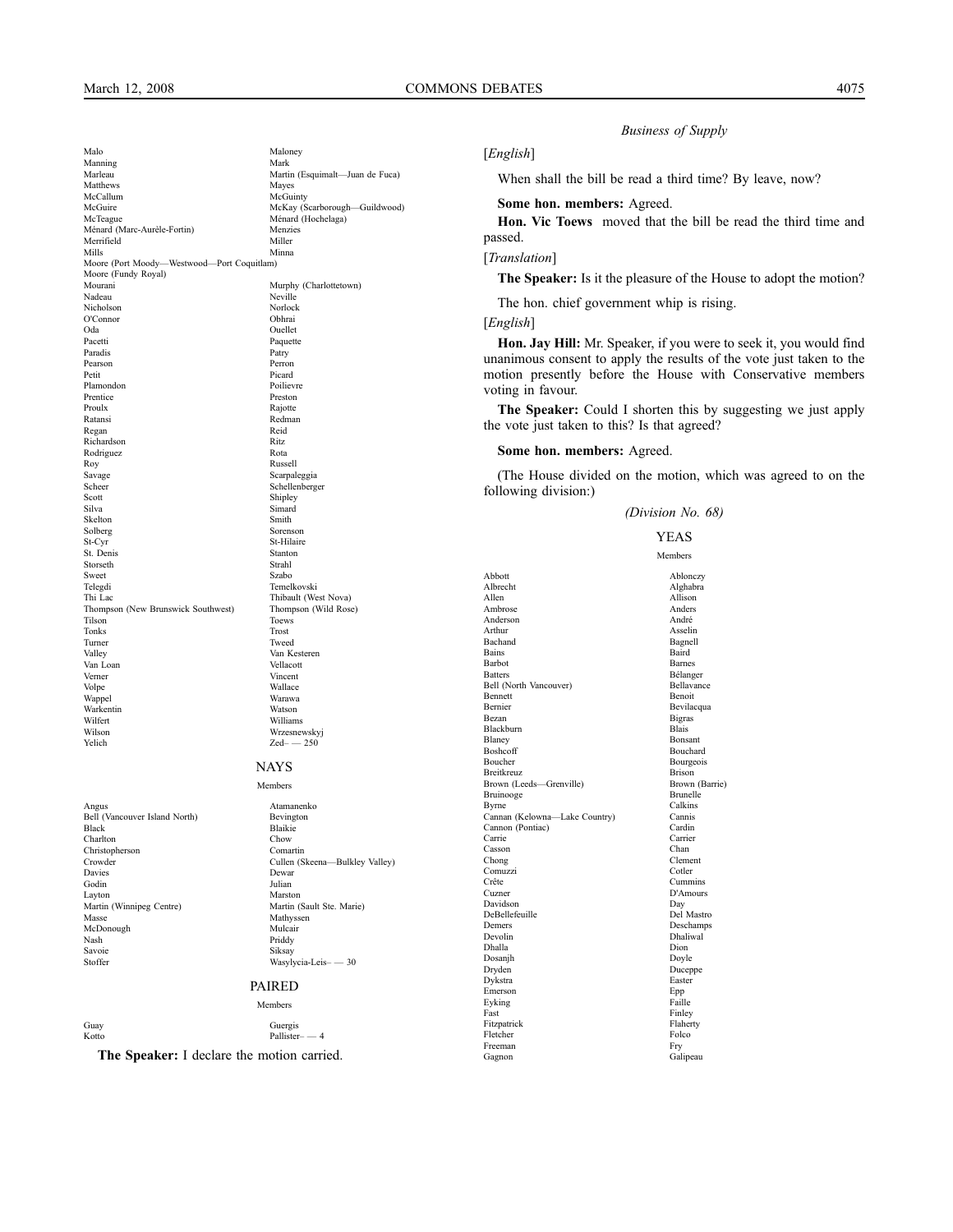Gallant Gaudet Godfrey Goldring Goodale Goodyear<br>Goodyear<br>Gravel Gravel Gourde Gravel Grewal Guarnieri<br>Guimond Hanger Guimond Hanger<br>Harner Harris Harper Harris Harvey Hawn Hearn Hawn<br>Hearn Hieber Hearn Hiebert Hinton<br>
Hinton Hinton Hill Hinton Holland Hubbard Ignatieff Jaffer Jean Jennings Kadis Kamp (Pitt Meadows—Maple Ridge—Mission)<br> Karygiannis Keddy (South Shore—St. Margaret's) Kenney (Calgary Southeast)<br>Komarnicki Komarnicki Kramp (Prince Edward—Hastings)<br>Laforest Laframboise Laforest Laforest Laframbois<br>
Lake Lauzon<br>
Lauzon Lake Lauzon Lavallée Lebel LeBlanc Lemay Lemieux Lemieux Lemieux Lemieux Lemieux Lemieux Lemieux Lemieux Lemieux Lemieux Lemieux Lemieux Lemieux Lemieux Lemieux Lemieux Lemieux Lemieux Lemieux Lemieux Lemieux Lemieux Lemieux Lemieux Lemieux Lemieux Lemieux Lukiwski Lunn Lunney Lussier<br>MacAulay MacKa MacKenzie<br>Malo Manning Mark Matthews McCallum McGuinty<br>McGuire McKay (S McGuire McKay (Scarborough—Guildwood)<br>McTeague Ménard (Hochelaga) Ménard (Marc-Aurèle-Fortin) Menzies<br>Merrifield Miller Merrifield Miller Mills Minna Moore (Port Moody—Westwood—Port Coquitlam) Moore (Fundy Royal) Mourani Murphy (Charlottetown) Nadeau Neville<br>Nicholson Norlock Northern  $O'C$ onnor Oda Duellet<br>Pacetti Paquetti Pacetti Paradis<br>
Paradis<br>
Patry Patry Paradis Patry Pearson Perron Perron Perron Perron Perron Perron Perron Perron Perron Perron Perron Perron Perron Perron Perron Perron Perron Perron Perron Perron Perron Perron Perron Perron Perron Perron Perron Perron Perron Perron Perr Petit Picard Plamondon Poilievre<br>Prentice Preston Preston Prentice<br>Proulx Ratansi Redman<br>Regan Redman<br>Reid Regan Reid<br>Richardson Ritz Richardson Ritz<br>Rodriguez Rota Rodriguez Roy Russell Savage Scheer Scarpaleggia<br>Scheer Schellenberg Schellenberger<br>
Schellenberger<br>
Schellenberger<br>
Schellenberger Scott<br>Silva Simard<br>Silva Simard Silva Simard Skelton Smith<br>Solberg Soren Solberg Solberg Sorenson<br>St-Cyr St-Hilair St. Denis Stanton<br>Storseth Strahl Storseth Strahl<br>Sweet Szabo Sweet Szabo Szabo Telegdi Temelkovski Thi Lac Thibault (West Nova)<br>Thompson (New Brunswick Southwest) Thompson (Wild Rose) Thompson (New Brunswick Southwest)<br>Tilson Tonks Trost<br>Turner Tweed Turner Tweed Valley Van Kesteren Van Loan Vellacott Van Loan Vellacott van Loan Vellacott van Vellacott van Vellacott van Vellacott van Vellacott van Vellacott van Vellacott van Vellacott van Vellacott van Vellacott van Vellacott van Vellacott van Vellaco Verner Vincent Volpe Wallace Wappel Warawa<br>Warkentin Watson Watson Warkentin<br>Wilfert Wilfert Williams<br>Wilson Wrzesney Yelich Zed– — 250

Keddy (South Shore—St. Margaret's)<br>Khan Lévesque MacKay (Central Nova)<br>Malhi Maloney Martin (Esquimalt—Juan de Fuca)<br>Maves Ménard (Hochelaga)<br>Menzies Norlock<br>Obhrai Rajotte St-Hilaire Toews Wrzesnewskyj

```
Angus Atamanenko
Bell (Vancouver Island North) Bevington
Black Blaikie<br>Charlton Chow
Charlton Charlton Charlton Charlton Charlton Charles Charles Computing Charles Computing Charles Computing Charles Computing Charles Computing Charles Computing Charles Computing Charles Computing Charles Computing Charles
Christopherson
Davies Dewar<br>Godin<br>Julian
Godin Julian
Layton Marston<br>Martin (Winnipeg Centre) Martin (Sault Ste. Marie)
Martin (Winnipeg Centre)<br>Masse
McDonough Mulcair Mulcair Mulcair Mulcair Mash Priddy
Nash Priddy
Savoie Siksay<br>Steffer Wasvl
```
Members Crowder Cullen (Skeena—Bulkley Valley) Mathyssen<br>Mulcair Wasylycia-Leis- — 30

PAIRED

**NAYS** 

Members

Guay Guergis Kotto Pallister– — 4

**The Speaker:** I declare the motion carried.

(Bill read the third time and passed)

**The Speaker:** The next question is on the motion for concurrence in interim supply for 2008-09.

### **\* \* \***

#### **INTERIM SUPPLY**

**Hon. Vic Toews (President of the Treasury Board, CPC)** moved:

That this House do concur in Interim Supply as follows:

That a sum not exceeding \$23,434,275,693.65 being composed of:

(1) three twelfths (\$14,916,139,069.65) of the total of the amounts of the items set forth in the Proposed Schedule 1 and Schedule 2 of the Main Estimates for the fiscal year ending March 31, 2009 which were laid upon the Table Thursday, February 28, 2008, except for those items below:

(2) eleven twelfths of the total of the amount of Canadian Grain Commission Vote 40, Atomic Energy of Canada Limited Vote 10, Library of Parliament Vote 15, Office of the Conflict of Interest and Ethics Commissioner Vote 20 and Treasury Board Vote 5 (Schedule 1.1), of the said Estimates, \$869,309,833.33;

(3) seven twelfths of the total of the amount of Canada Council for the Arts Vote 10, National Battlefields Commission Vote 55, Canadian Centre for Occupational Health and Safety Vote 25 and Office of Infrastructure of Canada Vote 55 (Schedule 1.2) of the said Estimates, \$1,520,747,083.33;

(4) six twelfths of the total of the amount of Indian Affairs and Northern Development Vote 25, Justice Vote 1 and Canadian Air Transport Security Authority Vote 20 (Schedule 1.3) of the said Estimates, \$282,285,500.00;

(5) five twelfths of the total of the amount of National Arts Centre Corporation Vote 50, Public Service Labour Relations Board Vote 85, Citizenship and Immigration Vote 5, Environment Vote 10, Human Resources and Skills Development Vote 5, Indian Affairs and Northern Development Vote 10, Industry Vote 1, Canadian Space Agency Vote 35, Statistics Canada Vote 95, Marine Atlantic Inc. Vote 35 and Transportation Appeal Tribunal of Canada Vote 70 (Schedule 1.4), of the said Estimates, \$3,742,192,874.16;

(6) four twelfths of the total of the amount of Agriculture and Agri-Food Vote 1, Canadian Broadcasting Corporation Vote 15, Public Service Commission Vote 80, Canadian Environmental Assessment Agency Vote 15, Finance Vote 1, Health Vote 10, Public Health Agency of Canada Vote 45, Canada Mortgage and Housing Corporation Vote 15, Indian Affairs and Northern Development Vote 1, Indian Specific Claims Commission Vote 50, Veterans Affairs Vote 5 and Veterans Affairs Vote 15 (Schedule 1.5), of the said Estimates, \$2,103,601,333.33;

be granted to Her Majesty on account of the fiscal year ending March 31, 2009.

**The Speaker:** Is it the pleasure of the House to adopt the motion?

**Some hon. members:** Agreed.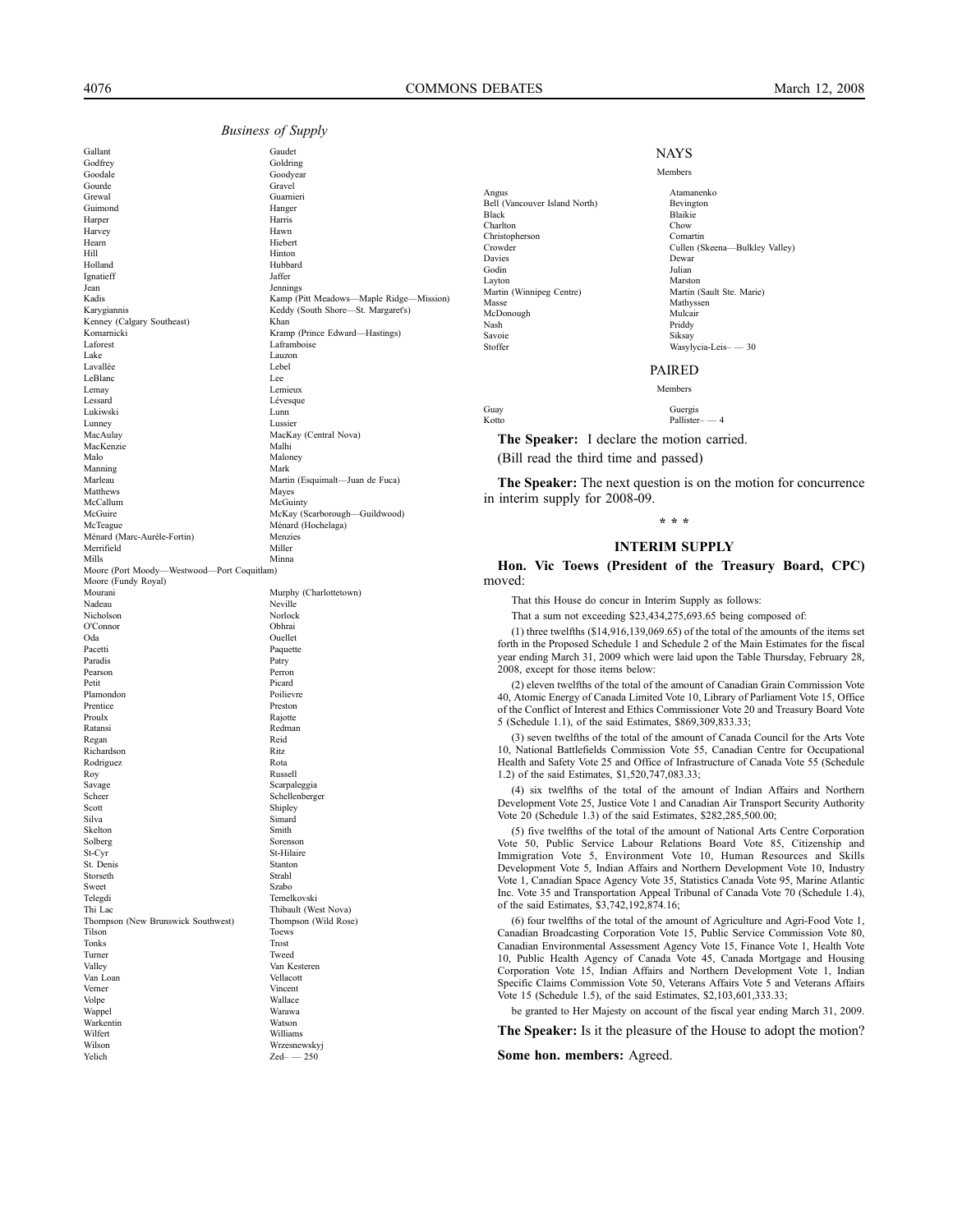#### **Some hon. members:** No.

**The Speaker:** All those in favour of the motion will please say yea.

**Some hon. members:** Yea.

**The Speaker:** All those opposed will please say nay.

**Some hon. members:** Nay.

**The Speaker:** In my opinion the yeas have it.

*And five or more members having risen:*

●(1805)

[*Translation*]

(The House divided on the motion, which was agreed to on the following division:)

#### *(Division No. 69)*



Members Abbott Ablonczy Albrecht Allen Allison Ambrose<br>Anders Anderson Anders Anderson Arthur Asselin Bachand Baird Barbot<br>Batters Bellava Bellavance Benoit Bernier Bezan Bigras Blackburn<br>Blaney Bonsant<br>Boucher Bouchard Bouchard Bouchard<br>Bouchard Bouchard<br>Breitkreuz Bourgeois<br>Brown (Leeds—Grenville) Brown (Barrie) Brown (Leeds—Grenville) Brown (Brunooge Brunelle Bruinooge<br>Calkins Cannan (Kelowna--Lake Country) Cannon (Pontiac) Cardin Carrie Carrier Casson<br>Clement Chong<br>Clement Comuz Comuzzi Crête Cummins Davidson Day DeBellefeuille Demers Deschamps<br>Devolin Doyle Doyle Devolin Doyle Duceppe Dykstra Duceppe Dyks<br>
Emerson Epp Baille Fast Emerson<br>Faille Faille **Faille** Fast Finley Fitzpatrick<br>Flaherty Fletcher Fletcher Flaherty<br>Freeman Gagnon<br>Gallant Galipeau Gaudet Goldring<br>Goodyear Gourde Gourde Goodyear<br>Gravel Gravel Grewal Grewal<br>Guimond Hanger Hanger<br>Harris Harper Harris<br>Harvey Hawn<br>Hawn Harvey Hawn<br>Hearn Hiebert Hiebert Hearn Hiebert Hill Hinton Jaffer Jean Kamp (Pitt Meadows—Maple Ridge—Mission) Keddy (South Shore—St. Margaret's) Kenney (Calgary Southeast) Khan<br>Komarnicki Kram Komarnicki Kramp (Prince Edward—Hastings)<br>Laforest Laframboise Laforest Laframboise Lake Lauzon Lauzon<br>Lavallée Lebel Lebel Lavallée Lebel<br>Lemav Lemieux Lemieux Lemay<br>Lessard Lévesque<br>Lunn Lukiwski<br>Lunney Lunn Lunn Lunn Lunney Lussier MacKay (Central Nova)

| Malo                                                              | Manning                     |
|-------------------------------------------------------------------|-----------------------------|
| Mark                                                              | Mayes                       |
| Ménard (Hochelaga)                                                | Ménard (Marc-Aurèle-Fortin) |
| Menzies                                                           | Merrifield                  |
| Miller                                                            | Mills                       |
| Moore (Port Moody-Westwood-Port Coquitlam)<br>Moore (Fundy Royal) |                             |
| Mourani                                                           | Nadeau                      |
| Nicholson                                                         | Norlock                     |
| O'Connor                                                          | Obhrai                      |
| Oda                                                               | Ouellet                     |
| Paquette                                                          | Paradis                     |
| Perron                                                            | Petit                       |
| Picard                                                            | Plamondon                   |
| Poilievre                                                         | Prentice                    |
| Preston                                                           | Rajotte                     |
| Reid                                                              | Richardson                  |
| Ritz.                                                             | Roy                         |
| Scheer                                                            | Schellenberger              |
| Shipley                                                           | Skelton                     |
| Smith                                                             | Solberg                     |
| Sorenson                                                          | St-Cyr                      |
| St-Hilaire                                                        | Stanton                     |
| Storseth                                                          | Strahl                      |
| Sweet                                                             | Thi Lac                     |
| Thompson (New Brunswick Southwest)                                | Thompson (Wild Rose)        |
| Tilson                                                            | Toews                       |
| Trost                                                             | Tweed                       |
| Van Kesteren                                                      | Van Loan                    |
| Vellacott                                                         | Verner                      |
| Vincent                                                           | Wallace                     |
| Warawa                                                            | Warkentin                   |
| Watson                                                            | Williams                    |
| $Yelich - 171$                                                    |                             |
|                                                                   | <b>NAYS</b>                 |
|                                                                   | Members                     |

Angus Atamanenko<br>Bell (Vancouver Island North) Bevington Bell (Vancouver Island North)<br>Black Black Charlton<br>Chow Christop Christopherson<br>Crowder Comartin Cullen (Skeena—Bulkley Valley) Davies Dewar Dion Godin Goodale **Goodale** Ignatieff Jennings<br>
Julian Lavton<br>
Lavton Layton Marston Martin (Winnipeg Centre) Martin (Sault Ste. Marie) Masse Mathyssen McDonough Mulcair Nash Priddy Proulx Redman Rota Savoie Siksay Silva Stoffer Wasylycia-Leis– — 37 PAIRED Members

Kotto Pallister– — 4

Guay Guergis

**The Speaker:** I declare the motion carried.

#### [*English*]

**Hon. Vic Toews (President of the Treasury Board, CPC)** moved that Bill C-49, An Act for granting to Her Majesty certain sums of money for the federal public administration for the financial year ending March 31, 2009, be read the first time.

#### *Business of Supply*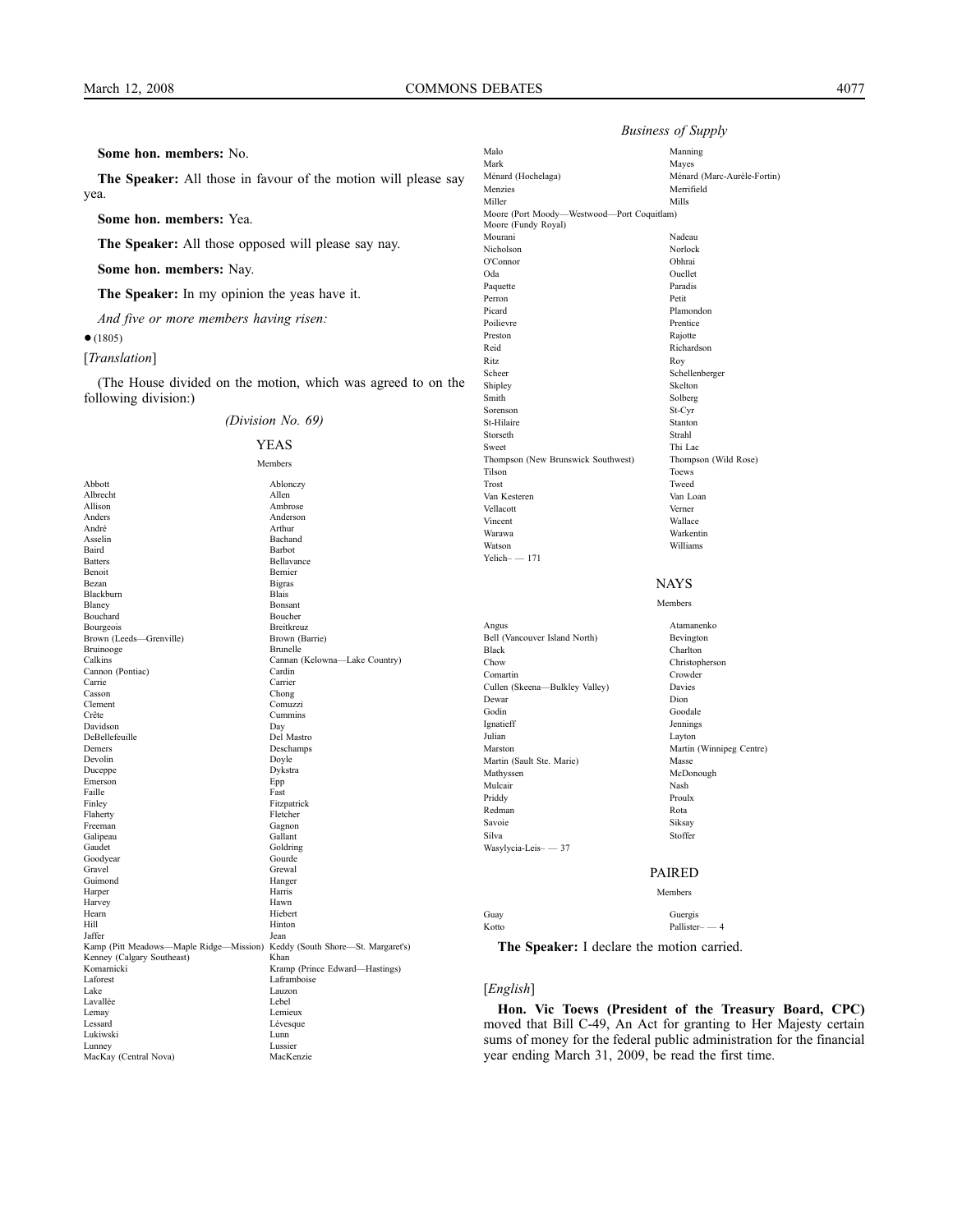(Motion deemed adopted and bill read the first time)

#### [*Translation*]

**Hon. Vic Toews** moved that Bill C-49, An Act for granting to Her Majesty certain sums of money for the federal public administration for the financial year ending March 31, 2009 be read the second time and referred to a committee of the whole.

**The Speaker:** The hon. Chief Government Whip.

#### [*English*]

**Hon. Jay Hill:** Mr. Speaker, I think if you were to seek it, you would find unanimous consent to apply the results of the vote just taken to the motion presently before the House with Conservative members voting in favour.

#### ●(1810)

**The Speaker:** Is there unanimous consent to proceed in this fashion?

#### **Some hon. members:** Agreed.

**Hon. Karen Redman:** Mr. Speaker, please record the Liberals who voted on the motion to concur in interim supply as having voted against this motion.

#### [*Translation*]

**Mr. Michel Guimond:** Mr. Speaker, the members of the Bloc Québécois are in favour of this motion.

#### [*English*]

**Mr. Yvon Godin:** Mr. Speaker, members of the NDP are voting no to this motion.

[*Translation*]

**Mr. André Arthur:** Mr. Speaker, I am in favour of this motion. [*English*]

**Mr. Blair Wilson:** Mr. Speaker, I will be abstaining.

#### [*Translation*]

**Mr. Yvon Godin:** Mr. Speaker, the member for Elmwood— Transcona will not be counted in this vote, and there were votes Nos. 4 and 5.

(The House divided on the motion, which was agreed to on the following division:)

# *(Division No. 70)* YEAS

|                         | <b>Members</b>                |
|-------------------------|-------------------------------|
| Abbott                  | Ablonczy                      |
| Albrecht                | Allen                         |
| Allison                 | Ambrose                       |
| Anders                  | Anderson                      |
| André                   | Arthur                        |
| Asselin                 | Bachand                       |
| Baird                   | <b>Barbot</b>                 |
| <b>Batters</b>          | <b>Bellavance</b>             |
| <b>Benoit</b>           | <b>Bernier</b>                |
| Bezan                   | <b>Bigras</b>                 |
| <b>Blackburn</b>        | <b>Blais</b>                  |
| Blaney                  | <b>Bonsant</b>                |
| <b>Bouchard</b>         | <b>Boucher</b>                |
| Bourgeois               | Breitkreuz                    |
| Brown (Leeds—Grenville) | Brown (Barrie)                |
| Bruinooge               | <b>Brunelle</b>               |
| Calkins                 | Cannan (Kelowna-Lake Country) |
| Cannon (Pontiac)        | Cardin                        |
|                         |                               |

| Carrie                                                                     | Carrier                        |
|----------------------------------------------------------------------------|--------------------------------|
| Casson                                                                     | Chong                          |
| Clement                                                                    | Comuzzi                        |
| Crête                                                                      | Cummins                        |
| Davidson                                                                   | Day                            |
| DeBellefeuille                                                             | Del Mastro                     |
| Demers<br>Devolin                                                          | Deschamps<br>Doyle             |
| Duceppe                                                                    | Dykstra                        |
| Emerson                                                                    | Epp                            |
| Faille                                                                     | Fast                           |
| Finley                                                                     | Fitzpatrick                    |
| Flaherty                                                                   | Fletcher                       |
| Freeman                                                                    | Gagnon                         |
| Galipeau                                                                   | Gallant                        |
| Gaudet                                                                     | Goldring                       |
| Goodyear                                                                   | Gourde                         |
| Gravel                                                                     | Grewal                         |
| Guimond                                                                    | Hanger                         |
| Harper                                                                     | Harris<br>Hawn                 |
| Harvey<br>Hearn                                                            | Hiebert                        |
| Hill                                                                       | Hinton                         |
| Jaffer                                                                     | Jean                           |
| Kamp (Pitt Meadows-Maple Ridge-Mission) Keddy (South Shore-St. Margaret's) |                                |
| Kenney (Calgary Southeast)                                                 | Khan                           |
| Komarnicki                                                                 | Kramp (Prince Edward-Hastings) |
| Laforest                                                                   | Laframboise                    |
| Lake                                                                       | Lauzon                         |
| Lavallée                                                                   | Lebel                          |
| Lemay                                                                      | Lemieux                        |
| Lessard                                                                    | Lévesque                       |
| Lukiwski                                                                   | Lunn                           |
| Lunney                                                                     | Lussier                        |
| MacKay (Central Nova)<br>Malo                                              | MacKenzie                      |
| Mark                                                                       | Manning<br>Mayes               |
| Ménard (Hochelaga)                                                         | Ménard (Marc-Aurèle-Fortin)    |
| Menzies                                                                    | Merrifield                     |
| Miller                                                                     | Mills                          |
| Moore (Port Moody-Westwood-Port Coquitlam)                                 |                                |
| Moore (Fundy Royal)                                                        |                                |
| Mourani                                                                    | Nadeau                         |
| Nicholson                                                                  | Norlock                        |
| O'Connor                                                                   | Obhrai                         |
| Oda                                                                        | Ouellet                        |
| Paquette                                                                   | Paradis                        |
| Perron                                                                     | Petit                          |
| Picard                                                                     | Plamondon                      |
| Poilievre                                                                  | Prentice                       |
| Preston<br>Reid                                                            | Rajotte<br>Richardson          |
| Ritz                                                                       | Roy                            |
| Scheer                                                                     | Schellenberger                 |
| Shipley                                                                    | Skelton                        |
| Smith                                                                      | Solberg                        |
| Sorenson                                                                   | St-Cyr                         |
| St-Hilaire                                                                 | Stanton                        |
| Storseth                                                                   | Strahl                         |
| Sweet                                                                      | Thi Lac                        |
| Thompson (New Brunswick Southwest)                                         | Thompson (Wild Rose)           |
| Tilson                                                                     | Toews                          |
| Trost                                                                      | Tweed                          |
| Van Kesteren                                                               | Van Loan                       |
| Vellacott<br>Vincent                                                       | Verner<br>Wallace              |
| Warawa                                                                     | Warkentin                      |
| Watson                                                                     | Williams                       |
| $Yelich--171$                                                              |                                |
|                                                                            |                                |
|                                                                            | NAYS                           |

Members

Bell (Vancouver Island North)<br>Black

Ignatieff<br>Julian

Angus Atamanenko Black Charlton Charlton<br>Charlton Charlton Charlton Charlton Charlton Charlton Charlton Charlton Charlton Charlton Charlton Charlton Charlton Charlton Charlton Charlton Charlton Charlton Charlton Charlton Charlton Charlton Chow Christopherson Crowder<br>Davies Cullen (Skeena—Bulkley Valley) Davie<br>Dewar Dion Dewar Dion Godin<br>
Goodale<br>
Ignatieff<br>
Jennings Layton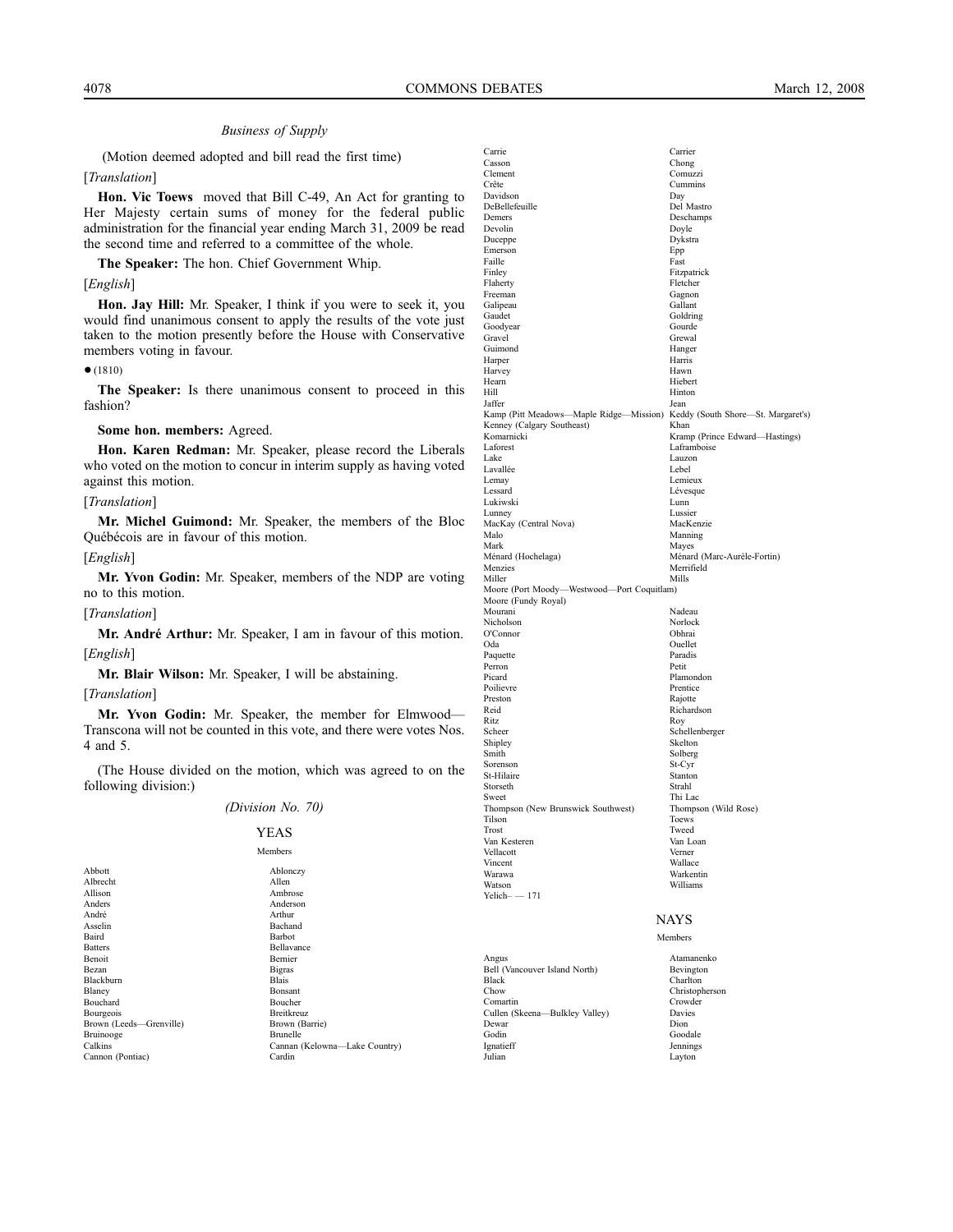Marston Martin (Winnipeg Centre)<br>
Martin (Sault Ste Marie) Masse Martin (Sault Ste. Marie) Mathyssen McDonough<br>Mulcair Nash Nash Mulcair Nash<br>Priddy Proulx Priddy Proulx Redman Rota<br>Savoie Siksay Savoie Siksay Siksay<br>Silva Stoffer Silva Stoffer Wasylycia-Leis– — 37

Pallister- — 4

# PAIRED

# Members

Guergis<br>
Kotto Pallister<br>
Pallister

**The Speaker:** I declare the motion carried.

[*English*]

Accordingly, this bill stands referred to a committee of the whole. I do now leave the chair for the House to go into committee of the whole.

(Bill read the second time and the House went into committee thereon, Mr. Bill Blaikie in the chair)

**The Chair:** Order. The House is now in committee of the whole on Bill C-49.

(On clause 2)

The hon. member for Davenport.

**Mr. Mario Silva (Davenport, Lib.):** Mr. Chair, I would like to ask the President of the Treasury Board to provide the House with the assurance that the bill is in its usual habitual form.

**Hon. Vic Toews (President of the Treasury Board, CPC):** Mr. Chair, I wish to assure the member that this bill is in its usual habitual form.

**The Chair:** Comforted by the fact that the bill is in its usual and habitual form, shall clause 2 carry?

**Some hon. members:** Agreed.

**An hon. member:** On division.

(Clause 2 agreed to)

**The Chair:** Shall clause 3 carry?

**Some hon. members:** Agreed.

**An hon. member:** On division.

(Clause 3 agreed to) [*Translation*]

**The Chair:** Shall clause 4 carry?

**Some hon. members:** Agreed.

**Some hon. members:** On division. (Clause 4 agreed to)

**The Chair:** Shall clause 5 carry?

**Some hon. members:** Agreed.

**Some hon. members:** On division. (Clause 5 agreed to) **The Chair:** Shall clause 6 carry?

**Some hon. members:** Agreed.

*Business of Supply*

**Some hon. members:** On division.

(Clause 6 agreed to) [*English*]

**The Chair:** Shall clause 7 carry?

**Some hon. members:** Agreed.

**An hon. member:** On division. (Clause 7 agreed to)

**The Chair:** Shall schedule 1.1 carry?

**Some hon. members:** Agreed.

**An hon. member:** On division. (Schedule 1.1 agreed to)

**The Chair:** Shall schedule 1.2 carry?

**Some hon. members:** Agreed.

**An hon. member:** On division.

(Schedule 1.2 agreed to) **The Chair:** Shall schedule 1.3 carry?

**Some hon. members:** Agreed.

**An hon. member:** On division.

(Schedule 1.3 agreed to)

**The Chair:** Shall schedule 1.4 carry?

**Some hon. members:** Agreed.

**An hon. member:** On division. (Schedule 1.4 agreed to)

**The Chair:** Shall schedule 1.5 carry?

**Some hon. members:** Agreed.

**An hon. member:** On division. (Schedule 1.5 agreed to)

[*Translation*]

**The Chair:** Shall Schedule 2 carry?

**Some hon. members:** Agreed.

**Some hon. members:** On division. (Schedule 2 agreed to)

**The Chair:** Shall clause 1 carry?

**Some hon. members:** Agreed.

**Some hon. members:** On division. (Clause 1 agreed to)

[*English*]

**The Chair:** Shall the preamble carry?

**Some hon. members:** Agreed.

**An hon. member:** On division. (Preamble agreed to) **The Chair:** Shall the title carry?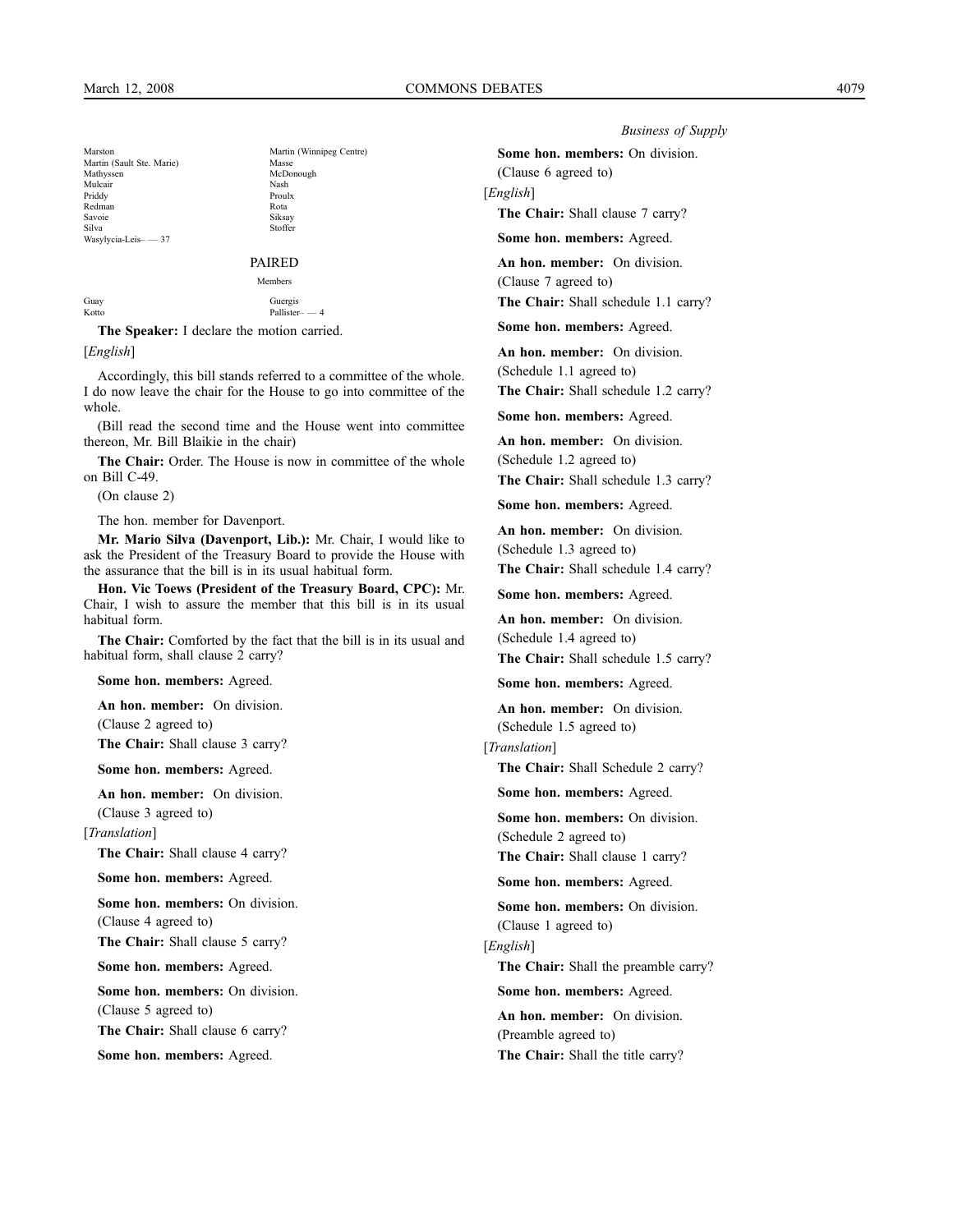**Some hon. members:** Agreed.

**An hon. member:** On division.

(Title agreed to)

[*Translation*]

**The Chair:** Shall the bill carry?

**Some hon. members:** Agreed.

**Some hon. members:** On division.

(Bill agreed to)

[*English*]

**The Chair:** Shall I rise and report the bill?

**Some hon. members:** Agreed.

(Bill reported)

[*Translation*]

**Hon. Vic Toews** moved that the bill be concurred in at report stage.

**The Speaker:** Is it the pleasure of the House to adopt the motion?

**Some hon. members:** Agreed.

**Some hon. members:** No.

[*English*]

**Hon. Jay Hill:** Mr. Speaker, were you to seek it, I think you would find unanimous consent to apply the results of the vote taken previously to the motion currently before the House with Conservative members present this evening voting in favour.

**The Speaker:** Is there unanimous consent to apply the previous vote to this motion?

**Some hon. members:** Agreed.

#### [*Translation*]

**The Speaker:** Does the hon. NDP whip wish to say something? ●(1815)

[*English*]

**Mr. Yvon Godin:** Yes, and we want to remove the member for British Columbia Southern Interior.

**The Speaker:** That being done, the numbers may have changed slightly. They will be recorded, but the result will be the same.

(The House divided on the motion, which was agreed to on the following division:)

| (Division No. 71) |  |  |
|-------------------|--|--|
|-------------------|--|--|

#### YEAS

| Member | × |
|--------|---|
|        |   |

| Albrecht<br>Allen<br>Allison |            |
|------------------------------|------------|
|                              |            |
|                              | Ambrose    |
| Anders                       | Anderson   |
| André<br>Arthur              |            |
| Asselin                      | Bachand    |
| Baird<br>Barbot              |            |
| <b>Batters</b>               | Bellavance |
| Benoit                       | Bernier    |
| Bezan<br><b>Bigras</b>       |            |
| Blais<br>Blackburn           |            |

| Blaney                                                                                                   | Bonsant                                 |
|----------------------------------------------------------------------------------------------------------|-----------------------------------------|
| Bouchard                                                                                                 | Boucher                                 |
| Bourgeois                                                                                                | Breitkreuz                              |
| Brown (Leeds-Grenville)                                                                                  | Brown (Barrie)                          |
| Bruinooge<br>Calkins                                                                                     | <b>Brunelle</b>                         |
| Cannon (Pontiac)                                                                                         | Cannan (Kelowna-Lake Country)<br>Cardin |
| Carrie                                                                                                   | Carrier                                 |
| Casson                                                                                                   | Chong                                   |
| Clement                                                                                                  | Comuzzi                                 |
| Crête                                                                                                    | Cummins                                 |
| Davidson                                                                                                 | Day                                     |
| DeBellefeuille                                                                                           | Del Mastro                              |
| Demers                                                                                                   | Deschamps                               |
| Devolin                                                                                                  | Doyle                                   |
| Duceppe                                                                                                  | Dykstra                                 |
| Emerson<br>Faille                                                                                        | Epp<br>Fast                             |
| Finley                                                                                                   | Fitzpatrick                             |
| Flaherty                                                                                                 | Fletcher                                |
| Freeman                                                                                                  | Gagnon                                  |
| Galipeau                                                                                                 | Gallant                                 |
| Gaudet                                                                                                   | Goldring                                |
| Goodyear                                                                                                 | Gourde                                  |
| Gravel                                                                                                   | Grewal                                  |
| Guimond                                                                                                  | Hanger                                  |
| Harper                                                                                                   | Harris                                  |
| Harvey                                                                                                   | Hawn                                    |
| Hearn                                                                                                    | Hiebert                                 |
| Hill                                                                                                     | Hinton                                  |
| Jaffer                                                                                                   | Jean                                    |
| Kamp (Pitt Meadows-Maple Ridge-Mission) Keddy (South Shore-St. Margaret's)<br>Kenney (Calgary Southeast) | Khan                                    |
| Komarnicki                                                                                               | Kramp (Prince Edward-Hastings)          |
| Laforest                                                                                                 | Laframboise                             |
| Lake                                                                                                     | Lauzon                                  |
| Lavallée                                                                                                 | Lebel                                   |
| Lemay                                                                                                    | Lemieux                                 |
| Lessard                                                                                                  | Lévesque                                |
| Lukiwski                                                                                                 | Lunn                                    |
| Lunney                                                                                                   | Lussier                                 |
| MacKay (Central Nova)                                                                                    | MacKenzie                               |
| Malo                                                                                                     | Manning                                 |
| Mark<br>Ménard (Hochelaga)                                                                               | Mayes<br>Ménard (Marc-Aurèle-Fortin)    |
| Menzies                                                                                                  | Merrifield                              |
| Miller                                                                                                   | Mills                                   |
| Moore (Port Moody-Westwood-Port Coquitlam)                                                               |                                         |
| Moore (Fundy Royal)                                                                                      |                                         |
| Mourani                                                                                                  | Nadeau                                  |
| Nicholson                                                                                                | Norlock                                 |
| O'Connor                                                                                                 | Obhrai                                  |
| Oda                                                                                                      | Ouellet                                 |
| Paquette                                                                                                 | Paradis                                 |
| Perron                                                                                                   | Petit<br>Plamondon                      |
| Picard<br>Poilievre                                                                                      | Prentice                                |
| Preston                                                                                                  | Rajotte                                 |
| Reid                                                                                                     | Richardson                              |
| Ritz                                                                                                     | Roy                                     |
| Scheer                                                                                                   | Schellenberger                          |
| Shipley                                                                                                  | Skelton                                 |
| Smith                                                                                                    | Solberg                                 |
| Sorenson                                                                                                 | St-Cyr                                  |
| St-Hilaire                                                                                               | Stanton                                 |
| Storseth                                                                                                 | Strahl                                  |
| Sweet                                                                                                    | Thi Lac                                 |
| Thompson (New Brunswick Southwest)                                                                       | Thompson (Wild Rose)                    |
| Tilson<br>Trost                                                                                          | Toews<br>Tweed                          |
| Van Kesteren                                                                                             | Van Loan                                |
| Vellacott                                                                                                | Verner                                  |
| Vincent                                                                                                  | Wallace                                 |
| Warawa                                                                                                   | Warkentin                               |
| Watson                                                                                                   | Williams                                |
| $Yelich$ $- 171$                                                                                         |                                         |
|                                                                                                          |                                         |

NAYS

Members

Charlton

Angus Bell (Vancouver Island North) Bevington Black<br>Charlton Chow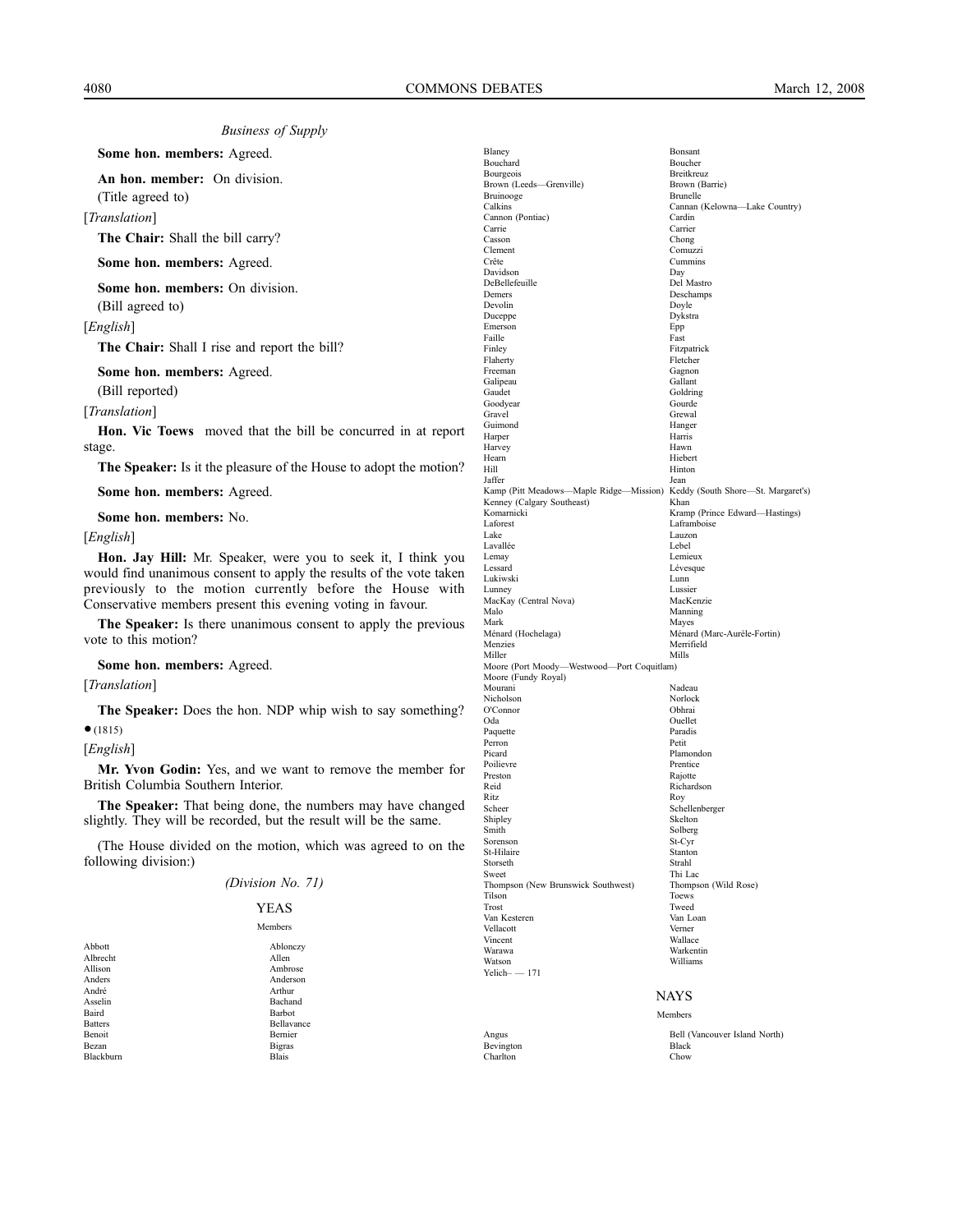Christopherson Comartin<br>Crowder Cullen (S Davies Dewar<br>Dion Godin Dion Godin<br>Goodale Ionatic Jennings<br>Layton Martin (Winnipeg Centre)<br>Masse McDonough Nash Priddy Proulx Redman Siksay Silva

Cullen (Skeena—Bulkley Valley) Ignatieff<br>Julian Marston<br>Martin (Sault Ste, Marie) Mathyssen<br>Mulcair Savoie Stoffer Wasylycia-Leis– — 36 PAIRED

#### Members

Guay Guergis<br>Kotto Pallister  $Pallister- = 4$ 

**The Speaker:** I declare the motion carried.

When shall the bill be read a third time? By leave, now?

#### **Some hon. members:** Agreed.

**Hon. Vic Toews** moved that the bill be read a third time and passed.

**The Speaker:** Is it the pleasure of the House to adopt the motion?

**Hon. Jay Hill:** Mr. Speaker, it is working so well let us try it one more time. That would be to seek unanimous consent from the House to apply the results of the vote previously taken to the motion currently before the House.

**The Speaker:** Is it agreed?

#### **Some hon. members:** Agreed.

**Mr. Yvon Godin:** Mr. Speaker, we would like to add the member for British Columbia Southern Interior to this vote.

**The Speaker:** Is that agreed?

#### **Some hon. members:** Agreed.

(The House divided on the motion, which was agreed to on the following division:)

#### *(Division No. 72)*

#### YEAS

#### Members

Cummins<br>Day

Abbott Ablonczy Albrecht<br>Allison Allison Ambrose<br>Anders Anders Anders Anders Anderson André Arthur Asselin Bachand Baird Barbot<br>Batters Bellava Batters Bellavance<br>Benoit Bernier Bellavance Benoit Bernier Blackburn<br>Blanev Bouchard Boucher Bourgeois Breitkreuz<br>Brown (Leeds—Grenville) Brown (Barrie) Brown (Leeds—Grenville) Brown (Brown (Brune) Brown (Brunelle Bruinooge<br>Calkins Cannon (Pontiac)<br>Carrie Carrie Carrier Carrier Carrier Carrier Carrier Carrier Carrier Company (1999) Casson Chong Clement Comuzzi<br>Crête Cummins Davidson

Bigras<br>Blais Bonsant<br>Boucher Cannan (Kelowna—Lake Country)<br>Cardin

| DeBellefeuille<br>Demers                                                   | Del Mastro<br>Deschamps        |
|----------------------------------------------------------------------------|--------------------------------|
|                                                                            |                                |
| Devolin<br>Duceppe                                                         | Doyle<br>Dykstra               |
| Emerson                                                                    | Epp                            |
| Faille                                                                     | Fast                           |
| Finley                                                                     | Fitzpatrick                    |
| Flaherty                                                                   | Fletcher                       |
| Freeman                                                                    |                                |
|                                                                            | Gagnon                         |
| Galipeau                                                                   | Gallant                        |
| Gaudet<br>Goodyear                                                         | Goldring<br>Gourde             |
|                                                                            |                                |
| Gravel                                                                     | Grewal                         |
| Guimond                                                                    | Hanger                         |
| Harper                                                                     | Harris<br>Hawn                 |
| Harvey                                                                     | Hiebert                        |
| Hearn<br>Hill                                                              |                                |
|                                                                            | Hinton                         |
| Jaffer                                                                     | Jean                           |
| Kamp (Pitt Meadows—Maple Ridge—Mission) Keddy (South Shore—St. Margaret's) |                                |
| Kenney (Calgary Southeast)                                                 | Khan                           |
| Komarnicki                                                                 | Kramp (Prince Edward—Hastings) |
| Laforest                                                                   | Laframboise                    |
| Lake                                                                       | Lauzon                         |
| Lavallée                                                                   | Lebel                          |
| Lemay                                                                      | Lemieux                        |
| Lessard                                                                    | Lévesque                       |
| Lukiwski                                                                   | Lunn                           |
| Lunney                                                                     | Lussier                        |
| MacKay (Central Nova)                                                      | MacKenzie                      |
| Malo                                                                       | Manning                        |
| Mark                                                                       | Mayes                          |
| Ménard (Hochelaga)                                                         | Ménard (Marc-Aurèle-Fortin)    |
| Menzies                                                                    | Merrifield                     |
| Miller                                                                     | Mills                          |
| Moore (Port Moody-Westwood-Port Coquitlam)                                 |                                |
| Moore (Fundy Royal)                                                        |                                |
| Mourani                                                                    | Nadeau                         |
| Nicholson                                                                  | Norlock                        |
| O'Connor                                                                   | Obhrai                         |
| Oda                                                                        | Ouellet                        |
| Paquette                                                                   | Paradis                        |
| Perron                                                                     | Petit                          |
| Picard                                                                     | Plamondon                      |
| Poilievre                                                                  | Prentice                       |
| Preston                                                                    | Rajotte                        |
| Reid                                                                       | Richardson                     |
| Ritz                                                                       | Roy                            |
| Scheer                                                                     | Schellenberger                 |
| Shipley                                                                    | Skelton                        |
| Smith                                                                      | Solberg                        |
| Sorenson                                                                   | St-Cyr                         |
| St-Hilaire                                                                 | Stanton                        |
| Storseth                                                                   | Strahl                         |
| Sweet                                                                      | Thi Lac                        |
| Thompson (New Brunswick Southwest)                                         | Thompson (Wild Rose)           |
| Tilson                                                                     | Toews                          |
| Trost                                                                      | Tweed                          |
| Van Kesteren                                                               | Van Loan                       |
| Vellacott                                                                  | Verner                         |
| Vincent                                                                    | Wallace                        |
| Warawa                                                                     | Warkentin                      |
| Watson                                                                     | Williams                       |
| $Yelich - 171$                                                             |                                |
|                                                                            |                                |
|                                                                            | <b>NAYS</b>                    |
|                                                                            |                                |
|                                                                            |                                |

Angus Atamanenko Bell (Vancouver Island North) Black Charlton<br>
Charlton<br>
Christophe Comartin Cullen (Skeena—Bulkley Valley) Davies Dewar<br>Godin Godin Goodale<br>
Ignatieff Jennings Ignatieff Jennings Julian Layton Martin (Sault Ste. Marie)<br>Mathyssen Mulcair<br>Priddy

# Members Christoph<br>Crowder Martin (Winnipeg Centre)<br>Masse McDonough<br>Nash Proulx

#### *Business of Supply*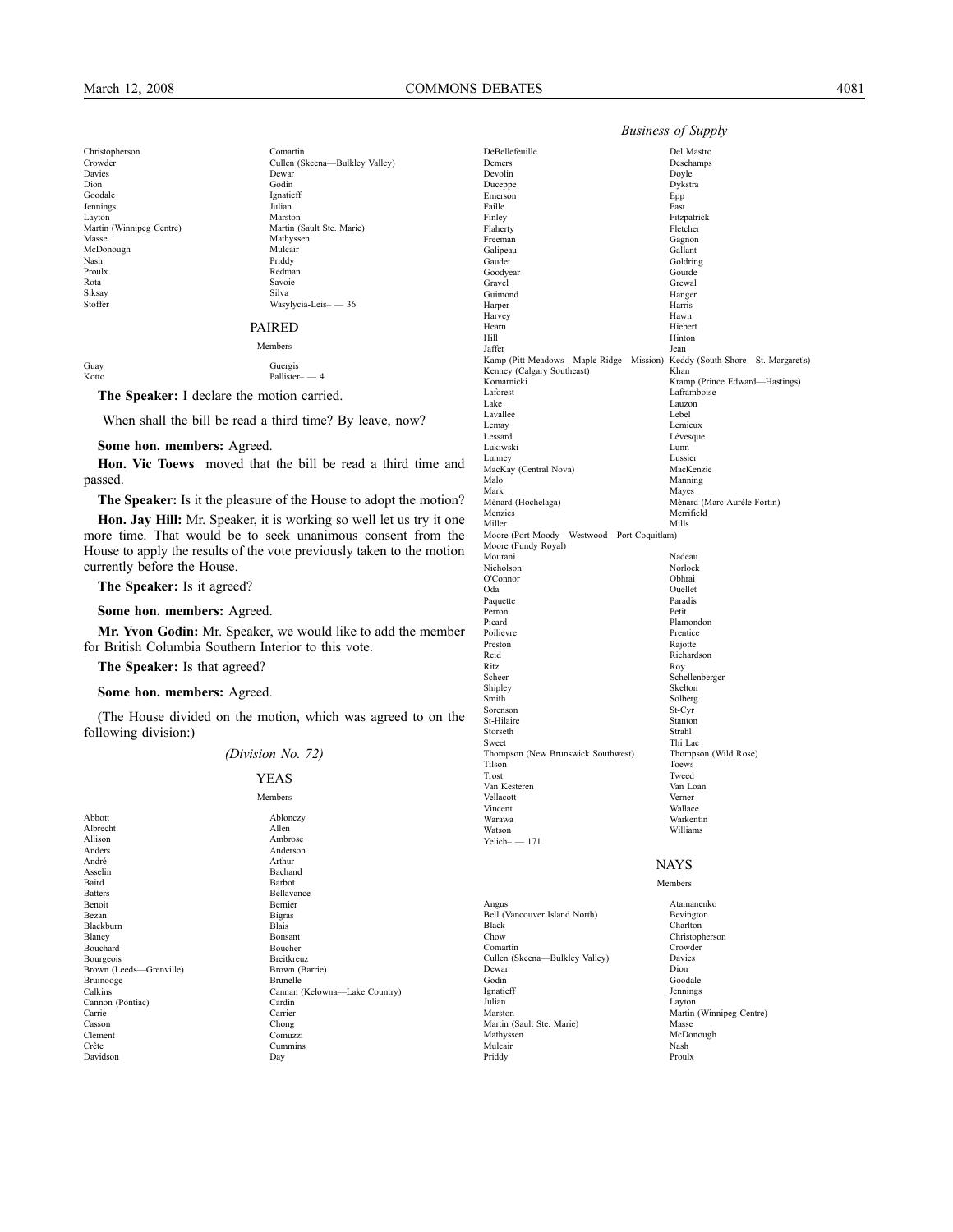Redman Rota<br>Savoie Siksav Savoie Siksay Silva Stoffer Wasylycia-Leis– — 37

## PAIRED

|           | Members        |
|-----------|----------------|
| Guay      | Guergis        |
| Kotto     | Lalonde        |
| Pallister | Prentice $-$ 6 |
|           |                |

**The Speaker:** I declare the motion carried. (Bill read the third time and passed)

# **ROUTINE PROCEEDINGS**

[*English*]

#### **COMMITTEES OF THE HOUSE**

ENVIRONMENT AND SUSTAINABLE DEVELOPMENT

The House resumed from March 5, consideration of the motion.

**The Speaker:** The House will now proceed to the taking of the deferred recorded division on the motion to concur in the second report of the Standing Committee on Environment and Sustainable Development.

The division was deferred to this date. It was not a matter of putting the question again. I did not skip it deliberately, but the hon. chief government whip is rising on a point of order.

**Hon. Jay Hill:** Mr. Speaker, I think were you to seek it, you would find unanimous consent to pass this motion unanimously.

**The Speaker:** Is it agreed?

**Some hon. members:** Agreed.

**The Speaker:** I declare the motion carried.

(Motion agreed to)

# **PRIVATE MEMBERS' BUSINESS**

[*English*]

#### **FOREIGN AFFAIRS**

The House resumed from March 6 consideration of the motion. **The Speaker:** The House will now proceed to the taking of the deferred recorded division on Motion No. 410 under private

members' business in the name of the member for York Centre.  $•(1825)$ 

[*Translation*]

(The House divided on the motion, which was agreed to on the following division:)

| (Division No. 73) |  |  |
|-------------------|--|--|
|-------------------|--|--|

YEAS Members

Abbott Ablonczy Albrecht Allen Allison Ambrose

| Anders                                                        | Anderson                                  |
|---------------------------------------------------------------|-------------------------------------------|
| Angus                                                         | Arthur                                    |
| Atamanenko                                                    | Bagnell                                   |
| Bains                                                         | Baird                                     |
| Barnes                                                        | <b>Batters</b>                            |
| Bélanger                                                      | Bell (Vancouver Island North)<br>Bennett  |
| Bell (North Vancouver)<br>Benoit                              | Bernier                                   |
| Bevilacqua                                                    | Bevington                                 |
| Bezan                                                         | Black                                     |
| Blackburn                                                     | Blaikie                                   |
| Blaney                                                        | Boshcoff                                  |
| Boucher                                                       | Breitkreuz                                |
| Brison                                                        | Brown (Leeds-Grenville)                   |
| Brown (Barrie)                                                | Bruinooge<br>Calkins                      |
| Byrne<br>Cannan (Kelowna-Lake Country)                        | Cannon (Pontiac)                          |
| Carrie                                                        | Casson                                    |
| Chan                                                          | Charlton                                  |
| Chong                                                         | Chow                                      |
| Christopherson                                                | Clement                                   |
| Comartin                                                      | Comuzzi                                   |
| Cotler                                                        | Crowder                                   |
| Cullen (Skeena-Bulkley Valley)<br>Cuzner                      | Cummins<br>D'Amours                       |
| Davidson                                                      | Davies                                    |
| Day                                                           | Del Mastro                                |
| Devolin                                                       | Dewar                                     |
| Dhaliwal                                                      | Dhalla                                    |
| Dosanjh                                                       | Doyle                                     |
| Dryden                                                        | Dykstra                                   |
| Easter                                                        | Emerson                                   |
| Epp<br>Fast                                                   | Eyking<br>Finley                          |
| Fitzpatrick                                                   | Flaherty                                  |
| Fletcher                                                      | Folco                                     |
| Fry                                                           | Galipeau                                  |
| Gallant                                                       | Godfrey                                   |
| Godin                                                         | Goldring                                  |
| Goodale                                                       | Goodyear                                  |
| Gourde                                                        | Grewal                                    |
| Guarnieri<br>Harper                                           | Hanger<br>Harris                          |
| Harvey                                                        | Hawn                                      |
| Hearn                                                         | Hiebert                                   |
| Hill                                                          | Hinton                                    |
| Holland                                                       | Hubbard                                   |
| Ignatieff                                                     | Jaffer                                    |
| Jean                                                          | Jennings                                  |
| Julian<br>Kamp (Pitt Meadows—Maple Ridge—Mission) Karygiannis | Kadis                                     |
| Keddy (South Shore-St. Margaret's)                            | Kenney (Calgary Southeast)                |
| Khan                                                          | Komarnicki                                |
| Kramp (Prince Edward-Hastings)                                | Lake                                      |
| Lauzon                                                        | Layton                                    |
| Lebel                                                         | LeBlanc                                   |
| Lemieux                                                       | Lukiwski                                  |
| Lunn                                                          | Lunney                                    |
| MacAulay<br>MacKenzie                                         | MacKay (Central Nova)<br>Malhi            |
| Maloney                                                       | Manning                                   |
| Mark                                                          | Marleau                                   |
| Marston                                                       | Martin (Esquimalt-Juan de Fuca)           |
| Martin (Winnipeg Centre)                                      | Martin (Sault Ste. Marie)                 |
| Masse                                                         | Mathyssen                                 |
| Mayes                                                         | McCallum                                  |
| McDonough<br>McGuire                                          | McGuinty<br>McKay (Scarborough-Guildwood) |
| McTeague                                                      | Menzies                                   |
| Merrifield                                                    | Miller                                    |
| Mills                                                         | Minna                                     |
| Moore (Port Moody-Westwood-Port Coquitlam)                    |                                           |
| Moore (Fundy Royal)                                           |                                           |
| Mulcair                                                       | Murphy (Charlottetown)                    |
| Nash                                                          | Neville                                   |
| Nicholson                                                     | Norlock<br>Obhrai                         |
| O'Connor<br>Oda                                               | Pacetti                                   |
| Paradis                                                       | Patry                                     |
| Pearson                                                       | Petit                                     |
| Poilievre                                                     | Prentice                                  |
| Preston                                                       | Priddy                                    |
| Proulx                                                        | Rajotte                                   |
| Ratansi                                                       | Redman                                    |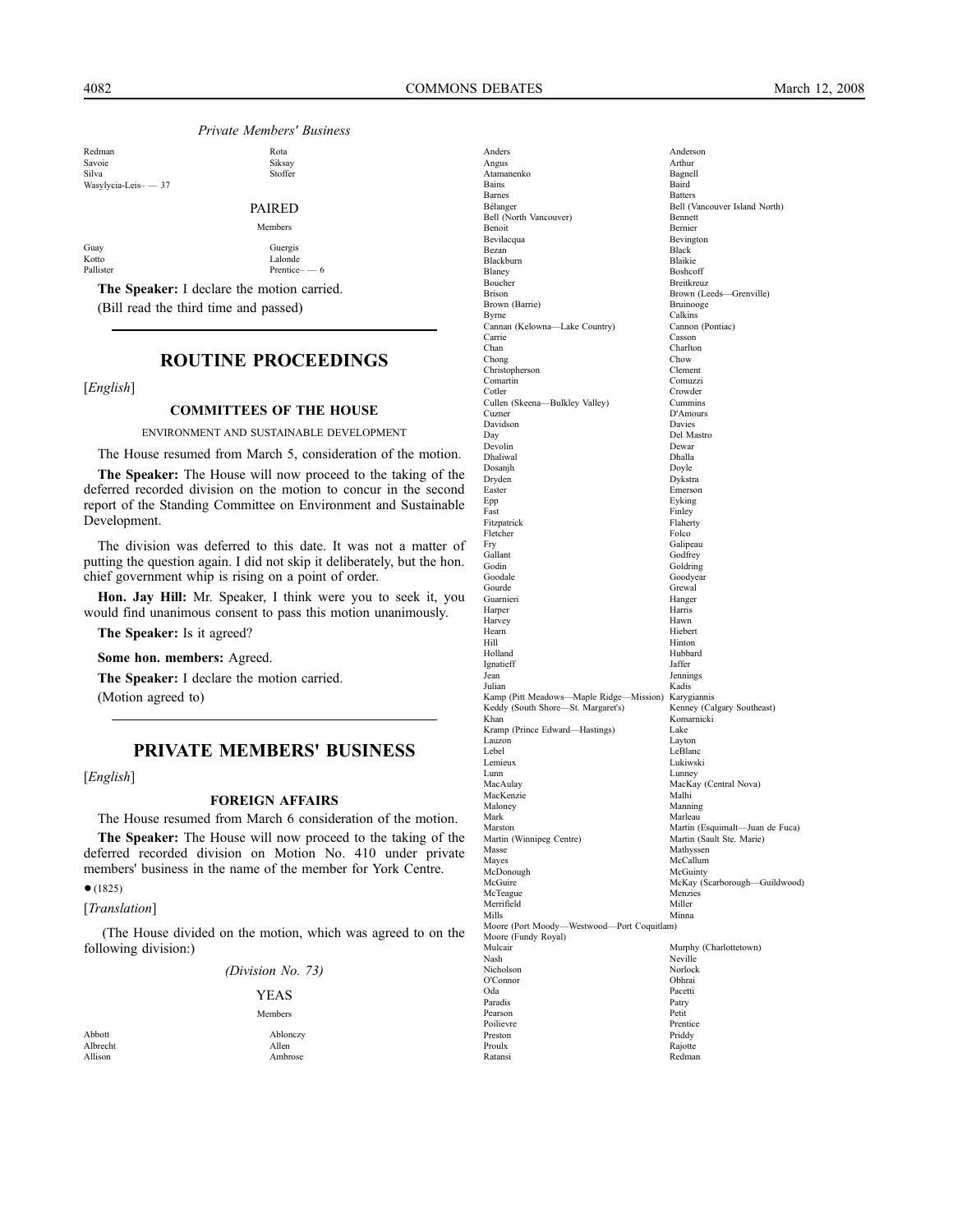Regan Reid Richardson Ritz Rodriguez Rota Russell Savage Savoie Scarpaleggia Scheer Schellenberger Scott<br>Silva<br>Silva<br>Silva<br>Silva Siksay Silva Simard Skelton Smith Solberg<br>Sorenson St. Denis Sorenson St. Denis<br>Stanton Stoffer Stanton Stoffer Strahl Sweet Szabo Telegdi Temelkovski Thibault (West Nova) Thompson (New Brunswick Southwest) Thompson (Wild Rose) Tilson Toews Toews Toews Toews Toews Toews Toews Toews Toews Toews Toews Toews Toews Toews Toews Toews Toews Toews Toews Toews Toews Toews Toews Toews Toews Toews Toews Toews Toews Toews Toews Toews Toews Toews Toews Toews Tonks Trost Turner Tweed Valley Van Kesteren<br>Van Loan verlacht van Vellacott Van Loan Verner Volpe<br>
Volpe<br>
Vallace Wanne Wallace Wappel<br>
Warawa Warken<br>
Warken Wasylycia-Leis Wilfert Williams Wrzesnewskyj Yelich  $Zed - 227$ 

Warkentin<br>Watson NAYS Members

#### André Asselin Bachand Barbot Bellavance Bigras Bigras<br>Blais Bonsan Blais Bonsant Bouchard Bourgeois<br>Brunelle Cardin<br>Cardin Brunelle Cardin Carrier Crête DeBellefeuille Demers<br>Deschamps Duceppe Deschamps<br>Duceppe Deschamps<br>Faille Freeman Gagnon Gaudet Gravel Guimond Laforest Laframboise Lavallée Lemay Lessard Lévesque<br>
Lessard Lévesque<br>
Laussier Malo Lussier Malo Ménard (Hochelaga) Ménard (Marc-Aurèle-Fortin)<br>Mourani Madeau Mourani Nadeau Ouellet Paquette Perron Picard Perron Pica<br>Plamondon Rov Plamondon<br>St-Cyr St-Hilaire Thi Lac Vincent– — 46

#### PAIRED

Members

Guay Guergis **Guergis** Kotto Pallister– — 4

**The Speaker:** I declare the motion carried.

[*English*]

It being 6.25 p.m., the House will now proceed to the consideration of private members' business as listed on today's order paper.

#### **\* \* \***

#### **CANADIAN CONTENT IN PUBLIC TRANSPORTATION PROJECTS**

The House resumed from February 14 consideration of the motion.

#### *Private Members' Business*

**The Deputy Speaker:** The House will now resume debate on Motion No. 183. The member for Niagara West—Glanbrook has eight minutes left in his speech.

**Mr. Dean Allison (Niagara West—Glanbrook, CPC):** Mr. Speaker, I rise today to address the motion of the member for Thunder Bay—Rainy River that asks this House to direct the government to develop a policy to support Canadian content levels for public transit projects. I thank the member opposite for putting forward the motion.

At this time I would like to table the government amendment, in both official languages, which reads:

That, in the opinion of this House, the government should develop a policy, which respects Canada's international and internal trade obligations where applicable and respects the provincial and territorial jurisdiction to support Canadian content levels in public transit projects by supporting domestic labour market and suppliers while ensuring that public funds are used to provide the best value to Canadians.

I think most members of this House support the intent of such a motion. First, it speaks to the need for increased investments in public transit, which this government is doing through its \$33 billion Building Canada infrastructure plan, and \$500 million just announced in budget 2008 for a transit trust fund.

Second, we all support Canadian manufacturers and seek to increase manufacturing jobs in Canada. Canada has some of the best equipped manufacturers, as well as engineering, financing and construction firms, that can, and do, compete with the best in the world in building public transit projects.

The government is firmly committed to supporting Canadian businesses in the manufacturing sector. We support Canadian businesses through tax reform and measures that give Canadian companies ready access to international markets.

As I have said—

●(1830)

**Mr. Paul Szabo:** Mr. Speaker, I rise on a point of order. I understand that the government wants to move an amendment to the motion with the concurrence. I do not believe it has been formally moved, which it is necessary to do before the member goes into debate on it.

**The Deputy Speaker:** It would seem to me that the hon. member did not move the motion because he wants to continue debating it. I assume that at the end of his time he will move the motion that he has already described to the House.

**Mr. Dean Allison:** Mr. Speaker, that is, indeed, the case.

As I have said, this government's commitment to public transit and building more public infrastructure is unprecedented.

We can support this motion because it reflects the government's commitment to accountability. The government is committed to ensuring that public investments made with federal government funding represent the best possible value for taxpayer dollars. Value for money, fairness, openness and transparency are key elements that drive federal procurement policy.

The government supports the intent of the motion from the hon. member for Thunder Bay—Rainy River, which is to encourage and to support more public transit and Canadian content in such projects.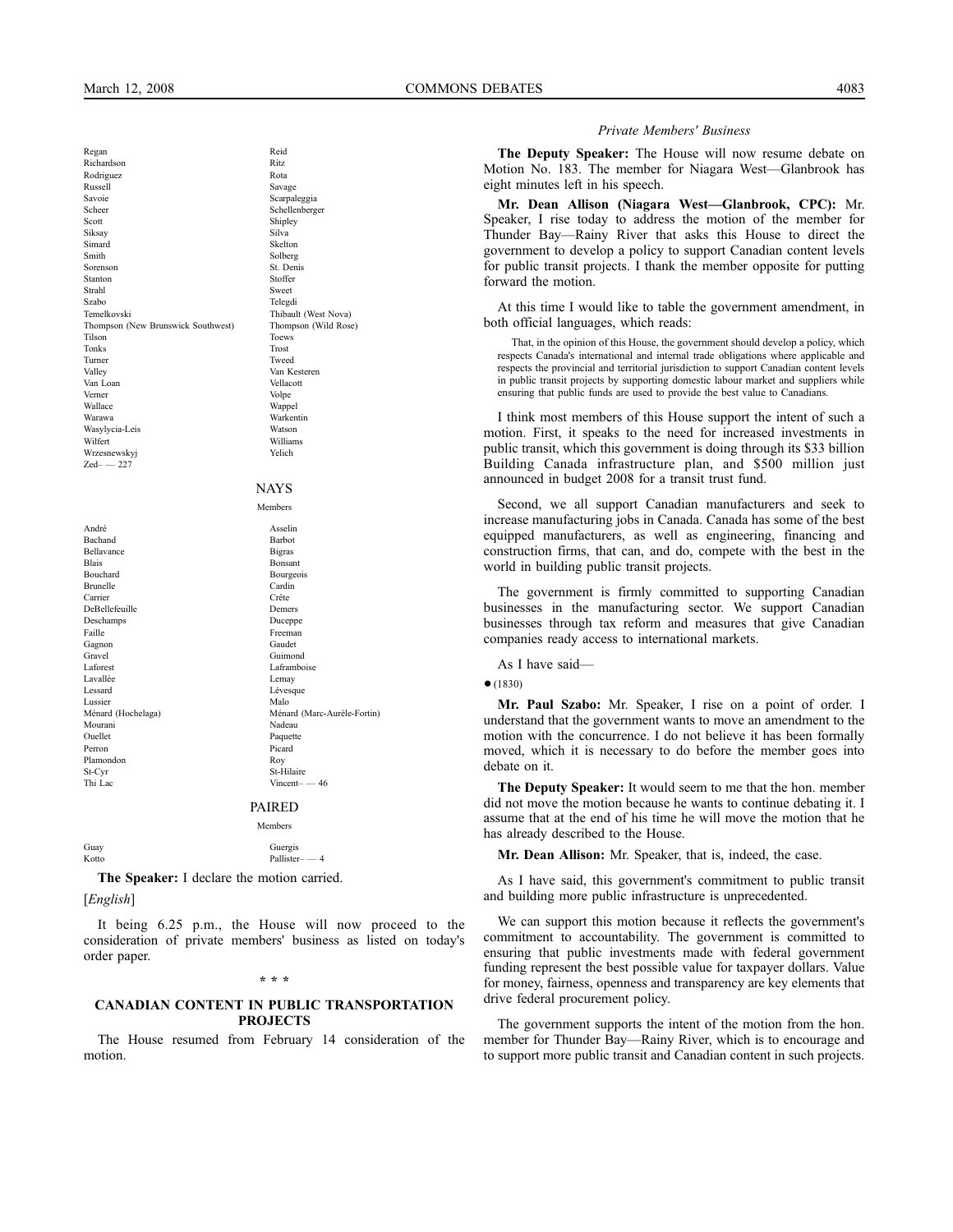Through Building Canada, I am proud to note that the government is working with other levels of government to ensure our \$33 billion investment in public infrastructure produces results for Canadians.

In budget 2008, the government announced an additional \$500 million in support of capital investments to improve public transit. The public transit capital trust will support investments in public transit, projects such as rapid transit, transit buses, and high occupancy vehicle and bicycle lanes.

This investment in public transit projects will clearly result in benefits for the environment, for the economy and for Canadians.

The government will continue to develop policies in support of Canadian businesses and manufacturing industries. We will, therefore, give due consideration to the hon. member's revised motion regarding Canadian content levels for public transit projects, a motion that includes key considerations for trade implications, provincial and municipal jurisdictional matters, value for taxpayer money and other practical considerations.

We look forward to moving forward together in support of a sustainable investment in public transit and strong support of domestic manufacturing.

#### I therefore move:

That, in the opinion of this House, the government should develop a policy, which respects Canada's international and internal trade obligations where applicable and respects provincial and territorial jurisdictions to support Canadian content levels in public transit projects by supporting domestic labour market and suppliers while ensuring that public funds are used to provide the best value to Canadians.

**The Deputy Speaker:** It is my duty to inform hon. members that pursuant to Standing Order 93(3) no amendment may be proposed to a private member's motion or to the motion for second reading of a private member's bill unless the sponsor of the item indicates his or her consent.

Therefore, I ask the mover of the motion, the hon. member for Thunder Bay—Rainy River, if he consents to this amendment being moved.

**Mr. Ken Boshcoff:** Mr. Speaker, I certainly do.

●(1835)

**The Deputy Speaker:** As there is consent, the amendment moved by the hon. member for Niagara West—Glanbrook and seconded by the hon. member for Thunder Bay—Rainy River, is in order.

The hon. member for Sault Ste. Marie.

**Mr. Tony Martin (Sault Ste. Marie, NDP):** Mr. Speaker, I am pleased to have the opportunity to put but a few words on the record regarding the initiative by the member for Thunder Bay—Rainy River.

It is certainly a good idea, an idea whose time has come. However, one has to ask why it took so long and why we do not have something of more substance, perhaps presented by the government. It sounds like the government will support this motion.

I am disappointed, however. The Liberals had 13 years in office before the Conservative government took over in 2006. Given the impact on Canada, particularly in Ontario, and given the downturn over a long period of time in the manufacturing sector in the industrial heartland, why did they not bring something like this before the House?

I read the earlier speeches in the House by the member for Thunder Bay—Rainy River and my colleague, the member for Parkdale—High Park. Both were excellent in laying out and detailing the impact of just such a policy on a very important industrial sector in our economy, particularly in Ontario.

They spoke of the nations we trade with and the so-called free trade agreement we had with them and the fact that they had these provisions in place for a long period of time. If a government, whether it is state, national or provincial, invests heavily in infrastructure and equipment to provide services to its people, it could in put in place requirements that a percentage of the work be done in the country that makes those investment.

Given the knowledge and understanding that we in Canada consistently come up against that, as we have tried to give life to support and ensure our industries, particularly in this province, have a fair chance to compete and continue to provide work, and given the support that kind of activity provides to communities, I do not know why we have not done this sooner.

The Liberals and the member for Thunder Bay—Rainy River were in government. When they look at the impact of the downturn in manufacturing and the very difficult environment within which manufacturing operates now, particularly since the introduction of the free trade agreement, which they subsequently supported, I do not know why they did not put this in place to protect some of the industries, like the one he is obviously concerned about in his own backyard, Bombardier.

I was in Thunder Bay a few months ago to see Bombardier's excellent plant. I spoke with the workers. They have worked so hard to develop their skills to become qualified in their trades. They told me how happy they were to have those jobs, to make a half decent living and to contribute to the community of Thunder Bay. They pay taxes on their property, spend that money, which contributes to the economy of Thunder Bay. They also contribute to the community by way of their volunteer efforts after work in the various, and are proud and happy to do that. They want to continue to do those things.

It is interesting.

#### ●(1840)

I visited that factory with Mr. Adam Giambrone, who was at that the chair of the Transit Commission of the greater city of Toronto. He and some of his New Democrat colleagues in Toronto took it upon themselves, without the support of and framework of a provincial and federal regime to encourage and to impose regulation on governments to purchase locally, to go ahead and sole source that contract any way. They understood that we had responsibility for each other in our country. One part of the country that struggles with its economy should be helped by another part of the country that makes investment so both parts can be healthy industrially and economically.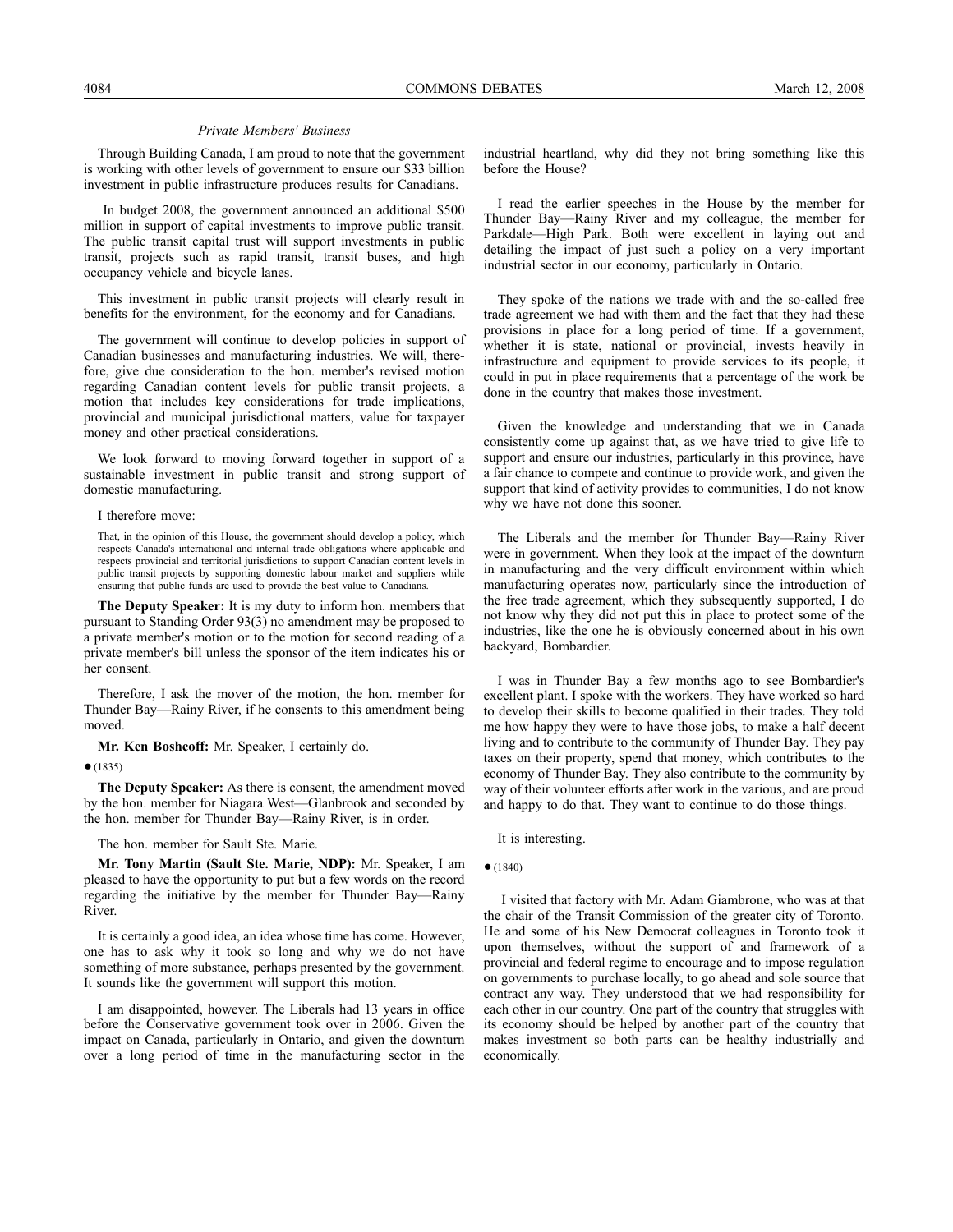$•(1845)$ 

[*Translation*]

**Ms. Paule Brunelle (Trois-Rivières, BQ):** Mr. Speaker, as the manufacturing sector has been experiencing a serious crisis for several years, the Bloc Québécois is very happy that such a motion was introduced in the House. It is a first step in the right direction.

It is hard to believe that there is no "Buy Canadian" policy for federal government spending, since the government is the largest purchaser of goods and services.

Motion M-183, which the member for Thunder Bay—Rainy River agreed to amend in order to obtain the support of the Bloc Québécois, respects Quebec's areas of jurisdiction. This is why my colleagues and I will fully support this motion.

However, I must remind members that public transit projects do not fall under federal jurisdiction; it is up to the Quebec nation to define these types of projects on its territory. Nevertheless, the motion as amended respects the areas of jurisdiction of the Government of Quebec.

We support this motion because it will encourage the purchase of public transportation equipment from local suppliers, while still respecting Quebec's areas of jurisdiction and trade agreements.

It is difficult for Canadians or Quebeckers to imagine that their own government has no legislation or measures that provide incentives for purchasing locally. It is true that globalization gives the purchaser more options and choices when it comes to price and quality.

But for every purchase the federal government makes it should consider one key concept and add the opportunity cost. For example, the federal government's decision to buy its currency paper from a German supplier costs us more. In the price it pays for those goods, the government should assess the possible economic spinoffs that could come from spending that money within its own borders. If the federal government had awarded that contract or made that purchase at a local company, it would have created jobs. Those workers would have paid taxes and contributed to their region's economy. Other jobs would have been created and so forth. It makes the wheel go round. In fact, I want to show that by buying locally, wealth is created here, for our citizens, while when we buy abroad, wealth is created elsewhere.

In the purchase price of a good or service, the government has to calculate what percentage more it is prepared to pay to use a local supplier. Buying locally will allow the government to get some of its money back through taxes, the wealth created and all the positive external factors that stem from buying locally. It is simple. The federal government's purchases it pays for with money from Canadian and Quebec taxpayers must benefit those taxpayers whenever possible.

I think that is good. We should be doing more of this. We should be thinking about each other, thinking about how we might help each other's industry. At the end of the day, we are very interconnected and dependent on the taxes we pay, the work we do and the opportunity that we provide each other.

The visit to Thunder Bay with Mr. Giambrone reminded me of the efforts of the Ontario New Democratic Party when we were government between 1990 and 1995. We were living under a terrible worldwide recession at that time. I remember the impact that had on some very important and viable industrial sectors in northern Ontario. In my community of Sault Ste. Marie, a steel mill went into protection. Along with that, a paper mill and the ACR, our railroad, one of our major transportation infrastructure pieces were in difficulty.

As a government, we could have stood back, as the Conservative Party and Liberal opposition at that time at Queen's Park suggested we do, and let the market determine the future of those very important industries, but we did not. We brought leadership to those industries. We brought together the various parties and partners to the table, both labour and management, and financial institutions. We did everything we could to ensure that coming out from under protection, those industries and those businesses would have a business plan that would work.

In fact, I am proud to stand here today and say that because of the work in the early nineties by the NDP government, of which I was proud to be a part, those very important industries are still making steel and paper with railroads taking those products to market. Had it not been for the initiative of government at that time, not only in Sault Ste. Marie but in Thunder Bay, had we not worked with provincial papers and a number of forestry related industries in Thunder Bay and Kapuskasing and saw mill after saw mill in small communities across northern Ontario, had we not come in under the able guidance of the then minister of northern development, Shelley Martel, and my colleague from Algoma, Bud Wildman, none of those industries would have been protected and saved. Those communities and the investments that were made in those communities by those workers, their homes, small businesses, cottages and so on, the infrastructure that they paid for through their taxes, all of that would have been for naught and literally flushed down the river. However, that did not happen.

The government of the day came to the table, did the right thing, became engaged and got involved.

Out of that history of New Democrat involvement, out of that belief New Democrats have, the government has a role to play. The government should be interventionist in making sure that we are protecting our own interest, particularly where industry is concerned and our economy is concerned.

I stand as a New Democrat today, speaking with the member for Parkdale—High Park and on behalf of my colleagues, to say that we support this. We will do everything that we can to ensure that it moves forward even more aggressively to develop the regulation and the legislation we need to make it work.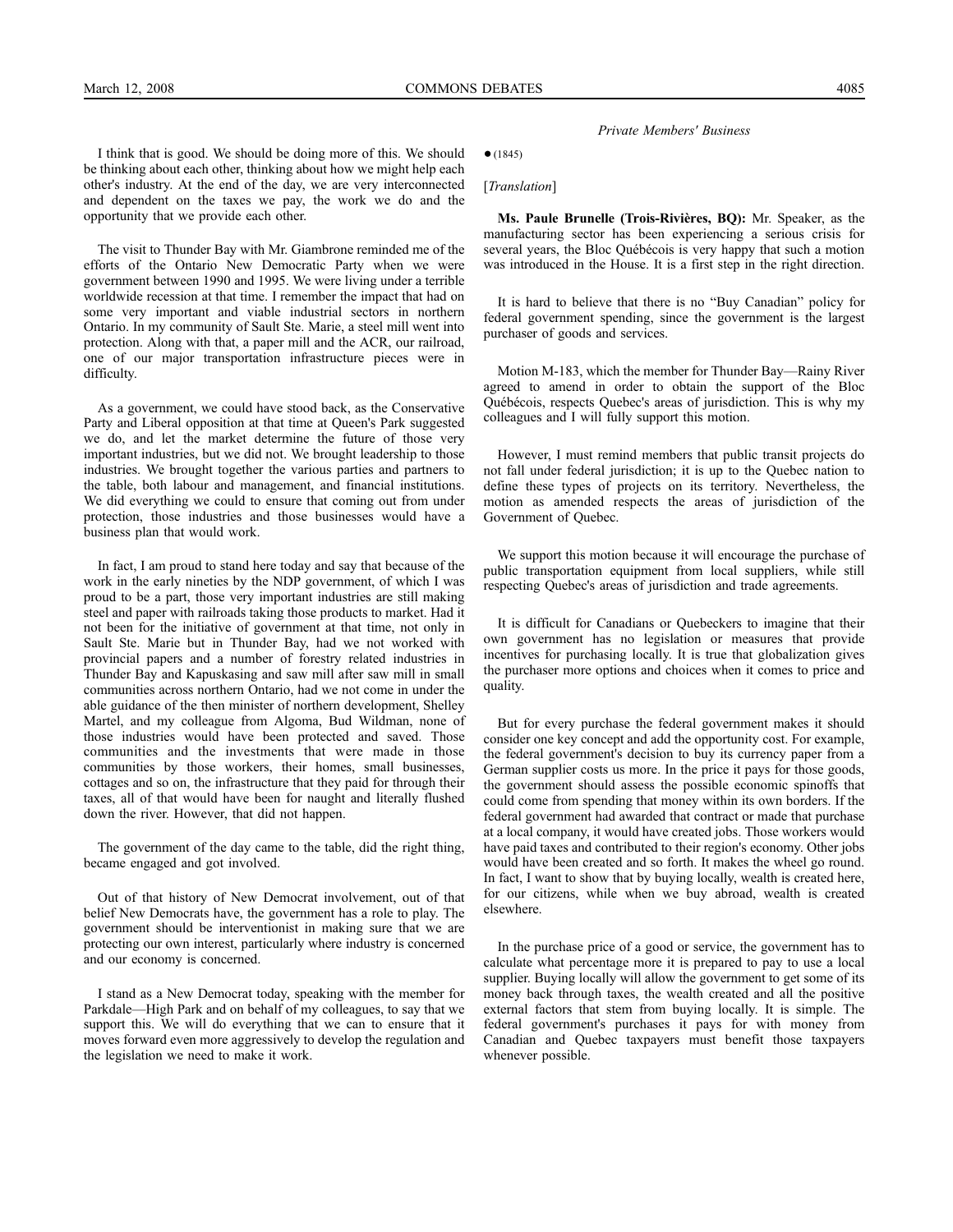In closing, the Bloc Québécois supports the motion of the hon. member for Thunder Bay—Rainy River without reservation because, first, it responds to the will of the Bloc Québécois to promote local economies. It will favour local suppliers whenever local agreements allow. This is nonetheless a first step; no legislation requires the federal government to give preference to local suppliers. Second, the amendment accepted by the hon. member requires the federal government to respect the jurisdictions of the Government of Quebec and the nation of Quebec. Third, the Bloc Québécois tabled a similar bill in November 2005: Bill C-440. Motion M-183 reiterates the same idea.

Motion M-183, on purchases for public transportation projects that respect the jurisdictions of the Government of Quebec, is a first step in the right direction. The Bloc Québécois gives its unconditional support to the initiative of the hon. member for Thunder Bay—Rainy River.

#### [*English*]

**Mr. Pat Martin (Winnipeg Centre, NDP):** Mr. Speaker, I welcome this opportunity to join briefly in the debate to lend my support to this noble idea, this worthy initiative to revisit the made in Canada procurement policies generally.

In this case, the motion is specific to municipalities and their purchase of transit buses and transit systems, but we need to take this opportunity to contemplate our appalling made in Canada procurement system, which fails us in so many ways. I rise just briefly to interject, because something happened in the province of Manitoba in my home city of Winnipeg and, Mr. Speaker, in your home riding, just this last year, something of which everybody in the House should take note.

If we want to talk about a made in Canada procurement policy collapsing, falling down and failing to protect Canadian jobs and workers, there is the example of Motor Coach Industries. I believe we make the best buses in the world here in Canada, but when our army, our military, wanted to buy troop carrier buses, they ended up buying German ones.

Motor Coach Industries, in the heart of Winnipeg and the heart of your riding, Mr. Speaker—and this should frost your socks too—put in a bid that was \$2,000 per unit more expensive than the German price. On buses worth \$500,000 each, and there were 34 of these buses, the difference in price was \$2,000 each and the Canadian military bought the German bus instead. That difference is less than the cost of a set of tires for those buses.

Our tax dollars are now creating jobs for that bus company in Germany. Perhaps the worst thing of all, and the reason that we should reconsider all of this made in Canada procurement, is that our NATO allies see Canadian troops getting ferried around in German buses, so the Canadians might as well say that if anyone wants a good troop carrier bus they should buy the German one.

That is what we did, even though in our own backyard and your own riding, Mr. Speaker, we make the best buses in the world, I would argue. Frankly, the Canadian military mostly runs MCI buses. The military now has to bring in new mechanics, new training, a new parts inventory and new warehousing just to accommodate this little cluster of foreign made buses instead of buying Canadian.

I am heartened and encouraged when the House of Commons is seized of an issue like a made in Canada procurement policy, but I had to reinforce the need for my colleague's bill by this graphic example in the heart of the city of Winnipeg and the heart of your riding, Mr. Speaker.

I hope that my colleague's motion will have a ripple effect and that we will revisit our made in Canada procurement policy generally for all of our government procurement.

 $•(1850)$ 

**The Deputy Speaker:** Resuming debate. In the absence of other members rising, I now recognize the hon. member for Thunder Bay—Rainy River to wrap up the debate with the final five minutes.

**Mr. Ken Boshcoff (Thunder Bay—Rainy River, Lib.):** Mr. Speaker, I am very pleased to conclude debate on Motion No. 183.

This is a journey that I started nearly two years ago and I am pleased to be taking these final steps toward the successful passage of this important policy recommendation.

Over the past two years, I have spoken with many hard-working Canadians about the intent of the motion and I have come to understand even more clearly just how vital it is that Canadian taxes support Canadian jobs.

I think of the Bombardier plant in my riding. Just a few years ago, most of its workers were laid off because of a shortage of work. I attended numerous meetings with plant manager Ron Dysievick, union leader Paul Pugh and other local elected provincial and municipal government members to discuss how we could get these people working again.

The community rallied behind us and, through a lot of hard work by many, many people, Bombardier was successful in obtaining a contract with the Toronto Transit Commission. That contract will provide thousands of hours of work to hundreds of people over the next four years.

I heard from Nova Bus in Quebec about its plan to open a facility in New York to allow it to bid on U.S. projects and about its frustration at not having the same level of policy support at home.

I worked with the Canadian Manufacturers and Exporters, whose association undertook a study to explain the economic benefits of using our tax dollars to expand and improve our infrastructure.

I spoke to Talfourd-Jones Incorporated, a Canadian bus bumper manufacturer, who expressed its aggravation at this country, which clearly indicates there is a national interest in this program, and at seeing American-made bus bumpers on government funded buses in Canada.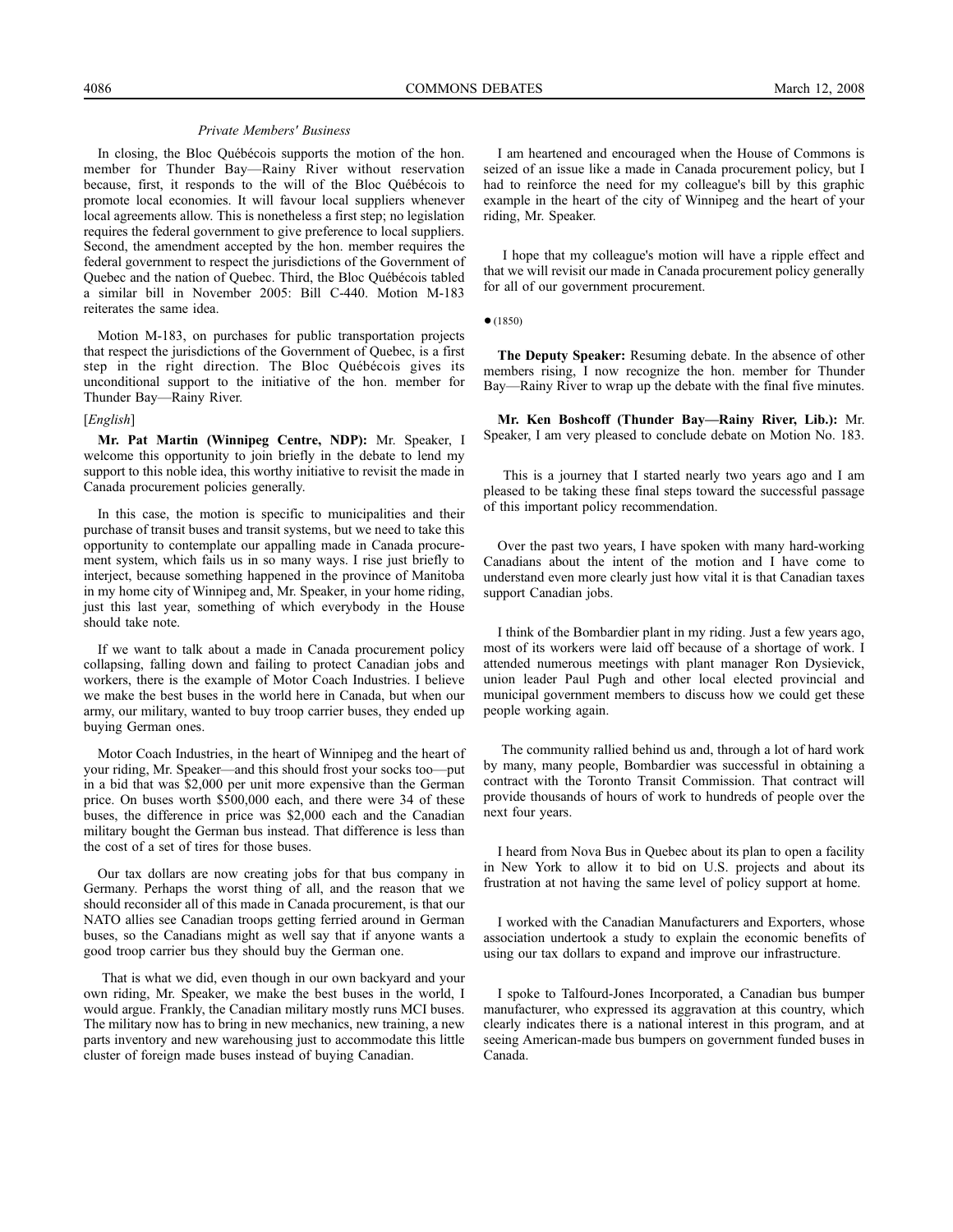I benefited from the help of the Thunder Bay Chamber of Commerce, the Canadian Auto Workers, the Canadian Labour Congress and the Ontario Chamber of Commerce, which spread the message among their members.

I conversed with suppliers to Canadian manufacturers who expressed their strong support for this policy because they immediately recognized positive benefits to our economy. I talked to thousands of people across my riding and around the country who also believe that their taxes should benefit the Canadian economy rather than some other nation. Indeed, when we see the community rallying, when we see Bombardier's success, when we see these things happening, we know that this cause is a valid one.

Implementation of this recommended policy is an opportunity for the federal government to lead the way for our provincial, territorial and municipal governments.

I am pleased to see that this discussion is now spreading to other levels of government. I know that Bill Mauro, a member of the Ontario provincial parliament, will soon be reintroducing a private member's bill in the Ontario legislature on this very issue.

As we know, every other G-7 nation and the 27 European Union member countries have each implemented domestic content policy levels for their public transit projects. It really is time for Canada to get on board.

The goal of this motion is not to solve every Canadian procurement issue but to provide a measure focused on public transit that will put Canadian manufacturers on a more level playing field with their international competition and will encourage foreign manufacturers to invest in our economic future.

I believe this motion is an indication to our manufacturing sector companies that we are standing up for them. It shows our skilled workers that we are sincere about keeping them meaningfully employed. It signals to our engineers that they do not have to leave Canada. It signals to Canadians that we are serious about restoring Canada's prominence as world class innovators and exporters.

All parties have cooperated on this motion. To repeat an old slogan of mine, "Working together really works".

I look forward to the day when, regardless of whatever city we are in, we can feel pride in knowing that the bus, the trolley, the light rail vehicle or the subway we are travelling in has been made in Canada by Canadian workers, and that I played a small part in making it happen.

I thank all the MPs and all the parties for supporting this motion.  $(1855)$ 

**The Deputy Speaker:** The question is on the amendment. Is it the pleasure of the House to adopt the amendment?

#### **Some hon. members:** Agreed.

**The Deputy Speaker:** The next question is on the main motion, as amended. Is it the pleasure of the House to adopt the motion?

#### **Some hon. members:** Agreed.

(Amendment agreed to)

#### *Private Members' Business*

**The Deputy Speaker:** Pursuant to Standing Order 37, the House will now proceed to the consideration of Motion No. 310 under private members' business.

**\* \* \***

[*Translation*]

#### **HALF-MASTING OF PEACE TOWER FLAG**

The House resumed from March 5 consideration of the motion.

**Mr. Robert Bouchard (Chicoutimi—Le Fjord, BQ):** Mr. Speaker, I am very pleased to speak today in this House. I believe that the only logical course of action for members of this Parliament is to support the motion.

The Bloc Québécois has always defended and recognized the enormous sacrifice made by Canadian and Quebec personnel serving in peacekeeping and peacemaking missions abroad.

Peacekeeping and peacemaking missions are very important to Quebeckers and Canadians. Therefore, it is not unusual for parliamentarians to wish to commemorate the tragic death of a Canadian or Quebecker fulfilling this role.

These missions are very important to the Bloc Québécois. We must make every effort to ensure that war and violence do not break out between two or more factions. In such a situation, it is often necessary to intervene in order to prevent acts of violence between the groups and civilians.

Quebeckers and Canadians have always held their fellow citizens who are involved in these missions abroad in high esteem. The blue berets and blue helmets of peacekeepers have symbolized international missions and interventions to generations of Canadians and Quebeckers.

When Canadian government personnel are killed while serving in overseas peacekeeping or peacemaking missions, they should receive all the honours due to them. It is only fair that the flag on the Peace Tower of Ottawa's Parliament be half-masted and that we observe a minute of silence in the House.

I would like to reiterate that, when faced with the unfortunate situation where a Canadian citizen is killed in one of these missions, that individual should receive full honours. The Bloc Québécois supports motion M-310 to show our respect for members of the Canadian Forces and other government personnel killed overseas while serving in a peacekeeping or peacemaking mission.

When Corporal Richard Renaud, a son of Alma in Saguenay— Lac-Saint-Jean, was killed by a bomb in Afghanistan on January 15, 2008, the town of Alma lowered all Canadian and Quebec flags to half-mast on the weekend of his funeral, not only to pay tribute to Corporal Renaud, but especially so that his family could grieve their loss, knowing that he did not die in vain. In this way, the Renaud family knew that the husband, son, brother, sister and friend that they had lost was being remembered by the public and its representatives. The Renaud family gave one of their own to the international community in the name of democracy, freedom and peace.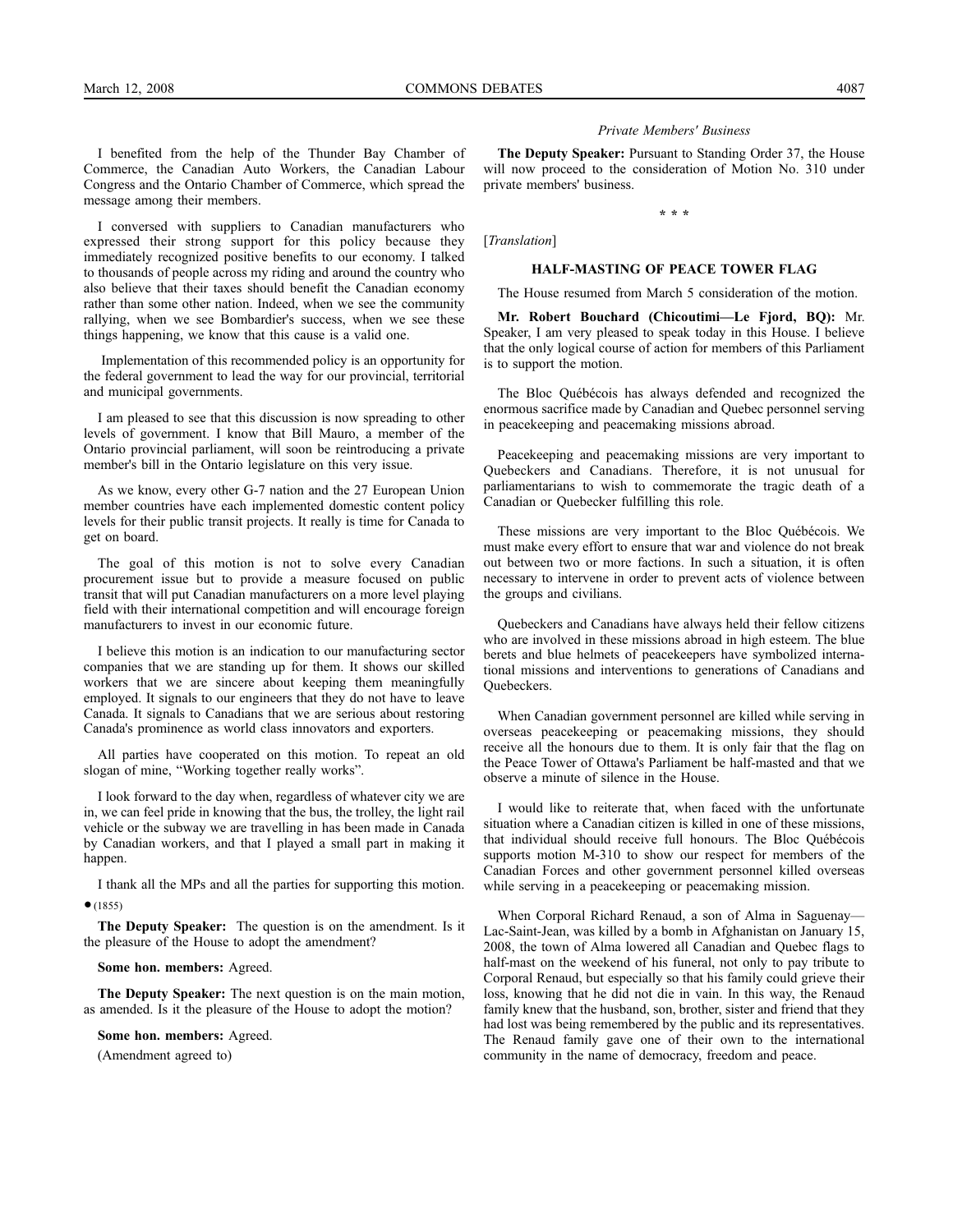I would like to add that I attended Richard Renaud's funeral service. I think that all the military protocol and expressions of sympathy from friends, loved ones and representatives of the public during the event brought some sort of comfort to the grieving family.

We have a procedure here in the House of Commons that allows us to observe a minute of silence in honour of national tragedies, but each situation is looked at on a case-by-case basis.

We must not forget that these people serving overseas are doing so in service to their nation, whether that is Quebec or Canada. They are asked—and they have no choice—to go to dangerous theatres of operations. If they lose their lives there, it is important to honour them, not only for the soldiers themselves, but especially for their families and loved ones.

Let us think back to the world wars: the first world war from 1914-18 and the second world war from 1939-45. We were not always able to commemorate those who died in those conflicts.

#### ●(1900)

Many families have lost loved ones and do not even know what happened to them. For those surviving family members, mourning and suffering are more painful. Conducting ceremonies, lowering the flag to half-staff, observing a moment of silence in the House, if it is sitting, and allowing the family members to attend gives them some comfort.

The Bloc Québécois is not trying to debate the type of mission covered by this motion. But it will come as a surprise to no one that, for the Bloc Québécois, peace missions are much more acceptable than combat missions such as the current mission in Afghanistan. Unfortunately, many people say that peace missions are on the decline. If this is true, then we must refuse to accept this situation.

Canada's foreign policy was built, 50 years ago, on peace missions. Peacekeeping and peacemaking missions began in 1956, to secure peace after a conflict between two parties or to make sure a conflict did not escalate into war. A peacekeeping mission is a mission undertaken by the UN that involves military or police action. These missions are carried out in an area in crisis, to prevent hostilities between two parties. Peacekeepers are not authorized to take offensive action and can only fire their weapons in self-defence.

We in the Bloc Québécois understand very well that, regardless of the missions in which our soldiers are involved, they have no choice but to go. They are serving their country, their nation and their people. We may be heard criticizing certain missions, but we never criticize the soldiers who carry them out. We respect and admire the men and women who serve abroad. It is the civilian authorities, such as Parliament, who decide what our soldiers will do. As part of these civilian authorities, we have our say about the kind of missions we want and how they should be carried out.

In closing, I want to reiterate that with motion M-310, we support this mission. Quebeckers and Canadians are committed to peacekeeping and peacemaking missions. They believe that this is how Canada should be represented internationally rather than participating in combat missions.

I would like to summarize the main points of my speech. First, no mission is more important than peacekeeping and peacemaking.

Further, if a Canadian soldier dies overseas while engaged in a peacekeeping or peacemaking mission, that soldier should receive due honour for the enormous sacrifice made in the name of peace. Lowering the flag to half-staff and observing a moment of silence is the least we can do.

We cannot say it enough: peacekeeping and peacemaking missions are very important to Quebeckers and Canadians. Therefore, it makes sense for us to mark the tragic death of a Canadian or a Quebecker, of course—during such missions. Canada should commit to this gesture of respect because it meets the expectations and wishes of Quebeckers and Canadians.

The Bloc Québécois therefore supports motion M-310 as put to the House by our Liberal colleague.

 $•(1905)$ 

# [*English*]

**Hon. Jim Karygiannis (Scarborough—Agincourt, Lib.):** Mr. Speaker, it is an honour and a pleasure to stand in this House to support this motion put forward by the member for Kitchener-Waterloo, which I had the pleasure of seconding.

The motion reads as follows:

That, in the opinion of the House, in order to show respect and to honour Canadian Forces and other Canadian government personnel who were killed while serving in overseas peacekeeping, peacemaking or humanitarian missions, the government should lower the flag on the Peace Tower to half-staff for the day following their demise as a remembrance of their important service to Canada and Canadians and that a moment of silence to be observed in the House, if the House is sitting on that same day.

Most of us come from different parts of the world and we make Canada our home. Many new immigrants have a great interest in this country and many of us serve our adopted country in many different ways.

Throughout the years, we have seen many young individuals rise to the call of duty and serve our great country. These are people who serve our country and sometimes surprise the rest of us. As recently as a week ago, a constituent emailed me some pictures of Sikhs and their proud participation in our armed forces, and their proud participation in World War II.

I had the opportunity not long ago to travel to Europe and visit the Commonwealth cemeteries, and witness firsthand the different names of the ethnic representations of our young men and women who had given their lives in the service of our country.

Canadians have participated in many wars since our country was founded in 1867 in support of democracy, rights and freedoms. Canada was among the first nations to provide peacekeepers in order to provide safety and keep the warring sides apart.

I have personally witnessed the great work which our peacekeepers did on the Island of Cyprus and other parts of the world. For close to 40 years, Canadian peacekeepers stood between the two sides in Cyprus walking the green line and keeping the two sides apart.

Although the flag has not flown at half-mast in the past when one of our soldiers or diplomats has given his or her life for our country, it is time that we change this.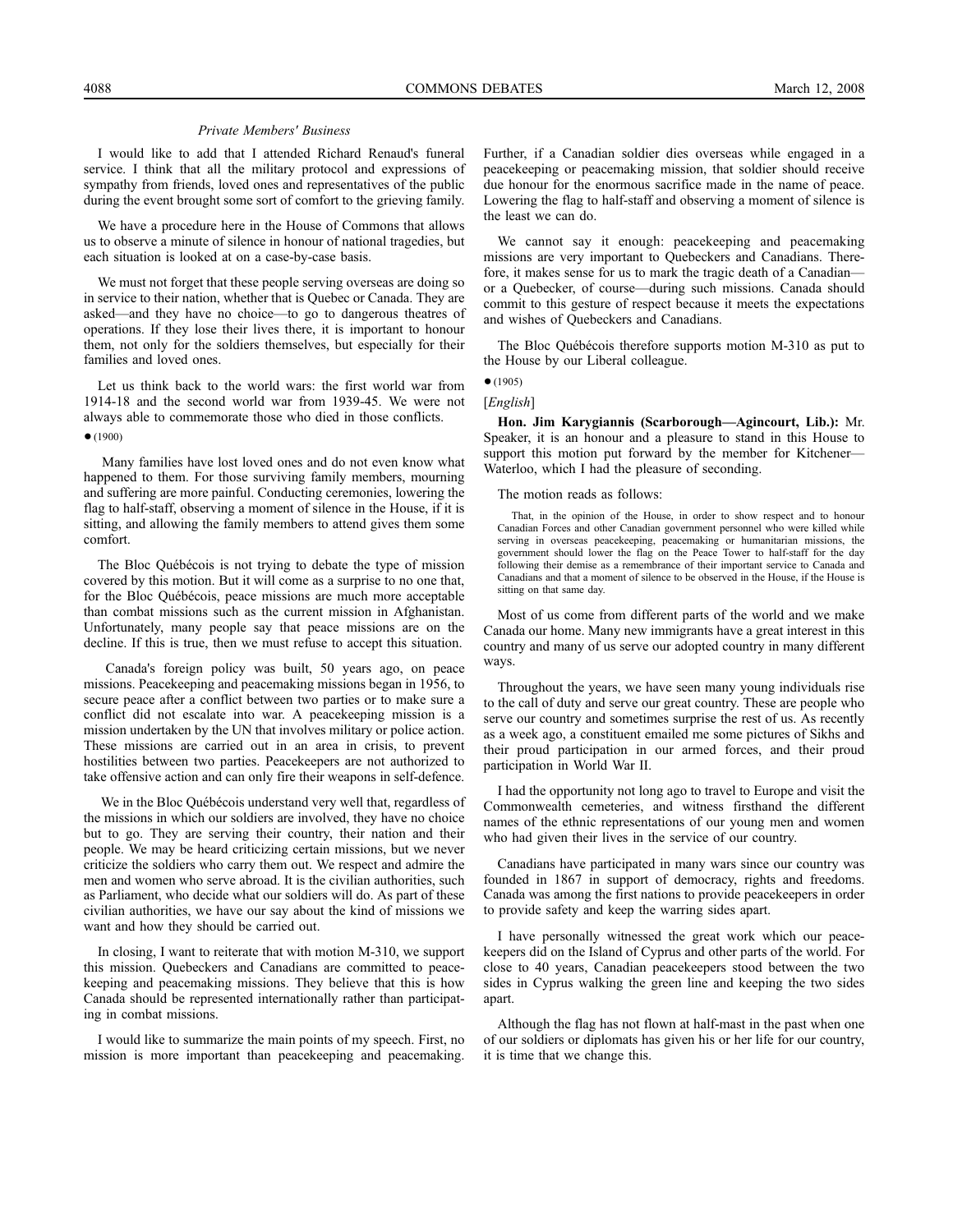Lowering the flag to half-mast will be the ultimate sign of respect. Canadians support our troops with lapel pins, bumper stickers and wearing red every Friday. We line the bridges on the Highway of Heroes in silent tribute when the remains of our soldiers are returned home.

The least we can do for our fallen soldiers is lower the flag to halfstaff on the top of the Peace Tower. We can, and should, start a new tradition.

Canadians are looking to this government to support their efforts, and to show respect and sympathy for the fallen soldiers and their grieving families. After all, it is all of us who have sent the young men and women to serve our country.

We lower the flag for Privy Councillors when they pass away. Being a Privy Councillor myself, when I pass away, the flag will be lowered to half-staff on the Peace Tower.

However, that was not the case for a member of my extended family, Sergeant Christos Karigiannis, who was killed in action in Afghanistan last summer in June.

Sergeant Christos Karigiannis was called upon to serve our country in Afghanistan. He did not question our decision to be in Afghanistan. He did not question the merit of the decision taken by this House of Commons in sending him to Afghanistan.

Christos Karigiannis did not question, argue, or hesitate to fulfill his call of duty. He gallantly laid his life in order for us to be safe and enjoy our freedom and democracy. He gave his life fighting for democracy half a world away.

The least that we could do for our soldiers, the men and women we ordered to protect our way of life, is to honour them. Our fallen soldiers have paid the ultimate price for their service to our country.

I urge all members of this House to show the ultimate respect to our fallen soldiers and diplomats, and agree for the flag to be lowered to half-staff on top of the Peace Tower when we lose an individual in the call of duty.

#### ●(1910)

**Mr. Mike Wallace (Burlington, CPC):** Mr. Speaker, it is my pleasure to speak to Motion No. 310 tonight.

I want to being by saying that my remarks will lead to my calling on the mover of the motion to send this to the Standing Committee on Canadian Heritage in order to undertake a full study of the halfmasting rules.

The committee could study the issues raised by this motion in the context of a full policy. It is better to complete a full study and then decide on what changes, if any, should be made.

Since 1966, the Government of Canada has had a policy governing the half-masting of flags. Revised in 2003, the Department of Canadian Heritage administers the half-masting policy for the Government of Canada. The policy outlines the circumstances under which the national flag of Canada is to be flown at half-mast.

#### *Private Members' Business*

The policy includes guidelines for half-masting that are mandatory in section I, discretionary in section II, and discretionary with the authority of the Prime Minister in section III.

Because the government speaks for Canada and Canadians, halfmasting is inherently a government responsibility. All flags at federal buildings and establishments, including Parliament, fall within this responsibility.

Under section I, mandatory half-masting, six special days are observed to remember the contributions and sacrifices of brave Canadians. Among the other special days, section I, part II, called "Special Days" under the current policy, states:

The Flag will be Half-masted on all federal buildings and establishments in Canada, including the Peace Tower, from sunrise to sunset on the following days:

c) November 11, Remembrance Day, unless Half-masting occurs at the National War Memorial or a place where remembrance is being observed, then Halfmasting can occur at 11:00 or according to the prescribed order of service, until sunset:-

In addition, the Flag will be Half-masted on the Peace Tower: f) from sunrise to sunset on April 9, Vimy Ridge Day;—

Both Vimy Ridge Day and Remembrance Day allow us to remember the sacrifices of those who have served their country. The half-masting of the flag on these occasions is an age old signal of a country in mourning.

More than 1,500,000 Canadians have served their country since the first world war and continue to do so today. While considering the importance of the sacrifice of our Canadian Forces members around the world, what must not be forgotten is the importance and meaning of November 11, Remembrance Day.

For many of us, war is a phenomenon that is difficult, if not impossible, to comprehend. It is a phenomenon that may both tear a country apart and bring it together.

In fact, it was war, more specifically the battle of Vimy Ridge on April 9, 1917, that was a marking moment in the birth of our collective nationhood. The battle marked the first time that Canadian troops from all existing provinces worked together toward a common goal.

In the spring of 1917, the Canadian Corps were tasked with the decisive recapture of Vimy Ridge. For the first time in the Great War, all four Canadian divisions were to fight together on the same battlefield. After extensive planning and training, 30,000 Canadians, drawn from all nine provinces, attacked at dawn on the morning of Easter Monday, April 9, with rain, snow and sleet falling all around them.

With the benefit of a heavy artillery barrage, they took the ridge by afternoon. With tenacity and unflinching bravery, the Canadians fought on and three days later the entire ridge was under Allied control.

It was the most successful Allied advance on the Western Front to that date, but it had a terrible cost: 10,602 Canadians were wounded and 3,598 were killed.

This "turning point battle" resulted in four Victoria crosses being awarded and the cornerstone laid for Canada's image as a proud and confident nation, as well as its place in the world.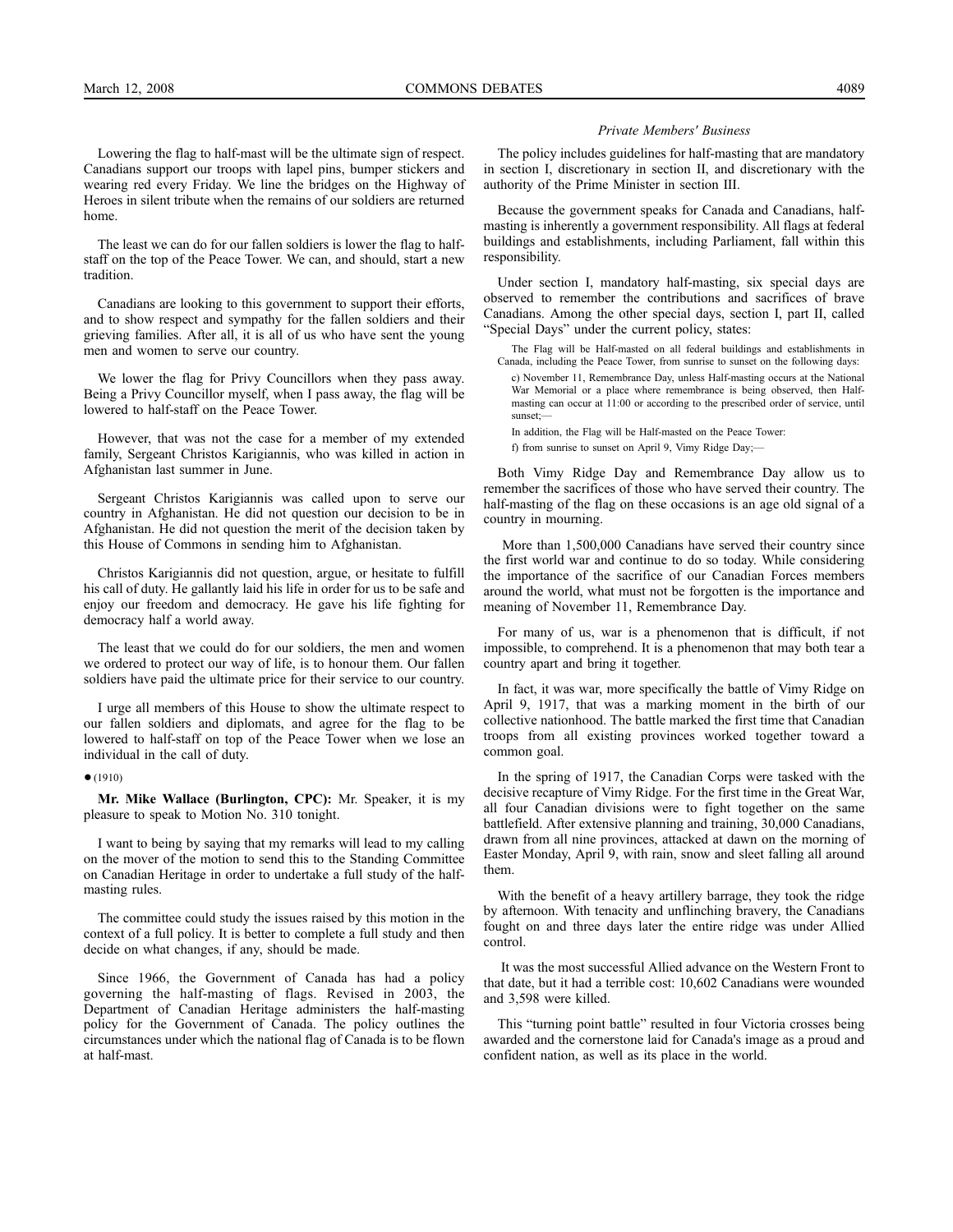On July 3, 1921, during a speech given at Vimy Ridge, Prime Minister Arthur Meighen reflected on Canada's contribution to the Great War and said:

At this time, the proper occupation of the living is first to honour our heroic dead; next to repair the havoc, human and material, that surrounds us; and, lastly, to learn aright and apply with courage the lessons of the war.

 $(1915)$ 

That is exactly what we do on Remembrance Day. We remember those who sacrificed their lives during the first world war, the second world war and the Korean War and those who have served and died since, in Cyprus, Bosnia and Afghanistan, to name a few.

Until November 2005, the half-masting policy did not specify when to lower the flag to commemorate the death of military personnel. In the past, this has resulted in half-mastings that were based on the Prime Minister's discretionary powers, as laid out in section III of the current policy.

The Department of National Defence developed initial guidelines for half-masting in the event of military deaths. These National Defence internal guidelines function within the Government of Canada's broader policy on half-masting.

Section II, part 14, "Employees of the Federal Government", states:

When an employee of a federal department, agency or Crown corporation dies in the line of duty or by reason of the position he or she occupies within that federal department, agency or Crown corporation, the Minister responsible for that organization may decide to Half-mast the Flag. Half-masting in such circumstances can only be carried out on those buildings and establishments affiliated to the organization. The Minister may decide on the geographical extent of the Halfmasting and its duration.

The Department of National Defence's internal protocol on halfmasting states:

In the event of the death of a member of the Canadian Forces who is deployed on operations to a special duty area, unless special instructions are received, flags will be half-masted as follows:

a. All flags within the task force to which a member is assigned at the time of death will be half-masted from the day of death until sunset the day of the funeral; b. All flags at the home base/station of the member will be half-masted from the day of death until sunset the day of the funeral;

c. All flags within the environment (sea, land or air) to which the member was assigned will be half-masted from sunrise to sunset on the day of the funeral, and; d. All flags at National Defence Headquarters and at the headquarters of the operational command to which a member is assigned at the time of death will be half-masted from the day of death until sunset the day of the funeral.

In accordance with the National Defence Protocol, the federal government will half-mast flags on appropriate buildings from time of death until sunset on the day of the funerals for all members of the forces killed on duty.

The members of our armed forces are not the only Canadians who put themselves in harm's way for the good of this country. The current policy allows the Government of Canada to recognize the ultimate sacrifice made by all public servants.

Motion No. 310, however, is extremely narrow in its focus and calls for the flag on the Peace Tower to be lowered only for:

...Canadian Forces and other Canadian government personnel who are killed while serving in overseas peacekeeping, peacemaking or humanitarian missions,...."

Being so narrow, the motion fails to recognize Canadian Forces and other Canadian government personnel who make the ultimate sacrifice serving here in Canada. I think of disasters like the flooding in Quebec, the ice storms of 1998 and the Red River flood in 1997. If a soldier were to be killed while serving his or her country at home during disasters like these, their sacrifices would not receive equal recognition under this motion.

The Government of Canada values the dedication and pride of our service people at home and abroad.

The death of any Canadian in the line of duty is truly a tragedy. The rules of half-masting the national flag of Canada allow the government and, indeed, all Canadians to mourn such a loss collectively.

I want to call again on the Standing Committee for Canadian Heritage to undertake a full study of the half-masting rules. In committee, we could study the issues raised by this motion, and other ideas brought by member, in the context of a fuller policy review. It is better to complete a full study and then decide on what changes, if any, should be made.

We have a fantastic opportunity for an in-depth study on this very important policy at committee. I hope the hon. member for Kitchener —Waterloo and all hon. members of this House will consider this option.

●(1920)

**Mr. Peter Stoffer (Sackville—Eastern Shore, NDP):** Mr. Speaker, it gives me great pleasure to rush in and discuss my Liberal Party colleague's motion regarding what I believe is a very serious indication to those who serve our country.

It is quite clear that the hon. member is trying to recognize, in a very solemn gesture, those who serve our country and pay the ultimate sacrifice.

When this debate arose in the previous government, we had discussions about whether or not the Peace Tower flag should be lowered at the death of every individual who passes away in the service of his or her country. I am proud to say that the previous prime minister agreed that was what should be done.

Our *Chronicle Herald* newspaper, one of North America's largest independent papers, on the death of any soldier overseas, automatically on the front page of its paper has a picture or caption of the Peace Tower with the flag at half-mast until that individual has been properly interned in a respectful manner.

Our *Chronicle Herald* newspaper has done a great job in recognizing and basically telling people, in a very dignified way, that Canada has lost yet another one of its great heroes. The hon. member is not asking for anything that is going to cost a lot of money.

I know there are discussions about the fact that it will diminish the half-mast observance on Remembrance Day or any other special days, but I would remind the House that if I were to suddenly have a massive heart attack and die right now, there is an extremely good chance that the flag would be lowered tomorrow in my remembrance.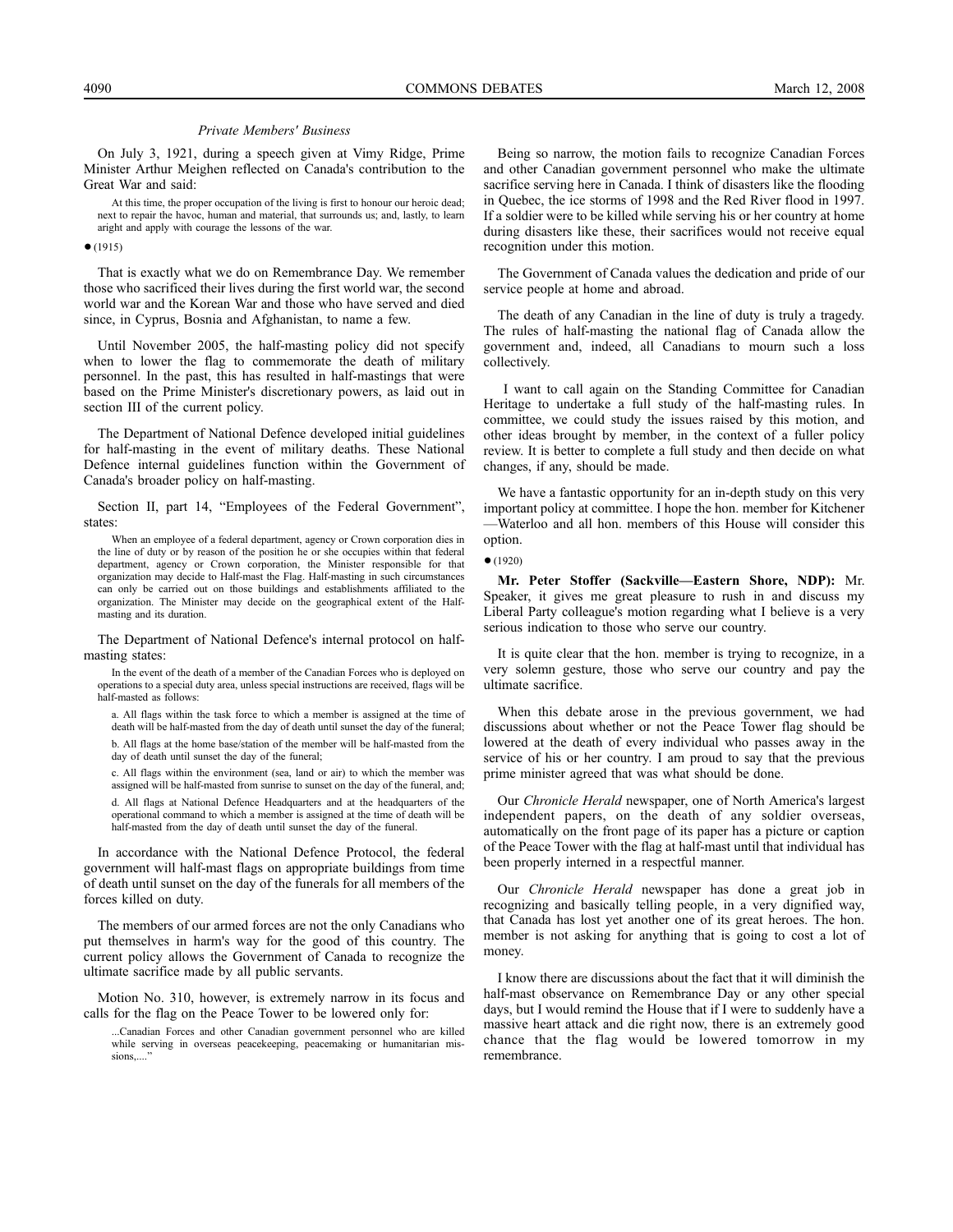I believe that if it is to be lowered for a member of Parliament, for past members of Parliament and/or Senators, then it should be lowered in the recognition of one of our heroes who pays the ultimate sacrifice. It is the minimum that we can do and I am proud to see that we in the NDP support the initiative fully. We have great respect for the hon. member who brought this issue forward because we know his intentions.

He, like myself, were not born in Canada. We were born in other countries but have the great honour and privilege of calling Canada our home. He comes from a country, as do I, that have ravaged pasts and terrible histories of fighting and war. It was the Canadians, along with our allies, who sacrificed so much so that the hon. member, myself, many others in the House and all Canadians could call this great country home. In fact, many of them paid the ultimate sacrifice, Mr. Speaker, so that you and I can have a good night's sleep.

The reality is that it is time for us to look after them as well. For those who do pay the ultimate sacrifice, we believe that the minimum we could do is show the ultimate respect by showing what is considered the greatest flag in the world, in my own personal view, and thus the greatest flag that we have in Canada, which is on our Peace Tower, be lowered in a very dignified way at half-mast to show the world and to show all of Canada that again one of our greatest heroes has paid the ultimate sacrifice.

It has been a great pleasure to tell the hon. member that we in our party will be supporting this initiative. I understand the debate on both sides of the issue but I do not believe that it diminishes any other aspect of half-masting flags at any other time. It is just a symbolic gesture of respect for those who pay the ultimate sacrifice. It is also a dignified way to show the families that the entire country mourns with them at their time of loss.

#### $•(1925)$

**Hon. Andrew Telegdi (Kitchener—Waterloo, Lib.):** Mr. Speaker, the Peace Tower was constructed as a living national monument to peace. Its initial purpose was to commemorate the cessation of hostilities at the end of the first world war, which it did by seeking to perpetually remember the ultimate sacrifices made by thousands of brave young Canadians from across the nation.

More recently the Peace Tower has come to be seen by most Canadians as a place where we as a nation can wear our emotions on our sleeves. That is to say, when tragedy strikes Canadians expect to see the flag lowered to half-mast as an outward expression of national grief.

As a matter of fact, the rules posted on the website of the Department of Canadian Heritage clearly state:

The half-masting of national flags is a well-established procedure whereby countries bestow an honour and express a collective sense of sorrow. Given that such flags are recognized as paramount symbols of their nations, the act of half-masting is a dramatic visual statement that speaks to the sense of loss that is shared by all their citizens.

To paraphrase what that says, when our nation wants to show that it has suffered a collective loss, a loss worthy of our recognition and respect, we lower our national flag as a symbol of our grief.

I regret that the government no longer shares my thoughts on this matter. I say "no longer" because when Canadian soldier Lieutenant Chris Saunders was lost as a result of a tragic accident aboard HMCS

#### *Private Members' Business*

*Chicoutimi*, the Conservative MP who is now the Parliamentary Secretary to the Minister of Public Works demanded that the Peace Tower flag be lowered without delay. As I recall, every member of the House supported that contention and the Peace Tower flag was lowered.

It is important to mention that under the previous Liberal government, the Peace Tower flag was lowered when Canada suffered the loss of a soldier.

By contrast, since forming government the Conservative Party has remained steadfast in its new-found opposition to the idea that the flag should be lowered upon the death of a Canadian soldier. After rolling back the previous Liberal government's policy of respect, the Conservative government set out its own rules.

This essentially summarizes the way I feel on this matter, and I believe that it summarizes how my constituents feel. The lowering of the flag atop the Peace Tower essentially costs nothing, but the gesture would clearly show that every Canadian from every corner of this nation is truly saddened each time a member of the Canadian Forces is lost in combat. Lowering the flag would show the family members of the specific fallen hero that we stand with them, just as their loved one stood with us as a country.

For me, this is not a partisan political matter. I for one would be more than pleased to stand up and applaud the Prime Minister if he would just do the right thing and lower the Peace Tower flag each time this country pays the ultimate price for our military interventions.

In closing, let me say to all my colleagues in the House that while we might differ in our opinions as to whether or not we support a particular mission, we stand united in support of our men and women in uniform along with others who, in carrying out their duties, make the supreme sacrifice on behalf of Canada and the cause of peace.

#### ●(1930)

**The Acting Speaker (Mr. Royal Galipeau):** The question is on the motion. Is it the pleasure of the House to adopt the motion?

**Some hon. members:** Agreed.

**Some hon. members:** No.

**The Acting Speaker (Mr. Royal Galipeau):** All those in favour of the motion will please say yea.

**Some hon. members:** Yea.

**The Acting Speaker (Mr. Royal Galipeau):** All those opposed will please say nay.

**Some hon. members:** Nay.

**The Acting Speaker (Mr. Royal Galipeau):** In my opinion the nays have it.

*And five or more members having risen:*

**The Acting Speaker (Mr. Royal Galipeau):** Pursuant to Standing Order 93, the division stands deferred until Wednesday, April 2, 2008, immediately before the time provided for private members' business.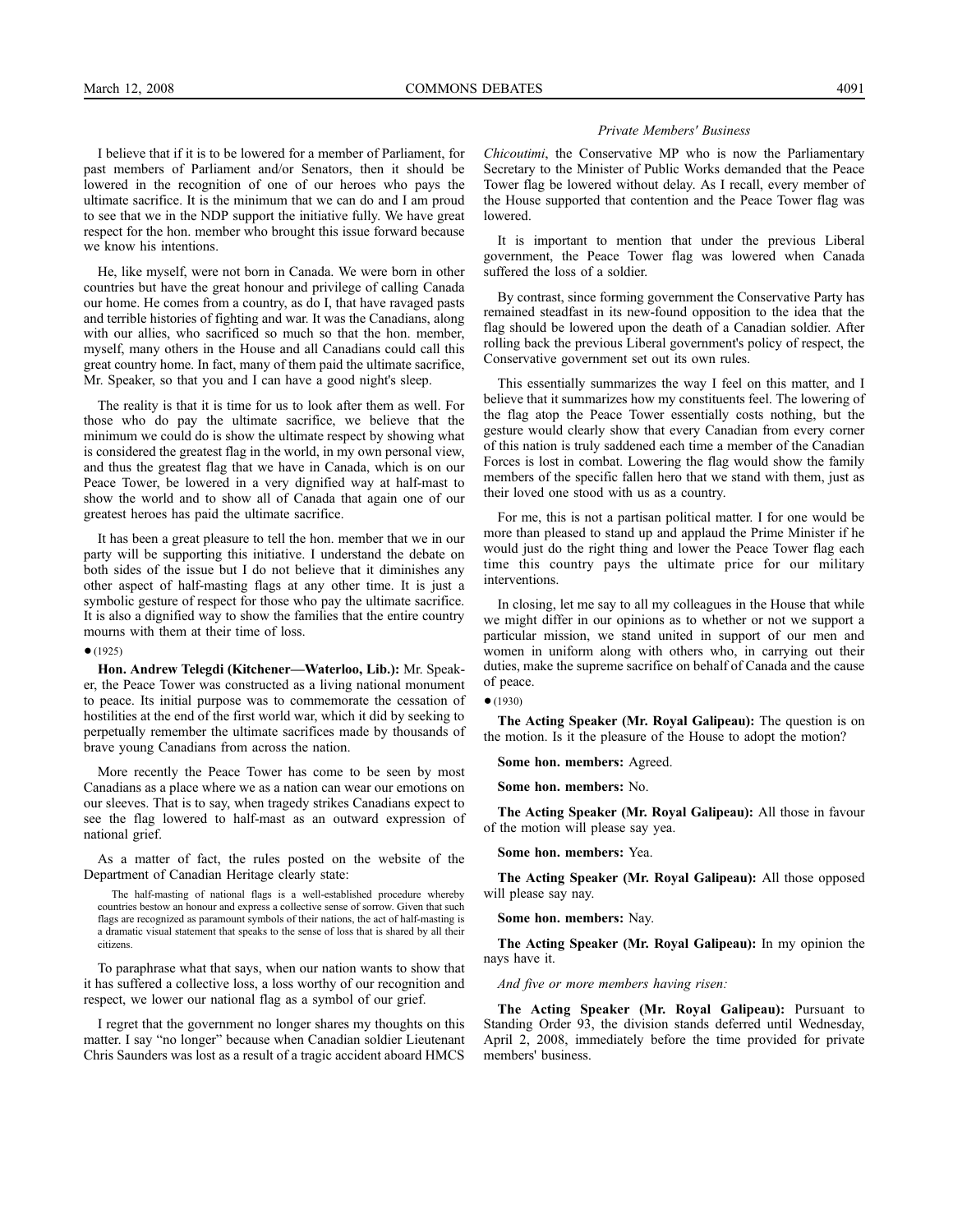**Mr. Ken Epp:** Mr. Speaker, I am sure that if you would seek it you would find unanimous consent to see the clock as 7:58 p.m. so we can proceed with the adjournment proceedings.

**The Acting Speaker (Mr. Royal Galipeau):** Is that agreed?

**Some hon. members:** Agreed.

# **ADJOURNMENT PROCEEDINGS**

A motion to adjourn the House under Standing Order 38 deemed to have been moved.

[*English*]

#### AFGHANISTAN

**Hon. Bryon Wilfert (Richmond Hill, Lib.):** Mr. Speaker, on the issue at hand with regard to detainees, I raised this issue at the end of January with the government with regard to the detainee policy. As we know, there was a great deal of secrecy surrounding this issue as to whether the policy put in place by the government was continuing or not.

Very clearly, we need to have transparency and accountability when it comes to detainees. Why? Because we are in Afghanistan promoting certain values. One of those values clearly is the rule of law. It deals with the issue of prisoners and clearly there needs to be a consistent approach in dealing with this issue. In fact, in the resolution that the House will vote on tomorrow night, we proposed, of course, that we have a NATO-wide approach in dealing with these issues.

My concern at the time, and I raised this in November and again in January, was that we did not know what the policy was. We heard about cases of torture. When someone was captured, we wanted to know what kind of treatment was being carried out. Of course we know what the state of Afghan prisons is, and we are there to improve not only the justice system but also the prison system. In some of them, there are appalling conditions that clearly we would not want anyone to be detained in.

The management of this issue has been fumbled by the government in the past and we wanted to make sure that there was a NATO-wide solution to the issue of detainees. On consistent monitoring, we heard from the government at the time about the Afghanistan Independent Human Rights Commission, but it did not have the authority to do the kind of work that needed to be done to track these detainees to ensure that there was no torture taking place. Then the government suspended for a while and it did not of course inform the House that this in fact had taken place.

In the resolution we will vote on tomorrow night, which the government has embraced, we will in fact look at the issue of pursuing a NATO-wide approach to this to make sure that what we are doing is bringing values consistent with human life, and that we are dealing with values in terms of the dignity of individuals regardless of whether they are the enemy.

Therefore, we ought to commit to a greater transparency, to respect for a policy on the taking and transferring of prisoners, and

the government has made some movement in that regard. Obviously the support of this resolution, which contains these provisions, is very important. I certainly welcome that now, but when I raised these issues they were not being effectively dealt with at the time.

The government also does not want to indicate when anyone has been captured. The Americans announce when they have captured people. The British announce when they have captured individuals. We still have not done that. When members of the government come before the Standing Committee on Foreign Affairs and International Development, of which I am the vice-chair, we do not get the kind of satisfactory answer that we want.

However, I will say for the parliamentary secretary that we are hopeful now, with the embracing of this resolution, that we will see improvement with regard to this issue. Ultimately we are trying to bring the rule of law to Afghanistan. We are trying to improve the conditions for people, whether they be prisoners in the field or wherever they are in terms of the conditions of Afghan prisons.

I know that Correctional Service Canada has been involved to some degree. It is important to have that. We want to be better than the people we are capturing. We are better than these individuals. Therefore, in order to do that, it is important that this be raised in the House.

 $•(1935)$ 

**Mr. Laurie Hawn (Parliamentary Secretary to the Minister of National Defence, CPC):** Mr. Speaker, Canada is in Afghanistan as part of a UN-mandated mission, at the request of the democratically elected Afghan government and in company with our NATO and other allies.

We are playing a leadership role in Afghanistan and Canadian engagement is wide-ranging because we know that development and security go hand in hand. Without security, there can be no humanitarian assistance, no reconstruction and no democratic development.

We have deployed diplomats, development workers, troops and civilian police to help the Afghan government secure a better future for its people. We are training Afghan soldiers and police. We are mentoring public officials and helping the Afghans implement key national strategies. Canada is contributing to efforts to strengthen the rule of law in Afghanistan, including the appropriate treatment of prisoners, through support for comprehensive justice and security sector reform.

I can assure my colleague that Canadian officials are also in regular dialogue with Afghan officials at the most senior level in regard to this matter. That being said, the decision to transfer prisoners remains an operational matter and is the responsibility of the Canadian Forces, taking into account Canada's obligation under international law.

In assessing whether these obligations can be met, the Canadian Forces taken into information from a variety of sources, including other government departments. It is important to highlight that the Canadian Forces in Afghanistan are fully trained and have clear and detailed instructions on all matters relating to prisoners, including the factors for determining their release or transfer.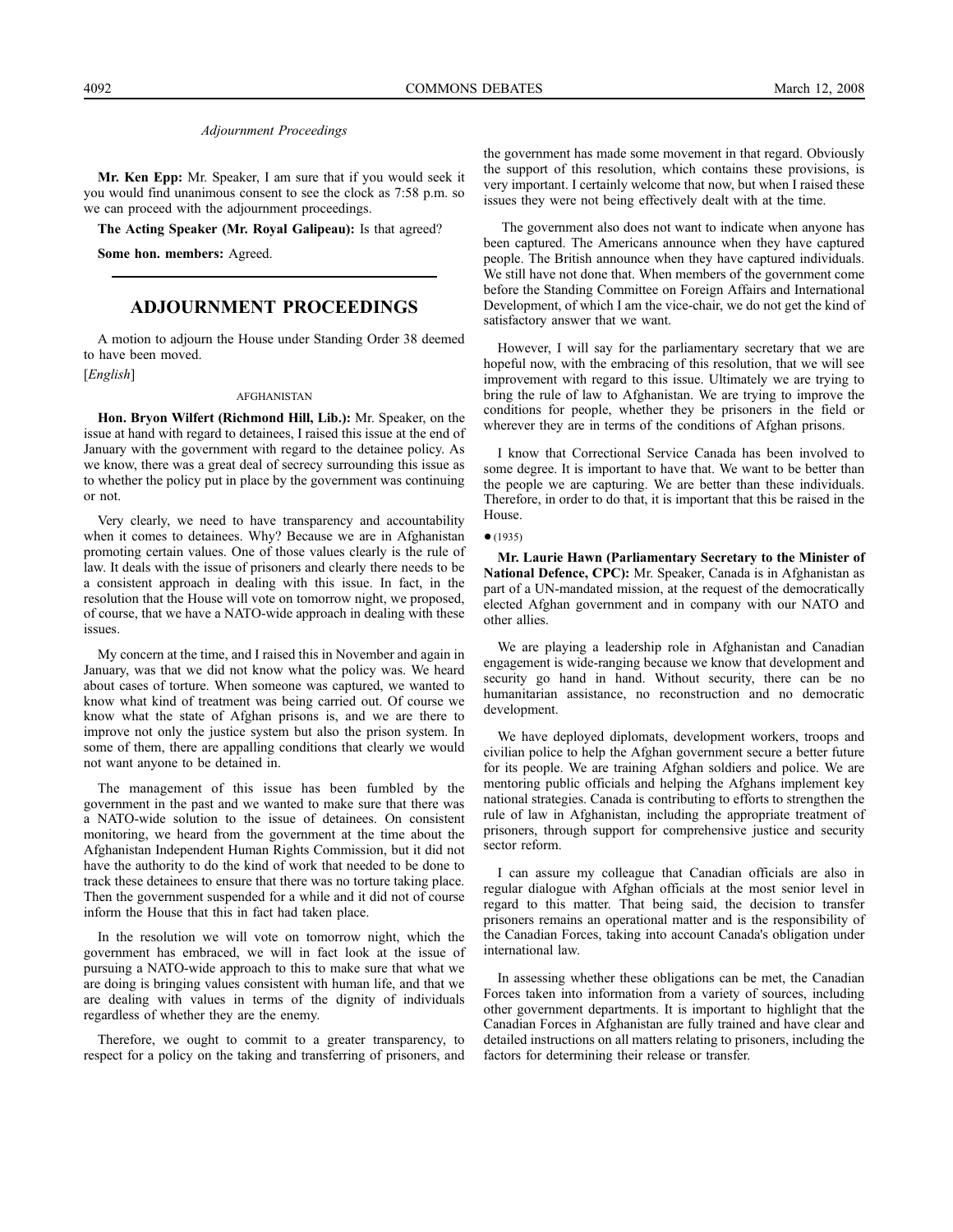As we all know, the military does not release information on how the Canadian Forces process prisoners. Such information could be used against the Canadian Forces by an enemy able to adapt its practices and instruct its fighters on how to better execute operations against Canadian soldiers, Afghan security forces and our allies.

The Government of Canada has an arrangement in place with the government of Afghanistan regarding the transfer of prisoners. This arrangement allows full access to Canadian officials to monitor the condition of prisoners turned over by the Canadian Forces.

As a result, we discovered one credible allegation last fall. The Canadian Forces responded quickly and in a manner consistent with Canada's obligations under international law upon learning of that credible allegation.

Since that time, actions taken by the government of Afghanistan and Canadian officials in Kandahar to address the commander's concerns have been carefully considered and the Canadian Forces are satisfied that based on the facts, transfers can resume. The decision to resume transfers reflects the commander's restored confidence that transfers can be made in accordance with our obligations under international law.

The Canadian Forces exercise discretion every time it transfers a prisoner. Clearly the transfer will not be authorized if the commander assesses that there are substantial grounds to believe there is a real risk that a prisoner would be tortured or mistreated if transferred. The transfer of prisoners remains an operational issue. Any future announcements will be made at the discretion of the Canadian Forces, in light of operational security considerations at the time.

As the government has signalled in the motion currently before the House, we are committed to greater openness. That being said, the Canadian Forces must always balance its commitment to transparency against the need to safeguard operational information and the security personnel.

Canada takes its legal obligations very seriously and I can assure members that the Canadian Forces treat all prisoners humanely. As a matter of policy, prisoners are treated in accordance with the standards of protection afforded to prisoners of war under the Geneva Conventions. Canada has been and continues to be in regular dialogue with our NATO and ISAF allies on all aspects of ISAF's mission, including the treatment of prisoners transferred by allied forces.

Canadian officials have consistently underscored the need for Afghan authorities to treat prisoners humanely and in accordance with Afghan's international obligations. We will continue to work closely with the government of Afghanistan and the Human Rights Commission to ensure that treatment is proper.

#### $•(1940)$

**Hon. Bryon Wilfert:** Mr. Speaker, I have no question, nor do my colleagues, with regard to the professionalism of our forces on the ground in Afghanistan. The panel on Canada's future role in Afghanistan indicated, in what is dubbed the Manley report, the need for more openness and transparency, and the government has agreed to that provision, as the parliamentary secretary has indicated.

#### *Adjournment Proceedings*

It is in the motion that we had provided to the government, and we are pleased to see that. However, again, it is imperative we know that when these transfers are done, people are treated in terms of the rule of law.

The parliamentary secretary talks about operational matters. I think that is a bit of cover, given that the United States and others indicate when they have captured prisoners on the field. Nevertheless, we will hold the government to account with regard to the issue of transparency and accountability.

I will take the parliamentary secretary at this word. However, once the motion is dealt with tomorrow night, if it passes in the House, this is one of the provisions that we believe is extremely important. I think all Canadians want to be assured that when these things are done, that we not only provide and bring to Afghanistan a level of security, but also the rule of law for the Afghan people, that we work effectively with Afghanistan in this matter and also in the area of—

**The Acting Speaker (Mr. Royal Galipeau):** The hon. Parliamentary Secretary to the Minister of National Defence.

**Mr. Laurie Hawn:** Mr. Speaker, I can assure my colleague that this is the case. In fact, if we want to talk about openness and transparency, there have been 15 technical briefings on the mission in Afghanistan on this and other issues, 14 of them by this government.

The Ministers of National Defence, the current and the previous, have made 17 appearances before committees on this issue. If one wants to check the record in *Hansard* from the last two nights, one will see how much participation there was in the debate on Afghanistan, which the opposition parties called for, and one will see who actually participated in those debates and who did not.

With respect to this specific issue, we have spend \$1.5 million since November in infrastructure improvements to the prison system in Afghanistan. We have trained guards. We have trained police forces. We have made more visits to the facilities.

My colleague talked about our trust in the Canadian Forces. We trust them implicitly. They are the ones on the ground. They know the situation. They are the ones who should be empowered to make the decisions. We trust them to make the right decision because they are, as he said, extremely professional, well trained and more qualified to make those decisions.

The other armed forces the member talked about release partial information some of the time. Their circumstances are completely different from ours. Their policy is not the same as ours, for very good reasons. We have a different circumstance. We choose to release information based on the wisdom of the Canadian Forces, and I trust the Canadian Forces.

**The Acting Speaker (Mr. Royal Galipeau):** The motion to adjourn the House is now deemed to have been adopted. Accordingly the House stands adjourned until tomorrow at 10 a.m. pursuant to Standing Order 24(1).

(The House adjourned at 7:45 p.m.)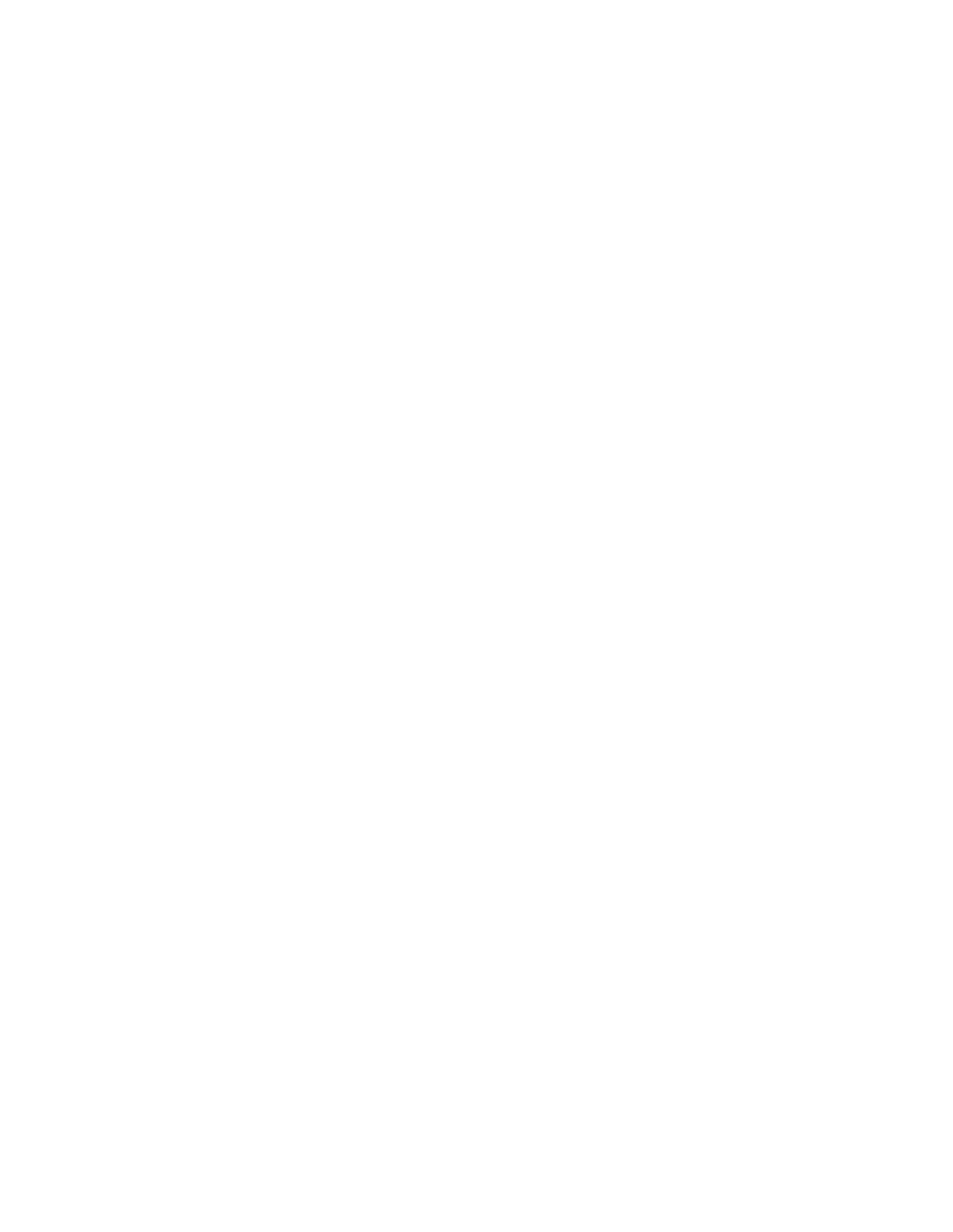# **CONTENTS**

# **Wednesday, March 12, 2008**

# **STATEMENTS BY MEMBERS**

| <b>Chamber of Commerce Awards</b>               |      |
|-------------------------------------------------|------|
|                                                 | 4039 |
| <b>Kidney Health Month</b>                      |      |
|                                                 | 4039 |
| <b>Michel Gouin</b>                             |      |
|                                                 | 4039 |
| Immigration                                     |      |
|                                                 | 4039 |
| <b>Canadian Museum for Human Rights</b>         |      |
|                                                 | 4040 |
| <b>Fay Bland</b>                                |      |
|                                                 | 4040 |
| <b>Post-Secondary Education</b>                 |      |
|                                                 | 4040 |
| <b>Ouebec Declaration</b>                       |      |
|                                                 | 4040 |
| 2010 Paralympic Winter Games                    |      |
| Mr. Moore (Port Moody-Westwood-Port Coquitlam). | 4041 |
| Darfur                                          |      |
|                                                 | 4041 |
| <b>Bloc Québécois</b>                           |      |
| Mr. Gourde                                      | 4041 |
| <b>Women's Equality</b>                         |      |
|                                                 | 4041 |
| <b>Federal-Provincial Relations</b>             |      |
|                                                 | 4041 |
| <b>International Day of La Francophonie</b>     |      |
|                                                 | 4042 |
| <b>Linguistic Duality</b>                       |      |
|                                                 | 4042 |
| Leader of the Liberal Party                     |      |
|                                                 | 4042 |
|                                                 |      |

# **ORAL QUESTIONS**

| <b>Canada-U.S. Relations</b>                    |      |
|-------------------------------------------------|------|
|                                                 | 4042 |
|                                                 | 4042 |
| Ethics                                          |      |
|                                                 | 4043 |
|                                                 | 4043 |
|                                                 | 4043 |
|                                                 | 4043 |
|                                                 | 4043 |
| Mr. Moore (Port Moody—Westwood—Port Coquitlam). | 4043 |
|                                                 | 4043 |

| Mr. Moore (Port Moody-Westwood-Port Coquitlam). | 4043 |
|-------------------------------------------------|------|
|                                                 | 4043 |
|                                                 | 4043 |
|                                                 | 4043 |
|                                                 | 4044 |
| Afghanistan                                     |      |
|                                                 | 4044 |
|                                                 | 4044 |
|                                                 | 4044 |
|                                                 | 4044 |
|                                                 | 4044 |
|                                                 | 4044 |
|                                                 | 4044 |
|                                                 | 4044 |
| <b>Ethics</b>                                   |      |
|                                                 | 4045 |
|                                                 | 4045 |
|                                                 | 4045 |
| Mr. Moore (Port Moody-Westwood-Port Coquitlam). | 4045 |
|                                                 | 4045 |
| Mr. Moore (Port Moody-Westwood-Port Coquitlam). | 4045 |
|                                                 | 4045 |
| Mr. Moore (Port Moody-Westwood-Port Coquitlam). | 4045 |
|                                                 |      |
| <b>The Environment</b>                          | 4045 |
|                                                 | 4046 |
|                                                 | 4046 |
|                                                 | 4046 |
|                                                 |      |
| <b>Aerospace Industry</b>                       |      |
|                                                 | 4046 |
|                                                 | 4046 |
|                                                 | 4046 |
|                                                 | 4046 |
| <b>Ethics</b>                                   |      |
|                                                 | 4046 |
|                                                 | 4046 |
|                                                 | 4046 |
|                                                 | 4046 |
| <b>Canada-U.S. Relations</b>                    |      |
|                                                 | 4047 |
|                                                 | 4047 |
|                                                 | 4047 |
|                                                 | 4047 |
| <b>Foreign Affairs</b>                          |      |
|                                                 | 4047 |
|                                                 | 4047 |
|                                                 |      |
| Canada-U.S. Relations                           |      |
|                                                 | 4047 |
|                                                 | 4047 |
|                                                 | 4047 |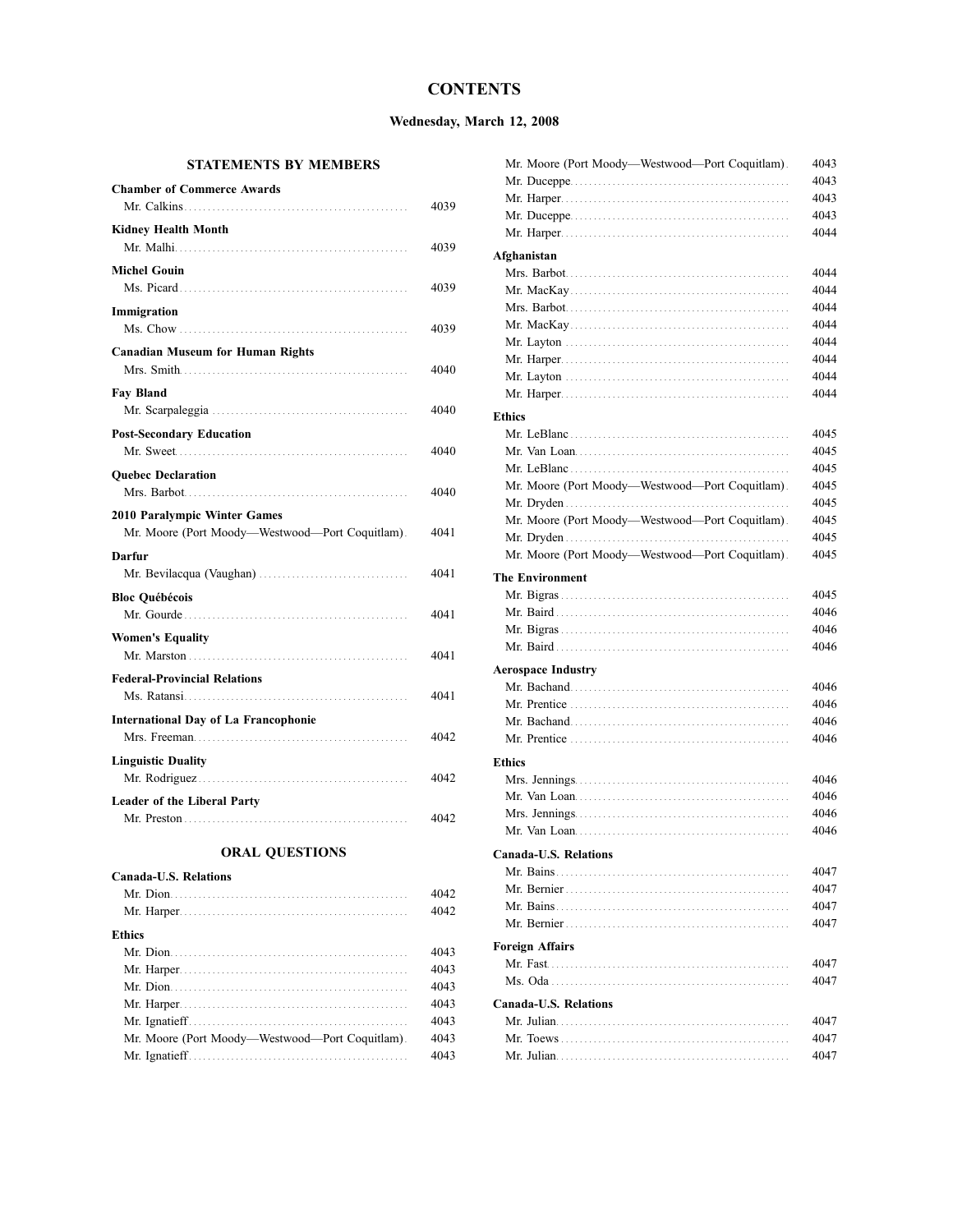|                                                          | 4048 |
|----------------------------------------------------------|------|
| <b>Government Accountability</b>                         |      |
|                                                          | 4048 |
|                                                          | 4048 |
|                                                          | 4048 |
|                                                          | 4048 |
|                                                          |      |
| <b>Municipal Affairs</b>                                 |      |
|                                                          | 4048 |
|                                                          | 4048 |
|                                                          | 4048 |
|                                                          | 4048 |
| <b>Marine Transportation</b>                             |      |
|                                                          | 4049 |
|                                                          | 4049 |
|                                                          | 4049 |
|                                                          | 4049 |
| <b>Standing Committee on Procedure and House Affairs</b> |      |
|                                                          | 4049 |
|                                                          | 4049 |
|                                                          |      |
| Health                                                   |      |
|                                                          | 4049 |
|                                                          | 4049 |
| <b>The Environment</b>                                   |      |
| Mr. Cullen (Skeena-Bulkley Valley)                       | 4049 |
|                                                          | 4050 |
| <b>Gasoline Prices</b>                                   |      |
|                                                          | 4050 |
|                                                          | 4050 |
|                                                          |      |
| <b>Official Languages</b>                                |      |
|                                                          | 4050 |
|                                                          | 4050 |
| Labour                                                   |      |
|                                                          | 4050 |
|                                                          | 4050 |
|                                                          |      |
| <b>Presence in Gallery</b>                               | 4050 |
|                                                          |      |
| <b>Points of Order</b>                                   |      |
| Ways and Means Motion No. 10                             |      |
| Mr. McCallum (Markham-Unionville)                        | 4050 |
|                                                          | 4051 |
|                                                          | 4054 |
|                                                          | 4054 |
| Notice Regarding Opposition Day Motion                   |      |
|                                                          | 4055 |
|                                                          | 4055 |
|                                                          | 4056 |
|                                                          | 4056 |
|                                                          | 4056 |
|                                                          |      |

# **ROUTINE PROCEEDINGS**

| <b>Government Response to Petitions</b> |      |
|-----------------------------------------|------|
|                                         | 4057 |

| <b>Youth Criminal Justice Act</b>                                                                        |  |
|----------------------------------------------------------------------------------------------------------|--|
|                                                                                                          |  |
| Bill C-525. Introduction and first reading                                                               |  |
| (Motions deemed adopted, bill read the first time and                                                    |  |
| <b>Criminal Code</b>                                                                                     |  |
|                                                                                                          |  |
| Bill C-526. Introduction and first reading                                                               |  |
| (Motions deemed adopted, bill read the first time and                                                    |  |
|                                                                                                          |  |
| Afghanistan                                                                                              |  |
|                                                                                                          |  |
|                                                                                                          |  |
| (Motion agreed to) $\ldots$ , $\ldots$ , $\ldots$ , $\ldots$ , $\ldots$ , $\ldots$ , $\ldots$ , $\ldots$ |  |
|                                                                                                          |  |
| <b>Petitions</b>                                                                                         |  |
| <b>Income Trusts</b>                                                                                     |  |
|                                                                                                          |  |
| The Ouebec Nation and Bill 101                                                                           |  |
|                                                                                                          |  |
| <b>Charitable Tax Credit</b>                                                                             |  |
|                                                                                                          |  |
| <b>Animal Cruelty Legislation</b>                                                                        |  |
|                                                                                                          |  |
| <b>Asbestos</b>                                                                                          |  |
|                                                                                                          |  |
| <b>Ovarian Cancer Awareness Month</b>                                                                    |  |
|                                                                                                          |  |
|                                                                                                          |  |
|                                                                                                          |  |
| <b>Ouestions Passed as Orders for Returns</b>                                                            |  |
|                                                                                                          |  |

# **GOVERNMENT ORDERS**

# **Business of Supply**

| <b>Opposition Motion—Death Penalty</b> |      |
|----------------------------------------|------|
|                                        | 4059 |
|                                        | 4059 |
|                                        | 4062 |
|                                        | 4062 |
|                                        | 4062 |
|                                        | 4063 |
|                                        | 4063 |
|                                        | 4063 |
|                                        | 4064 |
|                                        | 4064 |
|                                        | 4065 |
|                                        | 4066 |
|                                        | 4066 |
|                                        | 4066 |
|                                        |      |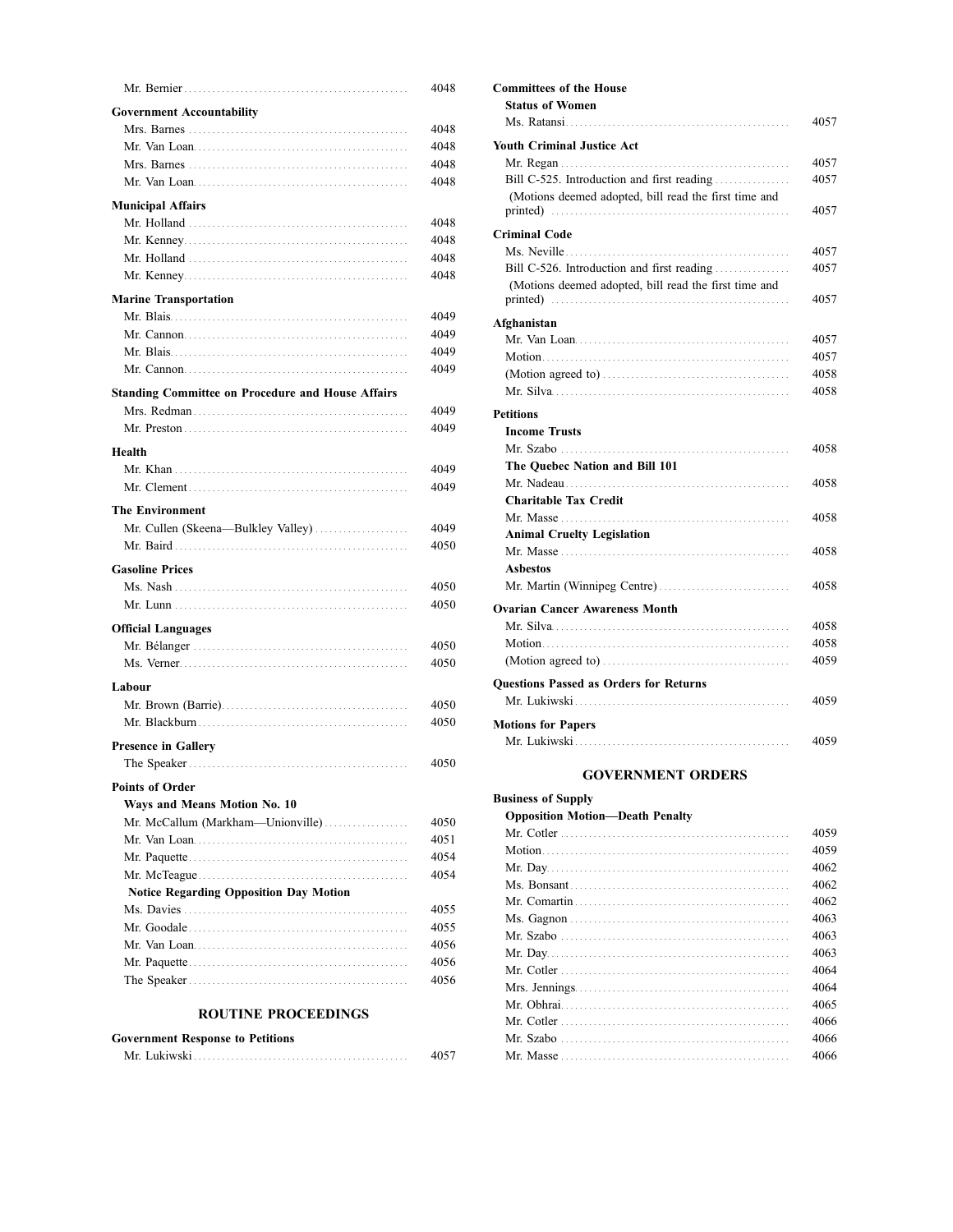|                                                           | 4066 |
|-----------------------------------------------------------|------|
|                                                           | 4067 |
|                                                           | 4069 |
|                                                           | 4070 |
| Supplementary Estimates (B), 2007-08                      |      |
|                                                           | 4070 |
|                                                           | 4070 |
|                                                           | 4072 |
|                                                           | 4072 |
|                                                           | 4072 |
| (Motion deemed adopted and bill read the first time)      | 4072 |
|                                                           | 4072 |
|                                                           | 4073 |
| (Bill read the second time and the House went into        |      |
| committee of the whole thereon, Mr. Blaikie in the chair) | 4073 |
|                                                           | 4073 |
|                                                           | 4073 |
|                                                           | 4073 |
|                                                           | 4073 |
|                                                           | 4073 |
|                                                           | 4073 |
|                                                           | 4073 |
|                                                           | 4073 |
|                                                           | 4073 |
|                                                           | 4073 |
|                                                           | 4073 |
|                                                           | 4074 |
|                                                           | 4074 |
|                                                           | 4074 |
|                                                           | 4074 |
|                                                           | 4074 |
|                                                           | 4074 |
|                                                           | 4075 |
|                                                           | 4075 |
|                                                           | 4075 |
|                                                           | 4076 |
| <b>Interim Supply</b>                                     |      |
|                                                           | 4076 |
|                                                           | 4076 |
|                                                           | 4077 |
|                                                           | 4077 |
|                                                           | 4077 |
| (Motion deemed adopted and bill read the first time)      | 4078 |
|                                                           | 4078 |
|                                                           | 4079 |
| (Bill read the second time and the House went into        |      |
| committee thereon, Mr. Bill Blaikie in the chair)         | 4079 |
|                                                           | 4079 |
|                                                           | 4079 |
|                                                           | 4079 |
|                                                           | 4079 |

(Clause 3 agreed to). . . . . . . . . . . . . . . . . . . . . . . . . . . . . . . . . . . . . . . 4079 (Clause 4 agreed to) . . . . . . . . . . . . . . . . . . . . . . . . . . . . . . . . . . . . . . 4079 (Clause 5 agreed to) . . . . . . . . . . . . . . . . . . . . . . . . . . . . . . . . . . . . . . 4079 (Clause 6 agreed to) . . . . . . . . . . . . . . . . . . . . . . . . . . . . . . . . . . . . . . 4079

|                                       | 4079 |
|---------------------------------------|------|
|                                       | 4079 |
|                                       | 4079 |
|                                       | 4079 |
|                                       | 4079 |
|                                       | 4079 |
|                                       | 4079 |
|                                       | 4079 |
|                                       | 4079 |
|                                       | 4080 |
|                                       | 4080 |
|                                       | 4080 |
|                                       | 4080 |
|                                       | 4081 |
|                                       | 4081 |
|                                       | 4081 |
|                                       | 4082 |
| (Bill read the third time and passed) | 4082 |

# **ROUTINE PROCEEDINGS**

| <b>Committees of the House</b>                 |      |
|------------------------------------------------|------|
| <b>Environment and Sustainable Development</b> |      |
|                                                | 4082 |
|                                                | 4082 |

# **PRIVATE MEMBERS' BUSINESS**

| <b>Foreign Affairs</b>                                    |      |
|-----------------------------------------------------------|------|
|                                                           | 4082 |
|                                                           | 4082 |
|                                                           | 4083 |
| <b>Canadian Content in Public Transportation Projects</b> |      |
|                                                           | 4083 |
|                                                           | 4083 |
|                                                           | 4084 |
|                                                           | 4084 |
|                                                           | 4085 |
|                                                           | 4086 |
|                                                           | 4086 |
|                                                           | 4087 |
| Half-masting of Peace Tower Flag                          |      |
|                                                           | 4087 |
|                                                           | 4087 |
|                                                           | 4088 |
|                                                           | 4089 |
|                                                           | 4090 |
|                                                           | 4091 |
|                                                           | 4092 |
| <b>ADJOURNMENT PROCEEDINGS</b>                            |      |
| Afghanistan                                               |      |